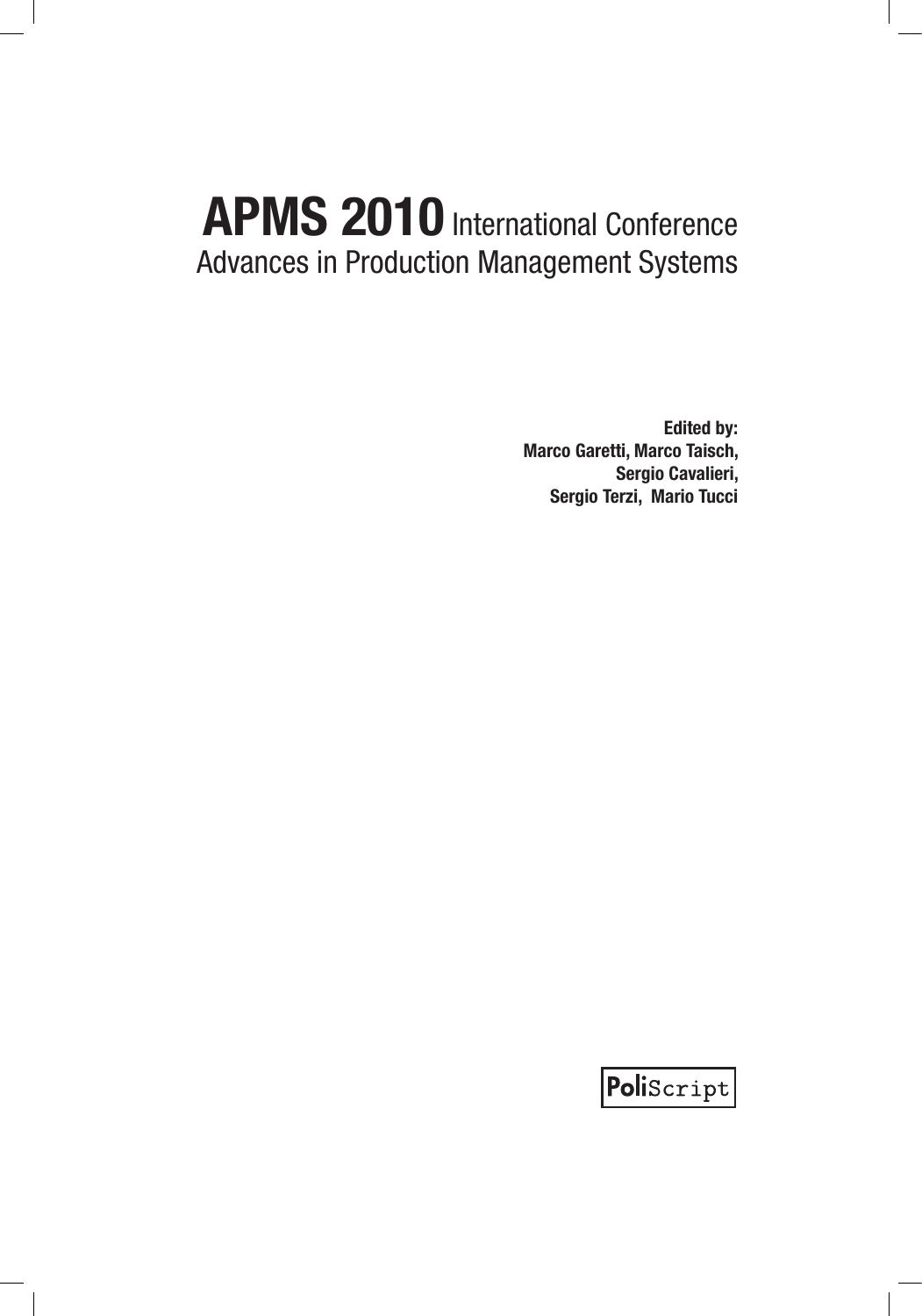#### Copyright © Poliscript 2010 - Politecnico di Milano Piazza Leonardo da Vinci, 32 - 20133 Milano

First edition: September 2010

Printed by: Ciemme S.p.A. Via Copernico, 31 20092 Cinisello Balsamo (MI)

All rights reserved. No part of this publication may be reproduced or transmitted in any form or by any means, electronic or mechanical, including photocopy, recording, or any information storage and retrieval system, without permission in writing from the publisher.

ISBN 97888-6493-005-3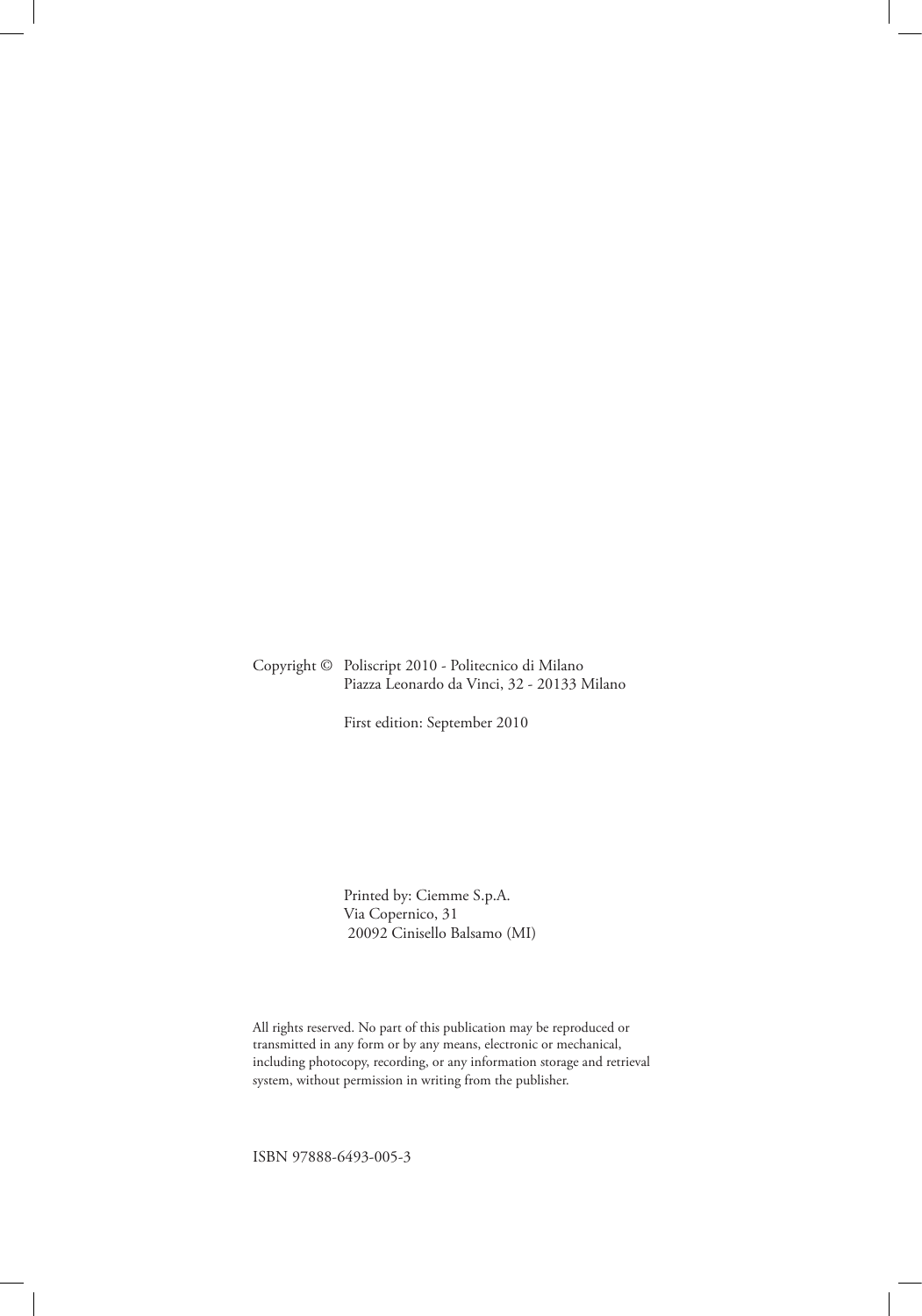### Welcome at APMS 2010

Dear Madams and Sirs,

welcome to the International Conference on *Advances in Production Management Systems* (APMS 2010), held from 11<sup>th</sup> to 13<sup>th</sup> October 2010 in Cernobbio, Lake Como, Italy. The conference is co-organised by three Italian universities, Politecnico di Milano, University of Bergamo and University of Florence.

Since several decades, APMS is the official conference of the IFIP Working Group (WG) 5.7 on *Advances in Production Management Systems*. In the years, thank to its members, IFIP WG 5.7 has highlighted, underlined and often anticipated the most relevant topics for the Industrial Engineering community. APMS2010 aims at continuing such tradition, with its title "**Competitive and Sustainable Manufacturing, Products and Services**". Such a title synthesizes the most relevant trends of the modern industrial and production engineering: the need for a more sustainable growth, which might be obtained through manufacturing approaches that able to support global competitiveness and relying on the paradigm of servitization.

APMS 2010 has attracted more than 320 submissions, which have been selected by 110 international reviewers. The selected papers are 216, presented by authors from 32 countries, in 54 parallel sessions. Also, the third edition of the APMS Doctoral Workshop is organized jointly with the Conference, backed up by 33 research plans, 21 of which have been selected to be presented on  $9<sup>th</sup>$  and  $10<sup>th</sup>$  of October. The abstracts of all the contributions are reported in this booklet, while all the full accepted contributions are available in the complementary memory stick. After the conference, all the authors of the scientific papers will be asked to provide a final version of their work, for publication in an international editor.

We are really grateful and owe our heartfelt thanks to all the people who have made APMS2010 possible: a special thank is due to the authors and presenters (especially the keynote presenters), to all the International Reviewers that diligently reviewed all the submissions, to the Conference Chairs and Co-Chairs, to the Scientific Committee members for their support, and to the Local Organizing Committee for its hard work.

> *Marco Garetti, Politecnico di Milano Marco Taisch, Politecnico di Milano Sergio Cavalieri, University of Bergamo Sergio Terzi,University of Bergamo Mario Tucci, University of Florence*

### IFIP Working Group 5.7

IFIP Working Group (WG) 5.7, Advances in Production Management Systems (APMS), belongs to the Technical Committee (TC) 5 of the International Federation for Information Processing (IFIP). It was established in 1978, revised in 1986 and 1989.

The aim of WG 5.7 is to promote and encourage the advancement of knowledge and practice in the field of Integrated Production Management and to maximize global dissemination of this knowledge. This broad aim is achieved by a continuous development and refinement of an industry-based research agenda, focusing on industrial excellence for assessing best practices and stimulating young researchers seeking career in production management. WG 5.7 aims at developing a research culture that nurtures research that addresses industrial need whilst maintaining academic excellence and disseminating R&D results and best practices globally to both academics and practitioners through the group annual conference and the activities of its special interest groups.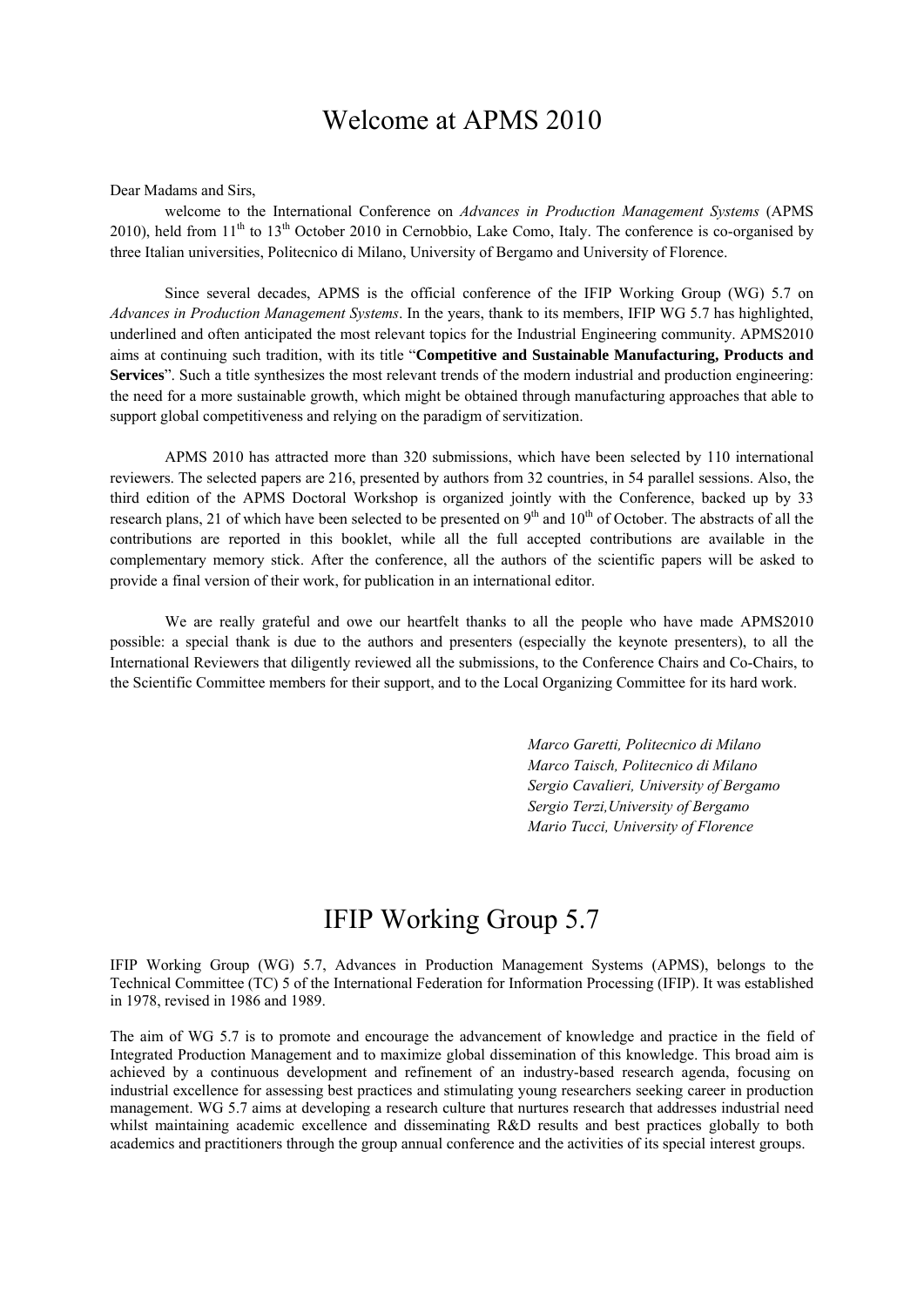### International Committees

#### **Conference Co-Chairmen**

Marco Garetti, Politecnico di Milano (Italy) Marco Taisch, Politecnico di Milano (Italy)

#### **Doctoral Workshop Chairman**

Sergio Cavalieri, University of Bergamo (Italy)

#### **Special Session Chairmen**

Marco Taisch, Politecnico di Milano (Italy) Sergio Terzi, University of Bergamo (Italy)

#### **Local Organising Committee**

Marco Garetti, Politecnico di Milano (Italy) Marco Taisch, Politecnico di Milano (Italy) Alberto Portioli, Politecnico di Milano (Italy) Sergio Cavalieri, University of Bergamo (Italy) Mario Tucci, University of Florence (Italy) Sergio Terzi, University of Bergamo (Italy) Bartolomeo P. Cammarino, Politecnico di Milano (Italy) Endris T. Kerga, Politecnico di Milano (Italy) Francesca Pozzi, Politecnico di Milano (Italy) Paolo Rosa, Politecnico di Milano (Italy)

#### **Conference Secretariat**

Alessandra Cazzaniga, Centro di Cultura Scientifica "A. Volta" (Italy) Nadia Tansini, Centro di Cultura Scientifica "A. Volta" (Italy)

#### **International Advisory Board**

Dimitris Kiritsis, EPFL (Switzerland) Asbjorn Rolstadas, NTNU (Norway) Riitta Smeds, Helsinki University of Technology (Finland) Volker Stich, FIR RWTH-Aachen (Germany) Shigeki Umeda, Musashi University (Japan)

#### **International Scientific Committee**

Bjørn Andersen, SINTEF (Norway) Abdelaziz Bouras, University of Lyon (France) Alessandro Cannata, Politecnico di Milano (Italy) Stephen J Childe, University of Exeter (UK) Byoung K. Choi, KAIST (Korea) Heidi Dreyer, SINTEF (Norway) Pentti Eklund, VTT (Finland) Christos Emmanouilidis, CETI (Greece) Peter Falster, Technical University of Denmark (Denmark) Rosanna Fornasiero, ITIA-CNR (Italy) Jan Frick Stavanger, University (Norway) Robert W. Grubbstrom, Linköping University (Sweden) Hibino Hironori, Technology Research Institute of JSPMI (Japan) Hans-Henrik Hvolby, Aalborg University (Denmark) John Johansen, Aalborg University (Denmark) Tomasz Koch, Wroclaw University of Technology (Poland) Thomas R. Kurfess, Clemson University (USA) Jan-Peter Lechner, First Global Liaison and University of Southern California (USA) Marco Macchi, Politecnico di Milano (Italy) Vidosav D. Majstorovich, University of Belgrade (Serbia) Andrea Matta, Politecnico di Milano (Italy) Kai Mertins, Fraunhofer IPK (Germany) Paolo Gaiardelli, University of Bergamo (Italy) Jan Olhager, Linköpings University (Sweden) Ioannis A. Pappas, National Technical University of Athens (Greece) Jinwoo Park, Seoul National University (Korea) Giuditta Pezzotta, University of Bergamo (Italy) Roberto Pinto, University of Bergamo (Italy)

Mario Rapaccini, University of Florence (Italy) J.E. Rooda, Eindhoven University of Technology (Netherlands) Paul Schoensleben, ETH Zurich (Switzerland) Deng Shengchun, Harbin Institute of Technology (China) Johan Stahre, Chalmers University of Technology (Sweden) Kathryn E. Stecke, University of Texas (USA) Richard Lee Storch, University of Washington (USA) Jan Ola Strandhagen, SINTEF (Norway) David O' Sullivan, National University of Ireland (Ireland) Ilias P.Tatsiopoulos, National Technical University of Athens (Greece) Mile Terziovski, University of Melbourne (Australia) Klaus-D. Thoben, University of Bremen (Germany) Jacques H. Trienekens, Wageningen University (The Netherlands) Filippo Visentin, University of Florence (Italy) Iveta Zolotová, Technical University of Košice (Slovakia) **International Reviewers** Jair Minoro Abe, Paulista University-UNIP (Brazil) Giuseppe Aiello, University of Palermo (Italy) Bjørn Ragnar, Albrigtsen NTNU (Norway) Antonio R. P. L. Albuquerque, Paulista University-UNIP (Brazil) Allen Thomas Alexander, University of Exeter (UK) Thecle Alix, University of Bordeaux Montesquieu (France) Peter Martin Almström, Chalmers University of Technology (Sweden) Arivazhagan Anbalagan, Indian Institute of IT Design & Manufacturing (India) Luciano Fonseca de Araujo, Federal University of Santa Catarina (Brazil) Alessandro Arborea, Politecnico di Bari (Italy) Marika Arena, Politecnico di Milano (Italy) Susana Garrido Azevedo, University of Beira Interior (Portugal) Andrea Bacchetti, University of Brescia (Italy) Ottar Bakås, SINTEF (Norway) Romeo Bandinelli, University of Florence (Italy) José Barrozo de Souza, Paulista University-UNIP (Brazil) Farah Belmecheri, University of Technology of Troyes (France) Flora Bernardel, University of Padova (Italy) Lamia Berrah, POLYTECH SAVOIE (France) Elena Bertani, Politecnico di Milano (Italy) Frédérique Biennier, INSA de Lyon (France) Axel Bindel, Loughborough University (UK) Umit Bititci, University of Strathclyde (UK) Hür Bersam Bolat, Istanbul Technical University (Turkey) Silvia Helena Bonilla, Paulista University-UNIP (Brazil) Orlando Borgia, University of Florence (Italy) Stefano Borgia, Politecnico di Milano (Italy) Thomas Bortolotti, University of Udine (Italy) Alexandre Arnaldo Boschi, Paulista University-UNIP (Brazil) Wagner Costa Botelho, Paulista University of Ensino (Brazil) Daniel Brissaud, University of Grenoble (France) Tobias Brosze, FIR RWTH-Aachen (Germany) Katharina Bunse, ETH Zurich (Switzerland) Jeffrey J. Burke, National Pollution Prevention Roundtable (USA) Suthep K.M. Butdee, University of Technology North Bangkok (Thailand) Enrico Cagno, Politecnico di Milano (Italy) Mehmet Cakkol, Cranfield University (UK) Julien Cardona, Politecnico di Milano (Italy)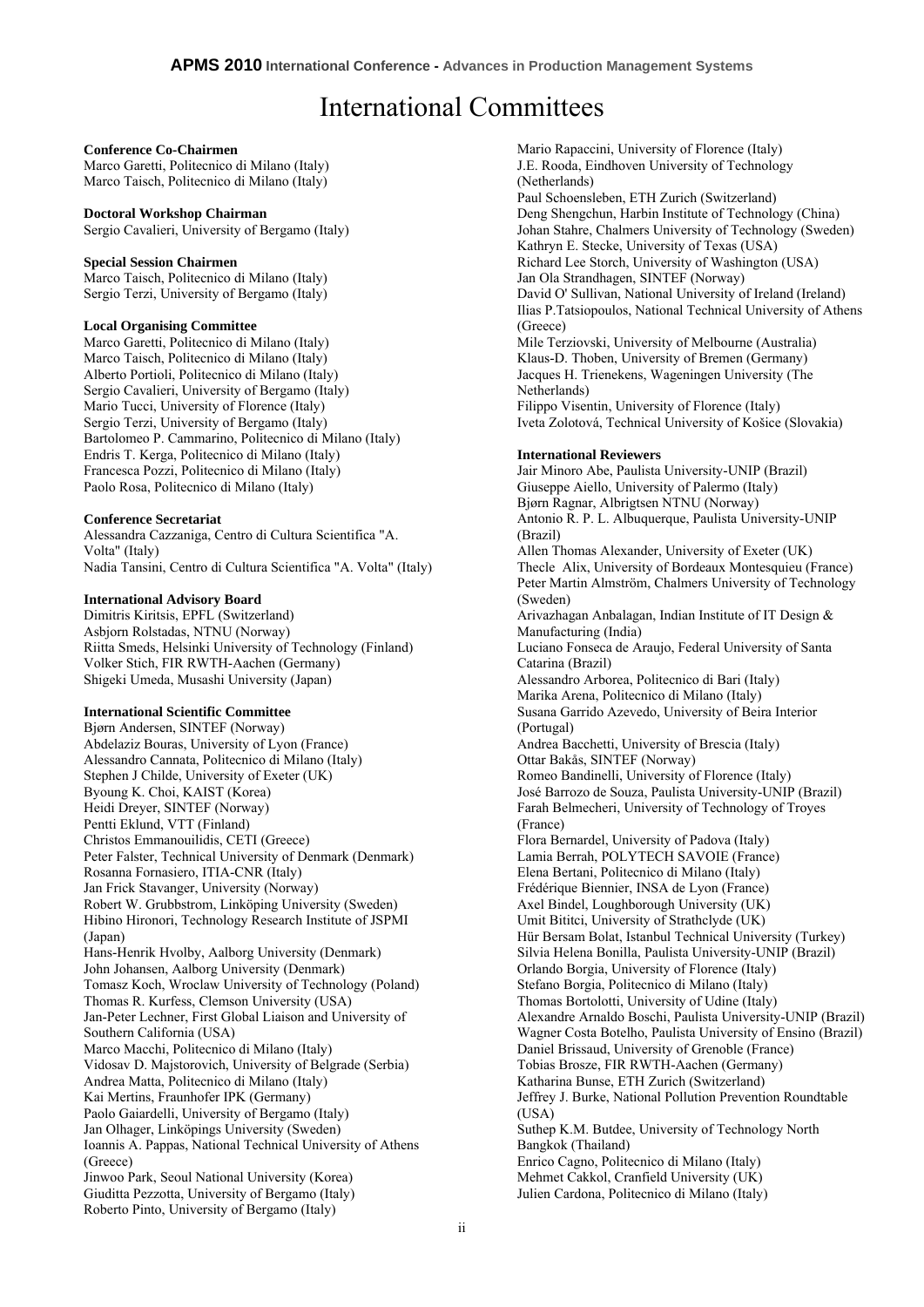Ruth Carrasco-Gallego, Universidad Politécnica de Madrid (Spain) Helena Carvalho, Universidade Nova de Lisboa (Portugal) Eduardo Castellano, IKERLAN (Spain) Domenico Centrone, Politecnico di Milano (Italy) Léonard Chemineau, Arts & Métiers ParisTech (France) Muthukrishnan Raja Chidambaram, URS Productively (India) Pieter Colen, KU Leuven (Belgium) Pilar Cordero, Universidad Politecnica de Valencia (Spain) Donatella Corti, Politecnico di Milano (Italy) Ivanir Costa, Paulista University-UNIP (Brazil) Antonio Coviello, IRAT-CNR (Italy) Stefan Cuber, FIR RWTH-Aachen (Germany) Erika Cunha Ferreira Gomes, UNICAMP (Brazil) Ethel C. Chiari da Silva, Centro Universitário de Araraquara (Brazil) Sergio Luiz Da Silva, UFSC (Brazil) Catherine Da-Cunha, IRCCyN (France) Giovanni Davoli, University of Modena and Reggio E. (Italy) Cecília M.V.B. de Almeida, Paulista University-UNIP (Brazil) Filippo De Carlo, University of Florence (Italy) Pedro Luiz de Oliveira Costa Neto, Paulista University-UNIP (Brazil) Anna Della Moretta, Politecnico di Milano (Italy) Mélanie Despeisse, Cranfield University (UK) Lee Dong-Ho Hanyang, University (Korea) Emanuele Dovere, University of Bergamo (Italy) Susana Duarte, Universidade Nova de Lisboa (Portugal) Natalia Duque Ciceri, Politecnico di Milano (Italy) Jan Dusek Hosei, University (Japan) Jose Alberto Eguren, MGEP (Spain) Christos Emmanouilidis, ATHENA research & innovation centre (Greece) Ander Errasti, Tecnun University of Navarra (Spain) Daniel Ewert, RWTH-Aachen (Germany) Benoit Eynard, UTC (France) Luca Fasanotti, University of Bergamo (Italy) Tommaso Fasoli, Politecnico di Milano (Italy) Ubirajara Rocha Ferreira, UNESP (Brazil) Fabio Floreani, University of Bergamo (Italy) Janaina Souza Fracaro, Instituto Tecnologico de Aeronáutica (Brazil) Dario Franco, Universidad Politecnica de Valencia (Spain) Sascha Fuchs, RWTH-Aachen (Germany) Luca Fumagalli, Politecnico di Milano (Italy) José Paulo Alves Fusco, Paulista University-UNIP (Brazil) Kostas Galanakis, Nottingham Trent University (UK) G.R. Gangadharan, Politecnico di Milano (Italy) Walter Ganz, Fraunhofer IAO (Germany) Xudong Gao, Tsinghua University (China) Daniel Augusto Gaspar, ESTV (Portugal) Michele Germani, Polytechnic University of Marche (Italy) Hassen Gharbi, LAAS-CNRS (Tunisia) Biagio F. Giannetti, Paulista University-UNIP (Brazil) Chiara Gobbi, Copenhagen Business School (Denmark) Evgeny Gurevsky, École Nationale Supérieure des Mines de Saint-Étienne (France) Anders Gustafsson, Karlstad University (Sweden) Zaza Nadja Lee Hansen, Technical University of Denmark (Denmark) Ricardo Javier Hernandez Pardo, Loughborough University  $(UK)$ Andreas Hinz, University of St. Gallen (Switzerland) Simon Hirzel, Fraunhofer ISI (Germany) Jun Hong-Bae Hongik, University (Korea) Romana Salmah Hussain, Cranfield university (UK) Stefano Ierace, University of Bergamo (Italy) Hendrik Jähn, Chemnitz University of Technology (Germany) Thomas Jasinski, RWTH-Aachen (Germany)

Qiong Jia, Korea university (Korea) George Kaisarlis, National Technical University of Athens (Greece) Maya Kaner, ORT Braude College (Israel) Reuven Karni, Shenkar College of Engineering and Design (Israel) Edwards Kasper, Technical University of Denmark (Denmark) Anastasia Katsamaki, Technical University of Crete (Greece) Duck Young Kim, University of Warwick (UK) Alexander Kleinert, FIR RWTH-Aachen (Germany) Fabian Kröner, University of Stuttgart (Germany) Bhaskar Kura, University of New Orleans (USA) Elena Legnani, University of Bergamo (Italy) David López, Universidad de León (Spain) Kai Lorentzen, Robert Bosch GmbH (Germany) Tommaso Lupo, University of Bergamo (Italy) Luigi Luti, Independent Business Consultant (Italy) Soren Lybecker, Technical University of Denmark (Denmark) Malek Maalouf, Copenhagen Business School (Denmark) Mairi Macintyre, University of Warwick (UK) Fernando A.S. Marins, UNESP (Brazil) Celine Elizabeth Martin, University of Warwick (UK) Veronica Martinez, Cranfield School of Management (UK) Roxana Maria Martinez Orrego, Mackenzie Presbyterian University (Brazil) Andrea Martins Criatovao, Paulista University-UNIP (Brazil) Kristian Martinsen, SINTEF (Norway) Silvia Marvulli, SPEED R&D (Italy) Dimitris Mavrikios, TRIER University (Greece) Laura Mazzoldi, University of Brescia (Italy) Chris McMahon, Bath University (UK) Marco Melacini, Politecnico di Milano (Italy) Carlos H. Pereira Mello, UNIFEI (Brazil) Kepa Mendibil, University of Strathclyde (UK) Mourad Messaadia, UTC (France) Guido J.L. Micheli, Politecnico di Milano (Italy) Salvatore Miranda, University of Salerno (Italy) Hajime Mizuyama, Kyoto University (Japan) Jorge Monteiro Junior, Paulista University-UNIP (Brazil) Cristina Mora, University of Bologna (Italy) Giovanni Mummolo, Politecnico di Bari (Italy) Nurmaya Musa, Linköping University (Sweden) Irenilza de Alencar Nääs, Paulista University-UNIP (Brazil) Masaru Nakano, Keio University (Japan) Helena V. Guitiss Navas, Universidade Nova de Lisboa (Portugal) Torbjørn H. Netland, SINTEF/NTNU (Norway) Mario Mollo Neto, Paulista University-UNIP (Brazil) Mario Sacomano Neto, Methodist University (Brazil) Izabela Ewa Nielsen, Aalborg University (Denmark) Peter Nielsen, Aalborg University (Denmark) Marcelo Nogueira, Paulista University-UNIP (Brazil) Mario Nogueira Neto, FATEC (Brazil) Daniel Nordsiek, University of Paderborn (Germany) Dirk Oedekoven, Research Institute for Operations Management (Germany) Marcelo Tsuguio Okano, UNIP/Ceeteps-FATEC (Brazil) Pier Francesco Orrù, University of Cagliari (Italy) Zied Ouertani, IFM University of Cambridge (UK) Fouzia Ounnar, LSIS - Aix Marseille University (France) Antonio Palmieri, University of Bergamo (Italy) Julie Paquette, HEC Montreal (Canada) Ajith Parlikad, University of Cambridge (UK) Paulo Partidário, INETI (Portugal) Helen Peck, Cranfield University (UK) Stefania Pellegrinelli, ITIA - CNR (Italy) Javier E. Peralta, Sonora University (Mexico) Nicolas Perry, Bordeaux University (France) Fredrik Persson, Linköpings University (Sweden)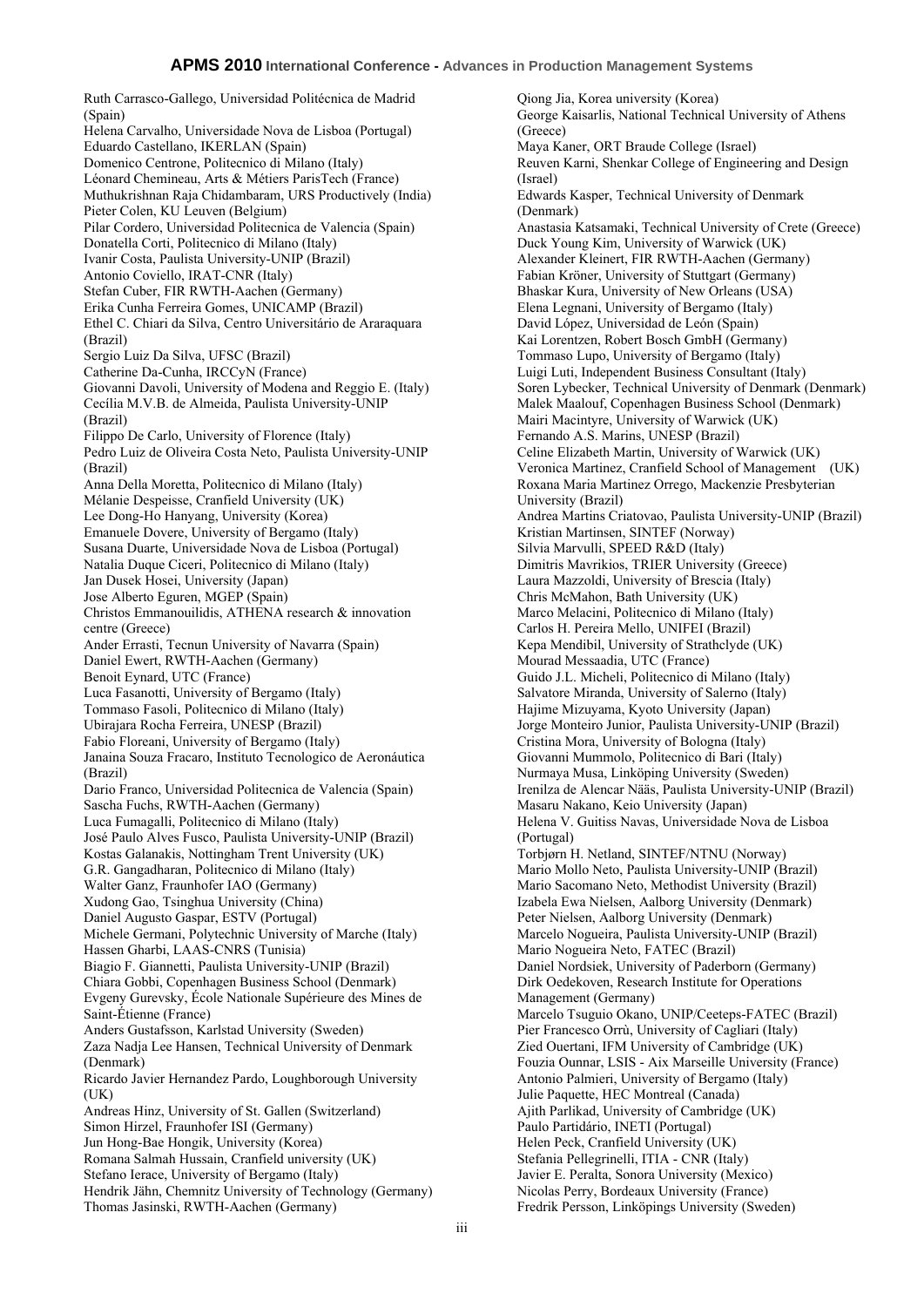Gerhard Petuelli, South Westphalia University of Applied Sciences (Germany) Rosa Pilolli, Politecnico di Bari (Italy) Fabiana Pirola, University of Bergamo (Italy) Raul Poler, Universidad Politecnica de Valencia (Spain) Päivi Pöyry-Lassila, Aalto University (Finland) Alessandro Pozzetti, Politecnico di Milano (Italy) André Luiz de Lima Reda, Mackenzie Presbyterian University (Brazil) Daniele Regazzoni, University of Bergamo (Italy) André Reichel, University of Stuttgart (Germany) Barbara Resta, University of Bergamo (Italy) Itziar Ricondo, Ideko-IK4 R&D Centre (Spain) Anita Romsdal, NTNU (Norway) Sylvie Roscio, Politecnico di Milano (Italy) Monica Rossi, Politecnico di Milano (Italy) Fabio Rota, University of Bergamo (Italy) Lionel Roucoules, TRIER University (France) Sofia Rubino, University of Bari (Italy) Nicola Saccani, University of Brescia (Italy) Eduardo Saiz, Ikerlan, S.Coop. (Spain) Sule Itir Satoglu, Istanbul Technical University (Turkey) Burkhard Schallock, Fraunhofer IPK (Germany) Alexander Schletz, Fraunhofer IAO (Germany) Kjersti Øverbø Schulte, NTNU (Norway) Aicha Sekhari, University LYON2 (France) Jinwu Seo, Seoul National University (Korea) Jong-Ho Shin, EPFL (Switzerland) Tatjana Sibalija, University of Belgrade (Serbia) Perminderjit Singh, PEC University of Technology (India) Patrick Sitek, BIBA - Bremer Institut für Produktion und Logistik GmbH (Germany) Alexander Christian Skorna, University of St. Gallen (Switzerland) Marisa Smith, University of Strathclyde (UK) Alexander Sebastian Benjamin Sproedt, ETH Zurich (Switzerland) Frank Steiner, RWTH-Aachen (Germany) Josip Stjepandic, PROSTEP AG (Germany) Hyowon Suh, KAIST (Korea) Ikuo Tanabe, Nagaoka University of Technology (Japan) Ou Tang, Linköpings University (Sweden) Vasco Figueiredo Teles, Universidade do Porto (Portugal) Stephane Tichadou, Ecole Centrale de Nantes (France) Amir Toossi, Cranfield University (UK) Humberto Varum, University of Aveiro (Portugal) Lilian Patricia Vendrametto, Paulista University-UNIP (Brazil) Oduvaldo Vendrametto, Paulista University-UNIP (Brazil) Elli Verhulst, Artesis University College of Antwerp (Belgium) Simon Veronneau, Quinnipiac University (USA) Cecilia Villas Boas, Paulista University-UNIP (Brazil) Jelena V. Vlajic, Wageningen University (Netherlands) Gregor Alexander Von Cieminski, ZF Friedrichshafen AG (Germany) Robin von Haartman, University of Gävle (Sweden) Dan Wang, Harbin Institute of Technology (China) Peter J Wild, Cambridge University (UK) Weiwei Wu, Harbin Institute of Technology (China) Daniel Zähringer, Fraunhofer IAO (Germany)

TingLong Zhang, AnHui Normal University (China)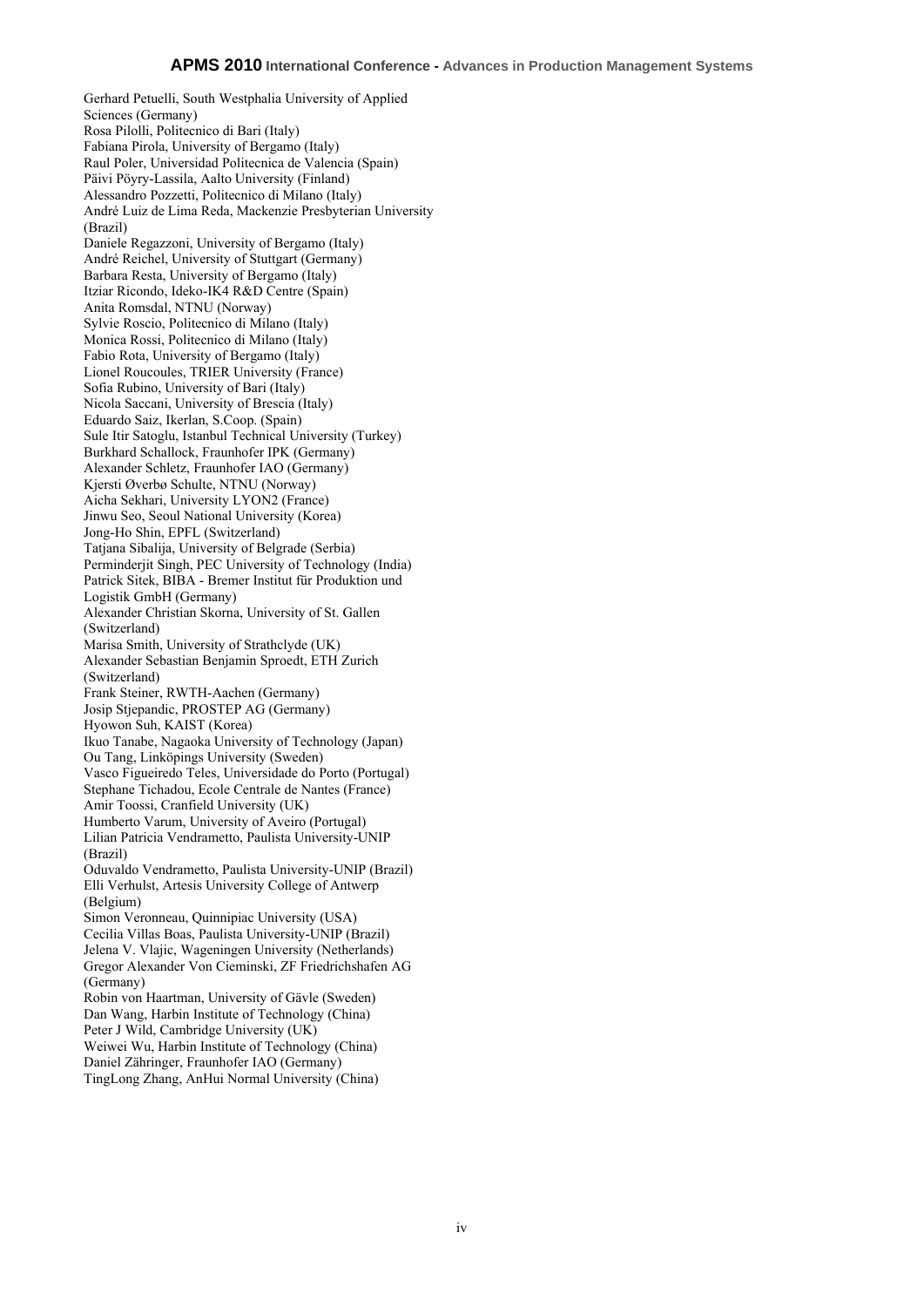## Contributions Index

| Longoni, Annachiara                                                                                                                    |  |
|----------------------------------------------------------------------------------------------------------------------------------------|--|
| Caner, Serra                                                                                                                           |  |
|                                                                                                                                        |  |
| Winkler, Ondrej; Valas, Martin; Osadník, Petr; Landryová, Lenka                                                                        |  |
|                                                                                                                                        |  |
| Resta, Barbara                                                                                                                         |  |
| Supply Chain Quality Management: Analysing Service-Based Relations within a Supply Chain in the Manufacturing                          |  |
| Baban, Pinar; Zhang, David; Howard, Mickey; Childe, Stephen; Lamming, Richard                                                          |  |
|                                                                                                                                        |  |
|                                                                                                                                        |  |
| Arica, Emrah                                                                                                                           |  |
|                                                                                                                                        |  |
| Zulaika, Juan Jose                                                                                                                     |  |
| Enhanced Production Management Approaches - Integrating Energy Efficiency Performance in Companies Decision                            |  |
| Bunse, Katharina                                                                                                                       |  |
|                                                                                                                                        |  |
| Powell, Daryl John                                                                                                                     |  |
|                                                                                                                                        |  |
|                                                                                                                                        |  |
| Hirvensalo, Antero                                                                                                                     |  |
|                                                                                                                                        |  |
| Doyle, Kirsty                                                                                                                          |  |
| Maalouf, Malek                                                                                                                         |  |
|                                                                                                                                        |  |
| Hatcher, Gillian Deborah                                                                                                               |  |
|                                                                                                                                        |  |
| Stewart, David Graham                                                                                                                  |  |
|                                                                                                                                        |  |
| Service-Oriented Analysis of Companies in the Manufacturing Industry - Constructing a Cost Model for Services 5<br>Seiringer, Wolfgang |  |
|                                                                                                                                        |  |
| Schneider, Christian                                                                                                                   |  |
| Inter-organisational Information Sharing for Physically Efficient and Market Responsive Fresh Food Supply Chains 5                     |  |
| Romsdal, Anita                                                                                                                         |  |
| Evaluation of Benefits of Harmonized Product and Process Data in the Order Processing of Contract Manufacturers 5<br>Oedekoven, Dirk   |  |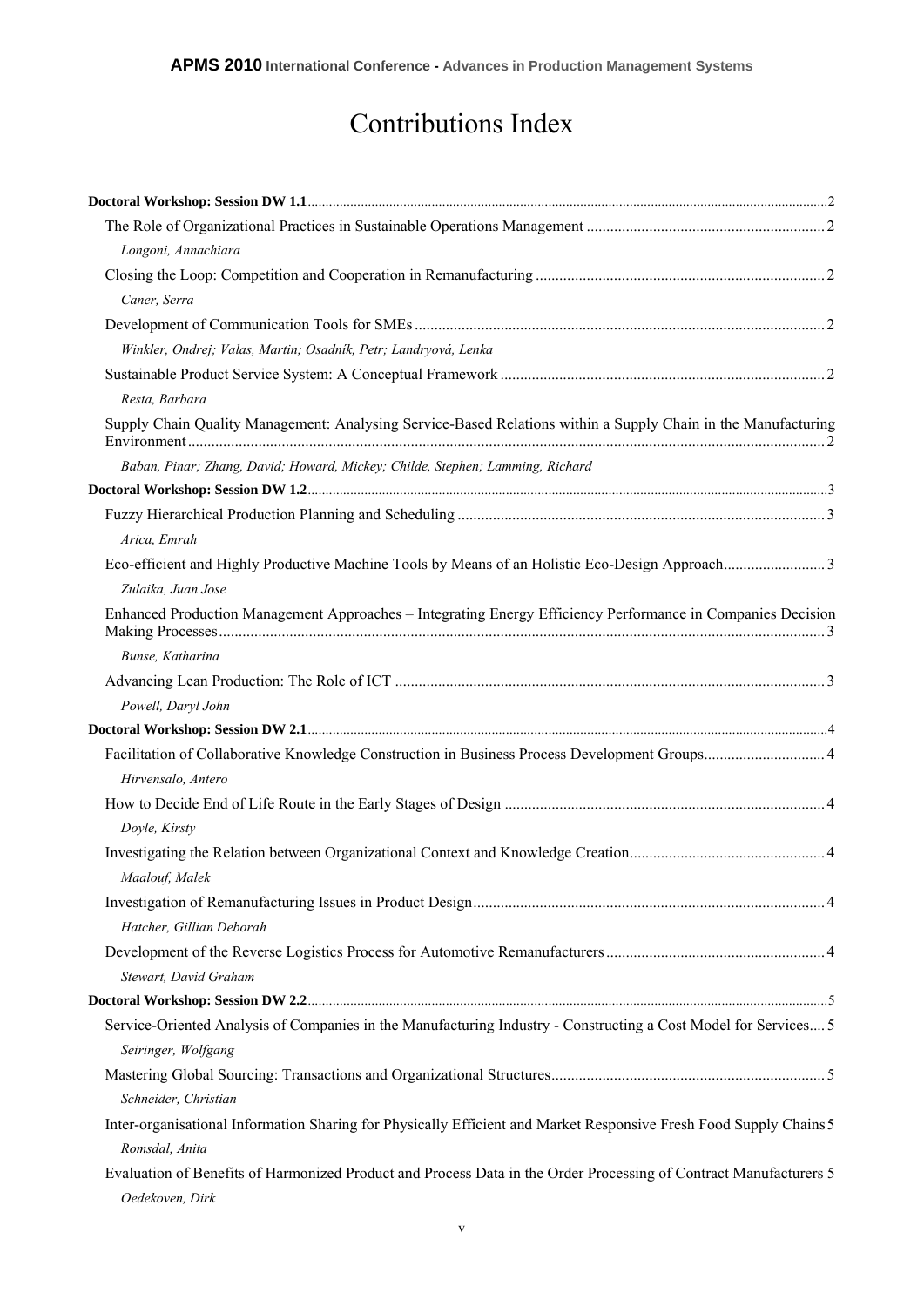| Rosa, Paolo; Kerga, Endris Temam; Cammarino, Bartolomeo Pio; Terzi, Sergio                                                                                                     |  |
|--------------------------------------------------------------------------------------------------------------------------------------------------------------------------------|--|
|                                                                                                                                                                                |  |
| Jensen, Peter Meulengracht; Wæhrens, Brian Vejrum; Johansen, John                                                                                                              |  |
|                                                                                                                                                                                |  |
| Vigtil, Astrid; Rolstadås, Asbjørn; Fradinho, Manuel; Carpanzano, Emanuele; Brondi, Carlo                                                                                      |  |
|                                                                                                                                                                                |  |
| Da Silva, Sergio Luiz; Pacheco Júnior, Waldemar; Loch, Márcia do Valle Pereira; Coelho, Antônio Sérgio; do Valle Pereira,<br>Vera Lúcia Duarte; Lezana, Alvaro Guillermo Rojas |  |
|                                                                                                                                                                                |  |
| Sustainable Operations Supported by Information and Communications Technologies: A Pilot Study in SMEs7<br>Hernandez Pardo, Ricardo Javier; Bhamra, Tracy                      |  |
| Development of an Embedded RFID Tag for End-of-Life Management within an Electronics Manufacturing Supply                                                                      |  |
| Bindel, Axel; Justham, Laura; Conway, Paul; Lugo, Heinz; Viret, Julien; West, Andrew                                                                                           |  |
|                                                                                                                                                                                |  |
| Gabriel, Hanne Marie                                                                                                                                                           |  |
|                                                                                                                                                                                |  |
| Melacini, Marco; Marchet, Gino; Perotti, Sara; Dallari, Fabrizio; Colicchia, Claudia                                                                                           |  |
|                                                                                                                                                                                |  |
|                                                                                                                                                                                |  |
| Alfnes, Erlend; Skjelstad, Lars; Arica, Emrah                                                                                                                                  |  |
|                                                                                                                                                                                |  |
| Kröner, Fabian; Hollstein, Philip                                                                                                                                              |  |
| The Link between Ecologically Sustainable Management and the Firm's Competitive Advantage – Differences in                                                                     |  |
| Hinz, Andreas; Scherrer-Rathje, Maike; Tribelhorn, Andrea; Skorna, Alexander                                                                                                   |  |
|                                                                                                                                                                                |  |
| Environmental Sustainability Assessment: An Evaluation of Established Methods and Analysis of their Suitable                                                                   |  |
| Sproedt, Alexander Sebastian Benjamin; Plehn, Johannes; Vodicka, Matthias; Deitmer, Henning                                                                                    |  |
|                                                                                                                                                                                |  |
| Albertelli, Paolo; Bianchi, Giacomo; Bigliani, Alice; Borgia, Stefano; Matta, Andrea                                                                                           |  |
|                                                                                                                                                                                |  |
| Zulaika, Juan Jose; Dietmair, Anton; Verbeeten, Wilco; Campa, Francisco Javier; Lopez de Lacalle, Luis Norberto                                                                |  |
|                                                                                                                                                                                |  |
| Carrillo, Janice; Vakharia, Asoo; Wang, Ruoxuan                                                                                                                                |  |
|                                                                                                                                                                                |  |
|                                                                                                                                                                                |  |
| Despeisse, Mélanie; Ball, Peter D.; Evans, Steve; Levers, Andy                                                                                                                 |  |
|                                                                                                                                                                                |  |
| Nollau, Sebastian; Schuh, Günther; Wellensiek, Markus                                                                                                                          |  |
| Simulation Model Driven Manufacturing to Support Engineering Process and Operate Manufacturing Cell 10<br>Hibino, Hironori                                                     |  |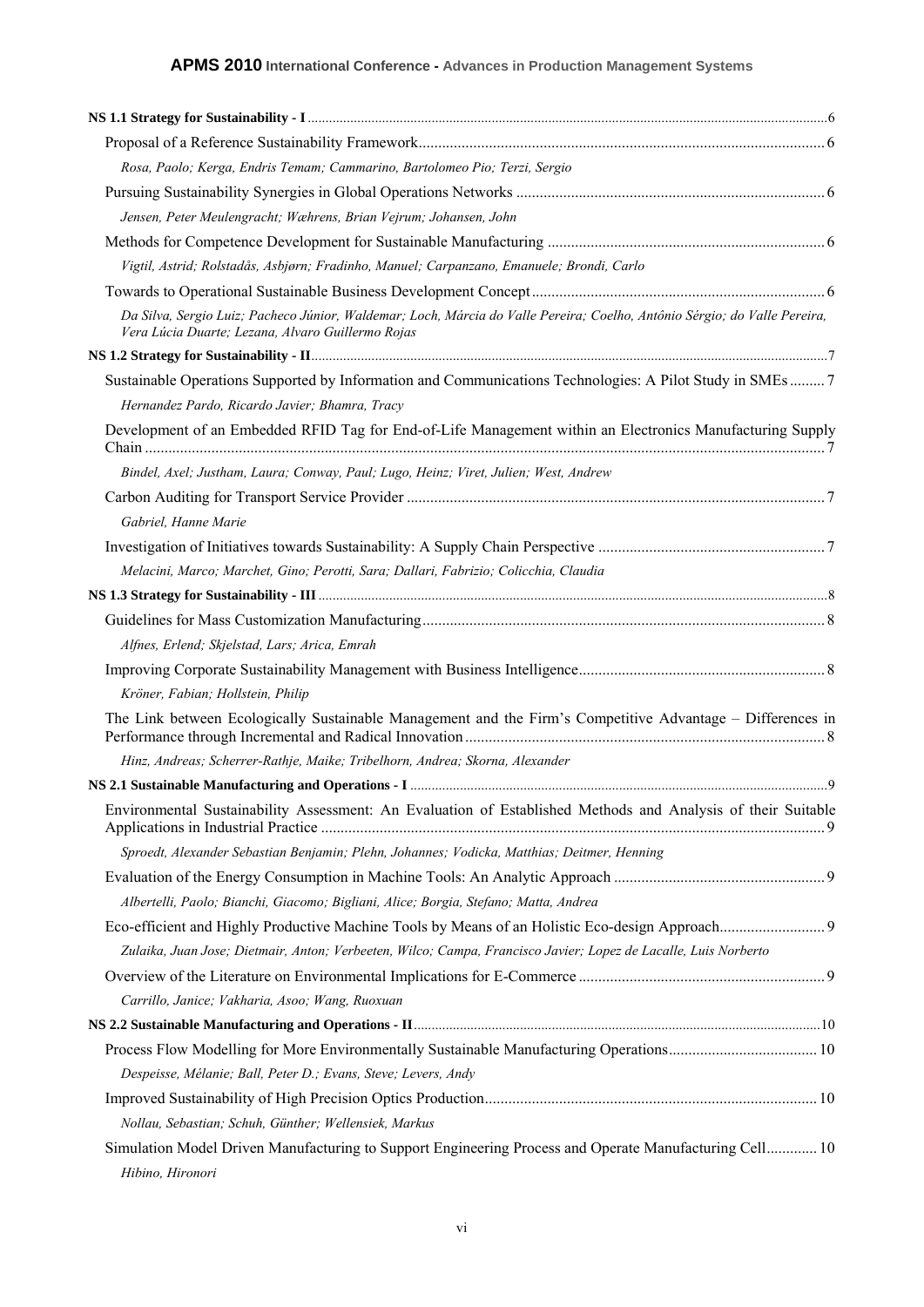| Navas, Helena V. Guitiss                                                                                                     |  |
|------------------------------------------------------------------------------------------------------------------------------|--|
|                                                                                                                              |  |
| Analysis and Modeling of Tacit Strategy for Teaching a Skilled Motion Taking Lacrosse Swing as an Example  11                |  |
| Mizuyama, Hajime; Yamada, Kayo; Tanaka, Kazuto                                                                               |  |
|                                                                                                                              |  |
| Lazzerini, Beatrice; Cococcioni, Marco; D'Andrea, Eleonora; Volpi, Sara Lioba                                                |  |
|                                                                                                                              |  |
| Netland, Torbjørn H.; Strandhagen, Jan Ola; Buvik, Marte P.; Skjelstad, Lars; Ravn, Johan E.; Knutstad, Gaute; Nilssen, Tore |  |
| The Impact of Facilitation on the Quality of Communication in Virtual Collaborative Teamwork  11                             |  |
| Haukola, Timo; Pöyry-Lassila, Päivi; Salmi, Anna                                                                             |  |
|                                                                                                                              |  |
|                                                                                                                              |  |
| Rosa, Paolo; Garetti, Marco; Pozzi, Francesca; Terzi, Sergio                                                                 |  |
|                                                                                                                              |  |
| Kim, Taedong; Choi, B.K.; Kang, Donghun; Lee, JunYoung; Lee, Duckwoong; Kim, JaeHee                                          |  |
|                                                                                                                              |  |
| Meneghetti, Antonella                                                                                                        |  |
| Potential of Electrolytic Equipment for Treatment of Standing Waters with Focus on Removal of Cyanobacteria 12               |  |
| Sebo, Dusan; Sebo, Juraj; Fedorčáková, Monika                                                                                |  |
|                                                                                                                              |  |
| The Challenge of Being both Cost Efficient and Responsive: Analysing the Supply Chain Design of Ericsson, the                |  |
| von Haartman, Robin                                                                                                          |  |
| International Supplier Networks and Supply Chain Integration: Lessons from a Survey on Their Impact on Delivery              |  |
| Danese, Pamela; Formentini, Marco; Romano, Pietro; Bortolotti, Thomas                                                        |  |
| Supply Chain Game: Development of an E-learning Tool for Skills Training of Supply Chain Operations                          |  |
| Umeda, Shigeki; Hata, Takahiro                                                                                               |  |
| Green Supply Chain Practices (GSCP) Adoption: Understanding Motivations and Barriers among 3PLs  13                          |  |
| Perotti, Sara; Micheli, Guido J.L.; Cagno, Enrico                                                                            |  |
|                                                                                                                              |  |
| Azevedo, Susana Garrido; Carvalho, Helena; Machado, V. Cruz                                                                  |  |
| The Disruptive Innovation in the Automatic Warehouses Industry: Empirical Evidence from an Italian Company 14                |  |
| Palmieri, Antonio; Baglieri, Enzo                                                                                            |  |
|                                                                                                                              |  |
| Grabot, Bernard; Hémont, Florian; Mayère, Anne                                                                               |  |
|                                                                                                                              |  |
| Von Cieminski, Gregor Alexander                                                                                              |  |
|                                                                                                                              |  |
| Supply Chain Quality Management: Analysing Service-Based Relations within a Supply Chain in the Manufacturing                |  |
|                                                                                                                              |  |

*Baban, Pinar; Zhang, David; Howard, Mickey; Childe, Stephen; Lamming, Richard*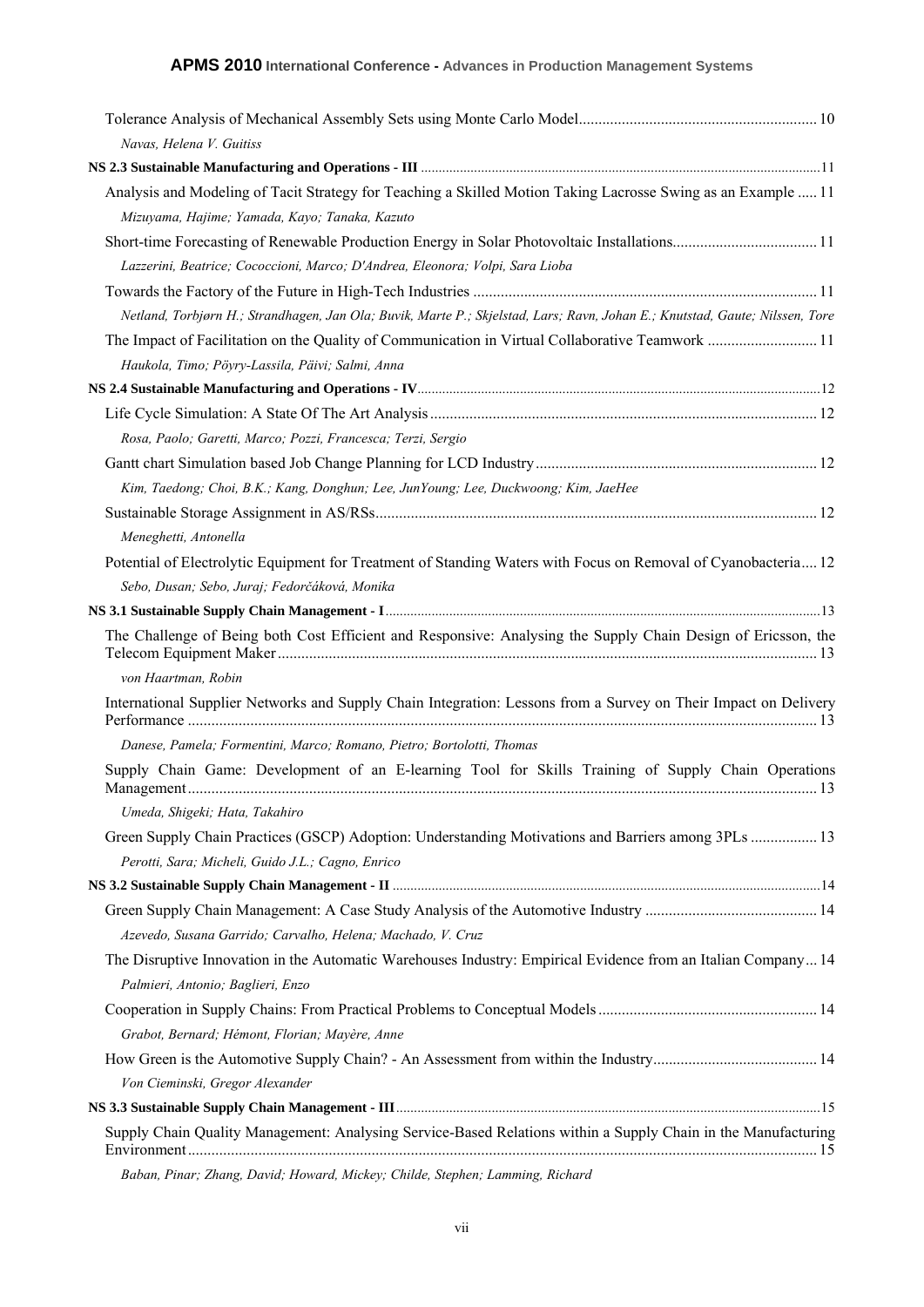| Improving Productivity through the Development of Indicators and Classification of Milk Producers 15                                                                                                                                                                                                                                     |  |
|------------------------------------------------------------------------------------------------------------------------------------------------------------------------------------------------------------------------------------------------------------------------------------------------------------------------------------------|--|
| Okano, Marcelo Tsuguio; Vendrametto, Oduvaldo; dos Santos, Osmildo Sobral                                                                                                                                                                                                                                                                |  |
|                                                                                                                                                                                                                                                                                                                                          |  |
| Eriksen, Thomas; Steger-Jensen, Kenn; Hvolby, Hans-Henrik; Nielsen, Peter                                                                                                                                                                                                                                                                |  |
|                                                                                                                                                                                                                                                                                                                                          |  |
| Cagno, Enrico; Micheli, Guido J.L.; Zorzini, Marta; Sarkis, Joseph; Perotti, Sara                                                                                                                                                                                                                                                        |  |
|                                                                                                                                                                                                                                                                                                                                          |  |
|                                                                                                                                                                                                                                                                                                                                          |  |
| Schuh, Günther; Orilski, Simon; Schubert, Johannes                                                                                                                                                                                                                                                                                       |  |
| Development of Innovative Roadmaps for a Sustainable Product Development in the Furniture Sector  16                                                                                                                                                                                                                                     |  |
| Cordero, Pilar; Poler, Raúl; Pacenti, Elena; Tubito, Christian; Agresta, Simona; Brenna, Ilenia; Pellizoni, Roberto; Di Gilio,<br>Rodolfo; Peverelli, Silvio; Martinelli, Guido; Núñez, María José; Boquera, Patricia; Vavallo, Michele; Biel, Carmen;<br>Bernardo, Paulo; Alves, Paula; Beja, Rodrigo; Vargas, Gonçalo; Sanchis, Raquel |  |
|                                                                                                                                                                                                                                                                                                                                          |  |
| Mora, Cristina; Accorsi, Riccardo; Bortolini, Marco; Gamberi, Mauro; Manzini, Riccardo; Ferrari, Emilio                                                                                                                                                                                                                                  |  |
|                                                                                                                                                                                                                                                                                                                                          |  |
| Messaadia, Mourad; Vallet, Flore; Eynard, Benoit                                                                                                                                                                                                                                                                                         |  |
|                                                                                                                                                                                                                                                                                                                                          |  |
|                                                                                                                                                                                                                                                                                                                                          |  |
| Stjepandic, Josip; Hechler, Jochen; Nast, Volker                                                                                                                                                                                                                                                                                         |  |
|                                                                                                                                                                                                                                                                                                                                          |  |
| Aschehoug, Silje Helene; Boks, Casper                                                                                                                                                                                                                                                                                                    |  |
| Parametric Design Rules Approach to Implementing Modular Construction in Large Land Based Structures 17                                                                                                                                                                                                                                  |  |
| Storch, Richard Lee; Komendur, Sashihadran; Walsh, Kenneth; Moreno, Nelson; Bashford, Howard                                                                                                                                                                                                                                             |  |
| From 2-D Engineering Drawings to 3-D CAD Models: Issues and Challenges of Solid Model Dimensioning,                                                                                                                                                                                                                                      |  |
| Kaisarlis, George; Diplaris, Stefanos; Sfantsikopoulos, Michael                                                                                                                                                                                                                                                                          |  |
|                                                                                                                                                                                                                                                                                                                                          |  |
| Set Based Engineering and Eco-efficient Design Selection at Conceptual Phase of Product Design and Development                                                                                                                                                                                                                           |  |
| Kerga, Endris Temam; Terzi, Sergio; Taisch, Marco                                                                                                                                                                                                                                                                                        |  |
|                                                                                                                                                                                                                                                                                                                                          |  |
| Brissaud, Daniel; Lelah, Alan                                                                                                                                                                                                                                                                                                            |  |
|                                                                                                                                                                                                                                                                                                                                          |  |
| Verhulst, Elli; Boks, Casper                                                                                                                                                                                                                                                                                                             |  |
|                                                                                                                                                                                                                                                                                                                                          |  |
| Westphal, Ingo; Seifert, Marcus; Thoben, Klaus-Dieter                                                                                                                                                                                                                                                                                    |  |
|                                                                                                                                                                                                                                                                                                                                          |  |
|                                                                                                                                                                                                                                                                                                                                          |  |
| Copani, Gacomo; Molinari Tosatti, Lorenzo; Marvulli, Silvia; Bosani, Roberto; Marchetti, Fabio Massimo                                                                                                                                                                                                                                   |  |
| Factors that Hinder the Implementation of Process Flow Solutions Related to the Existing Knowledge Paradigm in                                                                                                                                                                                                                           |  |
| Jacobsson, Torbjörn; Åhlström, Pär                                                                                                                                                                                                                                                                                                       |  |
|                                                                                                                                                                                                                                                                                                                                          |  |
| Gobbi, Chiara; Hsuan, Juliana                                                                                                                                                                                                                                                                                                            |  |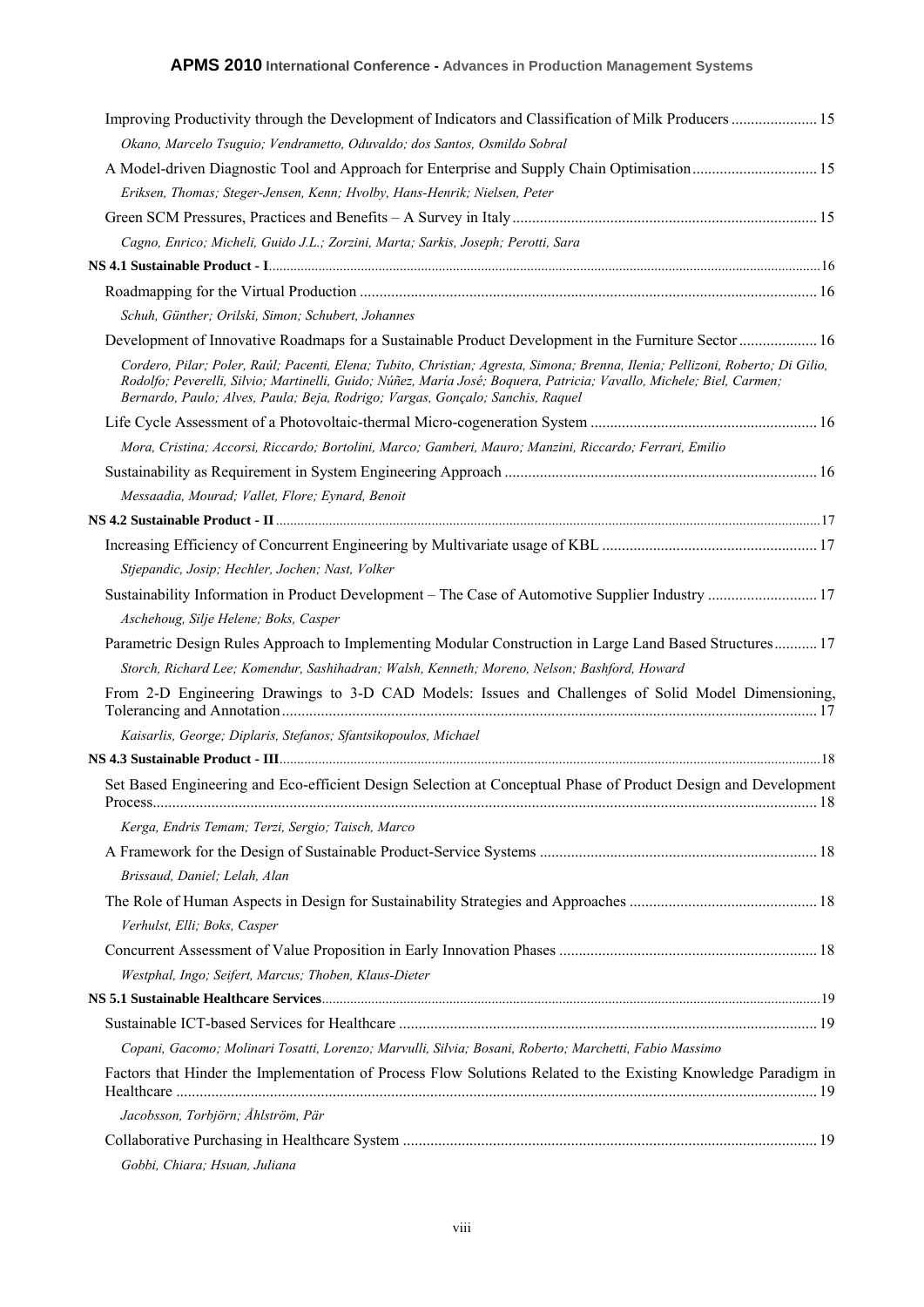| Davoli, Giovanni; Govoni, Andrea; Melloni, Riccardo                                                                                                                                                                           |  |
|-------------------------------------------------------------------------------------------------------------------------------------------------------------------------------------------------------------------------------|--|
|                                                                                                                                                                                                                               |  |
| Performance Analysis of the Compliance to Delivery Dates of Enterprises operating in Production Networks  20                                                                                                                  |  |
| Jähn, Hendrik                                                                                                                                                                                                                 |  |
|                                                                                                                                                                                                                               |  |
| Taisch, Marco; Tessarolo, Daniele; Morganti, Manuel; Cassina, Jacopo; Sala, Lorenzo                                                                                                                                           |  |
|                                                                                                                                                                                                                               |  |
| de Pablos, Carmen; de la Puerta, Enrique; López, David; Valentin, Maria O.                                                                                                                                                    |  |
| A Structured Approach to Implement Performance Measurement Software Tools based on Reference Models20                                                                                                                         |  |
| Vicien, Guillaume; Ducq, Yves; Vallespir, Bruno                                                                                                                                                                               |  |
|                                                                                                                                                                                                                               |  |
| Key Performance Indicators for Sustainable Distribution Supply Chains: Set Building Methodology and Application                                                                                                               |  |
| Bouchery, Yann; Ghaffari, Asma; Jemai, Zied                                                                                                                                                                                   |  |
|                                                                                                                                                                                                                               |  |
| Mazzoldi, Laura; Zanoni, Simone                                                                                                                                                                                               |  |
|                                                                                                                                                                                                                               |  |
| Albrigtsen, Bjørn Ragnar; Dreyer, Heidi Carin; Strandhagen, Jan Ola                                                                                                                                                           |  |
|                                                                                                                                                                                                                               |  |
| Berrah, Lamia; Cliville, Vincent                                                                                                                                                                                              |  |
|                                                                                                                                                                                                                               |  |
|                                                                                                                                                                                                                               |  |
| Yao, Yoshihiro; Kaihara, Toshiya; Fujii, Nobutada; Fujii, Susumu                                                                                                                                                              |  |
|                                                                                                                                                                                                                               |  |
| Schuh, Guenther; Fuchs, Sascha; Franzkoch, Bastian; Potente, Till; Kampker, Achim                                                                                                                                             |  |
|                                                                                                                                                                                                                               |  |
| Ewert, Daniel; Mayer, Marcel; Kuz, Sinem; Schilberg, Daniel; Jeschke, Sabina                                                                                                                                                  |  |
|                                                                                                                                                                                                                               |  |
| Borgia, Stefano; Matta, Andrea; Tolio, Tullio                                                                                                                                                                                 |  |
|                                                                                                                                                                                                                               |  |
|                                                                                                                                                                                                                               |  |
| Lee, Ho Yeoul; Chun, Young Geun; Choi, Byoung Kyu; Suh, Jung Chul                                                                                                                                                             |  |
| Evaluation of Organic Matter Influenced by Complex Noise Factors using Inverse Analysis of Taguchi Methods  23<br>Tanabe, Ikuo                                                                                                |  |
| Design and Implementation of a Hybrid Knowledge-based Process Designer Model for a Robust Multi-objective                                                                                                                     |  |
| Sibalija, Tatjana; Majstorovic, Vidosav                                                                                                                                                                                       |  |
| A Semi-automated Approach to Support Process Planner during Sequencing of Pallet Operations on 4-axes Machine                                                                                                                 |  |
| Pellegrinelli, Stefania; Tolio, Tullio                                                                                                                                                                                        |  |
| NS 7.3 Production Planning & Control - III manufactured and the control of the control of the control of the control of the control of the control of the control of the control of the control of the control of the control |  |
|                                                                                                                                                                                                                               |  |
| Martínez Ortiz, Jorge Arturo; Garcia Sabater, Jose Pedro; Andrés Romano, Carlos                                                                                                                                               |  |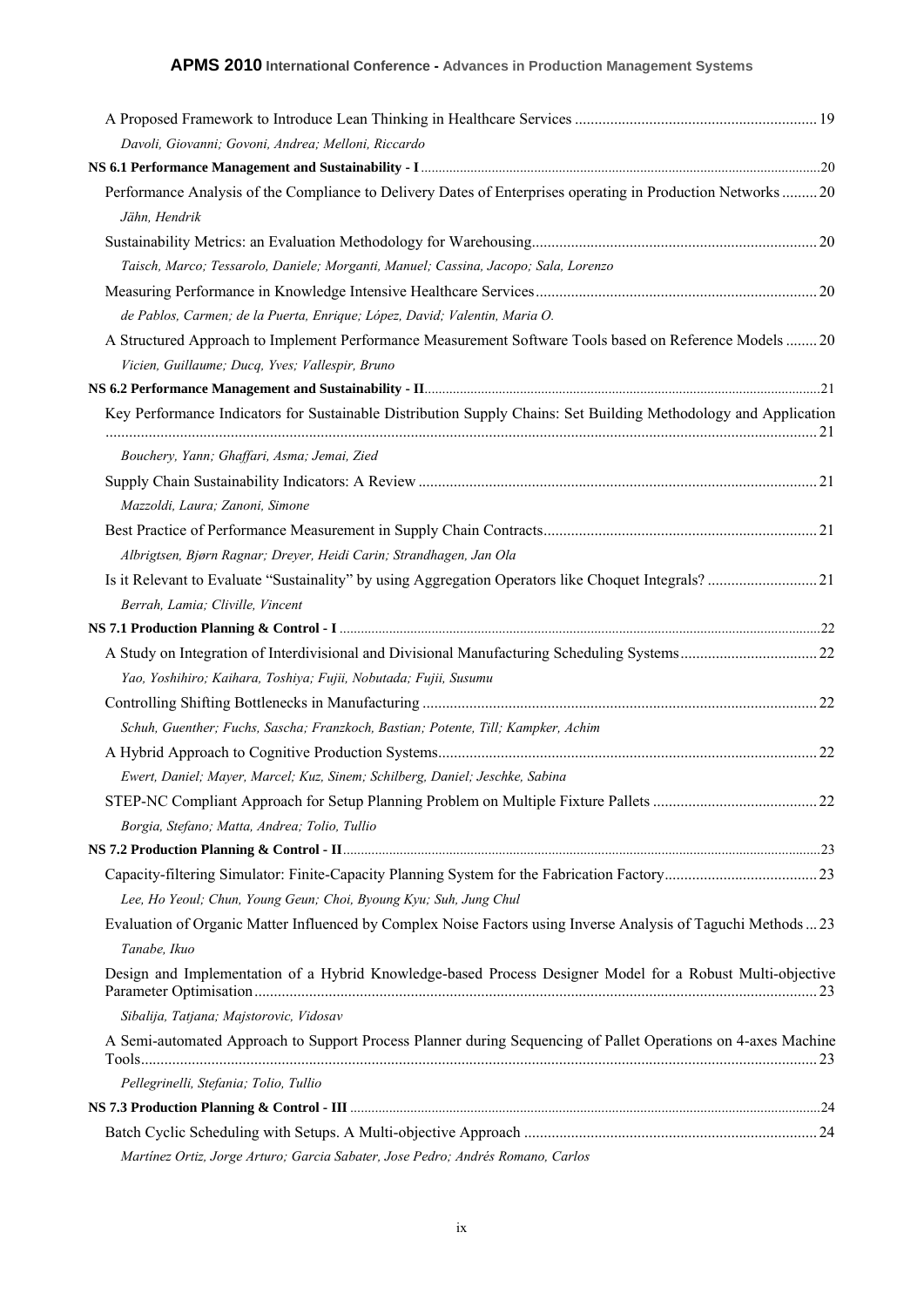| A Facility Layout Formulation and Hybrid Particle Swarm Optimization for Resource-Constrained Project                                                                                |  |
|--------------------------------------------------------------------------------------------------------------------------------------------------------------------------------------|--|
| Jia, Qiong; Seo, Yoonho; Seo, Minseok                                                                                                                                                |  |
|                                                                                                                                                                                      |  |
| Nielsen, Peter; Nielsen, Izabela; Steger-Jensen, Kenn                                                                                                                                |  |
| Automating and Optimizing Production Planning with a Two Level Multi-Criteria-Lot Sizing Method 24                                                                                   |  |
| Brodkorb, Daniel; Dangelmaier, Wilhelm                                                                                                                                               |  |
|                                                                                                                                                                                      |  |
|                                                                                                                                                                                      |  |
| Jia, Zhen Zhen; Deschamps, Jean-Christophe; Dupas, Rémy                                                                                                                              |  |
|                                                                                                                                                                                      |  |
| Kim, Young-Seok; Kiritsis, Dimitris                                                                                                                                                  |  |
| Why is there a Mismatch between Operation Times in the Planning Systems and the Times in Reality? 25                                                                                 |  |
| Almström, Peter Martin; Winroth, Mats                                                                                                                                                |  |
|                                                                                                                                                                                      |  |
| Essafi, Mohamed; Delorme, Xavier; Dolgui, Alexandre                                                                                                                                  |  |
|                                                                                                                                                                                      |  |
|                                                                                                                                                                                      |  |
| Nielsen, Izabela Ewa; Olesen, Bo; Steger-Jensen, Kenn                                                                                                                                |  |
|                                                                                                                                                                                      |  |
| Gurevsky, Evgeny; Guschinskaya, Olga; Dolgui, Alexandre                                                                                                                              |  |
|                                                                                                                                                                                      |  |
| Makris, Sotiris; Michalos, George; Efthymiou, Konstantinos; Georgoulias, Konstantinos; Papakostas, Nikolaos; Eytan, Amit;<br>Lai, Manuel; Chryssolouris, George; Alexopoulos, Kosmas |  |
|                                                                                                                                                                                      |  |
| Pflüger, Thorsten; Pedell, Burkhard; Westkämper, Engelbert                                                                                                                           |  |
|                                                                                                                                                                                      |  |
|                                                                                                                                                                                      |  |
| Nielsen, Peter; Nielsen, Izabela; Steger-Jensen, Kenn                                                                                                                                |  |
| Holonic, Isoarchic and Multicriteria Control for Manufacturing Networks: Application to Integrated Logistics                                                                         |  |
| Ounnar, Fouzia; Pujo, Patrick                                                                                                                                                        |  |
| Minimization of Kilometric Cost on the Vehicle Routing Problem with Heterogeneous Fleet, Mixed Backhauls, and                                                                        |  |
| Belmecheri, Farah; Prins, Christian; Yalaoui, Farouk; Amodeo, Lionel                                                                                                                 |  |
|                                                                                                                                                                                      |  |
| Mertins, Kai; Rabe, Markus; Schallock, Burkhard                                                                                                                                      |  |
|                                                                                                                                                                                      |  |
| Systematic Approach for Variability-Reduction as a Roadmap for Continuous Improvement in Flow Production28                                                                           |  |
| Lorentzen, Kai; Maschek, Thomas; Richter, Ralph; Deuse, Jochen                                                                                                                       |  |
| Improvement of Mixed Model Assembly Line Balancing Considering Mix Distribution Probability and Sequencing                                                                           |  |
| Corti, Donatella; Pozzetti, Alessandro                                                                                                                                               |  |
|                                                                                                                                                                                      |  |
| Miranda, Salvatore; Iannone, Raffaele; Riemma, Stefano                                                                                                                               |  |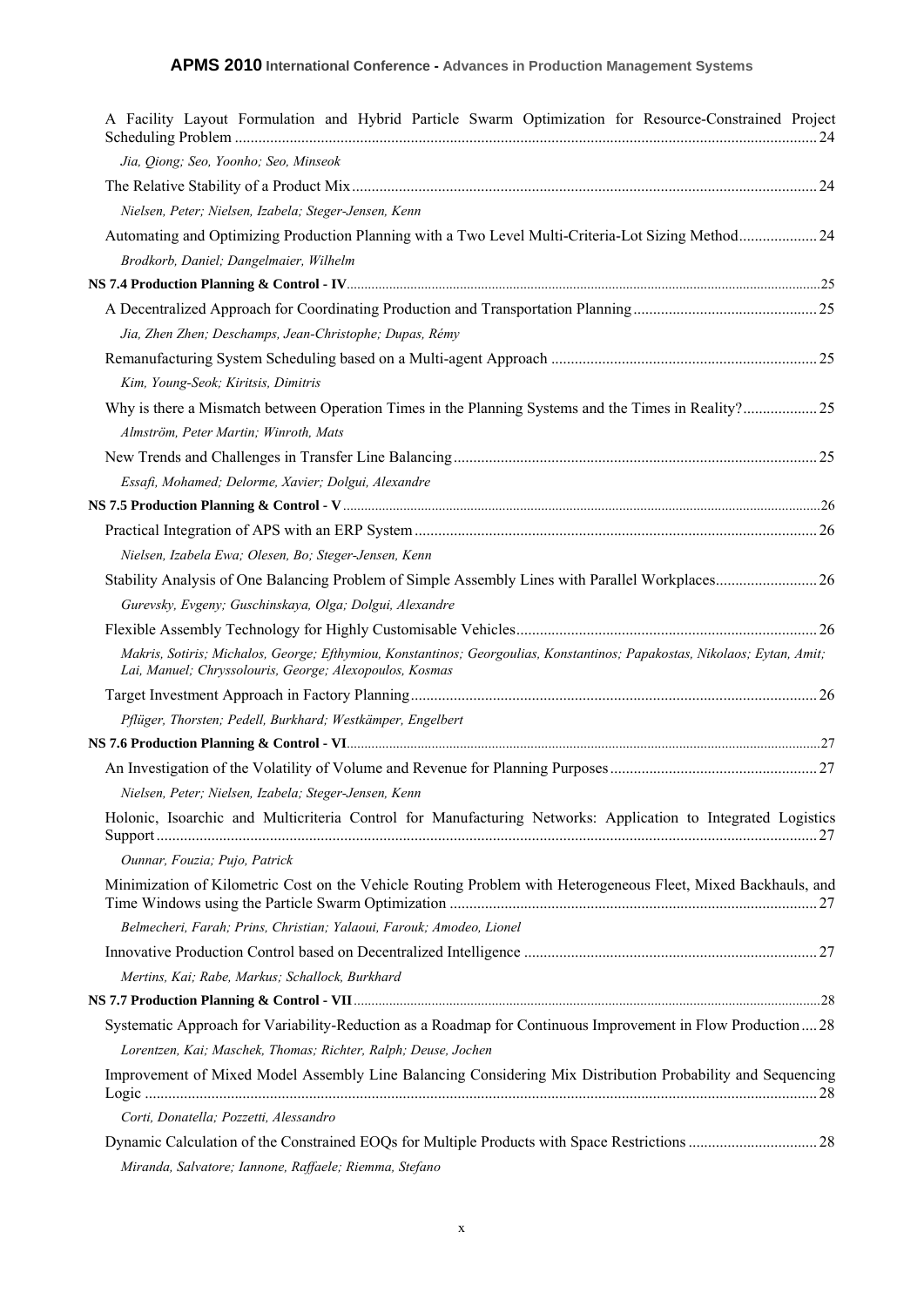| Nakashima, Kenichi; Kojima, Mitsutoshi                                                                         |  |
|----------------------------------------------------------------------------------------------------------------|--|
|                                                                                                                |  |
|                                                                                                                |  |
| Mielke, Tim; Dombrowski, Uwe; Schulze, Sven                                                                    |  |
|                                                                                                                |  |
| Duarte, Susana; Cruz Machado, V.                                                                               |  |
|                                                                                                                |  |
| Nakano, Masaru                                                                                                 |  |
|                                                                                                                |  |
| Lyonnet, Barbara; Pralus, Magali; Pillet, Maurice                                                              |  |
|                                                                                                                |  |
| Assessing the Applicability of a Lean Model for the Supply Chain Management of Service Companies 30            |  |
| Tantardini, Marco; Portioli Staudacher, Alberto; Lethbridge, Sarah                                             |  |
|                                                                                                                |  |
| Heilala, Juhani; Paju, Marja; Montonen, Jari; Hentula, Markku; Heikkilä, Antti                                 |  |
| Application and Validity of Lean Production in Non-serial Machine Tool Manufacturing - Pilot Case at a Spanish |  |
| Ricondo, Itziar; Serrano, Ibon; Uriarte, Arkaitz                                                               |  |
|                                                                                                                |  |
| Bowler, Melissa; Kurfess, Thomas                                                                               |  |
|                                                                                                                |  |
|                                                                                                                |  |
| Fumagalli, Luca; Macchi, Marco; Pizzolante, Sergio; Crespo Marquez, Adolfo; Gomez Fernandez, Juan              |  |
| Planning and Control of Maintenance as a Strategic Dimension in the Development of Sustainable Production in   |  |
| Barrozo de Souza, José; Benedito Sacomano, José; Kyrillos, Sergio Luiz; Milreu, Francisco J. S.                |  |
|                                                                                                                |  |
| Olhager, Jan; Sohal, Amrik; O'Neill, Peter; Prajogo, Daniel                                                    |  |
|                                                                                                                |  |
| Gilabert, Eduardo; Conde, Egoitz                                                                               |  |
|                                                                                                                |  |
|                                                                                                                |  |
| Lanza, Gisela; Behmann, Benjamin; Werner, Patrick                                                              |  |
| Condition Monitoring based on Incremental Learning and Domain Ontology for Condition-based Maintenance 32      |  |
| Fumagalli, Luca; Emmanouilidis, Christos; Jantunen, Erkki; Pistofidis, Petros; Macchi, Marco; Garetti, Marco   |  |
|                                                                                                                |  |
| Satoglu, Sule Itir; Baskak, Murat                                                                              |  |
|                                                                                                                |  |
| Olesen, Peter Bjerg; Hvolby, Hans-Henrik; Steger-Jensen, Kenn; Nielsen, Izabela                                |  |
|                                                                                                                |  |
| RFID System Project for Enhancing Blood Supply Chain Safety and Blood Transfusion Center Productivity33        |  |
| Orrù, Pier Francesco; Borelli, Gianluca; Pilloni, Maria Teresa; Zedda, Francesco                               |  |
|                                                                                                                |  |
| Dreyer, Heidi Carin; Romsdal, Anita; Strandhagen, Jan Ola; Bjartnes, Ragnhild                                  |  |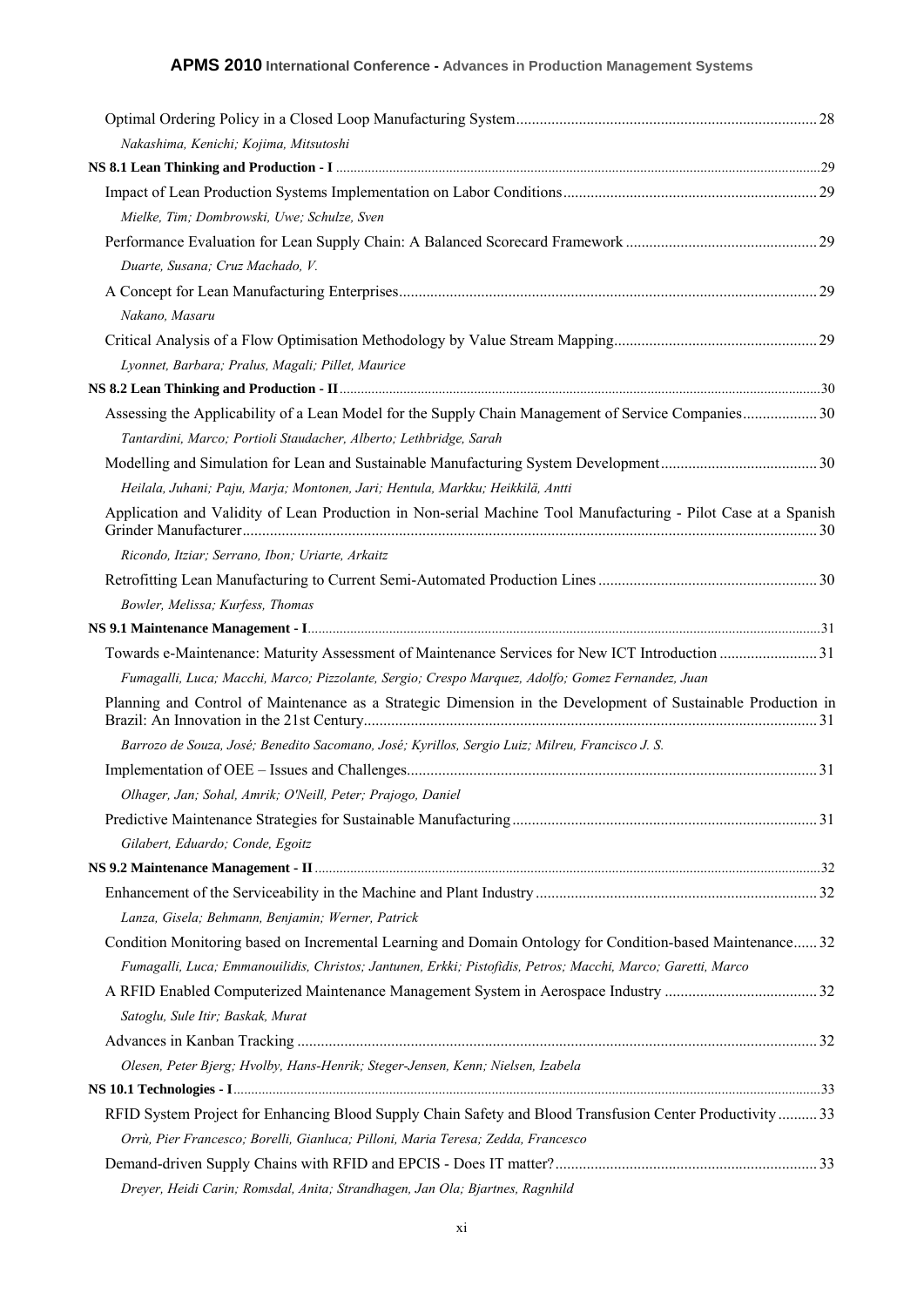| A Product Traceability and Authentication Framework for Verifying Genuine Products in the Product Lifecycle  33                                                                                                                |  |
|--------------------------------------------------------------------------------------------------------------------------------------------------------------------------------------------------------------------------------|--|
| Abramovici, Michael; Flohr, Matthias; Krebs, Andreas                                                                                                                                                                           |  |
|                                                                                                                                                                                                                                |  |
| Bjartnes, Ragnhild; Romsdal, Anita; Dreyer, Heidi Carin; Strandhagen, Jan Ola                                                                                                                                                  |  |
|                                                                                                                                                                                                                                |  |
|                                                                                                                                                                                                                                |  |
| Masini, Andrea; Perona, Marco; Sicco, Alessandro                                                                                                                                                                               |  |
|                                                                                                                                                                                                                                |  |
| Fugini, Mariagrazia; Gangadharan, G.R.; Pernici, Barbara                                                                                                                                                                       |  |
|                                                                                                                                                                                                                                |  |
| Arica, Emrah; Powell, Daryl                                                                                                                                                                                                    |  |
|                                                                                                                                                                                                                                |  |
| Oedekoven, Dirk; Schuh, Günther                                                                                                                                                                                                |  |
|                                                                                                                                                                                                                                |  |
|                                                                                                                                                                                                                                |  |
| Mendibil, Kepa; Wang, Dan; Bititci, Umit; Lu, Libin                                                                                                                                                                            |  |
|                                                                                                                                                                                                                                |  |
| Alexander, Allen Thomas; Childe, Stephen J                                                                                                                                                                                     |  |
|                                                                                                                                                                                                                                |  |
| Schulte, Kjersti Øverbø; Hatling, Morten                                                                                                                                                                                       |  |
|                                                                                                                                                                                                                                |  |
| Galanakis, Kostas; Ehret, Michael                                                                                                                                                                                              |  |
| SS 1.2 Collaborative Innovation - II manufacture and the contract of the contract of the contract of the contract of the contract of the contract of the contract of the contract of the contract of the contract of the contr |  |
|                                                                                                                                                                                                                                |  |
| Palm, Daniel; Prochazka, Margarethe; Meizer, Felix; Leitner, René; Sihn, Wilfried                                                                                                                                              |  |
|                                                                                                                                                                                                                                |  |
| Bengtsson, Lars J; Lakemond, Nicolette; Dabhilkar, Mandar                                                                                                                                                                      |  |
|                                                                                                                                                                                                                                |  |
| Bakås, Ottar; Hoff, Annette                                                                                                                                                                                                    |  |
| Investigating the Relationship between Organizational Context and Knowledge Creation: the Knowledge Creation                                                                                                                   |  |
|                                                                                                                                                                                                                                |  |
| Maalouf, Malek                                                                                                                                                                                                                 |  |
|                                                                                                                                                                                                                                |  |
|                                                                                                                                                                                                                                |  |
| Resta, Barbara; Gaiardelli, Paolo                                                                                                                                                                                              |  |
|                                                                                                                                                                                                                                |  |
| Vladimirova, Doroteya; Evans, Stephen; Martinez, Veronica                                                                                                                                                                      |  |
|                                                                                                                                                                                                                                |  |
| Cakkol, Mehmet; Johnson, Mark; Martinez, Veronica; Shehab, Essam                                                                                                                                                               |  |
| Exploring the Linkage between Servitization and Financial Performances: Evidences from the HVAC Industry 37                                                                                                                    |  |
| Visintin, Filippo; Rapaccini, Mario                                                                                                                                                                                            |  |
|                                                                                                                                                                                                                                |  |
| The Outsourcing of Industrial Maintenance Capabilities: Espoused Intentions and Experienced Reality 38                                                                                                                         |  |
| Raja, Jawwad; Martinez, Veronica                                                                                                                                                                                               |  |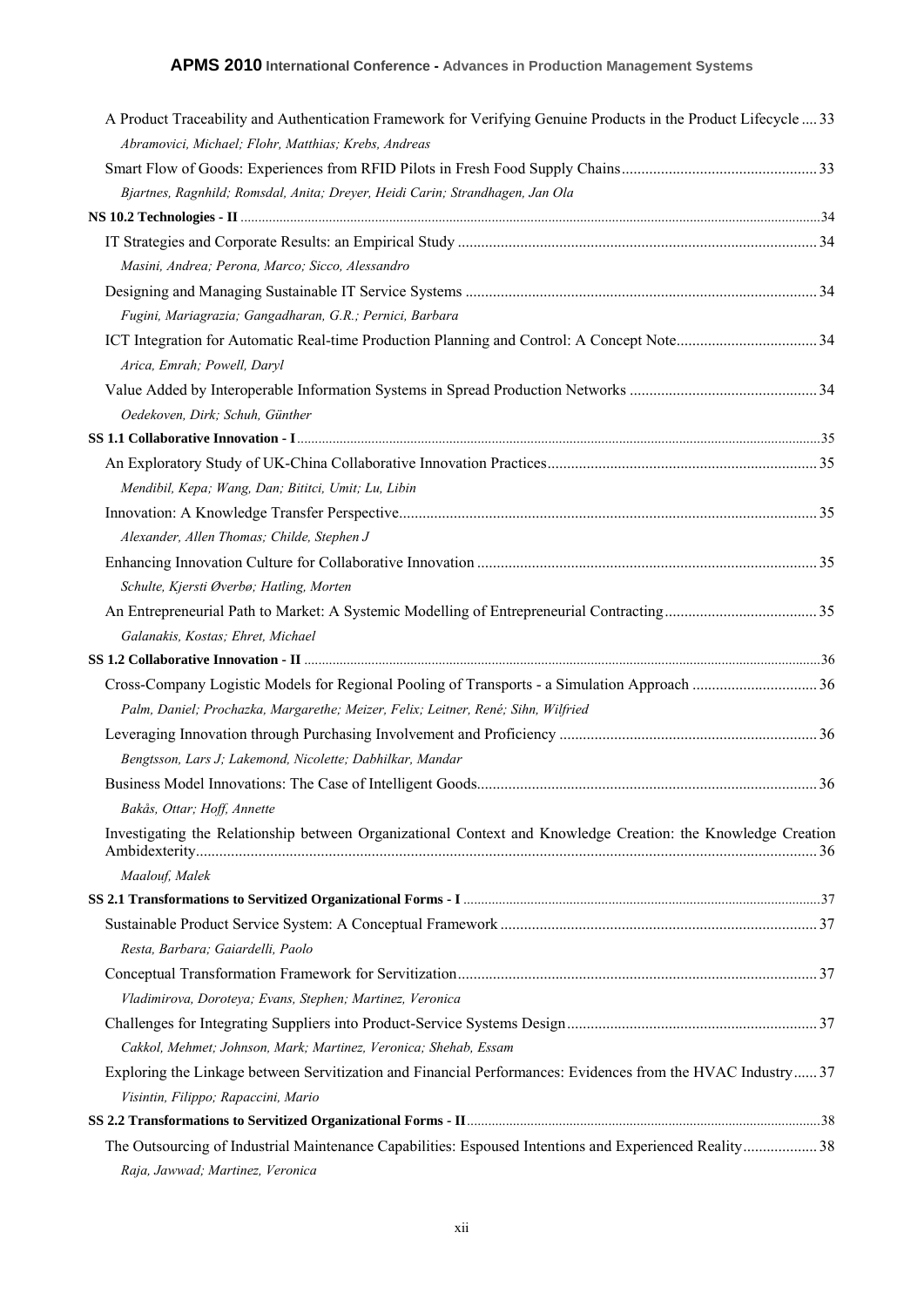| Rapaccini, Mario; Visintin, Filippo; Saccani, Nicola                                                                                                                                                                           |  |
|--------------------------------------------------------------------------------------------------------------------------------------------------------------------------------------------------------------------------------|--|
|                                                                                                                                                                                                                                |  |
| Rapaccini, Mario; Visintin, Filippo                                                                                                                                                                                            |  |
|                                                                                                                                                                                                                                |  |
| Roscio, Sylvie; Corti, Donatella; Portioli Staudacher, Alberto                                                                                                                                                                 |  |
| SS 3.1 Sustainable Initiatives in Developing Countries - I manufactured and an account of the Initiatives in Developing Countries - I manufactured and the Initiatives in Developing Countries - I manufactured and the Initia |  |
| A New Responsibility for the Brazilian Water Industry in the Era of Privatization: Dynamic Plant Management for                                                                                                                |  |
| Reda, André Luiz de Lima; Mendes, Marcel; Ferreira, Paulo                                                                                                                                                                      |  |
| Searching for Energetic Sustainability in Distant Areas through a Solar Powered Battery Charger with Self-Oriented                                                                                                             |  |
| Prado, Alvaro Andre Colombero; Nogueira, Marcelo; Amaral, Fábio Vieira do; Abe, Jair Minoro; Vendrametto, Oduvaldo                                                                                                             |  |
|                                                                                                                                                                                                                                |  |
| Vendrametto, Lilian Patricia; Bonilla, Silvia Helena                                                                                                                                                                           |  |
|                                                                                                                                                                                                                                |  |
| Borgen, Eirik; Gran, Erik                                                                                                                                                                                                      |  |
|                                                                                                                                                                                                                                |  |
| The Drywall Non-sustainable Disposal and Disability Qualification of Human Resources for Technological                                                                                                                         |  |
| Botelho, Wagner Costa; Vendrametto, Oduvaldo; Neto, Mario Mollo                                                                                                                                                                |  |
|                                                                                                                                                                                                                                |  |
| de Oliveira Costa Neto, Pedro Luiz; Rodrigues Sacomano, Aline                                                                                                                                                                  |  |
| Virtualization: The Advantages of this New Paradigm in the IT Landscape and the Positive Environmental Impact of                                                                                                               |  |
| Martins Criatovao, Andrea; Costa, Ivanir                                                                                                                                                                                       |  |
|                                                                                                                                                                                                                                |  |
| Boschi, Alexandre Arnaldo; Mollo Neto, Mario; Fusco, José Paulo Alves                                                                                                                                                          |  |
|                                                                                                                                                                                                                                |  |
| Automating the Flow of Mineral Oil Insulating Fluid within the Treatment Plant from the Analysis of Physical-                                                                                                                  |  |
| Pires, Izabel Cristina; Nogueira, Marcelo; Amaral, Fábio Vieira do; Abe, Jair Minoro; Vendrametto, Oduvaldo                                                                                                                    |  |
| Commitment of World-class Companies with the GRI Model for Environmental Sustainability  41                                                                                                                                    |  |
| Acquaviva Neto, Nicola; de Oliveira Costa Neto, Pedro Luiz                                                                                                                                                                     |  |
| Selection of Indicators of Sustainable Development for Supply Chain using the Multi Criteria Analysis  41                                                                                                                      |  |
| Nääs, Irenilza de Alencar; Yemal, José Alberto                                                                                                                                                                                 |  |
| Supply and Reverse Supply Chains in the Brazilian Electro-Medical Equipment Industry: A Multiple Case Study for                                                                                                                |  |
| da Silveira, Marco Antonio; Gardesani, Roberto; Bueno, Ana Karina da Silva                                                                                                                                                     |  |
|                                                                                                                                                                                                                                |  |
|                                                                                                                                                                                                                                |  |
| Monteiro Junior, Jorge; Vendrametto, Oduvaldo                                                                                                                                                                                  |  |
|                                                                                                                                                                                                                                |  |
| Madureira, Marco Antonio; Giannetti, Biagio Fernando; Bonilla, Silvia Helena; Almeida, Cecilia M.V.B.                                                                                                                          |  |
|                                                                                                                                                                                                                                |  |
| Neto, Mario Mollo; Vendrametto, Oduvaldo; Waker, Robert Ari                                                                                                                                                                    |  |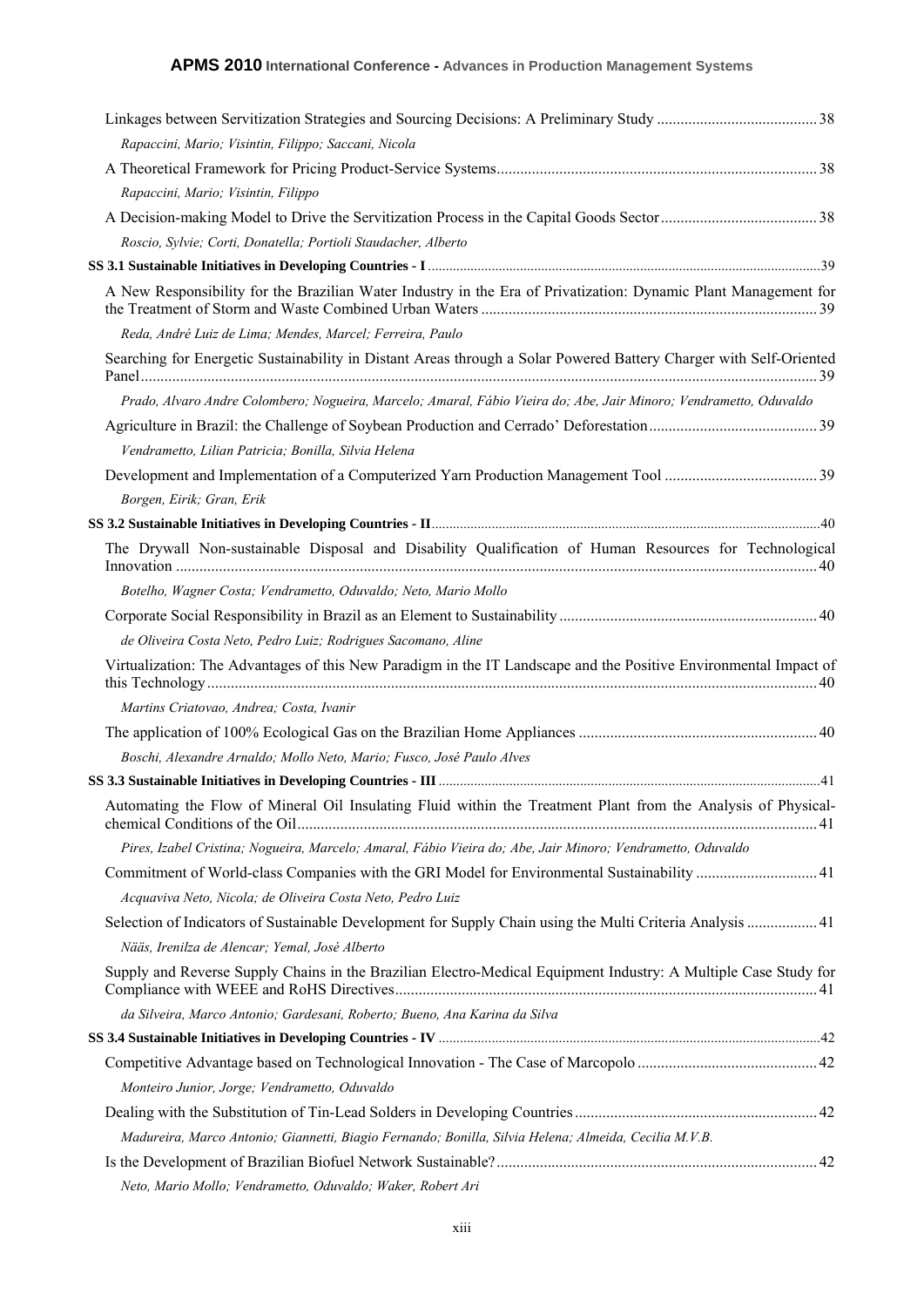| Chang, Pao-Long; Hsu, Chiung-Wen; Hsiung, Chih-Min                                                                                          |
|---------------------------------------------------------------------------------------------------------------------------------------------|
|                                                                                                                                             |
| Comparative Analysis of the Application of Sustainability Concepts in Coffee Bean Production in Brazil  43                                  |
| Nääs, Irenilza de Alencar; Reis, João Gilberto Mendes dos; Araújo, Hélio Corrêa de; Costa Neto, Pedro Luiz de Oliveira;<br>Abe, Jair Minoro |
| Metrics for Achieving Optimized Mainframe Processing Capacity Utilization Aiming at Reducing Power                                          |
| Sartoratto Dias, Antonio Cesar; Costa, Ivanir                                                                                               |
|                                                                                                                                             |
| Pinto, Jorge; Paiva, Anabela; Costa, Ana; Tavares, Pedro; Fernandes, Lizete; Murta, Antonio; Varum, Humberto                                |
|                                                                                                                                             |
| Setzpfand, Marc; Ockels, Wubbo J.; Melkert, Joris A.                                                                                        |
|                                                                                                                                             |
|                                                                                                                                             |
| Visintin, Filippo                                                                                                                           |
| A Methodology for Generating Simulation Scenarios through Design of Experiments to Improve Emergency                                        |
| Kaner, Maya; Gadrich, Tamar; Dror, Shuki                                                                                                    |
|                                                                                                                                             |
| Hussain, Romana Salmah; Lockett, Helen; Kingston, Jenny; Alcock, Jeff; Vasantha, Gokula                                                     |
| Product-Service Systems Development based on Project Management: The Definition Sequence 44                                                 |
| Alix, Thecle; Vallespir, Bruno                                                                                                              |
|                                                                                                                                             |
|                                                                                                                                             |
| Pezzotta, Giuditta; Cavalieri, Sergio                                                                                                       |
| Critical Factors for Managing the Implementation and Diffusion of Eco-Efficient Product-Service Systems: Insights                           |
| Ceschin, Fabrizio                                                                                                                           |
|                                                                                                                                             |
| Karni, Reuven; Kaner, Maya; Dubin, Matias                                                                                                   |
|                                                                                                                                             |
| Toossi, Amir; Lockett, Helen; Raja, Jawwad; Martinez, Veronica                                                                              |
|                                                                                                                                             |
|                                                                                                                                             |
| Colen, Pieter; Lambrecht, Marc                                                                                                              |
| Responding to the Eco-Sustainability Logistics Challenge: Using Sensor Information to Increase the Eco-                                     |
| Skorna, Alexander Christian; Hinz, Andreas                                                                                                  |
|                                                                                                                                             |
| Aubry, Régis; Biennier, Frédérique; George, Sébastien; Maranzana, Mathieu                                                                   |
| System Dynamics Modeling for Product-Service Systems A Case Study in the Agri-machine Industry  46                                          |
| Legnani, Elena; Cavalieri, Sergio; Crespo Marquez, Adolfo; González Díaz, Vicente                                                           |
|                                                                                                                                             |
| Can Supply Chain Risk Management Improve Firm Performance? A Focal Firm Perspective 47                                                      |
| Cagno, Enrico; Micheli, Guido J.L.; Russo, Antonio                                                                                          |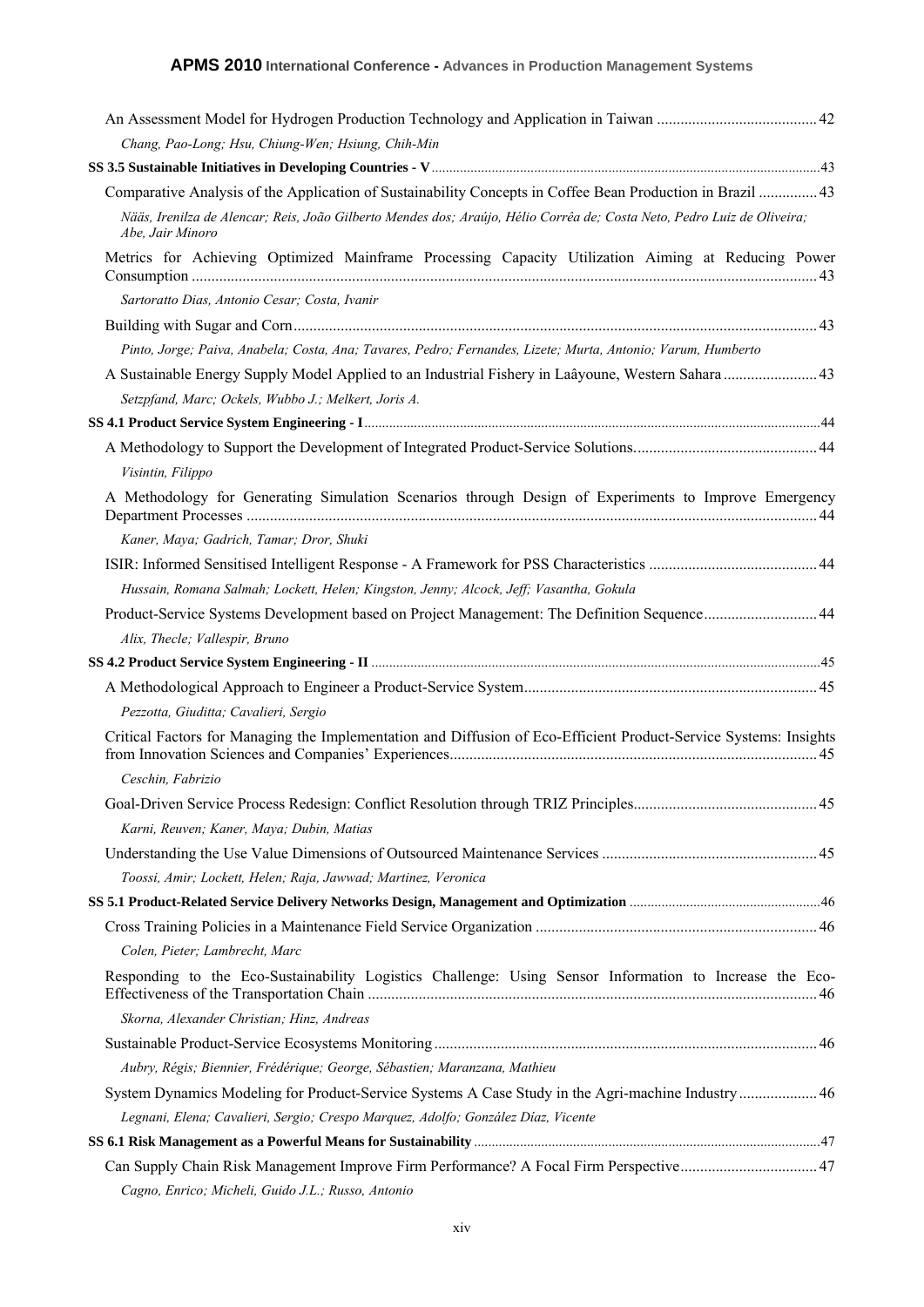| Arena, Marika; Arnaboldi, Michela; Azzone, Giovanni; Zanichelli, Sara                                                                      |  |
|--------------------------------------------------------------------------------------------------------------------------------------------|--|
|                                                                                                                                            |  |
| Sekhari, Aicha; Hossain, Syed Akhter; Bouras, Abdelaziz; Santiteerakul, S.                                                                 |  |
| Rightsizing Production: The Calculus of "Ecological Allowance" and the Need for Industrial Degrowth  47                                    |  |
| Reichel, André; Seeberg, Barbara                                                                                                           |  |
|                                                                                                                                            |  |
|                                                                                                                                            |  |
| Perry, Nicolas; Mantaux, Olivier; Kromm, François-Xavier; Pilato, Aurélie                                                                  |  |
|                                                                                                                                            |  |
| Germani, Michele; Favi, Claudio; Mandolini, Marco                                                                                          |  |
| Product Portfolio Environmental Performance Analysis - Applied to Room Air-conditioner Market in Japan 48                                  |  |
| Dusek, Jan; Fukuda, Yoshiro                                                                                                                |  |
| Automotive Part Eco-design using End-Of-Life Treatment Cost Assessment and Value Conservation  48                                          |  |
| Chemineau, Léonard; Froelich, Daniel; Abraham, Fabrice                                                                                     |  |
|                                                                                                                                            |  |
|                                                                                                                                            |  |
| Bricogne, Matthieu; Troussier, Nadège; Rivest, Louis; Eynard, Benoît                                                                       |  |
| Luti, Luigi                                                                                                                                |  |
| A Novel Tool to Support Manufacturing Sustainability in UK Electronics Manufacturing from a Quality Perspective                            |  |
|                                                                                                                                            |  |
| Huertas Quintero, Lina A.M.; Rosamond, Emma L.; Conway, Paul P.; West, Andrew A.                                                           |  |
| A DSM based Product Development Model for Assessing the Innovation Strategy Effect to the Product Development                              |  |
| Maravelakis, Emmanuel; Bilalis, Nikolaos; Dermitzakis, Eleytherios; Karapidakis, Emmanuel                                                  |  |
|                                                                                                                                            |  |
|                                                                                                                                            |  |
| Sopelana, Amaia; Sorli, Mikel; Taisch, Marco; Al-Shaab, Ahmed; Keast, John; Flores, Myrna; Skotic, Dragan; Martinez,<br>Leire              |  |
|                                                                                                                                            |  |
| Al-Ashaab, Ahmed; Flores, Myrna; Khan, Muhammad; Maksimovic, Maksim; Alam, Raham; Shehab, Essam; Doultsinou,<br>Athanasia; Sopelana, Amaia |  |
| A Knowledge Engineering Methodology for Long Term Knowledge Retention (LTKR) in Product Lifecycle                                          |  |
| Teng, Fei; Moalla, Néjib; Bouras, Abdelaziz                                                                                                |  |
| Early Evaluation of Manufacturing Costs within an Integrative Design of Product and Production System 50                                   |  |
| Nordsiek, Daniel; Gausemeier, Juergen; Lanza, Gisela; Peters, Steven                                                                       |  |
|                                                                                                                                            |  |
| The Development of a Tool and Methodology for Identifying and Classifying Waste within New Product                                         |  |
| Martin, Celine Elizabeth; Keast, John; James-Moore, Mike                                                                                   |  |
|                                                                                                                                            |  |
| Schuh, Gunther; Lenders, Michael; Rauhut, Marcus                                                                                           |  |
|                                                                                                                                            |  |
| Flores, Myrna; Díaz, Dayra; Tucci, Christopher; Al-Ashaab, Ahmed; Sorli, Mikel; Sopelana, Amaia; Paris, Alexander                          |  |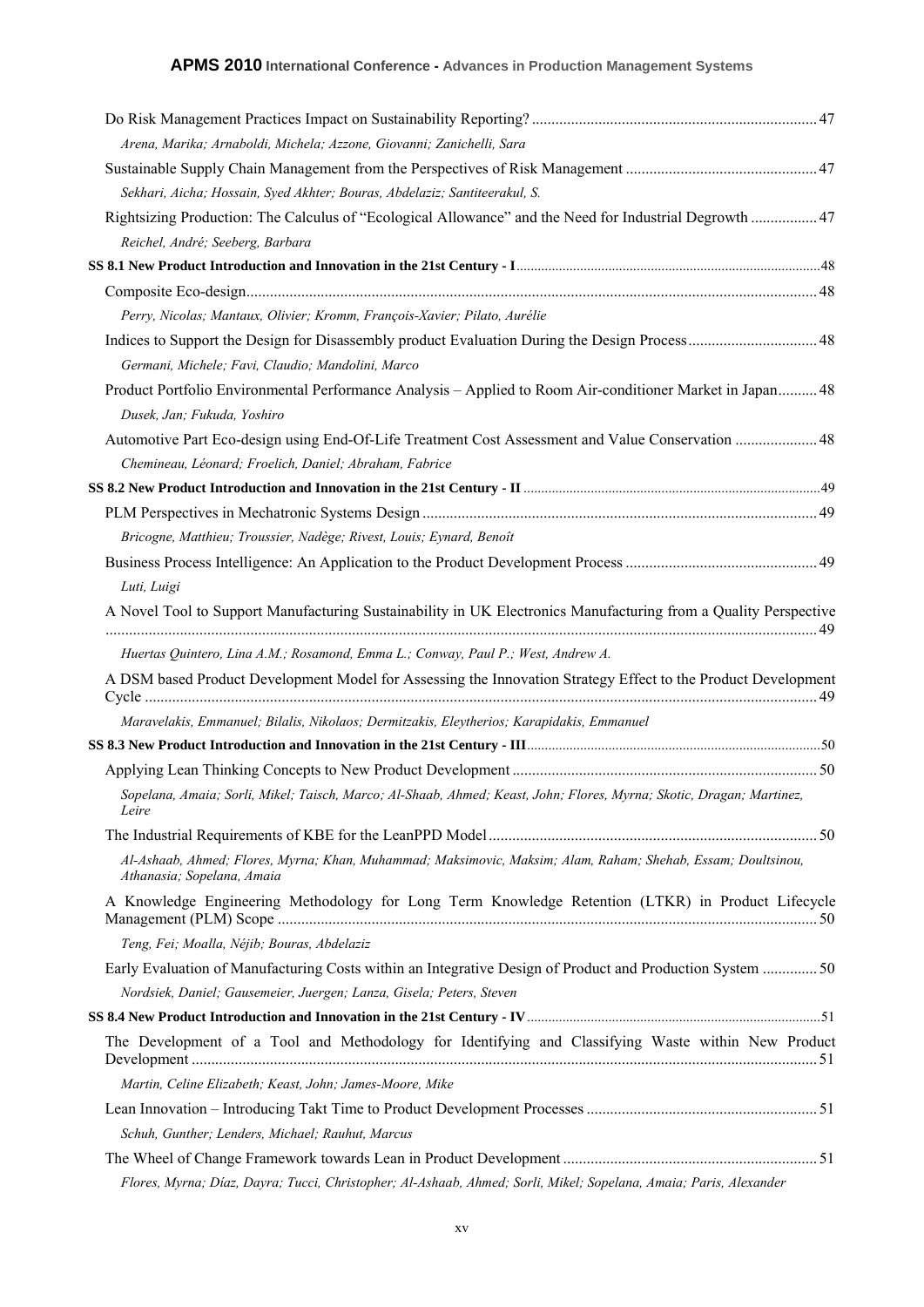| Fornasiero, Rosanna; Zangiacomi, Andrea; Chiodi, Andrea<br>Incentive Approaches for Delivery Reliability Improvement in Non-Hierarchical Networks of the Machinery and<br>Stich, Volker; Kleinert, Alexander; Cuber, Stefan<br>Web-based Benchmarking Platform for Delivery Reliability in Non-hierarchical Production Networks 52<br>Schuh, Günther; Kampker, Achim; Jasinski, Thomas; Bachmann, Fabian<br>Engineer to Order Mass and Extended Production Systems Improvement in the Construction Industry based on<br>Errasti, Ander; Santos, Javier Poler, Raul<br>Pinto, Roberto; Ricondo, Itziar; Uriarte, Arkaitz; Taisch, Marco<br>Evaluation of ISO 9001:2008 Standard Applicability within Non-hierarchical Manufacturing Networks53<br>Sitek, Patrick; Seifert, Marcus; Thoben, Klaus-Dieter<br>Production Error Analysis for a Line of Manufacturing Machines, Variable Structure Control Approach53<br>Starkov, Konstantin K.; Pogromsky, Alexander Y.; Rooda, Jacobus E.<br>Mettler, Tobias<br>An Investigation of the Relationships Between Supply Risk Awareness, Assessment, Management, and Supply<br>Pirola, Fabiana; Zsidisin, George; Wagner, Stephan<br>Peck, Helen<br>Musa, S. Nurmaya; Cocca, Paola; Tang, Ou<br>Bernardel, Flora; Martinazzo, Davide; Panizzolo, Roberto<br>Teles, Vasco Figueiredo; Restivo, Francisco<br>Aiello, Giuseppe; La Scalia, Giada; D'Aguanno, Antonino; Enea, Mario<br>Development and Implications of Power Relationships between Chinese and Western Companies55<br>Schneider, Oliver; Alard, Robert; Oehmen, Josef<br>Redesigning Food Supply Chains to Improve Performance Robustness using Vulnerability Profiling55<br>Vlajic, Jelena V.; van Lokven, Sander W.M.; Haijema, Rene; van der Vorst, Jack G.A.J.<br>Framework for Assessing the Current Strategic Plant Role and Deploying a Roadmap for its Upgrading. An<br>Mediavilla, Miguel; Errasti, Ander<br>Hansen, Zaza Nadja Lee; Rasmussen, Lauge Baungaard; Hansen, Mette Sanne; Jacobsen, Peter; Ahmed-Kristensen, Saeema |  |
|----------------------------------------------------------------------------------------------------------------------------------------------------------------------------------------------------------------------------------------------------------------------------------------------------------------------------------------------------------------------------------------------------------------------------------------------------------------------------------------------------------------------------------------------------------------------------------------------------------------------------------------------------------------------------------------------------------------------------------------------------------------------------------------------------------------------------------------------------------------------------------------------------------------------------------------------------------------------------------------------------------------------------------------------------------------------------------------------------------------------------------------------------------------------------------------------------------------------------------------------------------------------------------------------------------------------------------------------------------------------------------------------------------------------------------------------------------------------------------------------------------------------------------------------------------------------------------------------------------------------------------------------------------------------------------------------------------------------------------------------------------------------------------------------------------------------------------------------------------------------------------------------------------------------------------------------------------------------------------------------------------------------------------------------|--|
|                                                                                                                                                                                                                                                                                                                                                                                                                                                                                                                                                                                                                                                                                                                                                                                                                                                                                                                                                                                                                                                                                                                                                                                                                                                                                                                                                                                                                                                                                                                                                                                                                                                                                                                                                                                                                                                                                                                                                                                                                                              |  |
|                                                                                                                                                                                                                                                                                                                                                                                                                                                                                                                                                                                                                                                                                                                                                                                                                                                                                                                                                                                                                                                                                                                                                                                                                                                                                                                                                                                                                                                                                                                                                                                                                                                                                                                                                                                                                                                                                                                                                                                                                                              |  |
|                                                                                                                                                                                                                                                                                                                                                                                                                                                                                                                                                                                                                                                                                                                                                                                                                                                                                                                                                                                                                                                                                                                                                                                                                                                                                                                                                                                                                                                                                                                                                                                                                                                                                                                                                                                                                                                                                                                                                                                                                                              |  |
|                                                                                                                                                                                                                                                                                                                                                                                                                                                                                                                                                                                                                                                                                                                                                                                                                                                                                                                                                                                                                                                                                                                                                                                                                                                                                                                                                                                                                                                                                                                                                                                                                                                                                                                                                                                                                                                                                                                                                                                                                                              |  |
|                                                                                                                                                                                                                                                                                                                                                                                                                                                                                                                                                                                                                                                                                                                                                                                                                                                                                                                                                                                                                                                                                                                                                                                                                                                                                                                                                                                                                                                                                                                                                                                                                                                                                                                                                                                                                                                                                                                                                                                                                                              |  |
|                                                                                                                                                                                                                                                                                                                                                                                                                                                                                                                                                                                                                                                                                                                                                                                                                                                                                                                                                                                                                                                                                                                                                                                                                                                                                                                                                                                                                                                                                                                                                                                                                                                                                                                                                                                                                                                                                                                                                                                                                                              |  |
|                                                                                                                                                                                                                                                                                                                                                                                                                                                                                                                                                                                                                                                                                                                                                                                                                                                                                                                                                                                                                                                                                                                                                                                                                                                                                                                                                                                                                                                                                                                                                                                                                                                                                                                                                                                                                                                                                                                                                                                                                                              |  |
|                                                                                                                                                                                                                                                                                                                                                                                                                                                                                                                                                                                                                                                                                                                                                                                                                                                                                                                                                                                                                                                                                                                                                                                                                                                                                                                                                                                                                                                                                                                                                                                                                                                                                                                                                                                                                                                                                                                                                                                                                                              |  |
|                                                                                                                                                                                                                                                                                                                                                                                                                                                                                                                                                                                                                                                                                                                                                                                                                                                                                                                                                                                                                                                                                                                                                                                                                                                                                                                                                                                                                                                                                                                                                                                                                                                                                                                                                                                                                                                                                                                                                                                                                                              |  |
|                                                                                                                                                                                                                                                                                                                                                                                                                                                                                                                                                                                                                                                                                                                                                                                                                                                                                                                                                                                                                                                                                                                                                                                                                                                                                                                                                                                                                                                                                                                                                                                                                                                                                                                                                                                                                                                                                                                                                                                                                                              |  |
|                                                                                                                                                                                                                                                                                                                                                                                                                                                                                                                                                                                                                                                                                                                                                                                                                                                                                                                                                                                                                                                                                                                                                                                                                                                                                                                                                                                                                                                                                                                                                                                                                                                                                                                                                                                                                                                                                                                                                                                                                                              |  |
|                                                                                                                                                                                                                                                                                                                                                                                                                                                                                                                                                                                                                                                                                                                                                                                                                                                                                                                                                                                                                                                                                                                                                                                                                                                                                                                                                                                                                                                                                                                                                                                                                                                                                                                                                                                                                                                                                                                                                                                                                                              |  |
|                                                                                                                                                                                                                                                                                                                                                                                                                                                                                                                                                                                                                                                                                                                                                                                                                                                                                                                                                                                                                                                                                                                                                                                                                                                                                                                                                                                                                                                                                                                                                                                                                                                                                                                                                                                                                                                                                                                                                                                                                                              |  |
|                                                                                                                                                                                                                                                                                                                                                                                                                                                                                                                                                                                                                                                                                                                                                                                                                                                                                                                                                                                                                                                                                                                                                                                                                                                                                                                                                                                                                                                                                                                                                                                                                                                                                                                                                                                                                                                                                                                                                                                                                                              |  |
|                                                                                                                                                                                                                                                                                                                                                                                                                                                                                                                                                                                                                                                                                                                                                                                                                                                                                                                                                                                                                                                                                                                                                                                                                                                                                                                                                                                                                                                                                                                                                                                                                                                                                                                                                                                                                                                                                                                                                                                                                                              |  |
|                                                                                                                                                                                                                                                                                                                                                                                                                                                                                                                                                                                                                                                                                                                                                                                                                                                                                                                                                                                                                                                                                                                                                                                                                                                                                                                                                                                                                                                                                                                                                                                                                                                                                                                                                                                                                                                                                                                                                                                                                                              |  |
|                                                                                                                                                                                                                                                                                                                                                                                                                                                                                                                                                                                                                                                                                                                                                                                                                                                                                                                                                                                                                                                                                                                                                                                                                                                                                                                                                                                                                                                                                                                                                                                                                                                                                                                                                                                                                                                                                                                                                                                                                                              |  |
|                                                                                                                                                                                                                                                                                                                                                                                                                                                                                                                                                                                                                                                                                                                                                                                                                                                                                                                                                                                                                                                                                                                                                                                                                                                                                                                                                                                                                                                                                                                                                                                                                                                                                                                                                                                                                                                                                                                                                                                                                                              |  |
|                                                                                                                                                                                                                                                                                                                                                                                                                                                                                                                                                                                                                                                                                                                                                                                                                                                                                                                                                                                                                                                                                                                                                                                                                                                                                                                                                                                                                                                                                                                                                                                                                                                                                                                                                                                                                                                                                                                                                                                                                                              |  |
|                                                                                                                                                                                                                                                                                                                                                                                                                                                                                                                                                                                                                                                                                                                                                                                                                                                                                                                                                                                                                                                                                                                                                                                                                                                                                                                                                                                                                                                                                                                                                                                                                                                                                                                                                                                                                                                                                                                                                                                                                                              |  |
|                                                                                                                                                                                                                                                                                                                                                                                                                                                                                                                                                                                                                                                                                                                                                                                                                                                                                                                                                                                                                                                                                                                                                                                                                                                                                                                                                                                                                                                                                                                                                                                                                                                                                                                                                                                                                                                                                                                                                                                                                                              |  |
|                                                                                                                                                                                                                                                                                                                                                                                                                                                                                                                                                                                                                                                                                                                                                                                                                                                                                                                                                                                                                                                                                                                                                                                                                                                                                                                                                                                                                                                                                                                                                                                                                                                                                                                                                                                                                                                                                                                                                                                                                                              |  |
|                                                                                                                                                                                                                                                                                                                                                                                                                                                                                                                                                                                                                                                                                                                                                                                                                                                                                                                                                                                                                                                                                                                                                                                                                                                                                                                                                                                                                                                                                                                                                                                                                                                                                                                                                                                                                                                                                                                                                                                                                                              |  |
|                                                                                                                                                                                                                                                                                                                                                                                                                                                                                                                                                                                                                                                                                                                                                                                                                                                                                                                                                                                                                                                                                                                                                                                                                                                                                                                                                                                                                                                                                                                                                                                                                                                                                                                                                                                                                                                                                                                                                                                                                                              |  |
|                                                                                                                                                                                                                                                                                                                                                                                                                                                                                                                                                                                                                                                                                                                                                                                                                                                                                                                                                                                                                                                                                                                                                                                                                                                                                                                                                                                                                                                                                                                                                                                                                                                                                                                                                                                                                                                                                                                                                                                                                                              |  |
|                                                                                                                                                                                                                                                                                                                                                                                                                                                                                                                                                                                                                                                                                                                                                                                                                                                                                                                                                                                                                                                                                                                                                                                                                                                                                                                                                                                                                                                                                                                                                                                                                                                                                                                                                                                                                                                                                                                                                                                                                                              |  |
|                                                                                                                                                                                                                                                                                                                                                                                                                                                                                                                                                                                                                                                                                                                                                                                                                                                                                                                                                                                                                                                                                                                                                                                                                                                                                                                                                                                                                                                                                                                                                                                                                                                                                                                                                                                                                                                                                                                                                                                                                                              |  |
|                                                                                                                                                                                                                                                                                                                                                                                                                                                                                                                                                                                                                                                                                                                                                                                                                                                                                                                                                                                                                                                                                                                                                                                                                                                                                                                                                                                                                                                                                                                                                                                                                                                                                                                                                                                                                                                                                                                                                                                                                                              |  |
|                                                                                                                                                                                                                                                                                                                                                                                                                                                                                                                                                                                                                                                                                                                                                                                                                                                                                                                                                                                                                                                                                                                                                                                                                                                                                                                                                                                                                                                                                                                                                                                                                                                                                                                                                                                                                                                                                                                                                                                                                                              |  |
|                                                                                                                                                                                                                                                                                                                                                                                                                                                                                                                                                                                                                                                                                                                                                                                                                                                                                                                                                                                                                                                                                                                                                                                                                                                                                                                                                                                                                                                                                                                                                                                                                                                                                                                                                                                                                                                                                                                                                                                                                                              |  |
|                                                                                                                                                                                                                                                                                                                                                                                                                                                                                                                                                                                                                                                                                                                                                                                                                                                                                                                                                                                                                                                                                                                                                                                                                                                                                                                                                                                                                                                                                                                                                                                                                                                                                                                                                                                                                                                                                                                                                                                                                                              |  |
|                                                                                                                                                                                                                                                                                                                                                                                                                                                                                                                                                                                                                                                                                                                                                                                                                                                                                                                                                                                                                                                                                                                                                                                                                                                                                                                                                                                                                                                                                                                                                                                                                                                                                                                                                                                                                                                                                                                                                                                                                                              |  |
|                                                                                                                                                                                                                                                                                                                                                                                                                                                                                                                                                                                                                                                                                                                                                                                                                                                                                                                                                                                                                                                                                                                                                                                                                                                                                                                                                                                                                                                                                                                                                                                                                                                                                                                                                                                                                                                                                                                                                                                                                                              |  |
|                                                                                                                                                                                                                                                                                                                                                                                                                                                                                                                                                                                                                                                                                                                                                                                                                                                                                                                                                                                                                                                                                                                                                                                                                                                                                                                                                                                                                                                                                                                                                                                                                                                                                                                                                                                                                                                                                                                                                                                                                                              |  |
|                                                                                                                                                                                                                                                                                                                                                                                                                                                                                                                                                                                                                                                                                                                                                                                                                                                                                                                                                                                                                                                                                                                                                                                                                                                                                                                                                                                                                                                                                                                                                                                                                                                                                                                                                                                                                                                                                                                                                                                                                                              |  |
|                                                                                                                                                                                                                                                                                                                                                                                                                                                                                                                                                                                                                                                                                                                                                                                                                                                                                                                                                                                                                                                                                                                                                                                                                                                                                                                                                                                                                                                                                                                                                                                                                                                                                                                                                                                                                                                                                                                                                                                                                                              |  |
|                                                                                                                                                                                                                                                                                                                                                                                                                                                                                                                                                                                                                                                                                                                                                                                                                                                                                                                                                                                                                                                                                                                                                                                                                                                                                                                                                                                                                                                                                                                                                                                                                                                                                                                                                                                                                                                                                                                                                                                                                                              |  |
|                                                                                                                                                                                                                                                                                                                                                                                                                                                                                                                                                                                                                                                                                                                                                                                                                                                                                                                                                                                                                                                                                                                                                                                                                                                                                                                                                                                                                                                                                                                                                                                                                                                                                                                                                                                                                                                                                                                                                                                                                                              |  |
|                                                                                                                                                                                                                                                                                                                                                                                                                                                                                                                                                                                                                                                                                                                                                                                                                                                                                                                                                                                                                                                                                                                                                                                                                                                                                                                                                                                                                                                                                                                                                                                                                                                                                                                                                                                                                                                                                                                                                                                                                                              |  |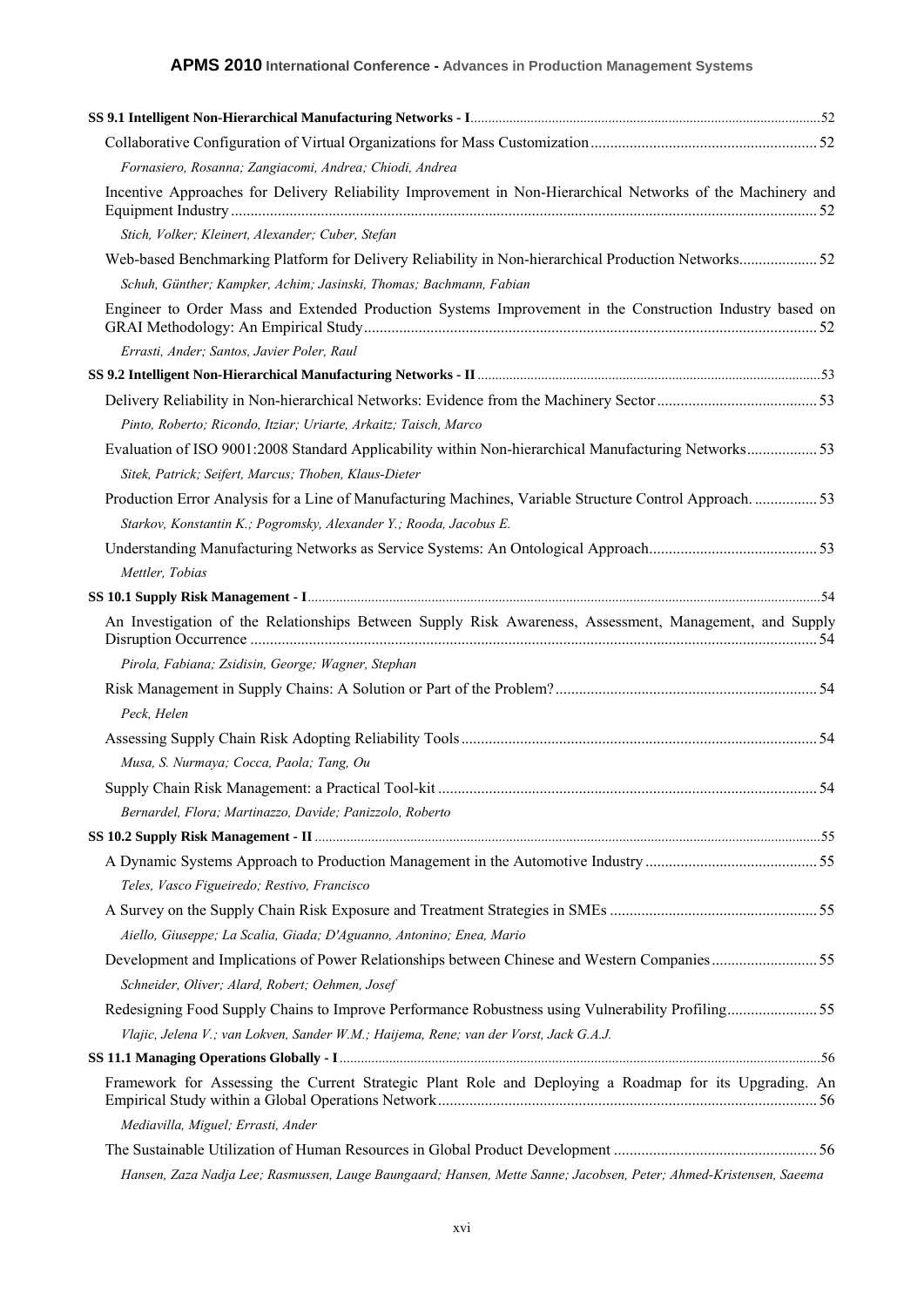| Carrasco-Gallego, Ruth; Moreno-Romero, Ana                                                                                   |
|------------------------------------------------------------------------------------------------------------------------------|
| Model/Framework for Continuous Improvement Programme Development to Gain Sustainable Performance                             |
| Eguren, Jose Alberto; Goti, Aitor; Pozueta, Lourdes; Jaca, Carmen                                                            |
|                                                                                                                              |
|                                                                                                                              |
| Agostino, Deborah; Arnaboldi, Michela; Corti, Donatella                                                                      |
| The Reconfigurability of Dynamically Integrated Manufacturing System - An Experimental Study57<br>He, Naihui; Zhang, David Z |
|                                                                                                                              |
| Brosze, Tobias; Kompa, Stefan; Stich, Volker; Burggräf, Peter                                                                |
|                                                                                                                              |
| Jeong, Hanil; Seo, Jinwu; Lee, Dongmyung; Park, Jinwoo                                                                       |
|                                                                                                                              |
| Toward an Integrated Eco-design Method of Products and Processes - Utilization of TPI as a Glue to Combine                   |
| Kondoh, Shinsuke; Mishima, Nozomu                                                                                            |
|                                                                                                                              |
| Kishita, Yusuke; Mizuno, Yuji; Hirosaki, Maki; Wada, Haruna; Fukushige, Shinichi; Umeda, Yasushi                             |
|                                                                                                                              |
| Heilala, Juhani; Klobut, Krzysztof; Salonen, Tapio; Järvinen, Paula; Siltanen, Pekka; Shemeikka, Jari                        |
| Improve Energy Efficiency in Manufacturing Plants through Consumption Forecasting and Real Time Control: Case                |
| Introna, Vito; Deli Orazi, Simone; Cesarotti, Vittorio                                                                       |
|                                                                                                                              |
| Energy Efficiency in Manufacturing. Using the Energy Value Stream Method for Building an Energy-Efficient                    |
| Erlach, Klaus                                                                                                                |
| Energy Efficiency Optimization through Production Management Decisions in Manufacturing Environment: A                       |
| Cannata, Alessandro; Taisch, Marco; Vallo, Emanuele                                                                          |
| Enhanced Production Management Approaches - Integrating Energy Efficiency Performance into Companies                         |
| Bunse, Katharina; Vodicka, Matthias; Schneider, Christian Oliver                                                             |
|                                                                                                                              |
| Ameling, Michael; Wuensch, Daniela; Nietzold, Frank                                                                          |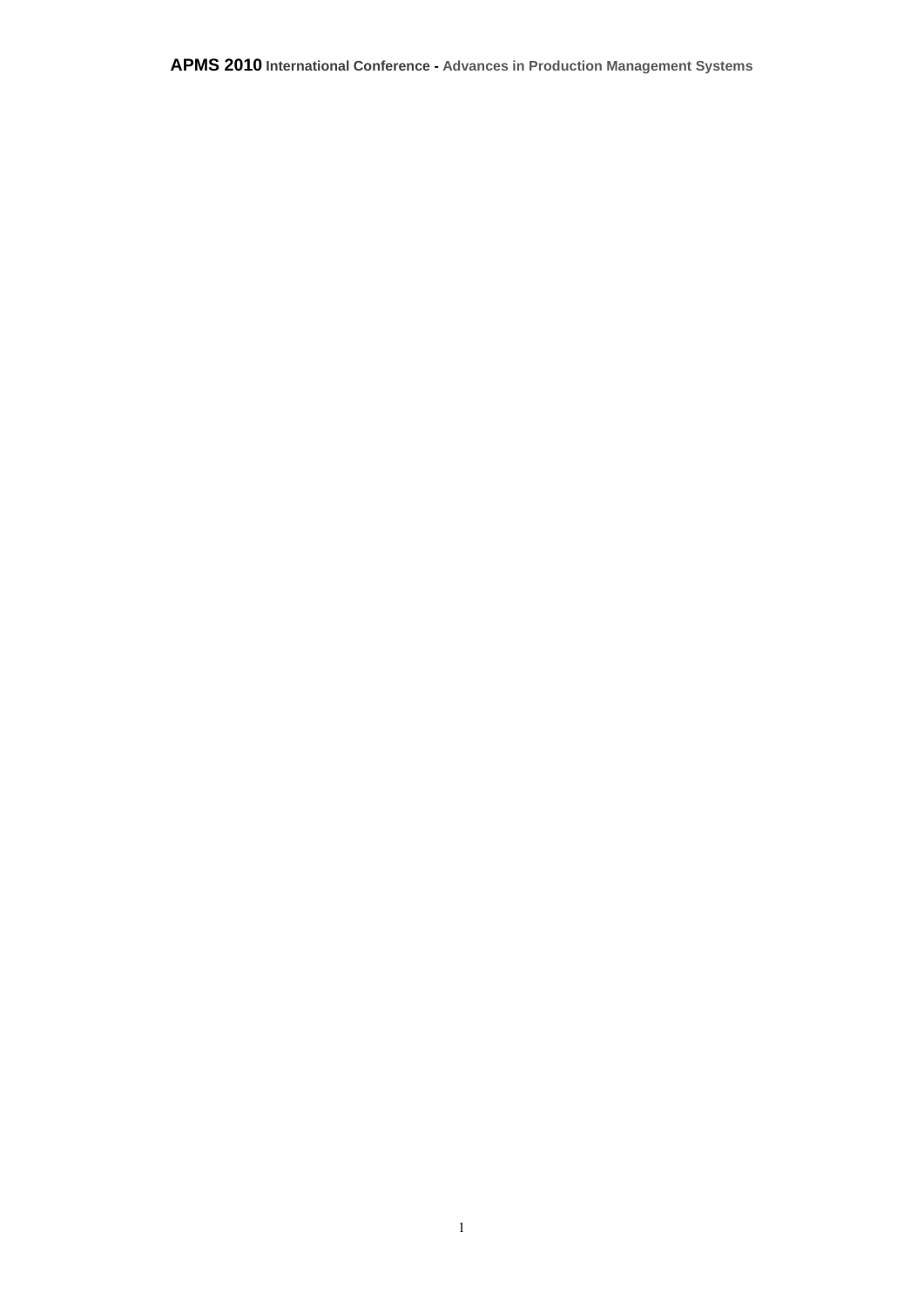#### **Doctoral Workshop: Session DW 1.1**

| ID  | <b>Title</b>                                                                                                                                               | <b>Authors</b>                                                                               | <b>Abstract</b>                                                                                                                                                                                                                                                                                                                                                                                                                                                                                                                                                                                                                                                                                                                                                                                                                                                                                                                                                                                                             |  |
|-----|------------------------------------------------------------------------------------------------------------------------------------------------------------|----------------------------------------------------------------------------------------------|-----------------------------------------------------------------------------------------------------------------------------------------------------------------------------------------------------------------------------------------------------------------------------------------------------------------------------------------------------------------------------------------------------------------------------------------------------------------------------------------------------------------------------------------------------------------------------------------------------------------------------------------------------------------------------------------------------------------------------------------------------------------------------------------------------------------------------------------------------------------------------------------------------------------------------------------------------------------------------------------------------------------------------|--|
| 411 | The Role of<br>Organizational<br>Practices in<br><b>Sustainable Operations</b><br>Management                                                               | Longoni,<br>Annachiara                                                                       | Sustainability is increasingly an essential element of companies' strategies but<br>one still open issue regards the way strategies are implemented to reach at the<br>same time higher economical, environmental and social performances. The<br>aim of this research project is to study if it is possible to identify<br>organizational practices that impact on sustainability, considered as a unique<br>construct concerning all three dimensions, achieving higher performance and<br>if sustainability action programs (e.g. ISO 14000, total quality environmental<br>management) are more effective on sustainability performances when<br>companies jointly adopt advanced organizational practices, such as<br>teamworking and training. Preliminary results show that sustainability action<br>programs and advanced organizational practices have a positive effect on<br>sustainability performances and have stronger effects when these are adopted<br>together.                                           |  |
| 376 | Closing the Loop:<br>Competition and<br>Cooperation in<br>Remanufacturing                                                                                  | Caner, Serra                                                                                 | Firms are forced to manufacture products in an environmentally friendly way<br>due to increasing consumer awareness, environmental activism and legislative<br>pressure. Remanufacturing, the process of recovering the residual value of<br>used products by reusing the components that still function, reduces both raw<br>material and energy consumption. Operational and pricing decisions for<br>remanufactured products are crucial. The aim of this study is to provide<br>analytical tools to the firms for optimal pricing, manufacturing and<br>remanufacturing strategies in the case of competition and cooperation.                                                                                                                                                                                                                                                                                                                                                                                          |  |
| 385 | Development of<br><b>Communication Tools</b><br>for SMEs                                                                                                   | Winkler, Ondrej;<br>Valas, Martin;<br>Osadník, Petr;<br>Landryová, Lenka                     | This research deals with a development of standardized communication model<br>for data transmission between MES and ERP systems for small or medium<br>size companies. It's a part of FutureSME project. We are not focused on a<br>classical MES and ERP system (big companies), but on a system, which is<br>supporting the production of small or medium size companies and open ERP<br>systems. This research was supported by the CP-IP 214657-2 FutureSME,<br>(Future Industrial Model for SMEs), EU project of the Seventh Framework<br>Programme in the Nanosciences, Nanotechnologies, Materials and New<br>Production Technologies - NMP area.                                                                                                                                                                                                                                                                                                                                                                    |  |
| 405 | Sustainable Product<br>Service System: A<br>Conceptual<br>Framework                                                                                        | Resta, Barbara                                                                               | This work aims at contributing to research in the field of Product Service<br>System (PSS), which is a still a quite relatively new topic, not yet<br>consolidated. More in detail the aim of the research is to develop a conceptual<br>framework of a sustainable PSS business model in order to support companies<br>in designing and implementing a PSS solution, from a strategic to a more<br>operative perspective. Based on an extensive literature review, a sustainable<br>PSS business model ontology is built through the definition of theoretical<br>constructs, their relationships and the relevant measurement variables. The<br>theoretical model is then validated following a case-based method. Afterwards<br>a survey is carried out to deeply investigate the relations among the PSS value<br>proposition, the organisational aspects and the sustainability dimensions<br>through statistical analyses. Finally, conclusions are drawn and some<br>directions for future research are pointed out. |  |
| 244 | <b>Supply Chain Quality</b><br>Management:<br>Analysing Service-<br><b>Based Relations within</b><br>a Supply Chain in the<br>Manufacturing<br>Environment | Baban, Pinar;<br>Zhang, David;<br>Howard, Mickey;<br>Childe, Stephen;<br>Lamming,<br>Richard | This paper examines the potential that service-based relations in the<br>manufacturing environment offer for achieving supply chains' pre-determined<br>performance measures. With regards to this potential, Quality Management<br>and Supply Chain Management approaches are simultaneously adapted in<br>constructing the conceptual model. A main purpose of the research is to<br>transcend the quality concept of an organisation to the supply chain level with<br>reference to this model. The case study method is used to test the conceptual<br>model. Data collected is to be analysed in order to verify the model so that<br>practical implications and guidelines for firms operating in various fields<br>ranging from manufacturing to service sectors could be formulated.                                                                                                                                                                                                                                |  |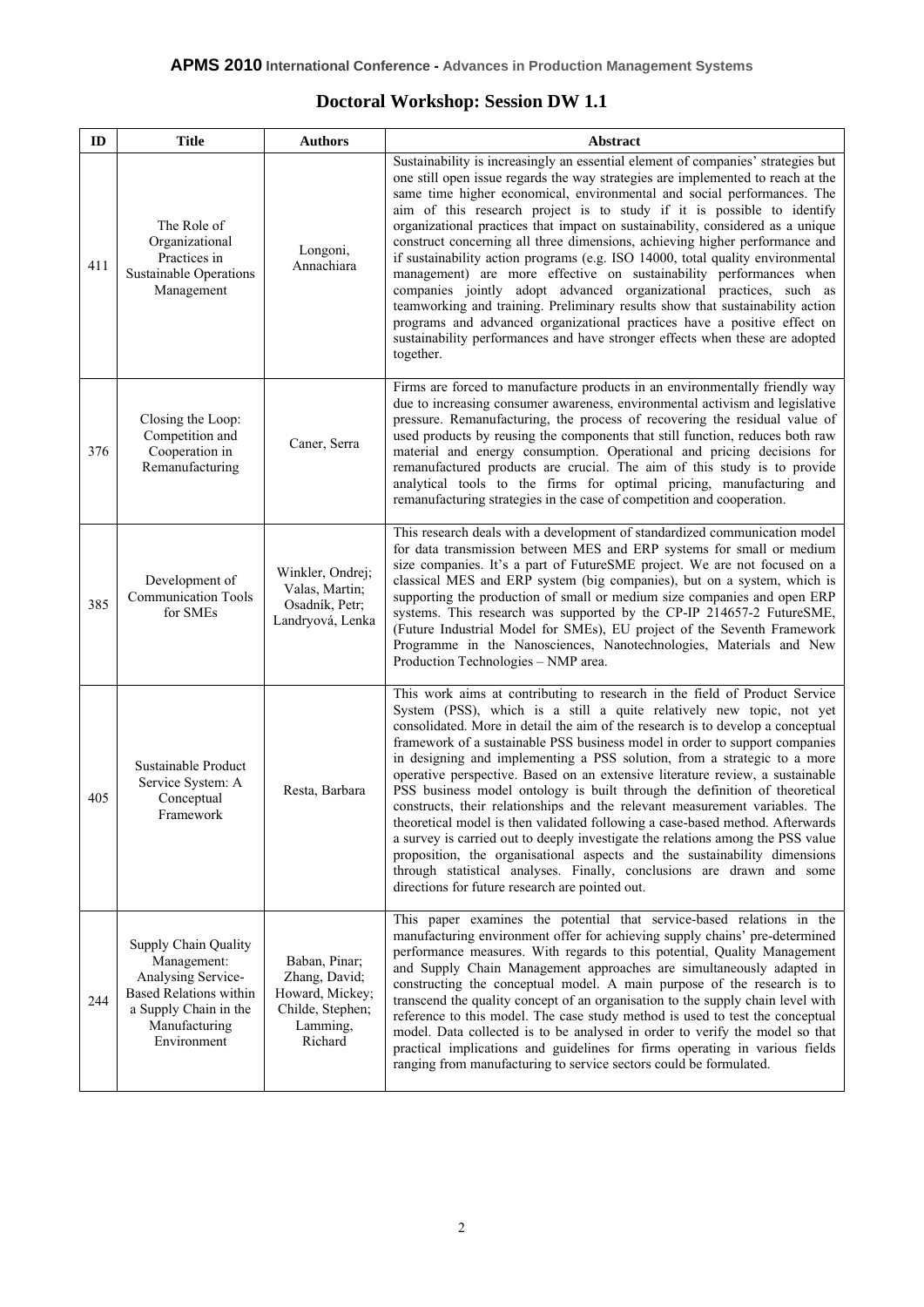#### **Doctoral Workshop: Session DW 1.2**

| ID  | <b>Title</b>                                                                                                                                                          | <b>Authors</b>        | Abstract                                                                                                                                                                                                                                                                                                                                                                                                                                                                                                                                                                                                                                                                                                                                                                                                                                                                                                                                                                                                                                                                                                                                                                           |  |  |
|-----|-----------------------------------------------------------------------------------------------------------------------------------------------------------------------|-----------------------|------------------------------------------------------------------------------------------------------------------------------------------------------------------------------------------------------------------------------------------------------------------------------------------------------------------------------------------------------------------------------------------------------------------------------------------------------------------------------------------------------------------------------------------------------------------------------------------------------------------------------------------------------------------------------------------------------------------------------------------------------------------------------------------------------------------------------------------------------------------------------------------------------------------------------------------------------------------------------------------------------------------------------------------------------------------------------------------------------------------------------------------------------------------------------------|--|--|
| 391 | Fuzzy Hierarchical<br>Production Planning<br>and Scheduling                                                                                                           | Arica, Emrah          | The aim of this study is to develop a hierarchically integrated multi-level<br>production planning and scheduling model, incorporating with the fuzzy set<br>theory in order to cope with inherent uncertainties and complexities in real<br>world cases. A hierarchical production planning and scheduling model is<br>mainly structured in three-levels. The tactical level is referred to aggregated<br>production plan where aggregated decisions (production rates, inventory<br>levels, etc.) are made regarding product families on long-term. The next level<br>is the master scheduling where the aggregated production plans are<br>disaggregated for each end-item in the product family. At the final level, the<br>works are scheduled in the shop-floor on a short-term basis. Due to high rate<br>of uncertainties and complexities in real-life as well as unfeasibility and<br>inconsistency pitfall when disaggregating the plans in this hierarchy, this<br>planning method fails in flexibility and practicality. This research contributes<br>to overcome this challenge through developing the model inspired by<br>vagueness and dynamism of the real life. |  |  |
| 383 | Eco-efficient and<br><b>Highly Productive</b><br>Machine Tools by<br>Means of an Holistic<br>Eco-Design Approach                                                      | Zulaika, Juan Jose    | Machinery manufacturers are facing the challenge of increasing the<br>productivity of their machines while assuring at the same time high levels of<br>accuracy and reliability. This increase in the productivity is being achieved<br>anyway at the expense of increasing also the consumption of material and<br>energy resources. In view of this, this paper presents a methodology for<br>designing machine tools that achieve high levels of productivity while<br>reducing their material content for the production phase, reducing thus also the<br>energy consumption during their use phase. Following this methodology, a<br>complete milling machine has been designed and produced which, combining<br>different technologies (light materials, active damping etc.), has reduced the<br>inertias involved in servo-drives by over 50%, with a corresponding reduction<br>in energy consumption, whereas the productivity of the machine has been<br>increased by 100%, in such a way that productivity and eco-efficiency have<br>been combined in a single machine: the eco-productive milling machine.                                                           |  |  |
| 379 | <b>Enhanced Production</b><br>Management<br>Approaches-<br><b>Integrating Energy</b><br>Efficiency<br>Performance in<br>Companies Decision<br><b>Making Processes</b> | Bunse, Katharina      | This thesis focuses on controlling, monitoring, and improving activities for<br>energy efficiency while simultaneously considering other important<br>performance areas of industrial companies, such as cost, flexibility, delivery<br>time, and quality. Therefore, the dissertation will contribute to a more energy<br>efficient manufacturing. Different Key Performance Indicators (KPI) will be<br>considered and controlling and improvement methods will be outlined.<br>Moreover, case studies demonstrating the implementation and integration of<br>energy efficiency performance in productions management will be conducted<br>to validate the proposed concept. The concept will be discussed within the<br>larger context of an Energy Management System (EnMS) and will support an<br>enhanced coordination and a long-term operational anchoring of energy<br>efficiency in production management. By applying the concept industrial<br>companies will establish an increased transparency of and awareness for the<br>corporate interrelations with regard to energy efficiency performance.                                                                   |  |  |
| 365 | Advancing Lean<br>Production: The Role<br>of ICT                                                                                                                      | Powell, Daryl<br>John | This Research plan provides a description of the PhD research project<br>Advancing lean production: the role of ICT. Theoretical background of both<br>subjects is covered, aims, research questions and objectives of the project are<br>stated, and the chosen research method is explained.                                                                                                                                                                                                                                                                                                                                                                                                                                                                                                                                                                                                                                                                                                                                                                                                                                                                                     |  |  |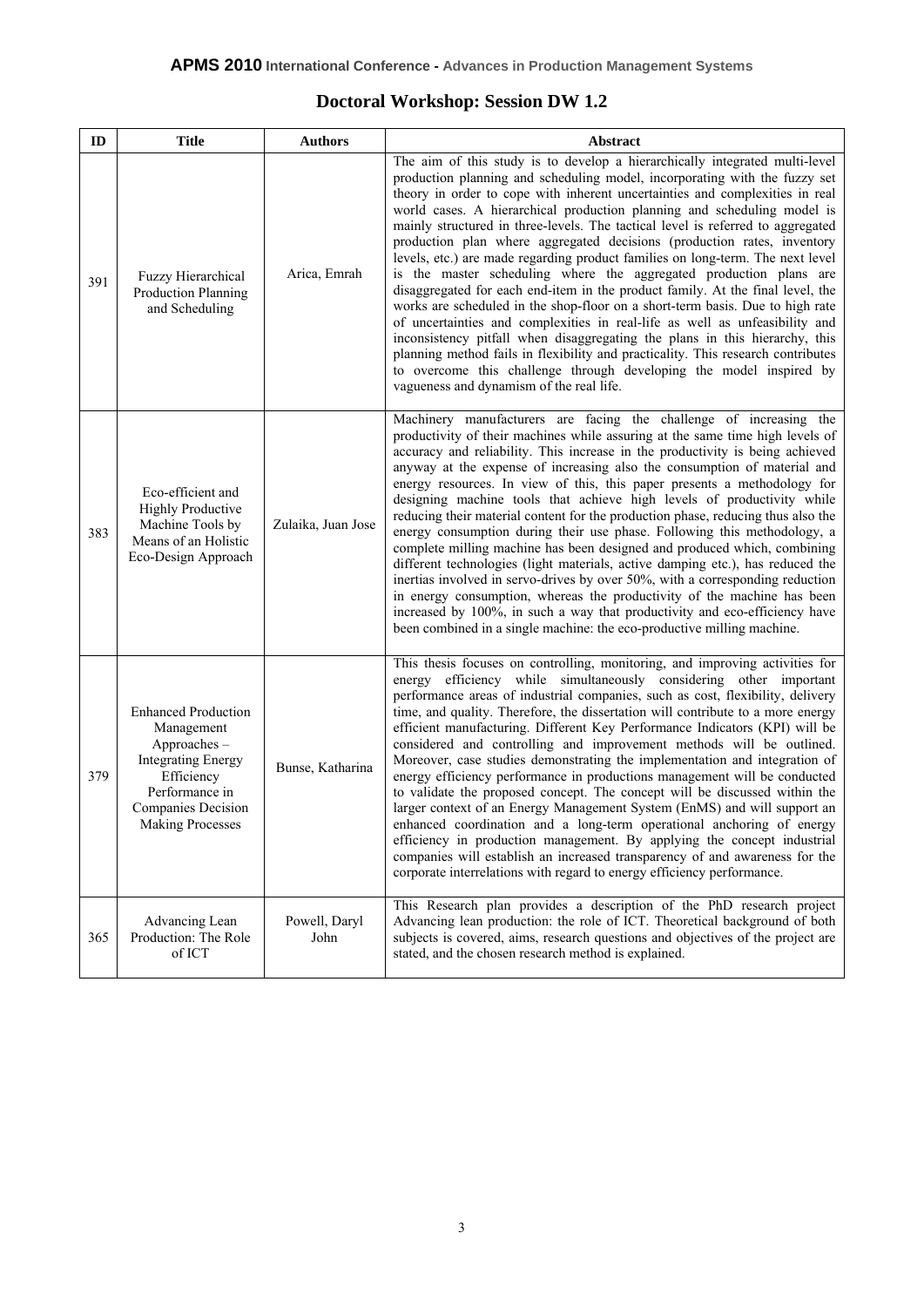#### **Doctoral Workshop: Session DW 2.1**

| ID  | <b>Title</b>                                                                                                      | <b>Authors</b>              | Abstract                                                                                                                                                                                                                                                                                                                                                                                                                                                                                                                                                                                                                                                                                                                                                                                                                                                                                                                                                                                                                                                                                                                                                                                             |  |
|-----|-------------------------------------------------------------------------------------------------------------------|-----------------------------|------------------------------------------------------------------------------------------------------------------------------------------------------------------------------------------------------------------------------------------------------------------------------------------------------------------------------------------------------------------------------------------------------------------------------------------------------------------------------------------------------------------------------------------------------------------------------------------------------------------------------------------------------------------------------------------------------------------------------------------------------------------------------------------------------------------------------------------------------------------------------------------------------------------------------------------------------------------------------------------------------------------------------------------------------------------------------------------------------------------------------------------------------------------------------------------------------|--|
| 388 | Facilitation of<br>Collaborative<br>Knowledge<br>Construction in<br><b>Business Process</b><br>Development Groups | Hirvensalo,<br>Antero       | Knowledge of business processes are by nature fragmented or dispersed within<br>the actors and activities of the process. The key question becomes then, how to<br>reclaim the multi-level perspectives of various stakeholders during a group<br>workshop in order to develop the process as a whole. In other words, the<br>overall problem on the group level is how to create a group situation that<br>enables discussing the practices of individual stakeholders, and leading to<br>collaborative construction of knowledge. My research approaches this<br>question from the facilitators' viewpoint. The facilitator is in this case a<br>researcher-facilitator, who guides development workshops. From this<br>perspective it is central to understand the facilitator's influence in bringing out<br>the multi-level perspectives of collaboration to form a coherent basis for<br>development.                                                                                                                                                                                                                                                                                          |  |
| 397 | How to Decide End of<br>Life Route in the Early<br><b>Stages of Design</b>                                        | Doyle, Kirsty               | End of Life (EOL) is can be defined as the moment when a product finishes<br>one life cycle and is introduced into a new life cycle via an EOL strategy. The<br>EOL route should be determined in the early stages of design to increase the<br>productively of the EOL stage. There are four main issues surrounding<br>existing EOL decision making models; firstly incomplete criteria in which<br>EOL decision making is based on, secondly integrated too late into the product<br>lifecycle, not all EOL routes are considered and finally the theory is often too<br>difficult for designers to understand. The aim of this research is to enable<br>designers to improve their effectiveness of EOL decision making during the<br>design process. Consequently this will increase the productivity of products'<br>End of Life phase as the EOL route is already determined.                                                                                                                                                                                                                                                                                                                 |  |
| 384 | Investigating the<br>Relation between<br>Organizational<br>Context and<br>Knowledge Creation                      | Maalouf, Malek              | In this paper, I intend to focus on the gap in both knowledge creation and<br>ambidexterity literatures and investigate the relationship between contextual<br>ambidexterity and knowledge creation taking the constructivist approach for<br>knowledge conversion. The study of organizational context and knowledge<br>creation is particularly important because a context does not dictate specific<br>types of action; rather, it creates a supportive environment that inspires an<br>individual to do "whatever it takes" to deliver results and this supportive<br>environment turns out to be crucial for knowledge creation and the<br>"justification of true beliefs". As for the unit of analysis, innovation and<br>organizational knowledge creation is often temporarily organized in project<br>teams composed of people who represent various functions, units, groups, or<br>organizations. Having this in mind, the purpose of this thesis is to investigate<br>the relationship between contextual ambidexterity and the four knowledge<br>conversion phases - socialization, externalization, combination and<br>internalization - of Nonaka's model at the project team level. |  |
| 398 | Investigation of<br>Remanufacturing<br>Issues in Product<br>Design                                                | Hatcher, Gillian<br>Deborah | Remanufacturing is the process of returning a used product to like-new<br>condition, with a warranty to match. Whether a used product is suitable for<br>remanufacture or not greatly depends upon decisions made in the design<br>process. Activities such as disassembly and cleaning cannot be carried out<br>efficiently and effectively if the product has not been designed to<br>accommodate them. However, current literature would suggest that little<br>design for remanufacture is carried out in industry. This research aims to<br>improve designers' ability to design for remanufacture by uncovering new<br>knowledge that will aid them in carrying out the task with greater ease.                                                                                                                                                                                                                                                                                                                                                                                                                                                                                                |  |
| 389 | Development of the<br>Reverse Logistics<br>Process for<br>Automotive<br>Remanufacturers                           | Stewart, David<br>Graham    | Remanufacturing is an industrial process where worn-out/failed/used products<br>are restored to a "like-new" functional state and given a warranty to match. It<br>has been put forward as an economical and environmentally friendly approach<br>to tackling the present resource consumption and waste production patterns of<br>the manufacturing industry. One of the main barriers to its widespread uptake<br>and consequent success is due to the paucity in knowledge and understanding<br>surrounding the subject area, especially as a business practice. Furthermore,<br>the highly uncertain environment involved in the acquisition and recovery of<br>end-of-life products presents significant problems in the management of the<br>Reverse Logistics process. In this paper, we will address these issues and<br>present gaps in existing knowledge. This will lead onto a discussion of the<br>proposed research where the chosen aims, research questions and methodology<br>will be presented.                                                                                                                                                                                    |  |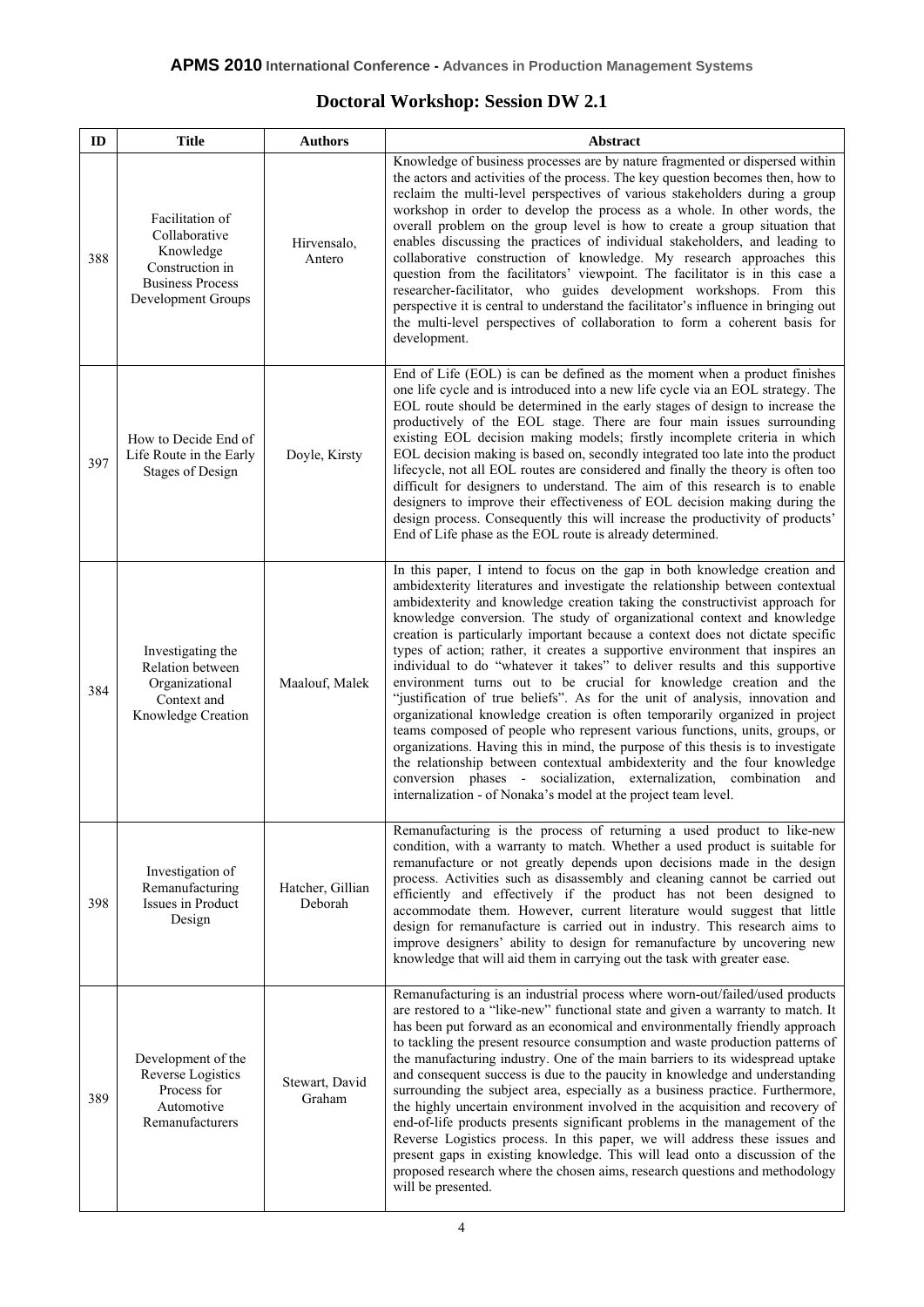#### **Doctoral Workshop: Session DW 2.2**

| ID  | <b>Title</b>                                                                                                                                  | <b>Authors</b>          | Abstract                                                                                                                                                                                                                                                                                                                                                                                                                                                                                                                                                                                                                                                                                                                                                                                                                                                                                                                                                                                                                                                                                                                                                                                                                                                                                                                                                                                                                                                                                                                                                                                                                                                                                                                                                                                                                                                                                                                                                                       |  |
|-----|-----------------------------------------------------------------------------------------------------------------------------------------------|-------------------------|--------------------------------------------------------------------------------------------------------------------------------------------------------------------------------------------------------------------------------------------------------------------------------------------------------------------------------------------------------------------------------------------------------------------------------------------------------------------------------------------------------------------------------------------------------------------------------------------------------------------------------------------------------------------------------------------------------------------------------------------------------------------------------------------------------------------------------------------------------------------------------------------------------------------------------------------------------------------------------------------------------------------------------------------------------------------------------------------------------------------------------------------------------------------------------------------------------------------------------------------------------------------------------------------------------------------------------------------------------------------------------------------------------------------------------------------------------------------------------------------------------------------------------------------------------------------------------------------------------------------------------------------------------------------------------------------------------------------------------------------------------------------------------------------------------------------------------------------------------------------------------------------------------------------------------------------------------------------------------|--|
| 390 | Service-Oriented<br>Analysis of<br>Companies in the<br>Manufacturing<br>Industry -<br>Constructing a Cost<br>Model for Services               | Seiringer,<br>Wolfgang  | A manufacturing company offers services to the customers, but also needs<br>services for the own production processes. The offered prices must be<br>competitive, but should not exceed the own production costs. Due to the<br>increasing importance of services, also for manufacturing companies, these<br>businesses need a solution to calculate the own production costs including the<br>internal and external service costs. In the following sections, a research plan is<br>described that extends a method for production cost calculation, using a Cost<br>Model for Services (CMF) to get more accurate calculation results for the<br>products and thus, reduce the amount of unclassified overhead costs.                                                                                                                                                                                                                                                                                                                                                                                                                                                                                                                                                                                                                                                                                                                                                                                                                                                                                                                                                                                                                                                                                                                                                                                                                                                       |  |
| 382 | Mastering Global<br>Sourcing: Transactions<br>and Organizational<br><b>Structures</b>                                                         | Schneider,<br>Christian | Two drivers have significantly increased the importance of global sourcing in<br>manufacturing. One the one hand, concentration on core competencies has<br>diminished the degree of vertical integration and lowered the share of value<br>added in-house. On the other hand, trade barriers have been reduced which<br>curbed the proliferation of global markets and the corresponding infrastructure<br>such as transportation capacities. Companies nowadays do not only need to<br>purchase more, but also have to cope with a more global and heterogeneous<br>environment. This task becomes even more challenging, when considering that<br>in manufacturing companies usually a small number of purchasing<br>professionals decide over a considerable share of total costs. Methods to<br>advance global sourcing decisions are therefore not only needed, but also bear<br>great potential to improve overall firm performance. This thesis aims at<br>supporting procurement managers by looking at the topic from the point of<br>view of transaction cost economics. More precisely, four issues are addressed:<br>(1) Sourcing transactions are analyzed. (2) Organizational structures<br>processing sourcing transactions are examined. (3) The alignment between<br>transactions and organizational structures as well as its impact on performance<br>is studied. (4) Special attention is dedicated to investigating sourcing<br>transactions between Asian buyers and European suppliers. Data to<br>empirically asses the research questions are gathered through several different<br>methods including a survey, multiple case studies, and expert interviews. This<br>thesis contributes to theory and practice by expanding the understanding of the<br>interaction between sourcing transactions and corresponding organizational<br>structures which ultimately shall enable better sourcing decisions that increase<br>overall firm performance. |  |
| 380 | Inter-organisational<br><b>Information Sharing</b><br>for Physically<br><b>Efficient and Market</b><br>Responsive Fresh<br>Food Supply Chains | Romsdal, Anita          | Lack of information sharing is recognised as an important contributor to the<br>bullwhip effect, and a variety of inter-organisational information sharing<br>arrangements have evolved that aim to create a transparent, visible demand<br>pattern that paces the entire supply chain. The PhD project described in this<br>research plan focuses on differentiated production and inventory planning and<br>control in fresh food supply chains. The research looks specifically at how the<br>supply chain can apply a combination of information sharing arrangements to<br>support differentiated planning and control. The objective of the work is to<br>develop a conceptual framework and practical guidelines for information<br>sharing, where the goal is to make fresh food supply chains both more efficient<br>and market responsive $-$ i.e. capable of supplying customer demand quickly,<br>with focus on flexibility, delivery precision and minimal inventory. The<br>research combines a multiple case study approach with action research,<br>working closely with a manufacturer of dairy products, two grocery wholesale<br>- retail dyads, and two suppliers of packaging equipment and material.                                                                                                                                                                                                                                                                                                                                                                                                                                                                                                                                                                                                                                                                                                                                                     |  |
| 399 | <b>Evaluation of Benefits</b><br>of Harmonized<br>Product and Process<br>Data in the Order<br>Processing of Contract<br>Manufacturers         | Oedekoven, Dirk         | What is the competitive advantage of interoperable information systems?<br>Taking this research question as a guideline the paper discusses how to<br>approach the challenge of assessing the benefits of integrated systems. The<br>main focus is laid on the direct and indirect effects of standardization projects<br>which aim at continuous and homogenous order processing data. The<br>knowledge based approach starts on data level and takes care of the<br>interdependencies between the subsequent levels of aggregation. The problem<br>immanent complexity is caused by the variety of heterogeneous product and<br>process describing attributes. The application of management cybernetics in<br>order to handle this challenge constitutes the focal point of this paper.                                                                                                                                                                                                                                                                                                                                                                                                                                                                                                                                                                                                                                                                                                                                                                                                                                                                                                                                                                                                                                                                                                                                                                                     |  |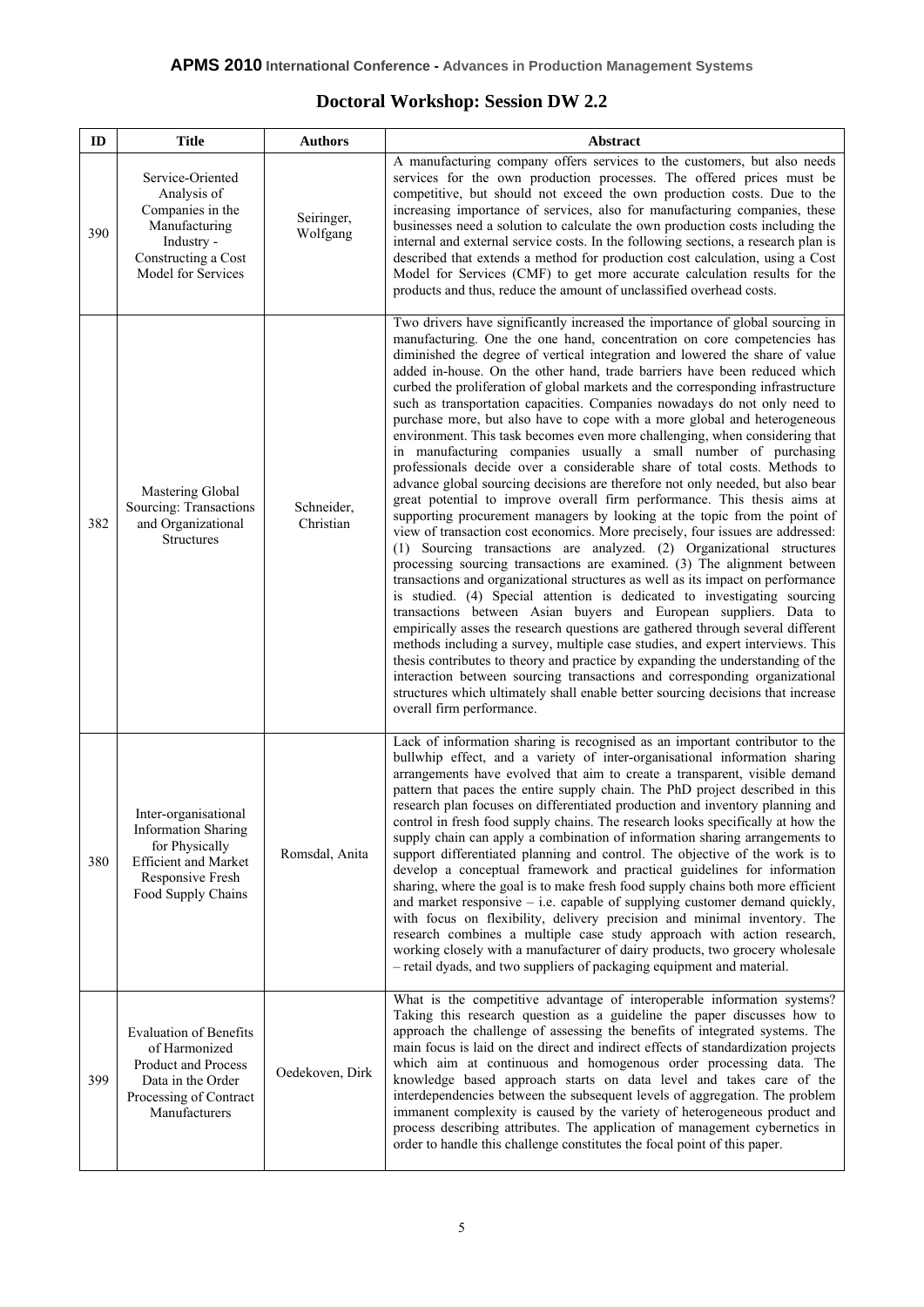#### **NS 1.1 Strategy for Sustainability - I**

| ID  | <b>Title</b>                                                                    | <b>Authors</b>                                                                                                                                                                                                  | Abstract                                                                                                                                                                                                                                                                                                                                                                                                                                                                                                                                                                                                                                                                                                                                                                                                                                                                                                                                                                                                                                                                                                                     |
|-----|---------------------------------------------------------------------------------|-----------------------------------------------------------------------------------------------------------------------------------------------------------------------------------------------------------------|------------------------------------------------------------------------------------------------------------------------------------------------------------------------------------------------------------------------------------------------------------------------------------------------------------------------------------------------------------------------------------------------------------------------------------------------------------------------------------------------------------------------------------------------------------------------------------------------------------------------------------------------------------------------------------------------------------------------------------------------------------------------------------------------------------------------------------------------------------------------------------------------------------------------------------------------------------------------------------------------------------------------------------------------------------------------------------------------------------------------------|
| 420 | Proposal of a<br>Reference<br>Sustainability<br>Framework                       | Rosa, Paolo;<br>Kerga, Endris<br>Temam;<br>Cammarino,<br>Bartolomeo Pio;<br>Terzi, Sergio                                                                                                                       | Since several years, the word <i>sustainability</i> has earned relevance within<br>different backgrounds, with its meaning dominantly related to environmental<br>and social issues. In fact, environmental changes and a higher awareness about<br>social issues and poverty moved international institutions and different<br>countries to take astute care of sustainability. As it expatiates several<br>definitions have been proposed, in order to define specifically its meaning and<br>to face its main dimensions. This work aims at better understanding the actual<br>state of sustainability practices within industrial companies. To pursue this, an<br>explorative research has been implemented through the use of a questionnaire,<br>responded by 20 companies. Afterwards, all the results have been analyzed<br>and classified in a Reference Sustainability Framework.                                                                                                                                                                                                                                 |
| 260 | Pursuing<br>Sustainability<br>Synergies in Global<br><b>Operations Networks</b> | Jensen, Peter<br>Meulengracht;<br>Wæhrens, Brian<br>Vejrum;<br>Johansen, John                                                                                                                                   | The paper explores the corporate pursuit of establishing sustainable production<br>within a global operations network. It introduces and describes a number of<br>capability phases, which draws our attention to the increasing importance of<br>moving beyond the technical regime and thus approaching sustainability as an<br>organizational problem. It draws on a single retrospective case study in a<br>Danish MNC with a long sustainability track record. There are clear<br>indications in the case study, which is also supported by the literature<br>reviewed, suggesting that companies are experiencing problems with lifting<br>their sustainability efforts to an organizational level and, thereby, fail to obtain<br>results, which are in line with the strategic ambitions. We propose that<br>research efforts should be directed towards applying program management<br>techniques in the sustainability problems sphere, in order to meet this demand.                                                                                                                                              |
| 268 | Methods for<br>Competence<br>Development for<br>Sustainable<br>Manufacturing    | Vigtil, Astrid;<br>Rolstadås,<br>Asbjørn;<br>Fradinho, Manuel;<br>Carpanzano,<br>Emanuele;<br>Brondi, Carlo                                                                                                     | This paper presents some results from a survey concerning the need for new<br>methods and approaches for competence development to support a sustainable<br>manufacturing industry. 360 persons from 43 countries worldwide participated<br>in the survey conducted by the project IMS2020 (IMS group and EU-FP7-<br>NMP). The overall aim of the project was to identify topics within key<br>research areas for the future EU research agenda, one of the survey dimensions<br>was to identify the importance and relevance of emerging competences to<br>sustainable manufacturing. New methods for competence development are<br>needed because we see increased globalization of manufacturing education,<br>becoming multidisciplinary, involving more than technology to encompass<br>business and management perspectives. The analysis yielded nine new<br>methods for competence development found relevant by industry. This work is<br>expected to influence future research on methods for competence development<br>as current methods have shortcomings and are ineffective with long time-to-<br>competence. |
| 296 | Towards to<br>Operational<br><b>Sustainable Business</b><br>Development Concept | Da Silva, Sergio<br>Luiz;<br>Pacheco Júnior,<br>Waldemar;<br>Loch, Márcia do<br>Valle Pereira;<br>Coelho, Antônio<br>Sérgio;<br>do Valle Pereira,<br>Vera Lúcia<br>Duarte:<br>Lezana, Alvaro<br>Guillermo Rojas | The purpose of this study is to propose a sustainable business development<br>concept. For such purpose a research was developed of the literature on the<br>several discussions that are focused on the approaches. It sets off from an<br>approach exposed by Jabareen (2008) that relates the existence of seven<br>different concepts. Despite the effort of that author be considered consistent in<br>the sense of establishing a new "conceptual framework" for sustainable<br>development, it is assessed that there are many "lacks" for the concept to be<br>rendered in a univocal manner by the business organizations. Such<br>impossibility in handling the issue implies in perpetuating distortions that<br>result in a situation that is considered to be critical: the inconsistent use of the<br>concept. In this sense, this paper seeks to develop a conceptualization from<br>approaches that, in a strict sense, lean towards divergence. Thus, this paper<br>proposes to assess the converging and diverging points and develop a<br>synthesis that could be used by the production systems.         |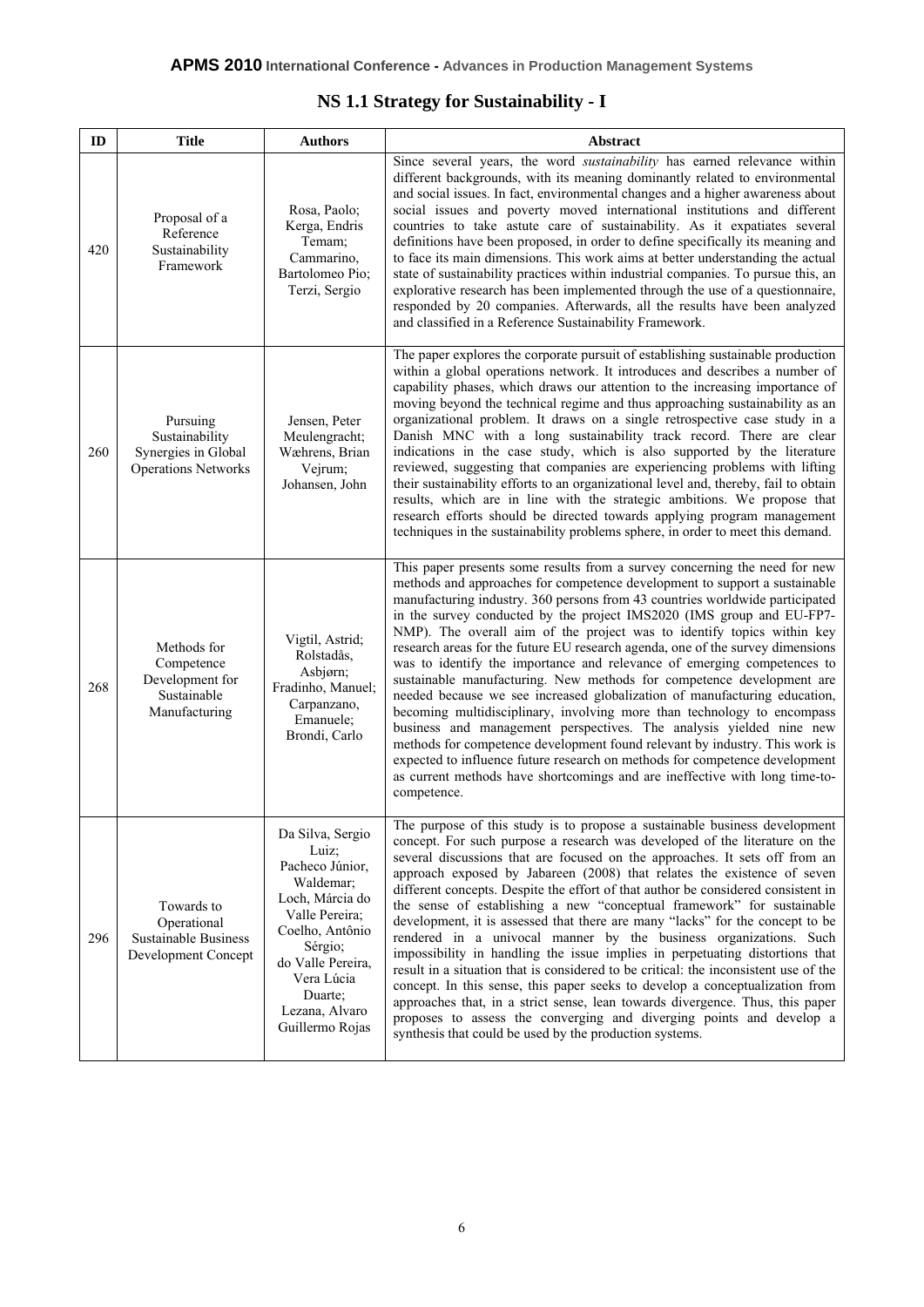#### **NS 1.2 Strategy for Sustainability - II**

| ID  | <b>Title</b>                                                                                                                             | <b>Authors</b>                                                                                      | Abstract                                                                                                                                                                                                                                                                                                                                                                                                                                                                                                                                                                                                                                                                                                                                                                                                                                                                                                                                                                                                                                                                                                                                                                                                                                                                                                                                                                                                                                                                                                                                                        |  |
|-----|------------------------------------------------------------------------------------------------------------------------------------------|-----------------------------------------------------------------------------------------------------|-----------------------------------------------------------------------------------------------------------------------------------------------------------------------------------------------------------------------------------------------------------------------------------------------------------------------------------------------------------------------------------------------------------------------------------------------------------------------------------------------------------------------------------------------------------------------------------------------------------------------------------------------------------------------------------------------------------------------------------------------------------------------------------------------------------------------------------------------------------------------------------------------------------------------------------------------------------------------------------------------------------------------------------------------------------------------------------------------------------------------------------------------------------------------------------------------------------------------------------------------------------------------------------------------------------------------------------------------------------------------------------------------------------------------------------------------------------------------------------------------------------------------------------------------------------------|--|
| 141 | <b>Sustainable Operations</b><br>Supported by<br>Information and<br>Communications<br>Technologies: A Pilot<br>Study in SMEs             | Hernandez Pardo,<br>Ricardo Javier;<br>Bhamra, Tracy                                                | Information and Communications Technologies (ICTs) have been identified<br>as an important tool to improve firm's productivity and achieve<br>competitiveness. Product Service Systems (PSS) also has been described as a<br>way to improve business practices, reduce costs, increase productivity and<br>develop new markets. This paper reviews the literature in both fields to<br>identify opportunities for the integration of these two areas that suggest<br>potential benefits in terms of environmental sustainability. The paper<br>highlights the importance of the role that competences in product design and<br>development plays in a firm that wants to adopt ICTs as well as more<br>innovative business solutions such as PSS. Finally, the paper presents the<br>results of a pilot study with a group of SMEs illustrating the opportunities and<br>barriers to integrate ICT and PSS principles to achieve sustainable operations.                                                                                                                                                                                                                                                                                                                                                                                                                                                                                                                                                                                                        |  |
| 146 | Development of an<br><b>Embedded RFID Tag</b><br>for End-of-Life<br>Management within an<br>Electronics<br>Manufacturing Supply<br>Chain | Bindel, Axel;<br>Justham, Laura;<br>Conway, Paul;<br>Lugo, Heinz;<br>Viret, Julien;<br>West, Andrew | According to the Waste Strategy for England 2007 the UK is continuing to<br>consume natural resources at an unsustainable rate. Short product life cycles<br>and growing demand has increased the amount of electronic waste being<br>produced. There are different levels of recycling or waste management that<br>exist to reduce the waste materials produced at the end of life of a product<br>with the aim to recover the maximum value from waste and to consider the<br>environmental<br>option<br>most<br>practical<br>for<br>reusing,<br>refurbishing,<br>remanufacturing and recycling products. An industry-academia collaborative<br>project that is currently being undertaken in the UK is concerned with the<br>development of a novel product and process monitoring system. The system<br>covers the whole electronic manufacturing supply chain from printed circuit<br>board (PCB) fabrication to end-of-life management and recycling. It is<br>focused on embedding wireless components (RFID tags) into PCBs, which<br>can then be used to monitor and optimize manufacturing processes, track<br>components, locally store life-cycle information and support dismantling and<br>recycling. The focus of the current paper is on the use of this novel<br>technology at the end of life stages of the product lifecycle to increase<br>recycling efficiency and cost effectiveness. It is shown that this approach<br>could lead to higher value recycling and also minimizes the overall total<br>energy usage of electronic products. |  |
| 269 | Carbon Auditing for<br><b>Transport Service</b><br>Provider                                                                              | Gabriel, Hanne<br>Marie                                                                             | The purpose of this paper is to suggest how emissions can be calculated for<br>consignments transported with trucks, and what approach (top-down or<br>bottom-up) are best suitable for calculating emissions on a consignment level.<br>Two calculation models developed are presented in this paper, one based on a<br>top-down approach and one based on bottom-up approach. The models are<br>proposed based on the framework of ISO 14064 standards, reviewed literature<br>and collected real time data, and illustrated in a case example from the<br>transport service provider sector. The paper discusses factors that can affect<br>the outcome of the calculations, and suggest whether a top-down or a bottom-<br>up approach is best to utilize for transport service providers calculating CO2<br>emissions on a consignment level. The paper proposes with today's level of<br>data availability, a top-down approach is most suitable for transport service<br>providers quantifying CO2 emissions on a consignment level.                                                                                                                                                                                                                                                                                                                                                                                                                                                                                                                     |  |
| 345 | Investigation of<br>Initiatives towards<br>Sustainability: A<br>Supply Chain<br>Perspective                                              | Melacini, Marco;<br>Marchet, Gino;<br>Perotti, Sara;<br>Dallari, Fabrizio;<br>Colicchia, Claudia    | Supply chain sustainability has recently gained an increasing attention in the<br>supply chain context both from the practitioners' perspective and as a research<br>area. Given the relevance of the topic, the aim of the present paper is<br>threefold: first, to investigate the strategies currently undertaken by<br>companies in the supply chain sustainability arena, and, second, to find out<br>which phase of the supply chain is at the forefront in the implementation of<br>initiatives towards more sustainable supply chains. Finally, the criteria<br>commonly used for priority-setting amongst different initiatives within the<br>same supply chain phase are identified. As main result, the research offers a<br>benchmark of primary multinational companies with respect to the supply<br>chain sustainability initiatives and their level of adoption.                                                                                                                                                                                                                                                                                                                                                                                                                                                                                                                                                                                                                                                                                |  |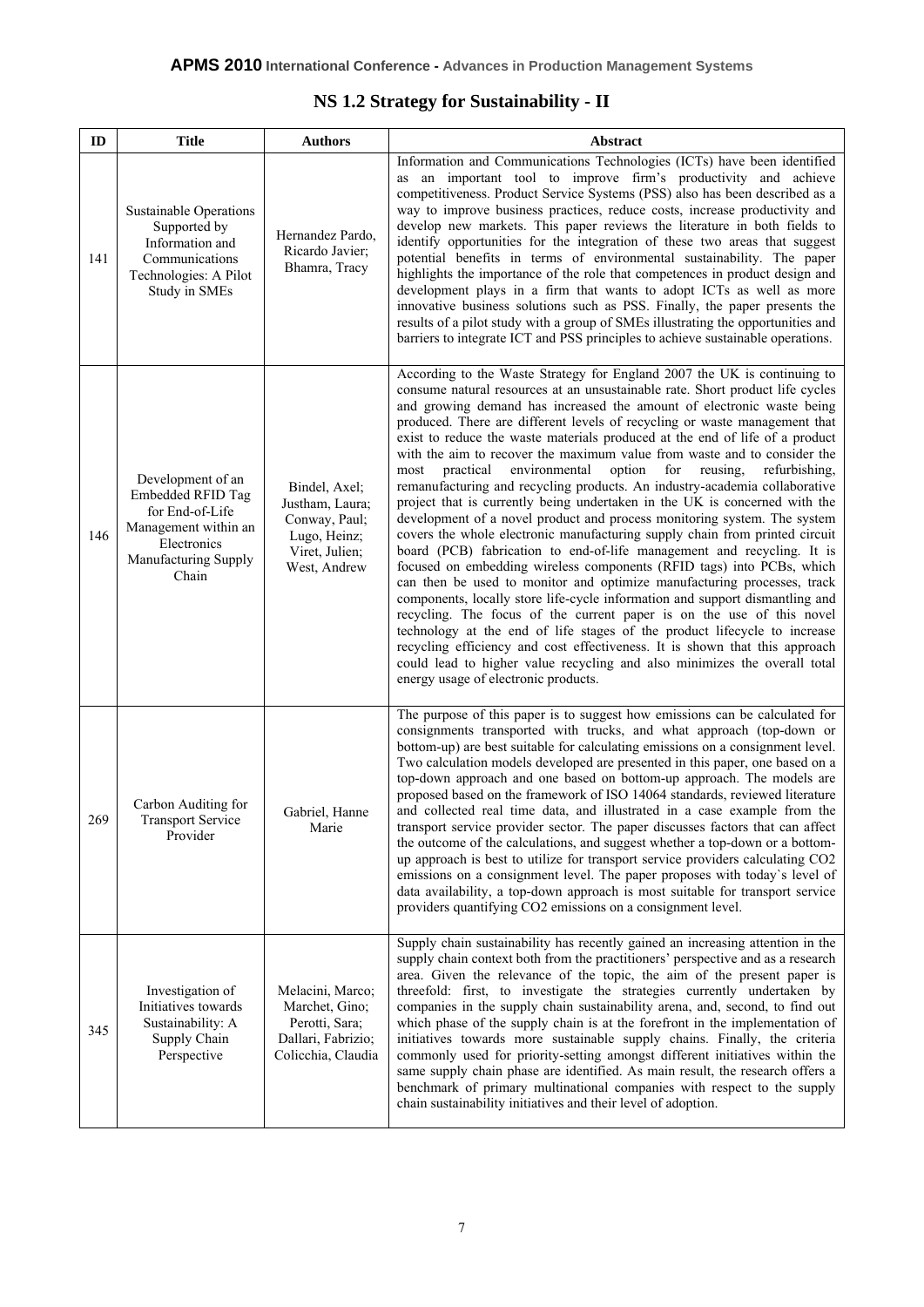| NS 1.3 Strategy for Sustainability - III |  |  |  |
|------------------------------------------|--|--|--|
|------------------------------------------|--|--|--|

| ID  | <b>Title</b>                                                                                                                                                                                   | <b>Authors</b>                                                                                 | <b>Abstract</b>                                                                                                                                                                                                                                                                                                                                                                                                                                                                                                                                                                                                                                                                                                                                                                                                                                                                                                                                                                                                                                                                                                                                                                                                                                                 |
|-----|------------------------------------------------------------------------------------------------------------------------------------------------------------------------------------------------|------------------------------------------------------------------------------------------------|-----------------------------------------------------------------------------------------------------------------------------------------------------------------------------------------------------------------------------------------------------------------------------------------------------------------------------------------------------------------------------------------------------------------------------------------------------------------------------------------------------------------------------------------------------------------------------------------------------------------------------------------------------------------------------------------------------------------------------------------------------------------------------------------------------------------------------------------------------------------------------------------------------------------------------------------------------------------------------------------------------------------------------------------------------------------------------------------------------------------------------------------------------------------------------------------------------------------------------------------------------------------|
| 272 | Guidelines for Mass<br>Customization<br>Manufacturing                                                                                                                                          | Alfnes, Erlend;<br>Skjelstad, Lars;<br>Arica, Emrah                                            | The attention on Mass Customization (MC) as a viable manufacturing strategy<br>is increasing in academia. Also, more and more companies report from<br>successful implementations. However, the transformation process necessary to<br>become a mass customizer (from the company's outset as a mass producer or a<br>handcraft type industry) is still not fully developed, and research on practical<br>implementations is needed to gain experience on how to proceed. The research<br>presented in this paper is based on a case study in the Norwegian furniture<br>industry. Efforts towards the new strategy are analysed related to central<br>decision areas when implementing mass customization. The decision areas are<br>extracted from literature. Three performance objectives; low cost, short<br>delivery time and degree of customization are considered to be the order<br>winning criteria's, and it is argued that enterprises need to balance these<br>performance objectives in their effort to realize mass customization. The<br>lessons learned from the case are structured in a set of guidelines for mass<br>customization, which propose the necessary changes to undergo for a craft<br>manufacturer as well as a mass-producer. |
| 294 | <b>Improving Corporate</b><br>Sustainability<br>Management with<br><b>Business Intelligence</b>                                                                                                | Kröner, Fabian;<br>Hollstein, Philip                                                           | During the last decade there was an increasing demand for Corporate<br>Sustainability data from several institutions. One outcome of this raising<br>information flow is that many organizations keep the question of fulfilling the<br>external information demand separated from internal management information<br>systems. As a consequence, this research paper aims to build up an adaptable<br>and transparent closed-loop concept for bridging this informational gap with<br>the use of Business Intelligence by focusing on the special demands of<br>investors as one of the critical stakeholder groups of an organization.                                                                                                                                                                                                                                                                                                                                                                                                                                                                                                                                                                                                                         |
| 313 | The Link between<br>Ecologically<br>Sustainable<br>Management and the<br>Firm's Competitive<br>$Advantage -$<br>Differences in<br>Performance through<br>Incremental and<br>Radical Innovation | Hinz, Andreas;<br>Scherrer-Rathje,<br>Maike;<br>Tribelhorn,<br>Andrea;<br>Skorna.<br>Alexander | Ecological innovations are assumed to generate business opportunities by<br>reducing resource consumption while increasing quality of life at the same<br>time. This research seeks to address how a firm's strategy influences the<br>development of innovations with emphasis on sustainability and how<br>incremental and radical innovations differ upon achieving competitive<br>advantage. Based on a literature review, a conceptual model is developed and<br>propositions are derived. With the help of a case study, the conceptual model<br>and the propositions are validated.                                                                                                                                                                                                                                                                                                                                                                                                                                                                                                                                                                                                                                                                      |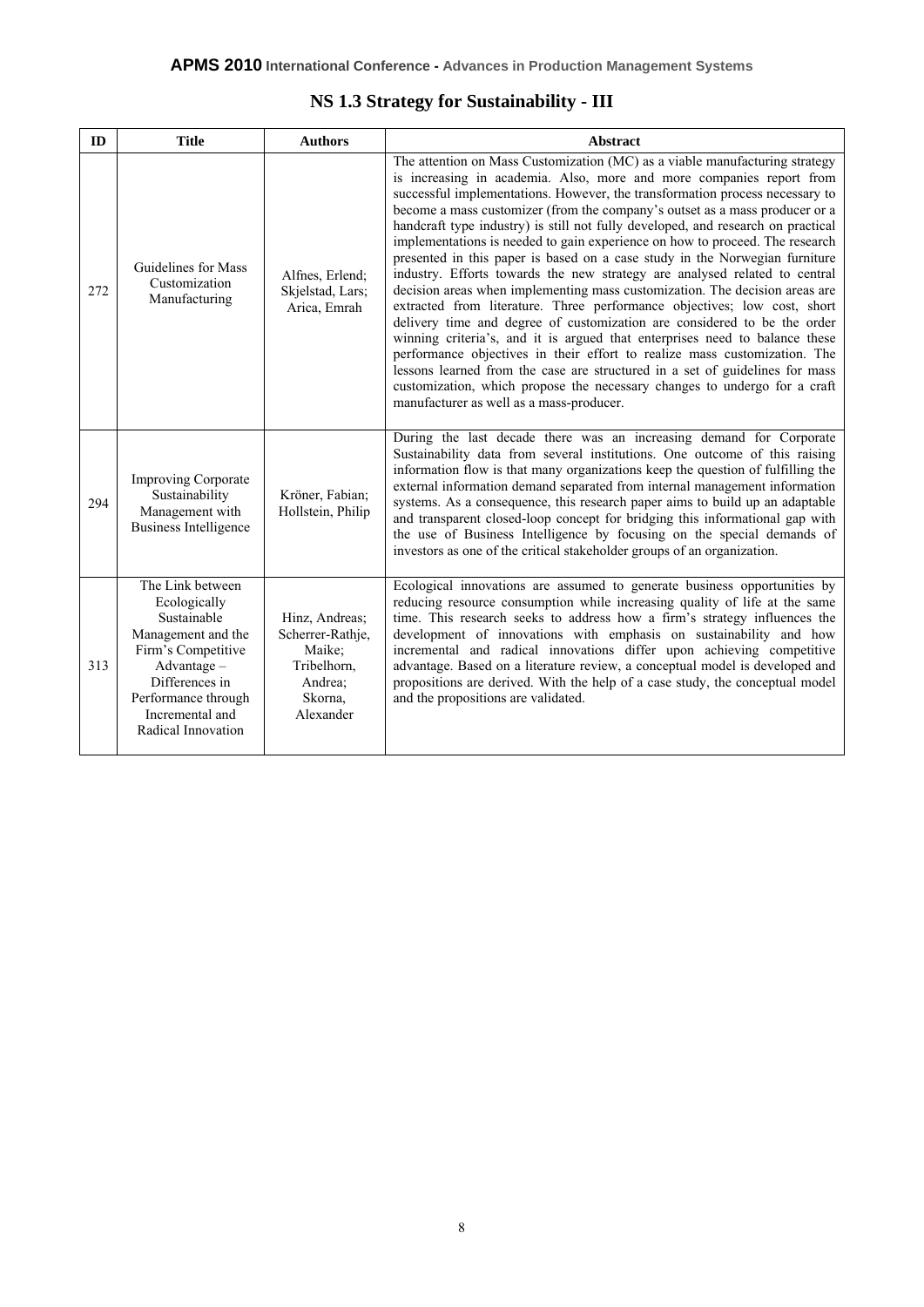| NS 2.1 Sustainable Manufacturing and Operations - I |  |  |
|-----------------------------------------------------|--|--|
|-----------------------------------------------------|--|--|

| ID  | <b>Title</b>                                                                                                                                                                 | <b>Authors</b>                                                                                                                       | Abstract                                                                                                                                                                                                                                                                                                                                                                                                                                                                                                                                                                                                                                                                                                                                                                                                                                                                                                                                                                                                                                                                                          |  |
|-----|------------------------------------------------------------------------------------------------------------------------------------------------------------------------------|--------------------------------------------------------------------------------------------------------------------------------------|---------------------------------------------------------------------------------------------------------------------------------------------------------------------------------------------------------------------------------------------------------------------------------------------------------------------------------------------------------------------------------------------------------------------------------------------------------------------------------------------------------------------------------------------------------------------------------------------------------------------------------------------------------------------------------------------------------------------------------------------------------------------------------------------------------------------------------------------------------------------------------------------------------------------------------------------------------------------------------------------------------------------------------------------------------------------------------------------------|--|
| 319 | Environmental<br>Sustainability<br>Assessment: An<br>Evaluation of<br><b>Established Methods</b><br>and Analysis of their<br>Suitable Applications<br>in Industrial Practice | Sproedt,<br>Alexander<br>Sebastian<br>Benjamin;<br>Plehn, Johannes;<br>Vodicka,<br>Matthias;<br>Deitmer, Henning                     | The large number of different environmental assessment methods presents a<br>challenge for industrial practice. They differ strongly in their characteristics,<br>scope and the units measured. There is a lack of a comprehensive comparison<br>of these methods, enabling industrial companies to choose a suitable<br>evaluation method according to their specific needs and intentions. This paper<br>aims at providing an overview and comprehensive description of the methods<br>deemed most important. Further, an evaluation of methods against selected<br>criteria is conducted. Conclusions for specific industry applications are drawn,<br>highlighting their different requirements for environmental assessment<br>methods. It is concluded, that the different methods are to be seen as<br>complementary rather than exclusive, with LCA having a predominant role.                                                                                                                                                                                                            |  |
| 340 | Evaluation of the<br><b>Energy Consumption</b><br>in Machine Tools: An<br>Analytic Approach                                                                                  | Albertelli, Paolo;<br>Bianchi,<br>Giacomo;<br>Bigliani, Alice;<br>Borgia, Stefano;<br>Matta, Andrea                                  | Reducing energy consumption will play a fundamental role in companies<br>success. Right now, this aspect begins to be an important theme thanks to the<br>perspective provoked by the adoption of the EU Directive 2005/32/EC, that<br>regulates energy-using product marketing and asks to set eco-design<br>requirements for them. The industrial sector uses more energy than any other<br>end-user sector. In this paper an approach for the appraisal of energy<br>consumption in machine tools is presented. The aim is to offer an evaluation<br>tool for energy consumption in order to compare, in the future, alternative<br>production systems and develop energy saving criteria. Numerical models,<br>able to estimate energy consumption in a machine tool, have been coupled to a<br>kinematic simulation software. The developed system is able to produce a<br>report on dissipated energy in the various machine components. The proposed<br>approach has been tested and verified on two case studies.                                                                         |  |
| 363 | Eco-efficient and<br><b>Highly Productive</b><br>Machine Tools by<br>Means of an Holistic<br>Eco-design Approach                                                             | Zulaika, Juan<br>Jose;<br>Dietmair, Anton;<br>Verbeeten, Wilco;<br>Campa, Francisco<br>Javier;<br>Lopez de Lacalle,<br>Luis Norberto | Machinery manufacturers are facing the challenge of designing machine tools<br>that are productive, accurate and reliable and that at the same time consume<br>the least possible amount of material and energy resources. In view of this, this<br>paper presents a multidisciplinary methodology for designing milling<br>machines that achieve a high level of productivity while at the same time<br>ensuring high machining quality and less energy consumption during their use<br>phase. Following this methodology, an eco-productive milling machine has<br>been designed and manufactured which, combining different technologies<br>(light materials, active vibration damping system etc.), has managed to reduce<br>the inertias involved in servo-drives by over 50%, with a corresponding<br>reduction in energy consumption, whereas the productivity of the machine -<br>measured in terms of metal removal rate-has been increased by 100% in such<br>a way that productivity and eco-efficiency have been combined in a single<br>machine: the eco-productive milling machine. |  |
| 401 | Overview of the<br>Literature on<br>Environmental<br>Implications for E-<br>Commerce                                                                                         | Carrillo, Janice;<br>Vakharia, Asoo;<br>Wang, Ruoxuan                                                                                | The role of e-commerce as a viable marketing channel has been well<br>established in the last decades. Many companies are recognizing the benefits<br>of this important channel in reaching a targeted market of customers. Recent<br>press has highlighted the environmental benefits associated with online<br>shopping, such as emissions savings from individual drivers, economies of<br>scale in package delivery, and decreased inventories. In this paper, we<br>summarize the current state of research which analyzes the environmental<br>impact of e-commerce. In particular, we compare and contrast the findings for<br>disparate industries, such as electronics, books and groceries. Finally, we<br>highlight significant factors addressed in these studies and identify key themes<br>for future research.                                                                                                                                                                                                                                                                     |  |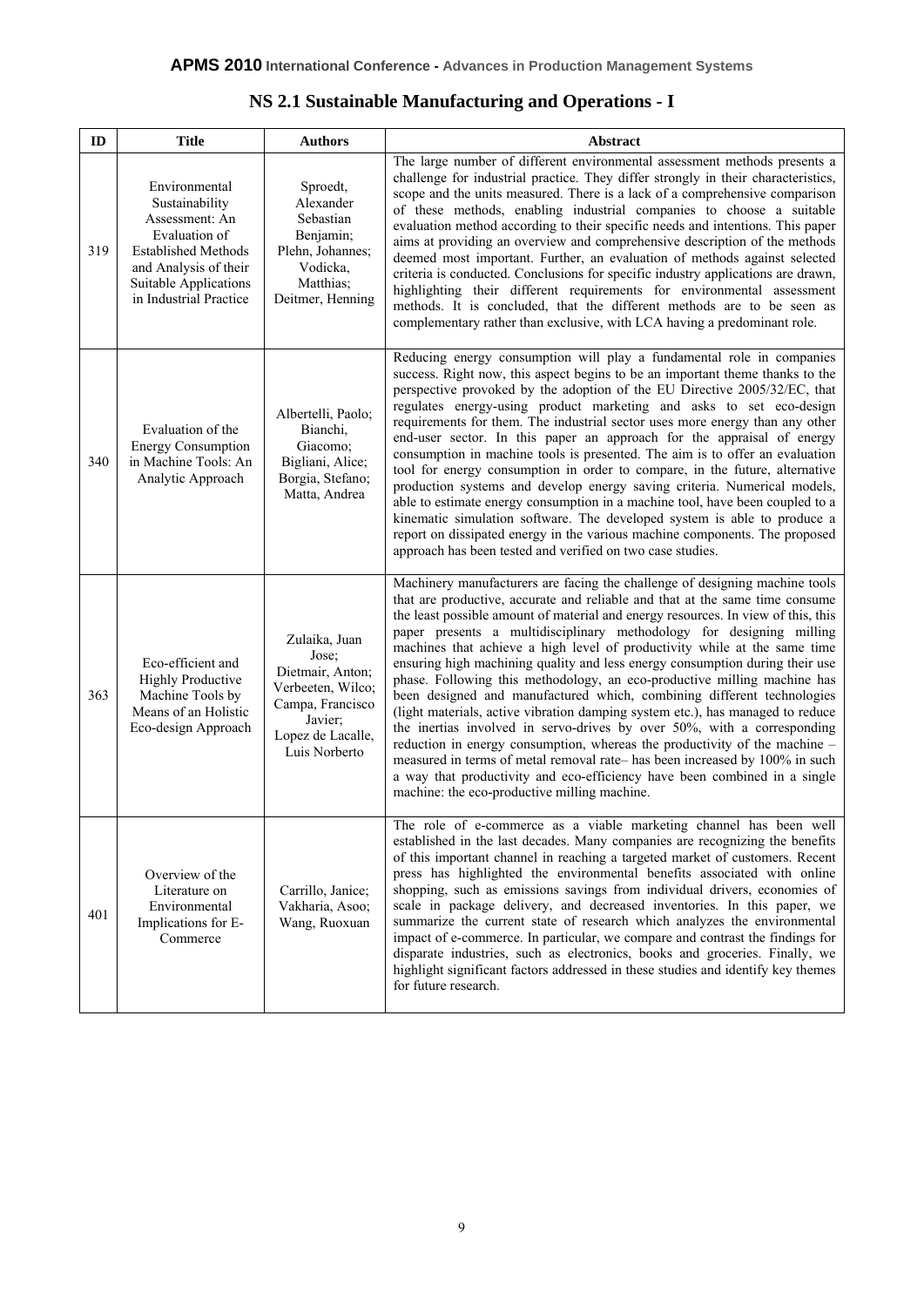| NS 2.2 Sustainable Manufacturing and Operations - II |  |  |  |
|------------------------------------------------------|--|--|--|
|------------------------------------------------------|--|--|--|

| ID  | <b>Title</b><br><b>Authors</b>                                                                                                                |                                                                            | Abstract                                                                                                                                                                                                                                                                                                                                                                                                                                                                                                                                                                                                                                                                                                                                                                                                                                                                                                                                                                                                                                                                                                                                                                                                                                                                                                                                                                                                                                                                                    |
|-----|-----------------------------------------------------------------------------------------------------------------------------------------------|----------------------------------------------------------------------------|---------------------------------------------------------------------------------------------------------------------------------------------------------------------------------------------------------------------------------------------------------------------------------------------------------------------------------------------------------------------------------------------------------------------------------------------------------------------------------------------------------------------------------------------------------------------------------------------------------------------------------------------------------------------------------------------------------------------------------------------------------------------------------------------------------------------------------------------------------------------------------------------------------------------------------------------------------------------------------------------------------------------------------------------------------------------------------------------------------------------------------------------------------------------------------------------------------------------------------------------------------------------------------------------------------------------------------------------------------------------------------------------------------------------------------------------------------------------------------------------|
| 115 | Process Flow<br>Modelling for More<br>Environmentally<br>Sustainable<br>Manufacturing<br>Operations                                           | Despeisse,<br>Mélanie;<br>Ball, Peter D.;<br>Evans, Steve;<br>Levers, Andy | Pressures to lower environmental impact and to become more sustainable are<br>leading manufacturers to adopt new approaches. These focus on technologies<br>rather than on processes that link the technologies together. There is a need to<br>better understand material, energy and waste process flows and the utility<br>network from a systems viewpoint. This paper presents an approach using<br>process flow modelling to help manufacturers identify improvements towards<br>environmentally sustainable manufacturing operations. It is then applied to a<br>case company and the insights gained through its application are discussed.                                                                                                                                                                                                                                                                                                                                                                                                                                                                                                                                                                                                                                                                                                                                                                                                                                         |
| 130 | Improved<br>Nollau, Sebastian;<br>Sustainability of High<br>Schuh, Günther;<br>Precision Optics<br>Wellensiek,<br>Production<br>Markus        |                                                                            | A new state of the art technology, Precision Glass Moulding, enables high<br>precision, low cost and sustainability in production of demanding optical<br>components. When correctly applied, this technology allows a cost- and<br>resource-friendly sustainable production of optics. To support the technology's<br>sustainable application, tools are developed and recommendations for a<br>suitable optics design are given. It is shown how these can be used to ease the<br>industrial users' access to the technology and to compare it's sustainability<br>with different production options. The new technology in combination with<br>the recommended methodologies can be used to realize a more sustainable<br>optics production.                                                                                                                                                                                                                                                                                                                                                                                                                                                                                                                                                                                                                                                                                                                                             |
| 243 | Simulation Model<br>Driven Manufacturing<br>to Support<br>Hibino, Hironori<br><b>Engineering Process</b><br>and Operate<br>Manufacturing Cell |                                                                            | In our research, the simulation model driven manufacturing for manufacturing<br>cell (SMDM-MC) is proposed. The purposes of SMDM-MC are not only to<br>support the manufacturing engineering processes based on the simulation<br>model, but also to directly operate the manufacturing cell while controlling<br>and monitoring the manufacturing cell based on the simulation model in the<br>manufacturing system execution phase. In the manufacturing engineering<br>processes, the simulation model is mixed and synchronized with real<br>equipment, real controllers, and management applications under a condition<br>where parts of equipment, control programs, and manufacturing management<br>applications are not provided in a manufacturing system. In the manufacturing<br>system execution phase, when the simulation model acts in response to its<br>behaviors, the manufacturing system is controlled by synchronizing the<br>simulation model behaviors. In this paper, the environment of the simulation<br>model driven manufacturing for manufacturing cell (E-SMDM-MC) is<br>proposed. The necessary functions for E-SMDM-MC are defined and<br>developed. E-SMDM-MC consists of our developed manufacturing model<br>driven simulator (EMU), our developed soft wiring system, and the industrial<br>network middleware which is one of the semi-standard industrial network<br>middleware. The validation of E-SMDM-MC was carried out through a case<br>study. |
| 316 | Tolerance Analysis of<br>Mechanical Assembly<br>Sets using Monte<br>Carlo Model                                                               | Navas, Helena V.<br>Guitiss                                                | Tolerancing is an important issue in the quality evaluation of mechanical<br>systems. Tolerancing of an industrial gear assembly set includes dimensioning<br>and accuracy, fits and tolerances, clearances and interferences, accuracy of<br>surface form, accuracy of orientation and location of component features. In<br>this study, dimensional tolerancing of an elementary assembly unit that is part<br>of an industrial gear assembly set was considered. A tolerances attribution was<br>carried out aided by Monte Carlo Model and based on occurrence probability<br>of assembled units acceptance by functional condition criteria. A JAVA<br>program was created for this purpose.                                                                                                                                                                                                                                                                                                                                                                                                                                                                                                                                                                                                                                                                                                                                                                                           |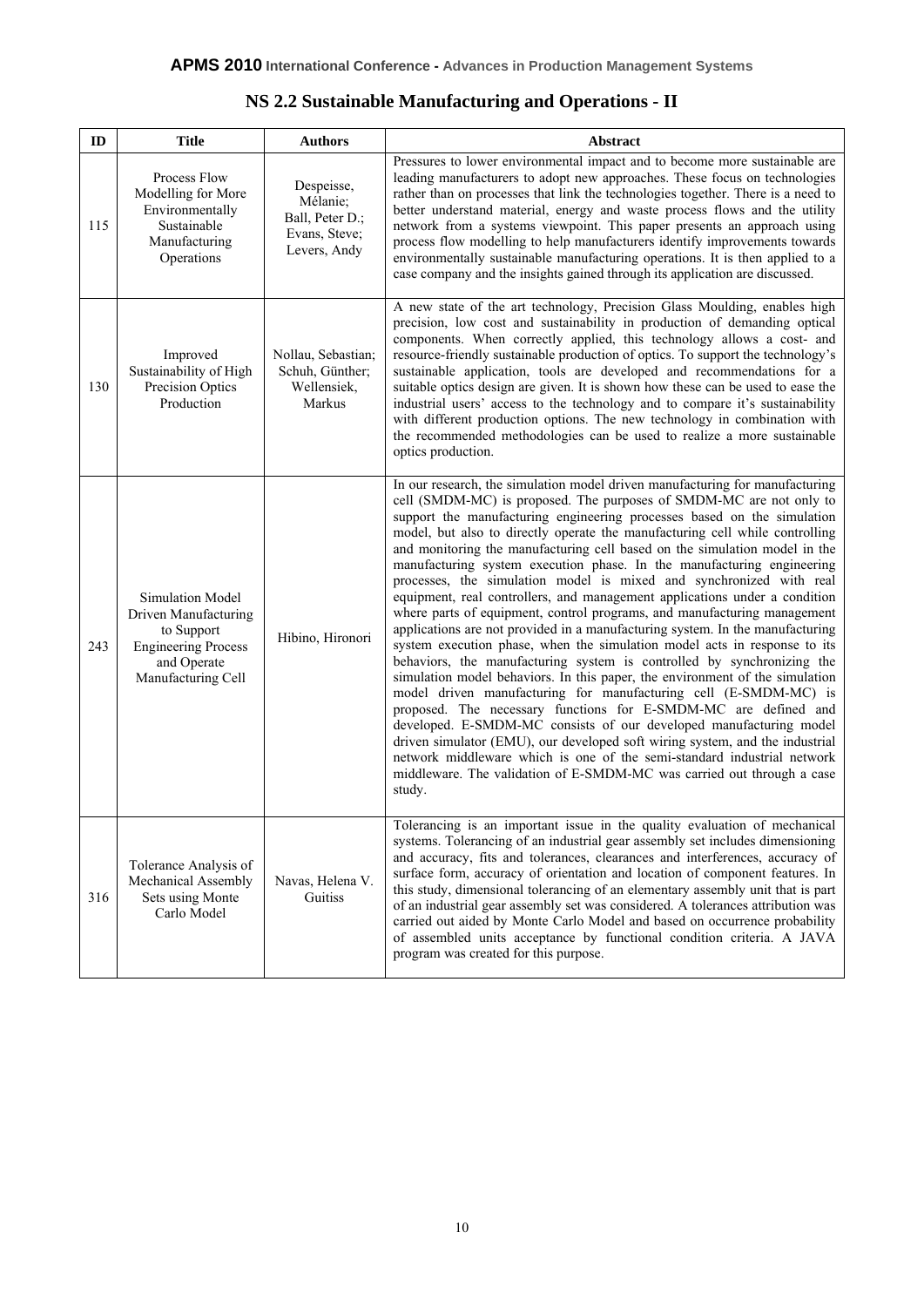| NS 2.3 Sustainable Manufacturing and Operations - III |  |
|-------------------------------------------------------|--|
|-------------------------------------------------------|--|

| ID  | <b>Title</b>                                                                                                                           | <b>Authors</b>                                                                                                                                          | Abstract                                                                                                                                                                                                                                                                                                                                                                                                                                                                                                                                                                                                                                                                                                                                                                                                                                                                                                                                                                                                                 |
|-----|----------------------------------------------------------------------------------------------------------------------------------------|---------------------------------------------------------------------------------------------------------------------------------------------------------|--------------------------------------------------------------------------------------------------------------------------------------------------------------------------------------------------------------------------------------------------------------------------------------------------------------------------------------------------------------------------------------------------------------------------------------------------------------------------------------------------------------------------------------------------------------------------------------------------------------------------------------------------------------------------------------------------------------------------------------------------------------------------------------------------------------------------------------------------------------------------------------------------------------------------------------------------------------------------------------------------------------------------|
| 121 | Analysis and<br>Modeling of Tacit<br><b>Strategy for Teaching</b><br>a Skilled Motion<br><b>Taking Lacrosse</b><br>Swing as an Example | Mizuyama,<br>Hajime:<br>Yamada, Kayo;<br>Tanaka, Kazuto                                                                                                 | Receiving advice from a good instructor often accelerates the process of<br>mastering a skilled motion. Thus, taking a basic motion of lacrosse swing as<br>an example, this paper observes several actual processes of teaching it to a<br>beginner and analyses them each as a sequence of state transitions. As a result,<br>it confirms that an experienced instructor chooses the set of advice elements to<br>give in a strategic manner, and develops how to visually represent a part of the<br>teaching strategy in an easy to interpret form. Further, it provides a dual loop<br>conceptual framework for the teaching strategy. The outer loop corresponds to<br>the task of planning and refining the teaching path. The inner loop on the other<br>hand is in charge of choosing which advice elements to give and when to the<br>learner in order to move how she/he performs the motion along the planned<br>path.                                                                                       |
| 270 | Short-time Forecasting<br>of Renewable<br>Production Energy in<br>Solar Photovoltaic<br>Installations                                  | Lazzerini,<br>Beatrice;<br>Cococcioni,<br>Marco;<br>D'Andrea,<br>Eleonora;<br>Volpi, Sara Lioba                                                         | In this paper we describe an automatic system that is able to perform real-time<br>monitoring of a photovoltaic system and short-time forecasting of the<br>production energy. By comparing the theoretical production energy with the<br>real production energy one we can easily detect losses in efficiency. The<br>proposed system was tested on data collected from a photovoltaic installation<br>with two fixed arrays (each connected to an inverter) of solar panels. We made<br>use of two types of least squares regression, the linear regression (LR) and the<br>quadratic regression (QR). The best results were obtained by the QR algorithm<br>using one week as training set for each inverter.                                                                                                                                                                                                                                                                                                         |
| 278 | Towards the Factory<br>of the Future in High-<br><b>Tech Industries</b>                                                                | Netland, Torbjørn<br>$H$ .:<br>Strandhagen, Jan<br>Ola:<br>Buvik, Marte P.;<br>Skjelstad, Lars;<br>Ravn, Johan E.;<br>Knutstad, Gaute;<br>Nilssen, Tore | This conceptual paper explores design principles of the future factory.<br>Knowledge-intensive high-tech manufacturing is expected to build the<br>competitiveness of the Western manufacturing industry. Still, we largely lack a<br>proper manufacturing concept and roadmaps on how to design and operate our<br>most important future factories. By taking a socio-technical systems<br>perspective this paper suggests seven design principles; (1) World-class<br>organisational exploitation of technology, (2) Flow-oriented production and<br>organisation, (3) Attractive for the attractive, (4) Rapid innovation based in<br>production, (5) Customised mass production, (6) Knowledge organised, and<br>(7) Integrated supply chain. The design principles are developed through<br>several interdisciplinary academic work shops and ongoing interaction with<br>high-tech industry over a period of two years in two large-scale Norwegian<br>research projects funded by the Norwegian Research Council. |
| 161 | The Impact of<br>Facilitation on the<br>Quality of<br>Communication in<br>Virtual Collaborative<br>Teamwork                            | Haukola, Timo;<br>Pöyry-Lassila,<br>Päivi:<br>Salmi, Anna                                                                                               | This paper reports a case study that aimed to explore the effects of facilitation<br>in the context of a global virtual collaboration project course. Empirical data<br>was collected from the students through three online surveys. To detect the<br>effects of facilitation, the respondents were divided into two groups for<br>comparison: facilitated and non-facilitated. As a result, a couple of statistically<br>significant differences were found with the help of t-test. In this case study it<br>seems that facilitation has some positive effect on virtual team interaction and<br>communication, but further research is needed on this topic.                                                                                                                                                                                                                                                                                                                                                         |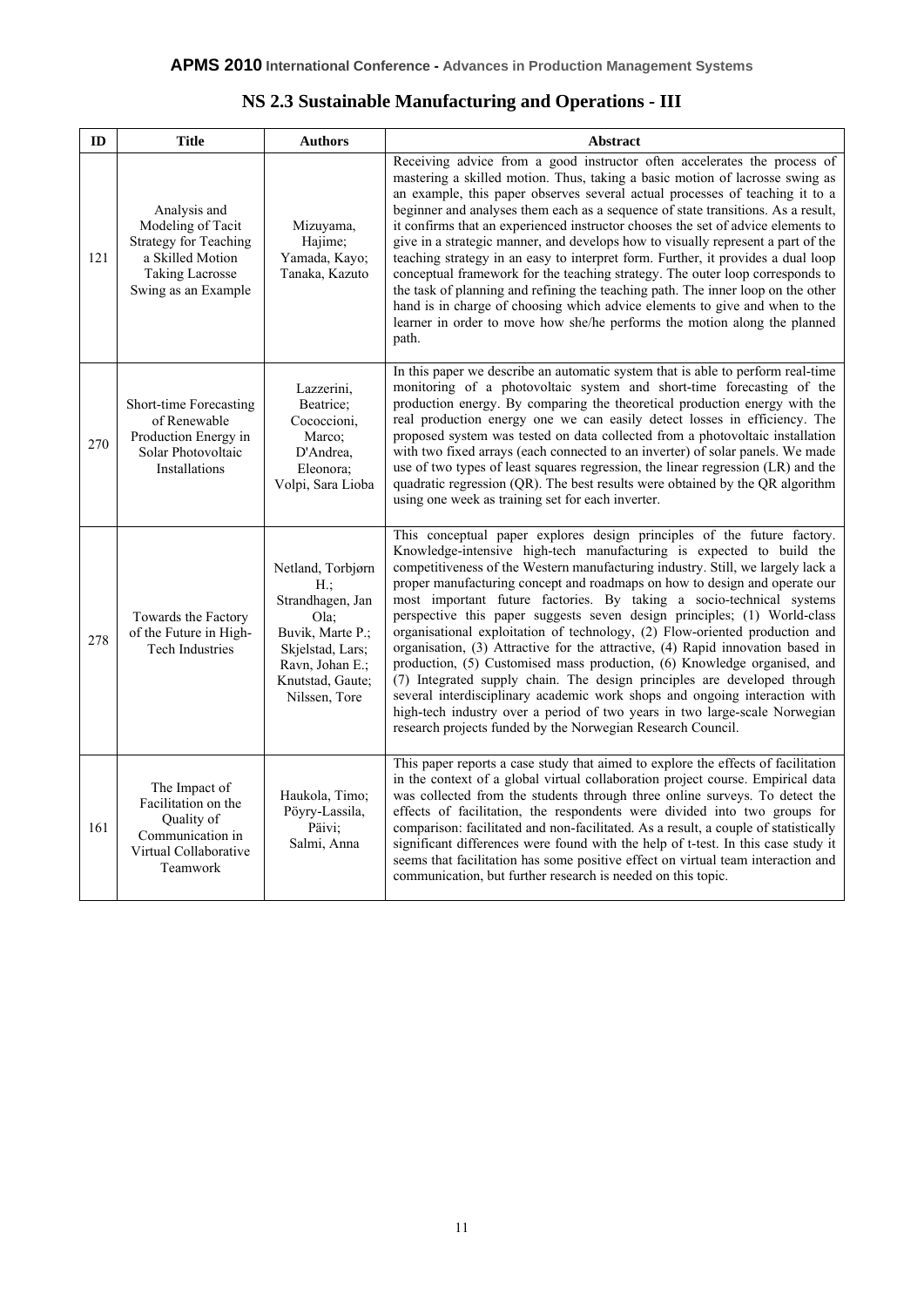| NS 2.4 Sustainable Manufacturing and Operations - IV |  |  |  |
|------------------------------------------------------|--|--|--|
|------------------------------------------------------|--|--|--|

| ID  | <b>Title</b>                                                                                                                         | <b>Authors</b>                                                                                        | Abstract                                                                                                                                                                                                                                                                                                                                                                                                                                                                                                                                                                                                                                                                                                                                                                                                                                                         |
|-----|--------------------------------------------------------------------------------------------------------------------------------------|-------------------------------------------------------------------------------------------------------|------------------------------------------------------------------------------------------------------------------------------------------------------------------------------------------------------------------------------------------------------------------------------------------------------------------------------------------------------------------------------------------------------------------------------------------------------------------------------------------------------------------------------------------------------------------------------------------------------------------------------------------------------------------------------------------------------------------------------------------------------------------------------------------------------------------------------------------------------------------|
| 415 | Rosa, Paolo;<br>Life Cycle Simulation:<br>Garetti, Marco;<br>A State of The Art<br>Pozzi, Francesca;<br>Analysis<br>Terzi, Sergio    |                                                                                                       | The present paper discusses the current state of the art about life cycle<br>simulation. The perspective of life cycle is more and more relevant in the<br>current society, which calls for a more sustainable approach to design,<br>engineering and production of every-day things and products. To answer to<br>such a need, designers, planners and engineers might have access to new<br>techniques, methods and tools which are able to integrate in a proper way the<br>life cycle perspective. In such a contest, simulation – in its wider meaning –<br>could play a relevant role. This paper conducts a state of the art of existing<br>approaches and solutions able to support life cycle simulation, in order to<br>identify the main trends and prioritize the next steps.                                                                        |
| 162 | Gantt chart Simulation<br>based Job Change<br>Planning for LCD<br>Industry                                                           | Kim, Taedong;<br>Choi, $B.K.$ ;<br>Kang, Donghun;<br>Lee, JunYoung;<br>Lee, Duckwoong;<br>Kim, JaeHee | Minimizing job change leads maximizing utilization. To minimize job change,<br>the efficient job change plan is needed. But the process of job change is very<br>time-consuming and hard to consider various constraints such as job change<br>crew, work in progress (WIP), tool and availability of equipment. In this<br>paper, the simulation of constructing the Gantt chart for efficient job change<br>planning in LCD industry is proposed as it is called Gantt chart simulation<br>$(GCS)$ .                                                                                                                                                                                                                                                                                                                                                           |
| 250 | Sustainable Storage<br>Assignment in AS/RSs                                                                                          | Meneghetti,<br>Antonella                                                                              | Picking time reduction has been the traditional perspective for warehouse<br>optimisation. When sustainability is considered, optimisation of warehouse<br>operations should be read in terms of energy efficiency other than response<br>time. In an AS/RS it can be imagined to associate to each location in a rack the<br>value of energy consumed by the crane to reach it, other than time. Since<br>picking performance strictly depends on storage location assignments, a time<br>based full turnover strategy is compared to an energy based one. Three models<br>of energy consumption are considered for traditional and new generation<br>cranes. Assignments are then compared in terms of dedicated zone shapes,<br>time and energy performance within a given time horizon. Different shapes of<br>the rack and product ABC curves are analysed. |
| 359 | Potential of<br>Electrolytic<br>Equipment for<br><b>Treatment of Standing</b><br>Waters with Focus on<br>Removal of<br>Cyanobacteria | Sebo, Dusan;<br>Sebo, Juraj;<br>Fedorčáková,<br>Monika                                                | The paper deals with the design of equipment for disposal of cyanobacteria in<br>standing waters by non-traditional method of electrolytic treatment. On the<br>base of research, which is performed on Technical University in Košice, the<br>Faculty of Mechanical Engineering, Department of Environmental Studies and<br>Control Processes, experiences with electrolytic treatment of waste water and<br>laboratory and real water experiments are proposed stationary and float<br>equipment for revitalization of standing waters.                                                                                                                                                                                                                                                                                                                        |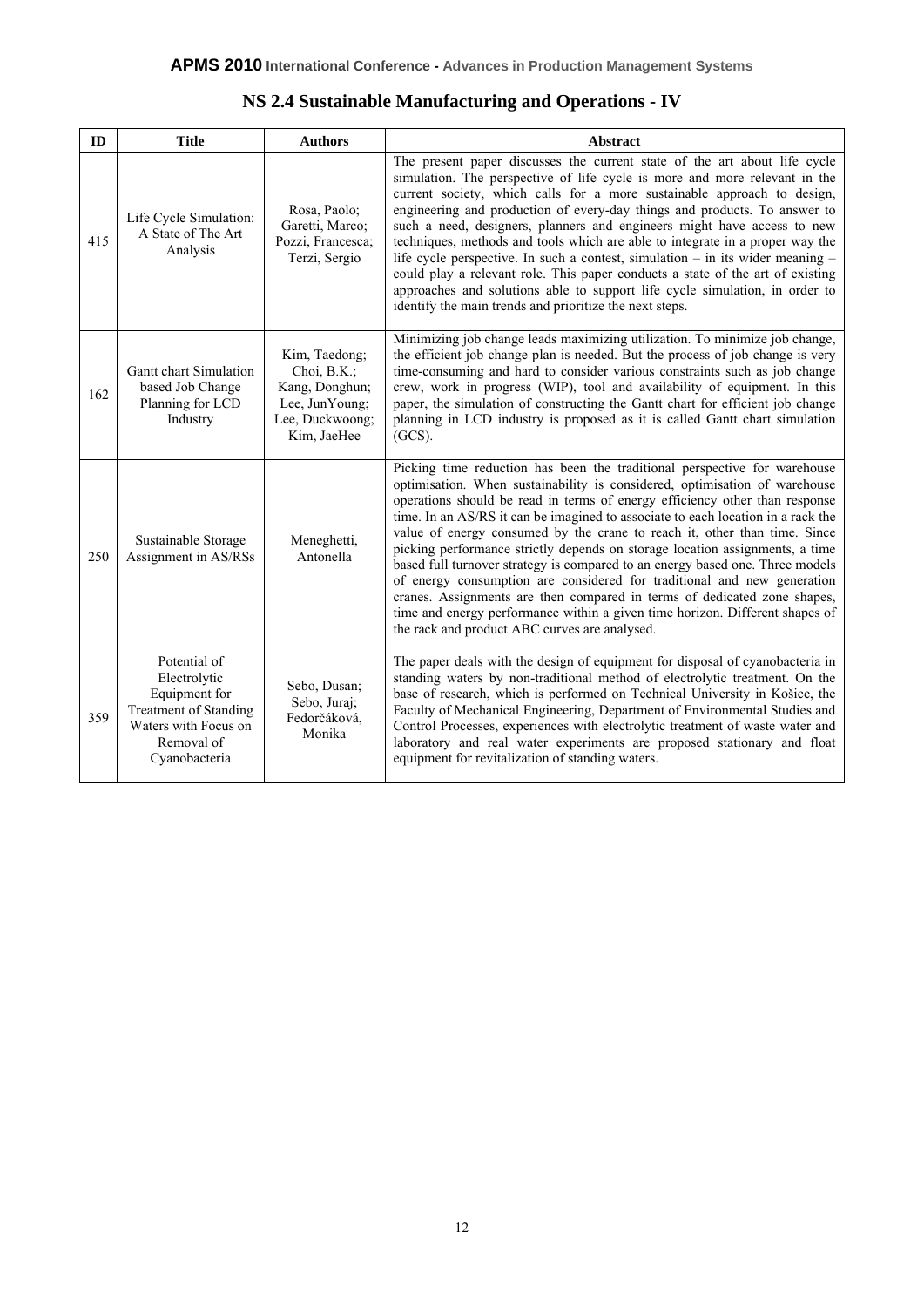|  |  |  | NS 3.1 Sustainable Supply Chain Management - I |  |
|--|--|--|------------------------------------------------|--|
|--|--|--|------------------------------------------------|--|

| ID  | <b>Title</b>                                                                                                                                                                                | <b>Authors</b>                                                                       | Abstract                                                                                                                                                                                                                                                                                                                                                                                                                                                                                                                                                                                                                                                                                                                                                                                                                                                                                                                                                                                                                                                                                                               |  |  |
|-----|---------------------------------------------------------------------------------------------------------------------------------------------------------------------------------------------|--------------------------------------------------------------------------------------|------------------------------------------------------------------------------------------------------------------------------------------------------------------------------------------------------------------------------------------------------------------------------------------------------------------------------------------------------------------------------------------------------------------------------------------------------------------------------------------------------------------------------------------------------------------------------------------------------------------------------------------------------------------------------------------------------------------------------------------------------------------------------------------------------------------------------------------------------------------------------------------------------------------------------------------------------------------------------------------------------------------------------------------------------------------------------------------------------------------------|--|--|
| 180 | The Challenge of<br>Being both Cost<br>Efficient and<br>Responsive: Analysing<br>von Haartman,<br>the Supply Chain<br>Robin<br>Design of Ericsson,<br>the Telecom<br><b>Equipment Maker</b> |                                                                                      | Literature suggests that supply chains should be designed based on the<br>characteristics of products, including their technological maturity and the<br>predictability of demand. The advantages of doing so are indisputable, but<br>may be more difficult to achieve in practice. The aim of this paper is to, based<br>on a single case study, analyse how a leading technology-based company<br>solves the problems of conflicting supply chain demands. The company sells<br>multiple products with varying degrees of technical maturity and predictability<br>of demand. The study finds that technological maturity is driving a change<br>towards a more efficient supply chain. The efficient supply chain is, however,<br>not suitable for all products. The case company's solution is a dual-speed<br>supply chain: a responsive one when demand is uncertain and an efficient one<br>for standard products with predictable demand. The paper concludes that the<br>supply chain will by necessity be a compromise as well as segmented based on<br>the characteristics of the company's many products. |  |  |
| 206 | <b>International Supplier</b><br>Networks and Supply<br>Chain Integration:<br>Lessons from a Survey<br>on Their Impact on<br>Delivery Performance                                           | Danese, Pamela;<br>Formentini,<br>Marco;<br>Romano, Pietro;<br>Bortolotti,<br>Thomas | This research aims to investigate the impact of supply chain integration (SCI)<br>on delivery performance and the moderating effect on this relationship played<br>by the adoption of an international supplier network. The results of our<br>analysis based on the High Performance Manufacturing (HPM) data set<br>confirm the positive relationship between SCI and delivery performance and<br>also show that the impact of SCI is higher when relying on international<br>suppliers. Therefore, it is relevant to lever on SCI especially when sourcing<br>from an international supplier network to decrease the high level of<br>uncertainty tied with unreliable suppliers' deliveries in such complex context.                                                                                                                                                                                                                                                                                                                                                                                               |  |  |
| 347 | Supply Chain Game:<br>Development of an E-<br>learning Tool for<br>Skills Training of<br>Supply Chain<br>Operations<br>Management                                                           | Umeda, Shigeki;<br>Hata, Takahiro                                                    | This paper proposed a web-based supply-chain business process game. The<br>objective of this game is to support students to learn operations management in<br>supply chain systems. The game system uses embedded supply chain process<br>simulators. Game players can learn both mechanisms and operations in supply<br>chain management. The game system also uses embedded system dynamics<br>models representing relations between investments and system performances.<br>The paper describes a game configuration, simulators, investment models, and<br>practices of the game. Further, results of trial experiments are also reported.                                                                                                                                                                                                                                                                                                                                                                                                                                                                         |  |  |
| 202 | Green Supply Chain<br>Practices (GSCP)<br>Adoption:<br>Understanding<br>Motivations and<br>Barriers among 3PLs                                                                              | Perotti, Sara;<br>Micheli, Guido<br>J.L.<br>Cagno, Enrico                            | Over the last decade, logistics companies have experienced a significant<br>pressure to adopt green processes. Meanwhile, the research community has<br>started to show an increasing interest towards the issue of Green Supply Chain<br>Management (GSCM). However, little studies have included logistics<br>activities within the analysis so far. The present paper tries to fill this gap and<br>illustrates the results of a case-study-based research performed with 15 third<br>Party Logistics (3PLs) operating in Italy. The study provide insights on<br>motivations and barriers to Green Supply Chain Practices (GSCP) adoption.<br>The findings are of interest to logistics managers to benchmark the adoption<br>process of such practices, and understand the potential hurdles and advantages<br>coming from adoption.                                                                                                                                                                                                                                                                              |  |  |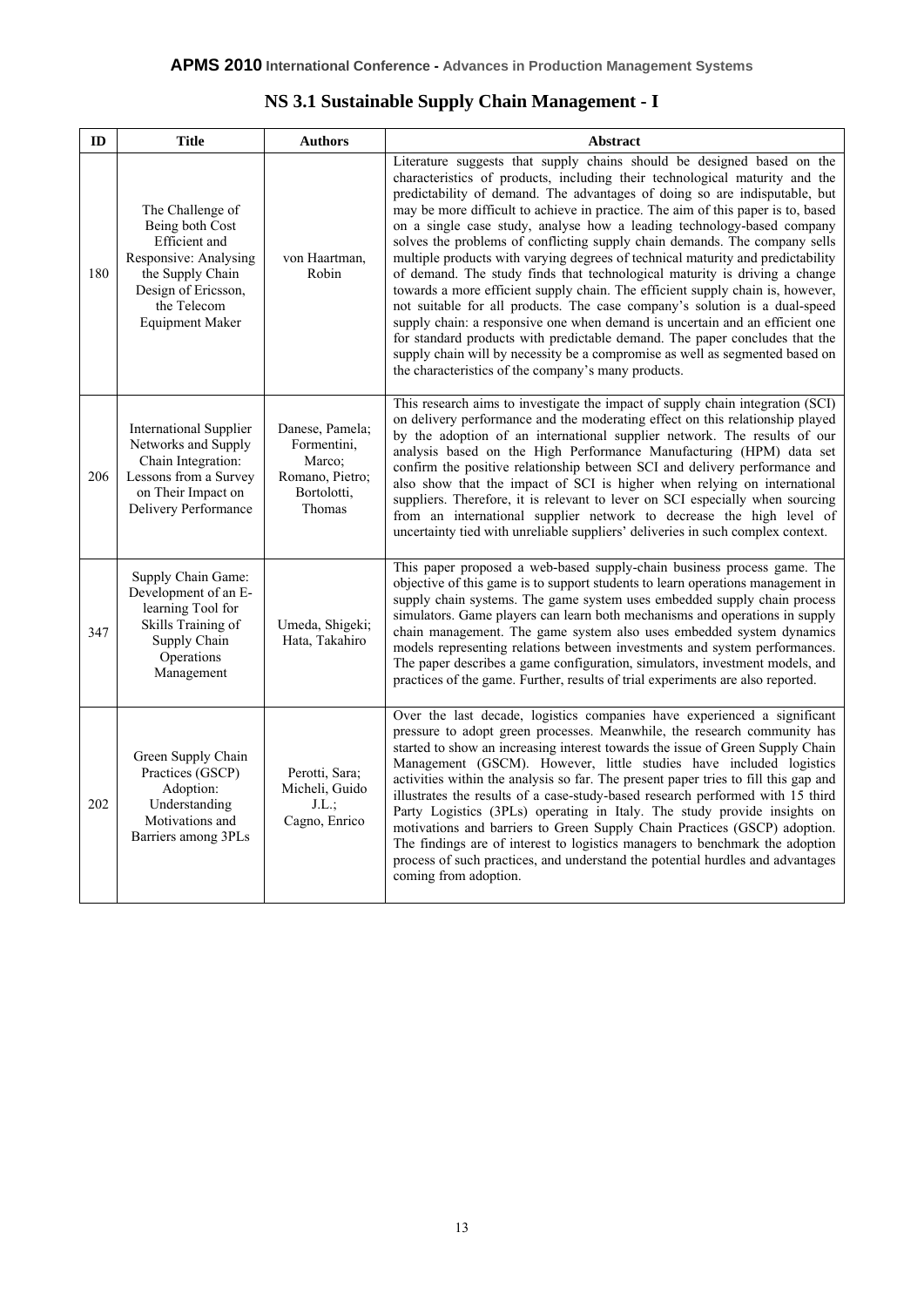| NS 3.2 Sustainable Supply Chain Management - II |  |  |  |  |  |  |
|-------------------------------------------------|--|--|--|--|--|--|
|-------------------------------------------------|--|--|--|--|--|--|

| ID  | <b>Title</b>                                                                                                                                                                | <b>Authors</b>                                       | Abstract                                                                                                                                                                                                                                                                                                                                                                                                                                                                                                                                                                                                                                                                                                                                                                                                                                                                                                                                                                                                                                |
|-----|-----------------------------------------------------------------------------------------------------------------------------------------------------------------------------|------------------------------------------------------|-----------------------------------------------------------------------------------------------------------------------------------------------------------------------------------------------------------------------------------------------------------------------------------------------------------------------------------------------------------------------------------------------------------------------------------------------------------------------------------------------------------------------------------------------------------------------------------------------------------------------------------------------------------------------------------------------------------------------------------------------------------------------------------------------------------------------------------------------------------------------------------------------------------------------------------------------------------------------------------------------------------------------------------------|
| 201 | Green Supply Chain<br>Azevedo, Susana<br>Management: A Case<br>Garrido:<br>Study Analysis of the<br>Carvalho, Helena;<br>Automotive Industry<br>Machado, V. Cruz            |                                                      | Green supply chain management (GSCM) was emerging in the last few years<br>as an important management paradigm. Companies have looked to their<br>supply chains (SC's) and seen areas where operational improvements can<br>produce best performance levels. The aim of this paper is to propose a<br>theoretical framework to explore the relationship between green practices and<br>SC performance. A case study methodology is developed in the automotive<br>industry to explore the framework proposed and refine it according to the<br>companies' perspective on this topic. It was found that the type of GSCM<br>practices adopted influences the SC performance. Furthermore, the research<br>found out that the critical green practices to a SC be considered green are:<br>reverse logistics, minimization of waste, and ISO 14001. Also, the<br>performance measures considered the most important to reflect the influence<br>of green practices on SC performance were environmental cost, efficiency,<br>and quality. |
| 219 | The Disruptive<br>Innovation in the<br>Automatic<br>Palmieri, Antonio;<br>Warehouses Industry:<br>Baglieri, Enzo<br><b>Empirical Evidence</b><br>from an Italian<br>Company |                                                      | This paper investigates how a small company performs the disruptive<br>innovation. We use the Christensen's theory of disruptive innovation to<br>undertake this analysis. The results of our analysis based on a single case of<br>an Italian company support Christensen's theory and at the same time suggest<br>some insights that can be useful to better structure the theory. The ability of a<br>company to pursue the disruptive innovation depend on its factors (resources,<br>processes and values). Our study goes in depth identifying the key factors of a<br>small company.                                                                                                                                                                                                                                                                                                                                                                                                                                             |
| 111 | Cooperation in Supply<br>Chains: From Practical<br>Problems to<br>Conceptual Models                                                                                         | Grabot, Bernard;<br>Hémont, Florian;<br>Mayère, Anne | Improving the performance of supply chains is a critical issue in nowadays<br>industry. In that purpose, cooperation between partners motivates a great<br>attention. Technical aspects of current cooperation procedures as promoted by<br>large companies are firstly described, and compared to some real problems<br>identified after interviews in the aeronautical industry. Technical issues are in<br>our opinion insufficient for fully explaining the described situations.<br>Therefore, behavioral concepts suggested in the literature of management and<br>sociology of organizations are explored and conceptual models linking the<br>selected concepts are suggested, allowing to have a deeper understanding of<br>real cooperation situations.                                                                                                                                                                                                                                                                       |
| 334 | How Green is the<br><b>Automotive Supply</b><br>$Chain? - An$<br>Assessment from<br>within the Industry                                                                     | Von Cieminski,<br>Gregor Alexander                   | The automotive industry is slow in adopting the principles of Green Supply<br>Chain Management or Green Logistics as this assessment from within the<br>industry shows. It is based in an investigation of industrial association<br>policies and of publicised company strategies coupled with a case study of an<br>automotive supplier. These analyses reveal that, while "being seen to be<br>green" is an important facet of the automotive industry's competitive<br>strategies, this has little impact on the SCM practices adopted by the industry.<br>As yet, the costs and effort of implementing Green SCM exceed the perceived<br>utility that automotive companies gain from doing so. The paper reflects on<br>future research activities and practical actions that could be undertaken to<br>improve this situation.                                                                                                                                                                                                    |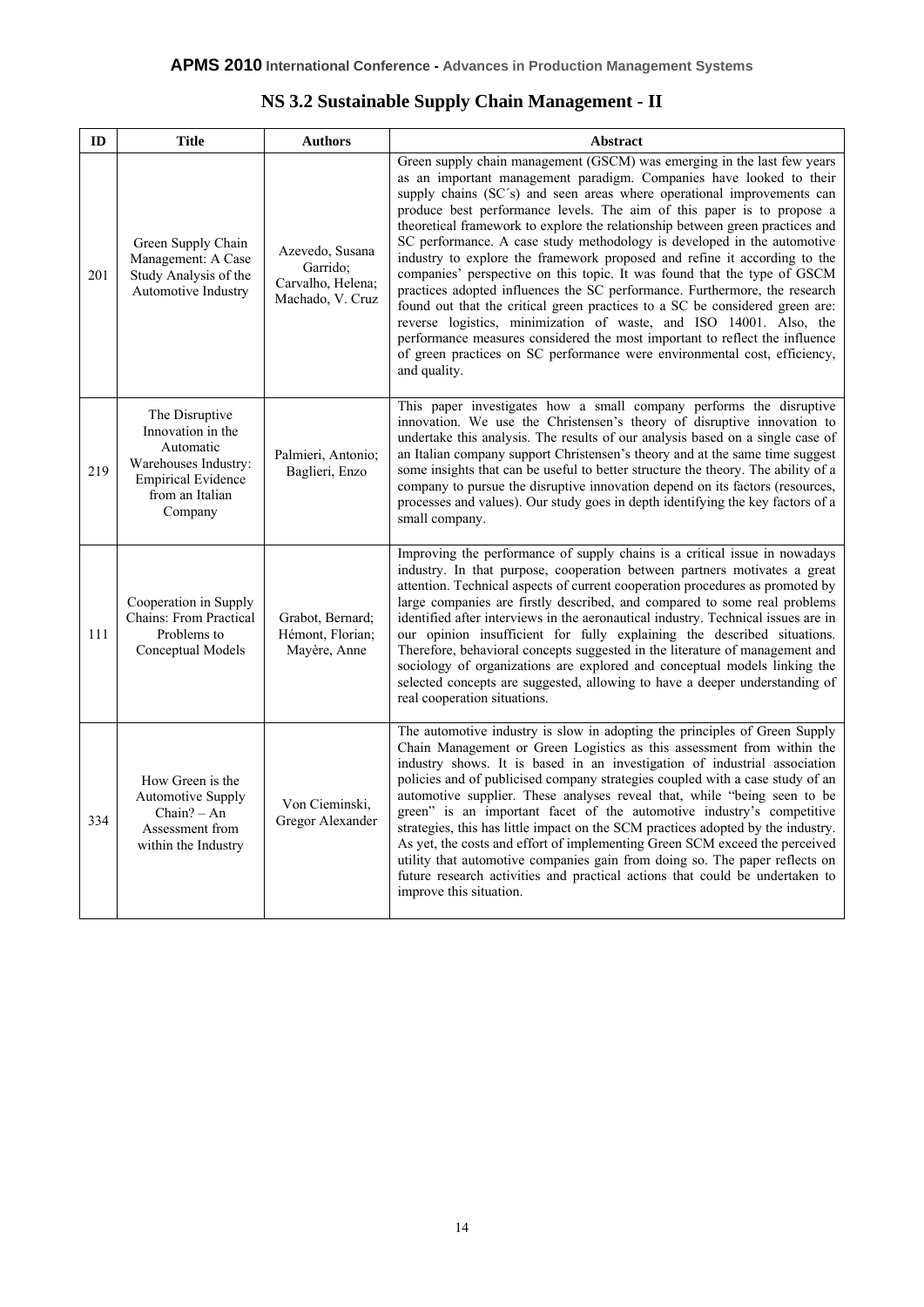| NS 3.3 Sustainable Supply Chain Management - III |  |  |  |  |  |  |  |  |  |
|--------------------------------------------------|--|--|--|--|--|--|--|--|--|
|--------------------------------------------------|--|--|--|--|--|--|--|--|--|

| ID  | <b>Title</b>                                                                                                                                                                                                                                        | <b>Authors</b>                                                                            | <b>Abstract</b>                                                                                                                                                                                                                                                                                                                                                                                                                                                                                                                                                                                                                                                                                                                                                                                                                                                                                                                                                                                                                                                                                                                                         |
|-----|-----------------------------------------------------------------------------------------------------------------------------------------------------------------------------------------------------------------------------------------------------|-------------------------------------------------------------------------------------------|---------------------------------------------------------------------------------------------------------------------------------------------------------------------------------------------------------------------------------------------------------------------------------------------------------------------------------------------------------------------------------------------------------------------------------------------------------------------------------------------------------------------------------------------------------------------------------------------------------------------------------------------------------------------------------------------------------------------------------------------------------------------------------------------------------------------------------------------------------------------------------------------------------------------------------------------------------------------------------------------------------------------------------------------------------------------------------------------------------------------------------------------------------|
| 242 | Supply Chain Quality<br>Management:<br>Baban, Pinar;<br>Analysing Service-<br>Zhang, David;<br><b>Based Relations within</b><br>Howard, Mickey;<br>a Supply Chain in the<br>Childe, Stephen;<br>Manufacturing<br>Lamming,<br>Environment<br>Richard |                                                                                           | This paper examines the potential that service-based relations in the<br>manufacturing environment offer for achieving supply chains' pre-determined<br>performance measures. With regards to this potential, Quality Management<br>and Supply Chain Management approaches are simultaneously adapted in<br>constructing the conceptual model. A main purpose of the research is to<br>transcend the quality concept of an organisation to the supply chain level with<br>reference to this model. The case study method is used to test the conceptual<br>model. Data collected is to be analysed in order to verify the model so that<br>practical implications and guidelines for firms operating in various fields<br>ranging from manufacturing to service sectors could be formulated.                                                                                                                                                                                                                                                                                                                                                            |
| 127 | Improving<br>Okano, Marcelo<br>Productivity through<br>Tsuguio;<br>the Development of<br>Vendrametto,<br>Indicators and<br>Oduvaldo;<br>Classification of Milk<br>dos Santos,<br>Producers<br>Osmildo Sobral                                        |                                                                                           | Dairy production in Brazil is an important activity of the agricultural sector<br>and it has a vital role in the economic and social development process of the<br>country. After half a century of little change, largely explained by strong<br>government intervention in the dairy market, milk production chain begins in<br>the early 90s, to experience significant changes in all market segments, from<br>production to consumption. The lack of vision and understanding of the<br>production chain as a whole, eventually led to an asymmetric behavior, in<br>some situations, resulting in losses along the production process, often<br>justifying the insatisfaction of farmers. The objective of this research was to<br>develop indicators of productive efficiency of dairy farms, to classify them on<br>a table with five levels and the study of inter-organizational relationships that<br>influence the productivity of this chain. The results of the analysis of field<br>research data pointed to the best practices that producers can take to evolve in<br>the league table, and, to increase the efficiency of production. |
| 343 | A Model-driven<br>Diagnostic Tool and<br>Approach for<br><b>Enterprise and Supply</b><br>Chain Optimisation                                                                                                                                         | Eriksen, Thomas;<br>Steger-Jensen,<br>Kenn;<br>Hvolby, Hans-<br>Henrik:<br>Nielsen, Peter | The paper discusses the need for improved performance in enterprises and<br>supply chains including identifying Key Performance Indicators and Key<br>Business Measures. A developed diagnostic tool is presented allowing a more<br>precise monitoring of the performance.                                                                                                                                                                                                                                                                                                                                                                                                                                                                                                                                                                                                                                                                                                                                                                                                                                                                             |
| 306 | Cagno, Enrico;<br>Micheli, Guido<br>Green SCM Pressures,<br>Practices and Benefits<br>J.L.<br>- A Survey in Italy<br>Zorzini, Marta;<br>Sarkis, Joseph;<br>Perotti, Sara                                                                            |                                                                                           | This paper investigates green supply chain management (GSCM) practices in<br>Italy. The general framework focuses on the relationship between pressures to<br>adopt, the level of adoption, and performance outcomes of the GSCM<br>practices. Results show that some similarities do exist between prior studies in<br>other regions and countries and those in Italy. Also, some differences exist<br>from the sample of Italian organizations used in this study. Some of these<br>differences and similarities are highlighted in this paper. Implications and<br>future research directions are also delineated.                                                                                                                                                                                                                                                                                                                                                                                                                                                                                                                                   |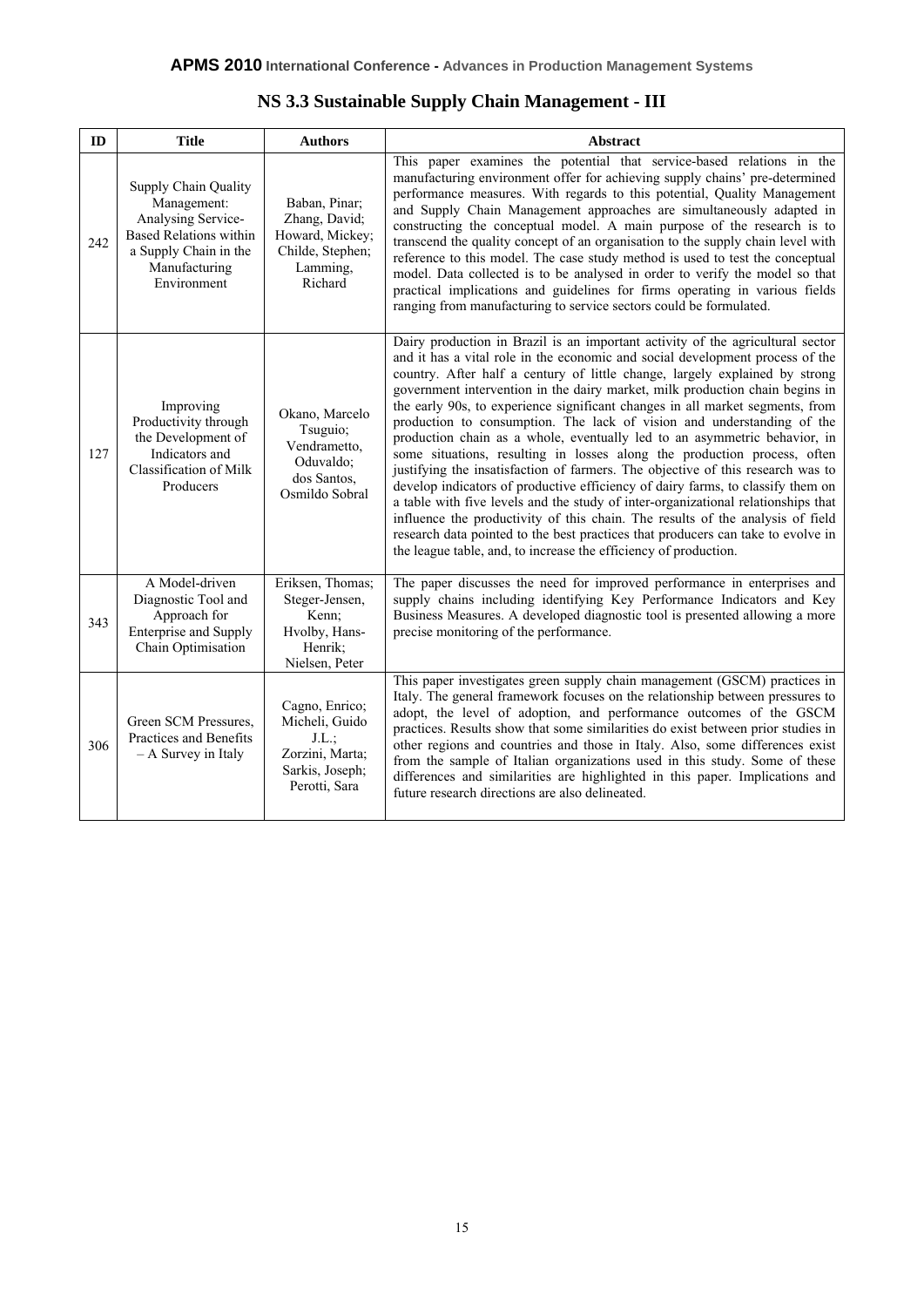#### **NS 4.1 Sustainable Product - I**

| ID  | <b>Authors</b><br><b>Title</b>                                                                                      |                                                                                                                                                                                                                                                                                                                                                                                                | Abstract                                                                                                                                                                                                                                                                                                                                                                                                                                                                                                                                                                                                                                                                                                                                                                                                                                                                                                                                                                                                                                                                                                                                                                 |  |  |
|-----|---------------------------------------------------------------------------------------------------------------------|------------------------------------------------------------------------------------------------------------------------------------------------------------------------------------------------------------------------------------------------------------------------------------------------------------------------------------------------------------------------------------------------|--------------------------------------------------------------------------------------------------------------------------------------------------------------------------------------------------------------------------------------------------------------------------------------------------------------------------------------------------------------------------------------------------------------------------------------------------------------------------------------------------------------------------------------------------------------------------------------------------------------------------------------------------------------------------------------------------------------------------------------------------------------------------------------------------------------------------------------------------------------------------------------------------------------------------------------------------------------------------------------------------------------------------------------------------------------------------------------------------------------------------------------------------------------------------|--|--|
| 261 | Roadmapping for the<br><b>Virtual Production</b>                                                                    | Schuh, Günther;<br>Orilski, Simon;<br>Schubert,<br>Johannes                                                                                                                                                                                                                                                                                                                                    | Nowadays, manufacturing companies from high wage countries are facing<br>many challenges. To achieve sustainable competitive advantages it is<br>important to resolve the so called Production Polylemma, which describes two<br>important dimensions – namely the contradiction economies of scale versus<br>economies of scope and the contradiction panning versus value orientation -<br>that have to be considered for the configuration of a production system.<br>Therefore, a roadmap for the Virtual Production has been developed based on<br>questionnaires and discussions with technology experts. The roadmapping<br>process covers six major sections of application: factory planning, product<br>planning, technology planning, machinery and control simulation, material and<br>process simulation and information management. Within these fields, the<br>developed technology roadmap can be used to support the identification of<br>complementary or alternative research directions as well as needs and future<br>trends in the field of Virtual Production Systems, which give further starting<br>points to resolve the Production Polylemma. |  |  |
| 266 | Development of<br><b>Innovative Roadmaps</b><br>for a Sustainable<br>Product Development<br>in the Furniture Sector | Cordero, Pilar;<br>Poler, Raúl;<br>Pacenti, Elena;<br>Tubito, Christian;<br>Agresta, Simona;<br>Brenna, Ilenia;<br>Pellizoni,<br>Roberto;<br>Di Gilio, Rodolfo;<br>Peverelli, Silvio;<br>Martinelli, Guido;<br>Núñez, María<br>José;<br>Boquera, Patricia;<br>Vavallo, Michele;<br>Biel, Carmen;<br>Bernardo, Paulo;<br>Alves, Paula;<br>Beja, Rodrigo;<br>Vargas, Gonçalo;<br>Sanchis, Raquel | The environmental impacts caused by the current production and consumption<br>patterns bring necessary changes in the industry towards new business models<br>based on sustainability issues and eco-innovation concept that will contribute<br>not only to improve their environmental performance of businesses but also<br>their competitiveness and economic growth. Considering these approaches, the<br>aim of this paper is to show the results obtained in the research part of the<br>project Planet Design which aims to promote eco-innovation in the furniture<br>sector with the proposal of innovative roadmaps indicating potential<br>innovation paths addressing environmental issues and opportunities to<br>differentiate their offers and to maintain competitiveness by achieving<br>sustainability.                                                                                                                                                                                                                                                                                                                                                |  |  |
| 276 | Life Cycle Assessment<br>of a Photovoltaic-<br>thermal Micro-<br>cogeneration System                                | Mora, Cristina;<br>Accorsi,<br>Riccardo;<br>Bortolini, Marco;<br>Gamberi, Mauro;<br>Manzini,<br>Riccardo;<br>Ferrari, Emilio                                                                                                                                                                                                                                                                   | Nowadays the urgency in reduction of emissions and of depletion of resources<br>makes the employment of renewable energy necessary for encourage a<br>sustainable development. The paper presents the results of a Life Cycle<br>Assessment (LCA) of an innovative system for the production of renewable<br>energy. The environmental and social impacts of a prototype of a sun tracking<br>system of distributed micro-cogeneration, producing electric and thermal<br>energy from the solar energy, are analyzed. Particular attention is paid on the<br>impact of the end of life of the system and of its components, such as the<br>Photovoltaic (PV) cells. Different design alternatives of the micro-<br>cogeneration system are evaluated in order to individuate the best<br>configuration from environmental and social point of view.                                                                                                                                                                                                                                                                                                                      |  |  |
| 314 | Sustainability as<br>Requirement in<br><b>System Engineering</b><br>Approach                                        | Messaadia,<br>Mourad;<br>Vallet, Flore;<br>Eynard, Benoit                                                                                                                                                                                                                                                                                                                                      | Preserve the environment becomes an important requirement. For this,<br>different tools are used by designers in order to limit environmental impacts,<br>but it is not quite sufficient to consider the environmental task completed. One<br>of the problems in this approach is the communication between engineering<br>designers and manufacturing engineers through environmental inputs and<br>outputs. As a result, product design might proceed without a real integration of<br>manufacturing requirements from engineering designers. Our hypothesis is<br>that the supplier's participation in the requirement management, especially<br>their definition could facilitate the innovation process. Also, the Eco-designer<br>can be seen as a new skill, which could facilitate the innovation process.                                                                                                                                                                                                                                                                                                                                                       |  |  |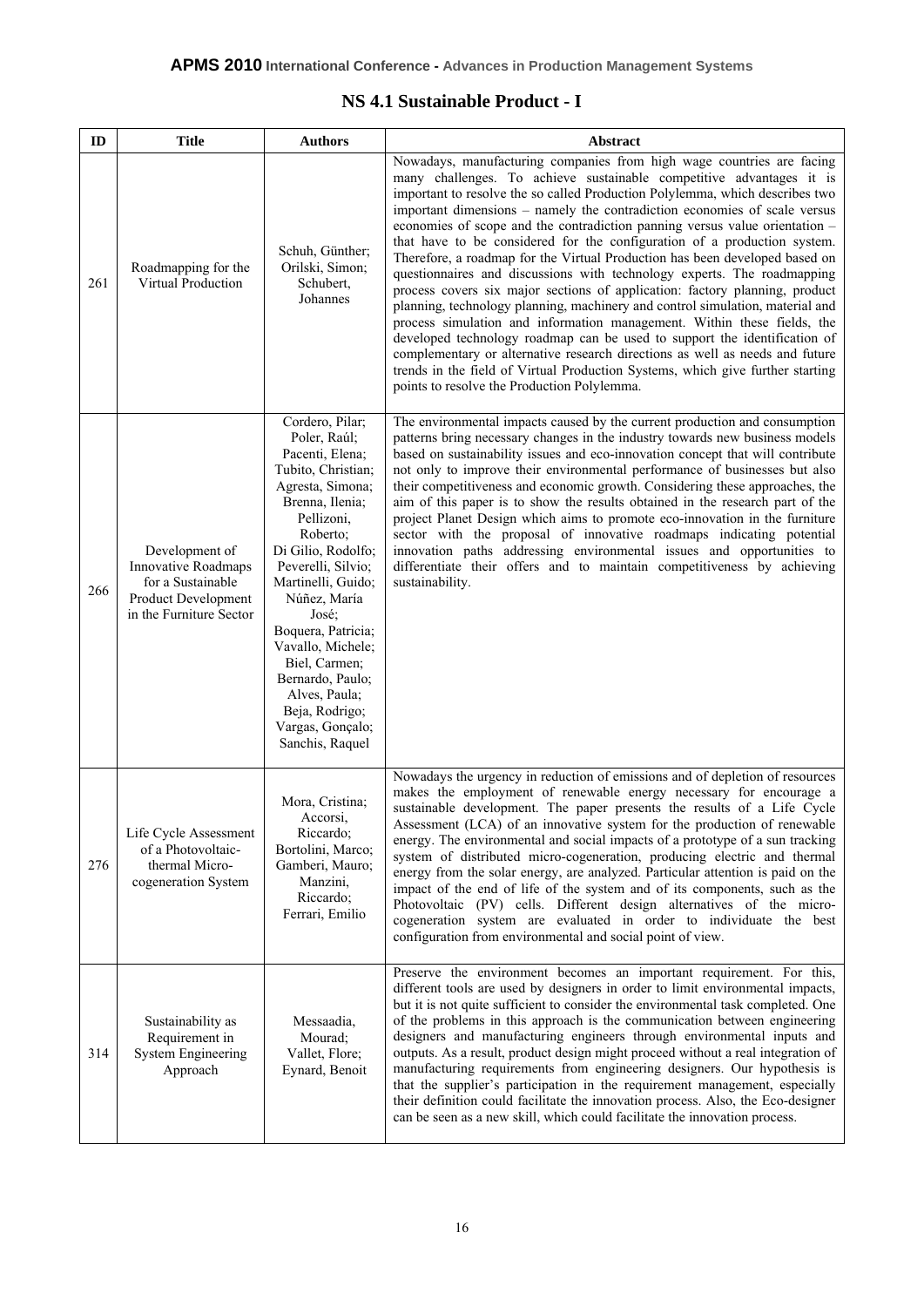#### **NS 4.2 Sustainable Product - II**

| ID  | <b>Title</b>                                                                                                                                     | <b>Authors</b>                                                                                                 | Abstract                                                                                                                                                                                                                                                                                                                                                                                                                                                                                                                                                                                                                                                                                                                                                                                                                                                                                                                                                                                                                                                                      |
|-----|--------------------------------------------------------------------------------------------------------------------------------------------------|----------------------------------------------------------------------------------------------------------------|-------------------------------------------------------------------------------------------------------------------------------------------------------------------------------------------------------------------------------------------------------------------------------------------------------------------------------------------------------------------------------------------------------------------------------------------------------------------------------------------------------------------------------------------------------------------------------------------------------------------------------------------------------------------------------------------------------------------------------------------------------------------------------------------------------------------------------------------------------------------------------------------------------------------------------------------------------------------------------------------------------------------------------------------------------------------------------|
| 134 | Increasing Efficiency<br>of Concurrent<br>Engineering by<br>Multivariate usage of<br><b>KBL</b>                                                  | Stjepandic, Josip;<br>Hechler, Jochen;<br>Nast, Volker                                                         | The number of electric and electronic devices in vehicles is increasing at a<br>high rate. This leads to complex harness designs for vehicles, especially if<br>customer specific harnesses are used. To enable concurrent engineering for<br>such a complex product with different development packages and high<br>varieties, a standard for data exchange is extended increasing the efficiency of<br>concurrent engineering.                                                                                                                                                                                                                                                                                                                                                                                                                                                                                                                                                                                                                                              |
| 184 | Sustainability<br>Information in Product<br>Development - The<br>Case of Automotive<br>Supplier Industry                                         | Aschehoug, Silje<br>Helene;<br>Boks, Casper                                                                    | Access to and use of sustainability information in product development is<br>important for sustainable product development. In this article, a sustainability<br>information resource base (SIRB) based on stakeholder theory has been<br>customized to the automotive supplier industry in two case studies.<br>Information fragments ranked with high importance have been identified in the<br>SIRB. It is expected that the use of SIRB as guidance and decision support in<br>product development will enhance a firm's ability to develop of more<br>sustainable yet commercial viable products.                                                                                                                                                                                                                                                                                                                                                                                                                                                                        |
| 303 | Parametric Design<br>Rules Approach to<br>Implementing<br><b>Modular Construction</b><br>in Large Land Based<br><b>Structures</b>                | Storch, Richard<br>Lee;<br>Komendur,<br>Sashihadran;<br>Walsh, Kenneth;<br>Moreno, Nelson;<br>Bashford, Howard | This paper is based on two research projects that sought to identify means to<br>increase the use of modular construction techniques in large land based<br>structures. The techniques are based on approaches used in the shipbuilding<br>industry, especially in Asia. The objective is meant to support adaptation of<br>shipbuilding methods to the construction industry by providing context for use<br>of a key component of the shipbuilding process, modularity of work, in the<br>construction industry. The specific objectives for this assessment were to $(1)$<br>determine the drivers for use of modular methods in construction, that is, the<br>actual and potential advantages, (2) understand the general rules for how<br>modular construction is done at the prefabrication, transportation, and<br>assembly level, (3) report on assessments of outcomes of modular<br>construction, and (4) identify reasons why modular approaches are not used in<br>a subsequent project of the same type for which a modular solution has once<br>been developed. |
| 346 | From 2-D Engineering<br>Drawings to 3-D CAD<br>Models: Issues and<br>Challenges of Solid<br>Model Dimensioning,<br>Tolerancing and<br>Annotation | Kaisarlis, George;<br>Diplaris, Stefanos;<br>Sfantsikopoulos,<br>Michael                                       | Even in the 3D digital industrial environment of today, 2-D engineering<br>drawings continue to maintain their role as the major means for technical<br>documentation. The lack of a competent, fully standardized and consistent<br>system for dimensioning, tolerancing and annotation of solid CAD-3D models<br>is currently considered a vital issue to manufacturing companies all around the<br>world. The aim of the paper is to present the current status and discuss the<br>main issues and challenges of the CAD-3D model dimensioning, tolerancing<br>and annotation as they stand today. Taking into account that eventually all<br>design data will be developed, communicated and stored in 3D format, the<br>practical implementation of the Model Based Annotation concept on<br>commonly used CAD/ CMM inspection software tools is evaluated through an<br>industrial case study.                                                                                                                                                                          |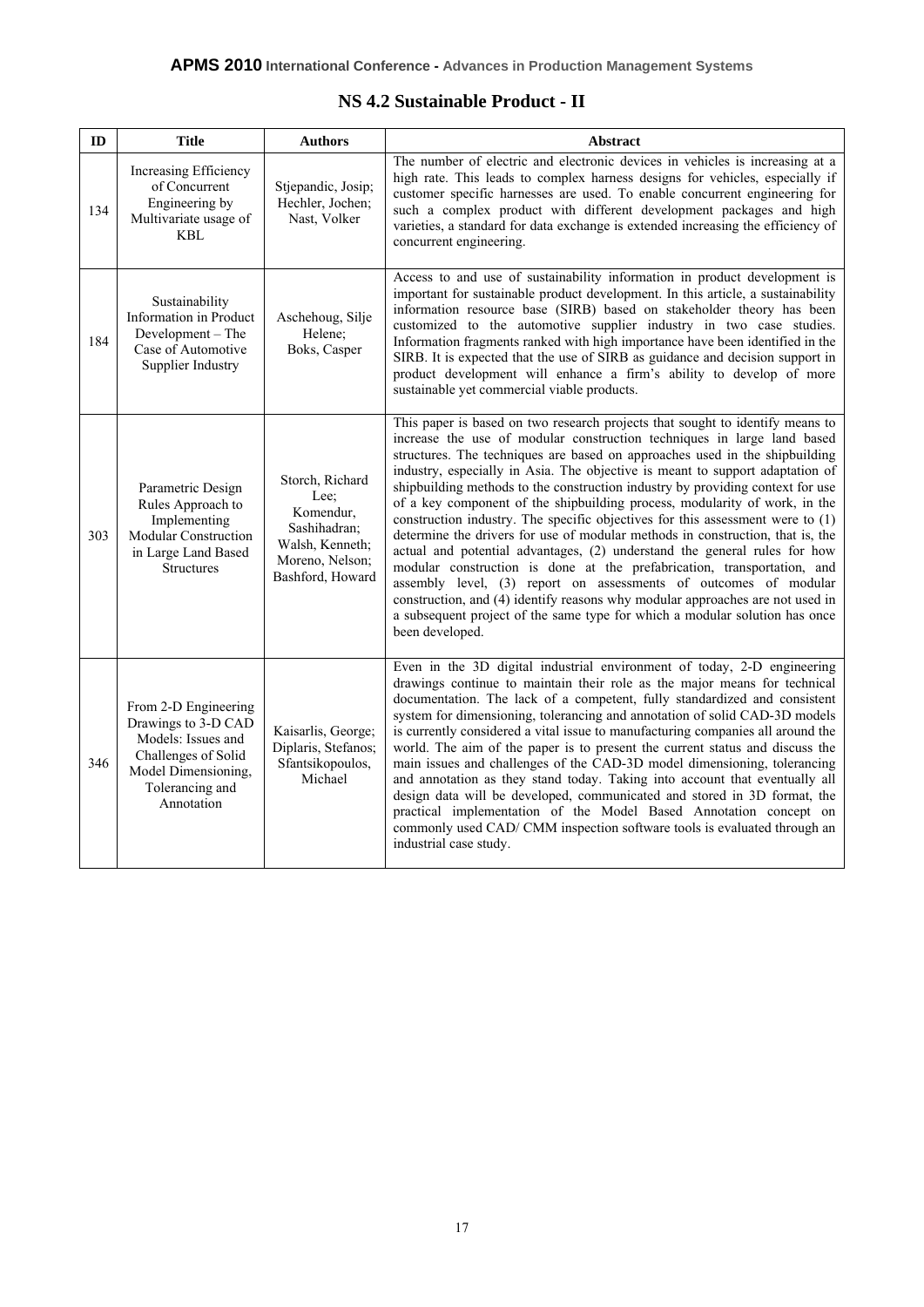#### **NS 4.3 Sustainable Product - III**

| ID  | <b>Title</b>                                                                                                                                 | <b>Authors</b>                                                  | Abstract                                                                                                                                                                                                                                                                                                                                                                                                                                                                                                                                                                                                                                                                                                                                                                                                                                                                                                                                                                                                                                                                                                                                                                                                                            |
|-----|----------------------------------------------------------------------------------------------------------------------------------------------|-----------------------------------------------------------------|-------------------------------------------------------------------------------------------------------------------------------------------------------------------------------------------------------------------------------------------------------------------------------------------------------------------------------------------------------------------------------------------------------------------------------------------------------------------------------------------------------------------------------------------------------------------------------------------------------------------------------------------------------------------------------------------------------------------------------------------------------------------------------------------------------------------------------------------------------------------------------------------------------------------------------------------------------------------------------------------------------------------------------------------------------------------------------------------------------------------------------------------------------------------------------------------------------------------------------------|
| 421 | Set Based Engineering<br>and Eco-efficient<br>Design Selection at<br>Conceptual Phase of<br>Product Design and<br><b>Development Process</b> | Kerga, Endris<br>Temam;<br>Terzi, Sergio;<br>Taisch, Marco      | Growing concerns regarding the environmental impact of industrial activities,<br>coupled with consumer demands for environmentally sound products have<br>forced manufacturers to scrutinize carefully the environmental friendliness and<br>economical prosperity of their products during the design process; a domain<br>called eco-efficient product design. To design an eco-efficient product, related<br>requirements must be considered during the conceptual design phase, where<br>the cost of incorporating changes is relatively low, and different feasible<br>concepts of the product should be evaluated as such. However, at this early<br>design stage, life cycle data and information are subject to severe uncertainties<br>that make the selection of the most favourable eco-efficient product concept<br>arbitrary based on incomplete information and knowledge. In this paper we<br>rationalize Set Based Engineering (SBE), Toyota way of conceptual product<br>design, to be used early in a design process, premising elimination of inferior<br>designs and subsequently delaying the selection of the best eco-efficient design<br>till sufficient information and knowledge being acquired to do so. |
| 215 | A Framework for the<br>Design of Sustainable<br>Product-Service<br>Systems                                                                   | Brissaud, Daniel;<br>Lelah, Alan                                | Product-Service Systems (PSS) seek better and fuller satisfaction of customer<br>needs, to be profitable and to develop their high potential to lower<br>environmental pressure. They want to be the three-win solution that they are<br>known for. The main advantage of PSS is to enhance the design of systems that<br>fulfill the final customer needs while using few material products with more<br>immaterial services. However initial studies showed that the three-win solution<br>is not automatically reached without necessary conditions for sustainability.<br>The paper aims to define a framework for designers that would provide<br>evidence of the sustainability of their newly designed solutions. PSS designing<br>includes design of an offering that creates value supported by a business<br>model, the system that balances customer satisfaction and engineering<br>efficiency and the processes that support the delivery phase. All three elements<br>must be simultaneously designed. The paper focuses on the conditions for a<br>PSS to end up being sustainable and highlights the main design drivers.                                                                                           |
| 348 | The Role of Human<br>Aspects in Design for<br>Sustainability<br>Strategies and<br>Approaches                                                 | Verhulst, Elli;<br>Boks, Casper                                 | Implementing sustainability criteria within the product development of a firm<br>is more than a mere theoretical process. Factors related to employees influence<br>the success of this process. In this paper, we studied this implementation<br>process of sustainability criteria in the design process with a focus on human<br>related factors. Empirical data has been collected within Flemish and Dutch<br>firms. A factor that is studied is resistance from employees against changes<br>towards sustainability. Our data suggest that this resistance varies significantly<br>throughout the incorporation process and between different departments.<br>Empowerment is observed and recognized as a possible way to lower this<br>resistance and to raise participation and enthusiasm with employees.                                                                                                                                                                                                                                                                                                                                                                                                                  |
| 406 | Concurrent<br>Assessment of Value<br>Proposition in Early<br><b>Innovation Phases</b>                                                        | Westphal, Ingo;<br>Seifert, Marcus;<br>Thoben, Klaus-<br>Dieter | Companies that develop innovative, complex products take in many cases a<br>serious risk: Usually it is not certain that the new product will be accepted by<br>the potential customers and that the sales will provide an adequate return on<br>investment for the development. Therefore it is crucial to evaluate the<br>prospective value that the new product should provide to potential customers.<br>This supports conclusions regarding the product's marketability, its possible<br>future price and the corresponding budget for the development. In addition it<br>could provide input for the further development process, in particular for<br>adjusting the general concepts for the product. This paper analyses the<br>challenges to do such an evaluation of potential value proposition in the early<br>phases of an innovation process. It suggests an approach for this evaluation<br>that can be done concurrently to the early development steps.                                                                                                                                                                                                                                                            |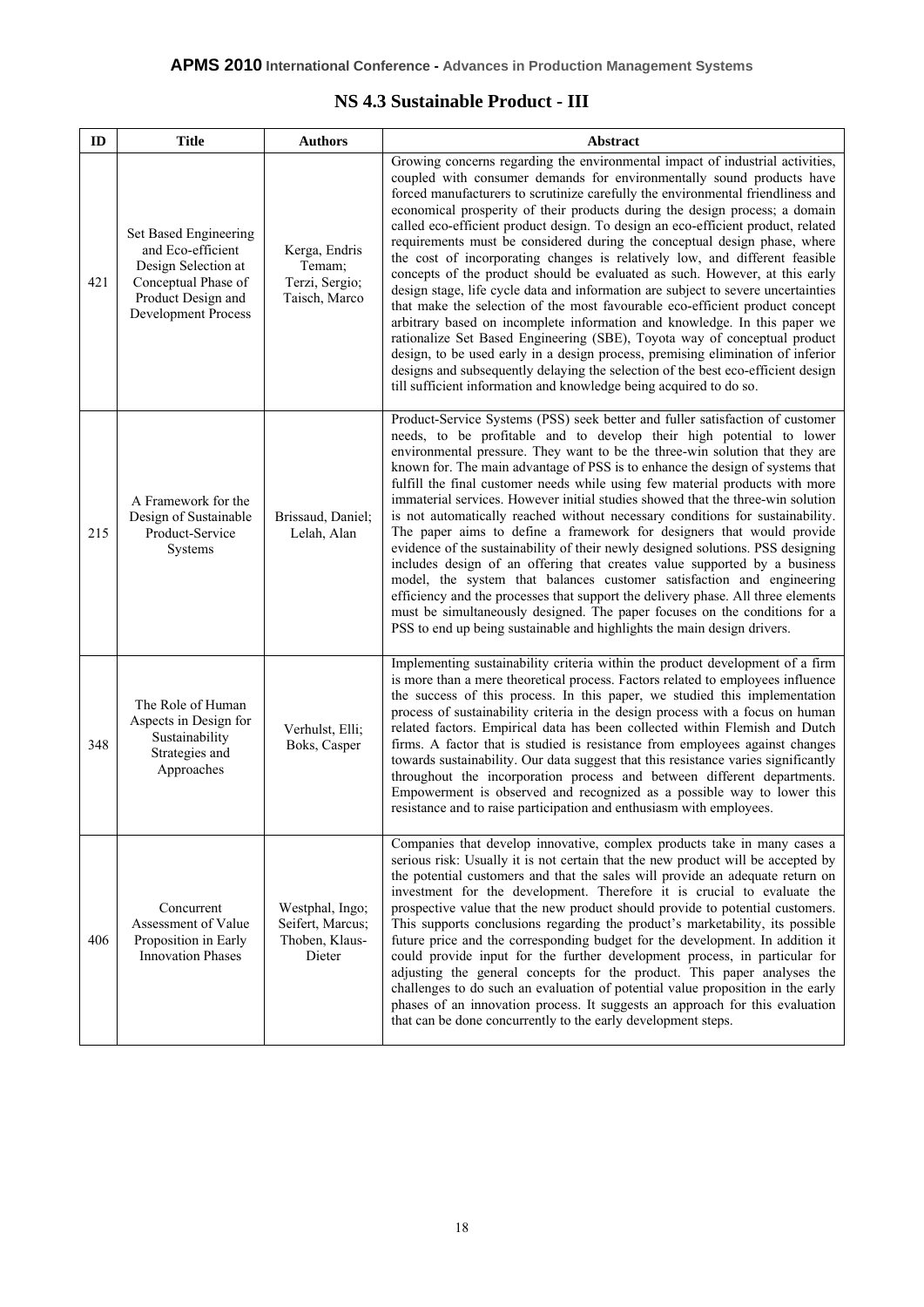#### **NS 5.1 Sustainable Healthcare Services**

| ID  | <b>Title</b>                                                                                                                                | <b>Authors</b>                                                                                                           | Abstract                                                                                                                                                                                                                                                                                                                                                                                                                                                                                                                                                                                                                                                                                                                                                                                                                                                                                                                                                                                                                                                     |
|-----|---------------------------------------------------------------------------------------------------------------------------------------------|--------------------------------------------------------------------------------------------------------------------------|--------------------------------------------------------------------------------------------------------------------------------------------------------------------------------------------------------------------------------------------------------------------------------------------------------------------------------------------------------------------------------------------------------------------------------------------------------------------------------------------------------------------------------------------------------------------------------------------------------------------------------------------------------------------------------------------------------------------------------------------------------------------------------------------------------------------------------------------------------------------------------------------------------------------------------------------------------------------------------------------------------------------------------------------------------------|
| 144 | Sustainable ICT-based<br>Services for<br>Healthcare                                                                                         | Copani, Gacomo;<br>Molinari Tosatti,<br>Lorenzo;<br>Marvulli, Silvia;<br>Bosani, Roberto;<br>Marchetti, Fabio<br>Massimo | Sustainability is not only an industrial environment-related issue, but it is a<br>mission to be pursued also in other sectors like the healthcare, where the<br>monitoring of costs, the management of resources and the guarantee of safety<br>for patients are key objectives to be achieved. Unfortunately, very often it is<br>still an open issue especially because of internal financial restrictions. In<br>addition, national governments are strictly controlling healthcare structures'<br>costs and investments to reduce wastes and to manage resources in a more<br>prudent way. The present paper presents the results of the "Lean Healthcare"<br>project, founded and carried out in the frame of the "Metadistretti Lombardia"<br>Regional Program. The preliminary idea of such project was to provide a set of<br>ICT-based solutions in order to bring in the healthcare sector the Lean<br>Manufacturing Paradigm, which was originally addressed to the improvement<br>of efficiency and quality of management industrial processes. |
| 195 | Factors that Hinder the<br>Implementation of<br>Process Flow<br>Solutions Related to<br>the Existing<br>Knowledge Paradigm<br>in Healthcare | Jacobsson,<br>Torbjörn;<br>Åhlström, Pär                                                                                 | This paper investigates factors that hinder the implementation of process flow<br>solutions related to the existing knowledge paradigm in healthcare. There is a<br>prevailing view of the knowledge areas that healthcare should master. Medical<br>science is, of course, in focus but in order to create efficiency in production of<br>care, there is a need of widening the traditional approach and being open to<br>knowledge from the operations management field. Physicians play a<br>significant role when implementing process flow solutions and they have a<br>severe impact on how knowledge in operations management is developed and<br>established in healthcare organizations. There is a challenge in having both<br>physicians and nurses involved in patient flow improvement projects that are<br>not explicitly connected to their research or specialist areas.                                                                                                                                                                     |
| 209 | Collaborative<br>Purchasing in<br>Healthcare System                                                                                         | Gobbi, Chiara;<br>Hsuan, Juliana                                                                                         | The paper represents an exploratory study aimed at developing a theoretical<br>framework that supports the elaboration of efficient collaborative purchasing<br>(CP) strategies in the healthcare system. We identify prerequisites for<br>developing an efficient CP approach in the healthcare system. A case study of<br>Danish National Healthcare system is presented. The case indicates that trust<br>and stakeholders' commitment are key elements for successful CP initiatives.<br>Moreover, simplifying procedures for collaborative sourcing and service<br>management is crucial in sourcing of complex medical equipment.                                                                                                                                                                                                                                                                                                                                                                                                                      |
| 228 | A Proposed<br>Framework to<br>Introduce Lean<br>Thinking in Healthcare<br>Services                                                          | Davoli, Giovanni;<br>Govoni, Andrea;<br>Melloni, Riccardo                                                                | Healthcare services need, in all industrialized countries, an important part of<br>the economic resources and ensuring sustainable healthcare services is critical<br>for governments. Lean Production and Lean Thinking practices and concepts<br>proved to be useful to improve performances and reduce costs in many<br>industrial sectors. Lean Thinking generates positive results in services too,<br>with some experiences even in healthcare. The present paper proposes a<br>framework to introduce Lean in Healthcare Services. In the first part a<br>literature review about Lean Thinking in healthcare is provided and a work in<br>progress experience of Lean implementation in healthcare services in Italy is<br>described. The Lean practices adopted, the intervention areas and the results<br>are analyzed to point out positive and negative aspects of each case study. In<br>the second part the proposed framework is explained according with the<br>studied experiences.                                                         |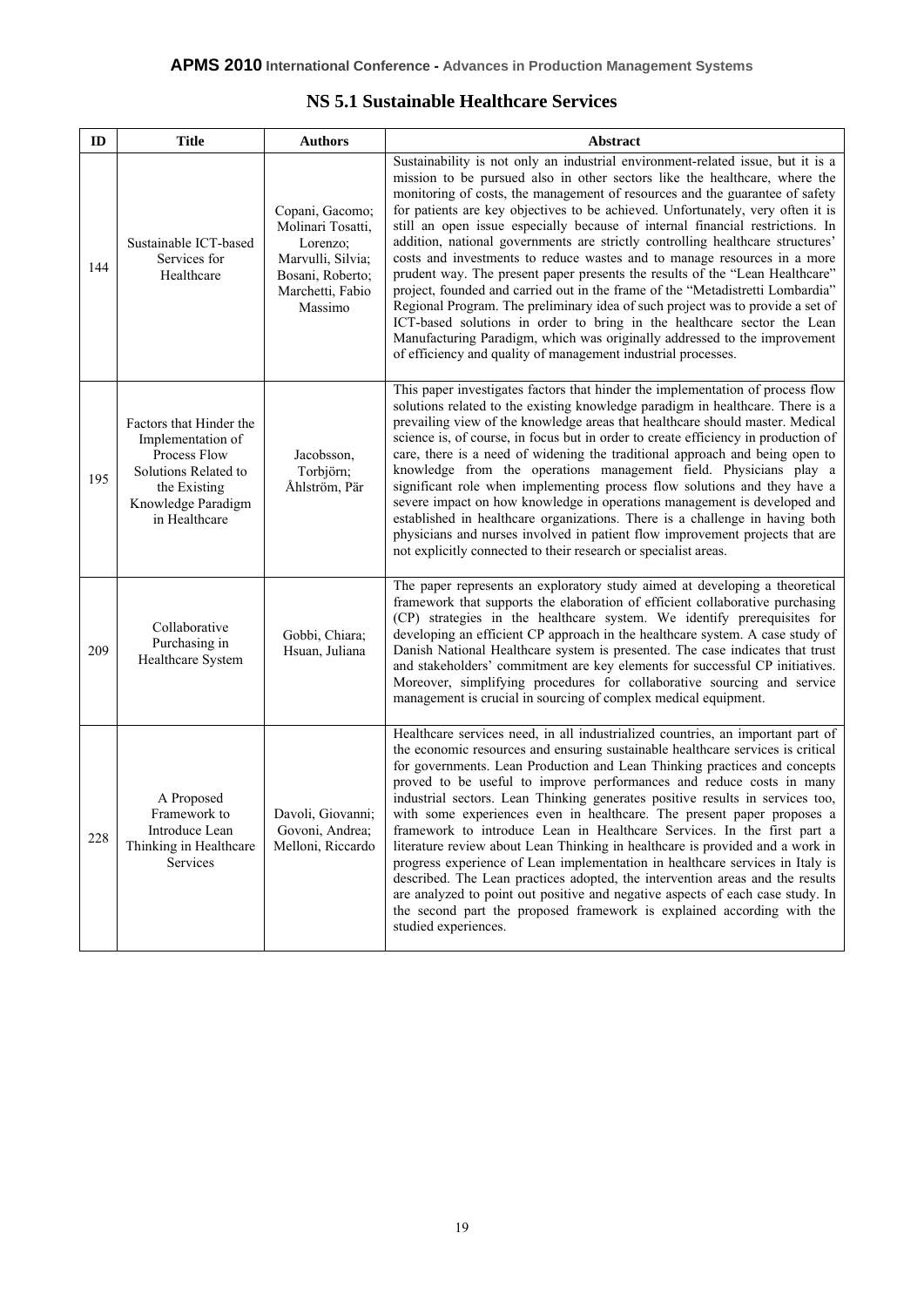## **NS 6.1 Performance Management and Sustainability - I**

| ID  | <b>Title</b>                                                                                                                   | <b>Authors</b>                                                                                        | Abstract                                                                                                                                                                                                                                                                                                                                                                                                                                                                                                                                                                                                                                                                                                                                                                                                                                                                                                                                                                                                                                                                     |
|-----|--------------------------------------------------------------------------------------------------------------------------------|-------------------------------------------------------------------------------------------------------|------------------------------------------------------------------------------------------------------------------------------------------------------------------------------------------------------------------------------------------------------------------------------------------------------------------------------------------------------------------------------------------------------------------------------------------------------------------------------------------------------------------------------------------------------------------------------------------------------------------------------------------------------------------------------------------------------------------------------------------------------------------------------------------------------------------------------------------------------------------------------------------------------------------------------------------------------------------------------------------------------------------------------------------------------------------------------|
| 102 | Performance Analysis<br>of the Compliance to<br>Delivery Dates of<br>Enterprises operating<br>in Production<br><b>Networks</b> | Jähn, Hendrik                                                                                         | This contribution introduces an integral part of a comprehensive approach for<br>the performance analysis in networked production structures by giving priority<br>to the delivery date as one performance parameter. That approach is primarily<br>based on a value-added process-related perspective. This fact implies a<br>sophisticated analysis regarding the causers of delivery date deviations. In<br>order to realize that approach, it is necessary to consider the structure of the<br>network. This article first explains some details concerning the conditional<br>framework including the performance analysis approach. Afterwards, general<br>requirements are described and the results of literature research are presented.<br>In the main part, the approach is explained in detail. The paper concludes with<br>some final remarks.                                                                                                                                                                                                                  |
| 419 | <b>Sustainability Metrics:</b><br>an Evaluation<br>Methodology for<br>Warehousing                                              | Taisch, Marco;<br>Tessarolo,<br>Daniele;<br>Morganti,<br>Manuel;<br>Cassina, Jacopo;<br>Sala, Lorenzo | Sustainable Development is a new deal and a new competition arena for<br>countries and enterprises. Customers aims at sustainable products and services,<br>countries funds sustainable businesses as well as enterprises takes<br>sustainability in account to select suppliers and partners. This requires clear<br>and well defined metrics to measure and compare sustainability issues, but<br>existing standards allows only a rough evaluation of them. The work described<br>in this paper is the first step toward the creation of a sustainability metrics<br>model, able to give a score and improvement indications. For this first model<br>logistics and specifically warehousing has been selected since most companies<br>have warehousing activities in production as in logistics.                                                                                                                                                                                                                                                                         |
| 148 | Measuring<br>Performance in<br>Knowledge Intensive<br><b>Healthcare Services</b>                                               | de Pablos,<br>Carmen;<br>de la Puerta,<br>Enrique;<br>López, David;<br>Valentin, Maria<br>O.          | When Drucker coined in 1959 the term knowledge worker, he was referring to<br>individuals adding value by applying knowledge to the firm's products and<br>services. Knowledge workers offer their professional and previously acquired<br>knowledge to the firm in which they work at. According to Drucker each<br>knowledge worker in an organization is a manager according to her position in<br>relation to knowledge being responsible for contributing to the organization's<br>objectives. Professionals working in this modality require of a differentiated<br>managerial style due to their capacity to decision making when executing<br>knowledge-intensive tasks. In the present paper we describe knowledge<br>workers by making use of a relevant case of study in healthcare, the Spanish<br>Organ Donation System (ONT). This organization, a worldwide reference in<br>healthcare servicing, has managed to integrate disparate resources into a single<br>system. We also describe how the process is managed and its final<br>performance is measured. |
| 274 | A Structured<br>Approach to<br>Implement<br>Performance<br>Measurement<br>Software Tools based<br>on Reference Models          | Vicien,<br>Guillaume;<br>Ducq, Yves;<br>Vallespir, Bruno                                              | Nowadays, performance improvement in order to reach the economic,<br>technical and social objectives has become essential for all enterprises whose<br>want to stay competitive. For this reason, enterprises should set up an<br>executive information system which will give them their performance's level<br>at every moment through different performance indicators. The development<br>of those systems is long and difficult and different problems can occur<br>especially during the system design. Those problems can disturb the system<br>and the aggregation of the different performance indicators. This article aims<br>to propose a new approach for Executive Information Systems development<br>and implementation based on the results of Performance Indicator System<br>development methodologies. In this paper, we present this new approach that<br>could facilitate EIS development and implementation, and allows the<br>enterprise to have a coherent and global PIS and help deciders to take the best<br>decisions.                           |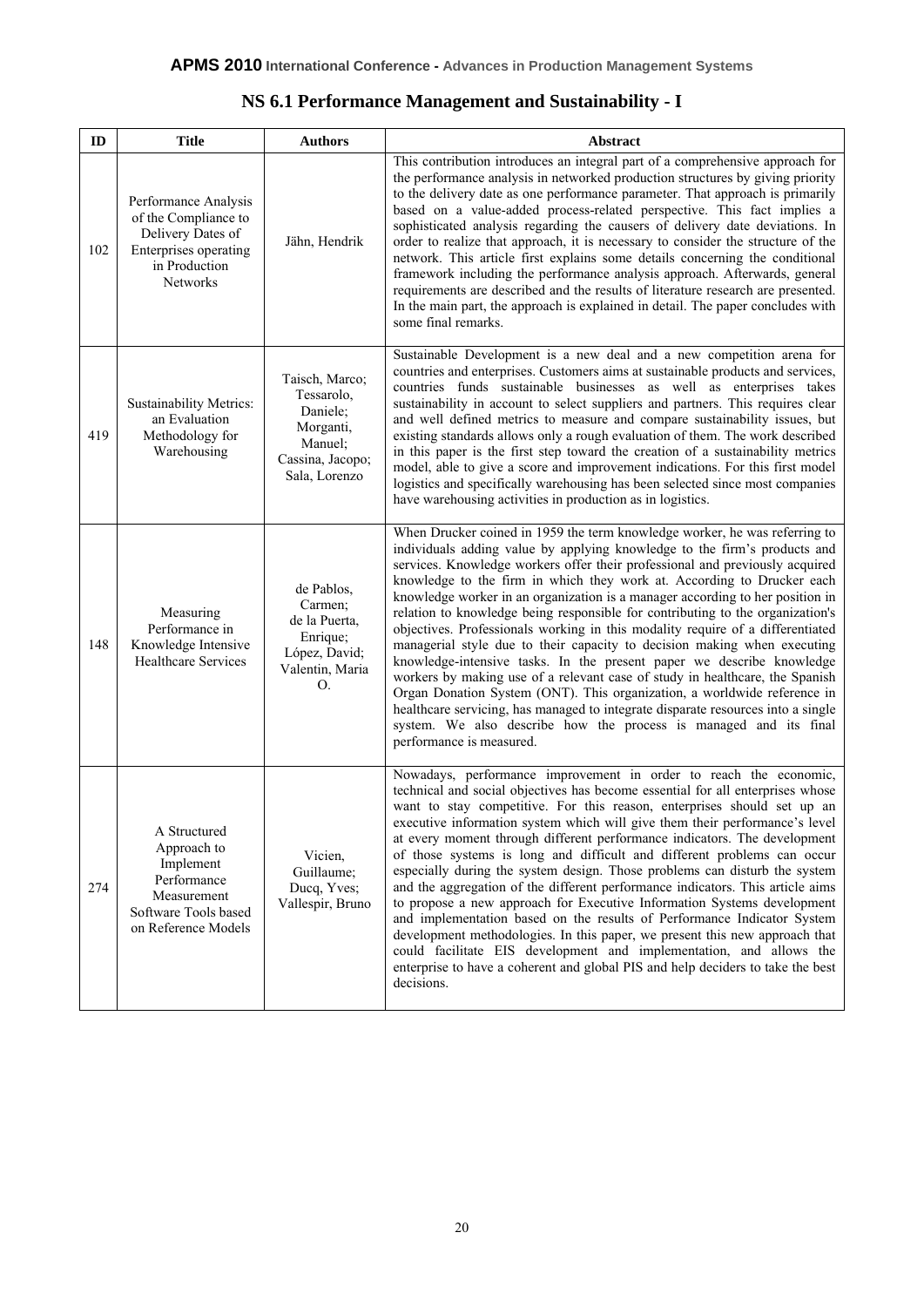|  |  | NS 6.2 Performance Management and Sustainability - II |  |  |  |
|--|--|-------------------------------------------------------|--|--|--|
|  |  |                                                       |  |  |  |

| ID  | <b>Title</b>                                                                                                                      | <b>Authors</b>                                                                     | Abstract                                                                                                                                                                                                                                                                                                                                                                                                                                                                                                                                                                                                                                                                                                                                                                                                                                                                                                                                                                                                                                                                      |
|-----|-----------------------------------------------------------------------------------------------------------------------------------|------------------------------------------------------------------------------------|-------------------------------------------------------------------------------------------------------------------------------------------------------------------------------------------------------------------------------------------------------------------------------------------------------------------------------------------------------------------------------------------------------------------------------------------------------------------------------------------------------------------------------------------------------------------------------------------------------------------------------------------------------------------------------------------------------------------------------------------------------------------------------------------------------------------------------------------------------------------------------------------------------------------------------------------------------------------------------------------------------------------------------------------------------------------------------|
| 131 | Key Performance<br>Indicators for<br>Sustainable<br>Distribution Supply<br>Chains: Set Building<br>Methodology and<br>Application | Bouchery, Yann;<br>Ghaffari, Asma;<br>Jemai, Zied                                  | This paper aims at evaluating the performance of distribution supply chains<br>(DSCs) in terms of sustainability. Addressing the challenge of sustainable<br>DSCs requires an appropriate set of key performance indicators (KPIs) to<br>support assessment. In our literature review, we did not identify any<br>framework that perfectly evaluates sustainable DSCs. Our contribution is thus<br>twofold. We propose a new insight in the literature suggesting a new<br>classification of the existing KPIs sets for sustainability. Secondly, we present<br>a new methodology for KPIs set building in the context of sustainable DSCs.                                                                                                                                                                                                                                                                                                                                                                                                                                   |
| 149 | Supply Chain<br>Sustainability<br>Indicators: A Review                                                                            | Mazzoldi, Laura;<br>Zanoni, Simone                                                 | This paper provides a comprehensive review of the sustainability indicators<br>literature, presenting a framework for the systematic classification of the wide<br>set of indicators used for the supply chain sustainability assessment,<br>considering economical, environmental and social aspects and combined<br>indicators. The selected set of sustainability indicators is suitable for<br>performance measurement related to sustainable supply chain management<br>issues; such indicators could be used as reference in the development of a<br>decision-making process support tool, and they could be used as single<br>information for decision makers, as parameters to be included in many<br>methodological tools and procedures, as well as variables in supply chains<br>mathematical optimization models.                                                                                                                                                                                                                                                 |
| 258 | Best Practice of<br>Performance<br>Measurement in<br>Supply Chain<br>Contracts                                                    | Albrigtsen, Bjørn<br>Ragnar;<br>Dreyer, Heidi<br>Carin;<br>Strandhagen, Jan<br>O1a | This paper presents a conceptual framework for performance measurement in<br>supply chain contracts. Such contracts can be used as an instrument to make<br>terms of a relationship explicit between actors in the supply chain. The<br>framework has been developed based on a literature review followed by an<br>exploratory case study. The framework is balancing the performance<br>measurement system with the supply chain contract areas, and based on a real-<br>time approach. It is proposing that measurements should be graded and seen<br>over the whole contract period so that there is an incentive for continuous<br>improvement. The framework has been guiding the implementation of KPI<br>metrics in the case supply chain.                                                                                                                                                                                                                                                                                                                            |
| 267 | Is it Relevant to<br>Evaluate<br>"Sustainality" by using<br><b>Aggregation Operators</b><br>like Choquet<br>Integrals?            | Berrah, Lamia;<br>Cliville, Vincent                                                | This study deals with the industrial performance expression with regard to<br>sustainability. Sustainability being multicriteria, our proposal is based on a<br>mathematical aggregation model that allows decision-makers DMs to express<br>the sustainability degree, knowing the satisfaction degree of the involved<br>criteria (economic, environment and social ones). Sustainability performance<br>is assumed as being overall while the performances with regard to the<br>previously criteria are considered as elementary. These criteria are supposed to<br>be characterized by subordination as well as preferential interacting relations.<br>In order to take both these relations among criteria into account, our model is<br>based on a fuzzy Choquet integral. With this operator, it is possible to consider<br>on the one hand the relative importance of a criterion and, on the other hand,<br>the mutual interactions between the criteria. As an illustration, the opinion of<br>some manufacturers, such as ALCATEL, FOURNIER and SNR is discussed. |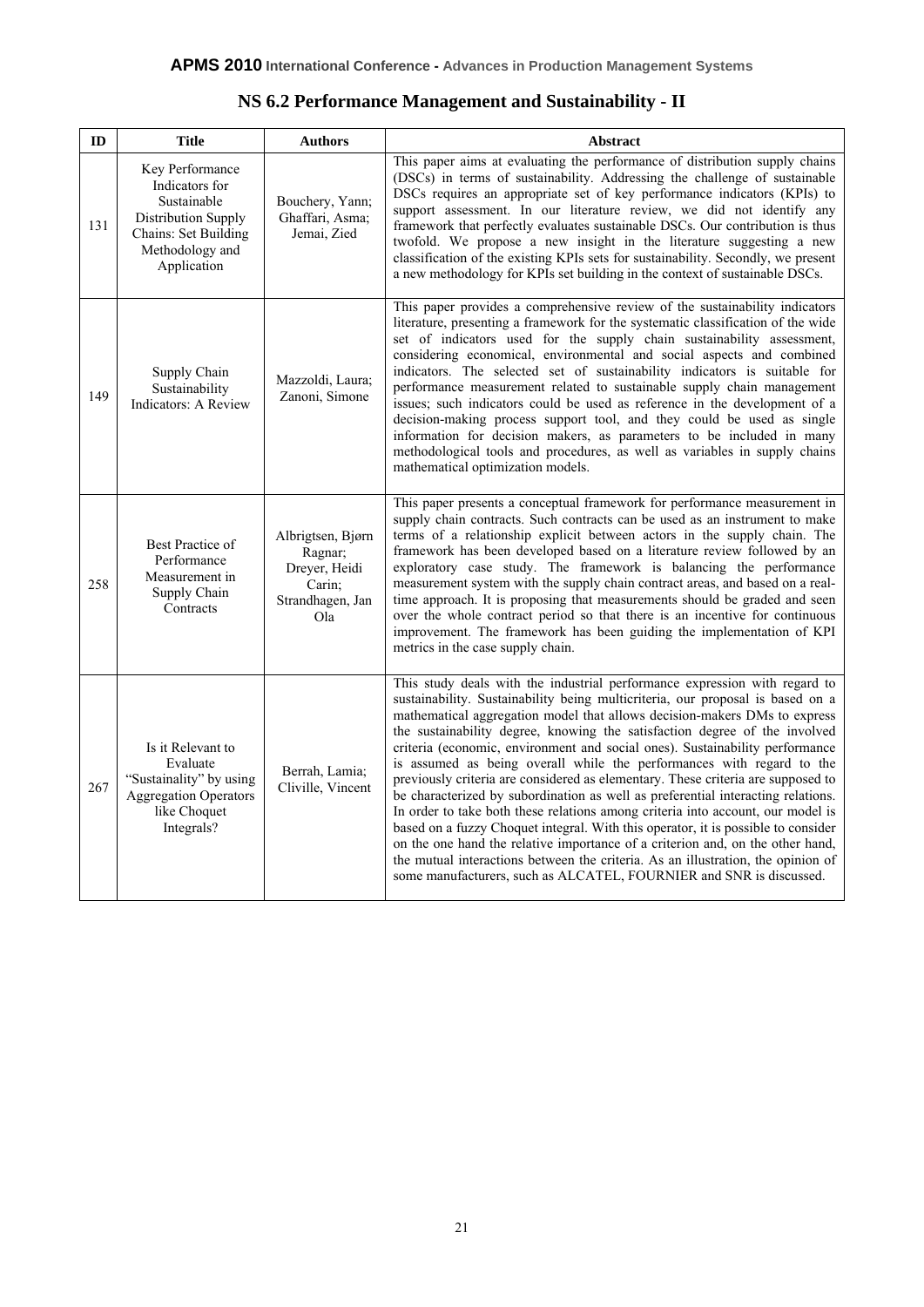| ID  | <b>Title</b>                                                                                                 | <b>Authors</b>                                                                                   | Abstract                                                                                                                                                                                                                                                                                                                                                                                                                                                                                                                                                                                                                                                                                                                                                                                                                                                                                                                                                                                                                                  |
|-----|--------------------------------------------------------------------------------------------------------------|--------------------------------------------------------------------------------------------------|-------------------------------------------------------------------------------------------------------------------------------------------------------------------------------------------------------------------------------------------------------------------------------------------------------------------------------------------------------------------------------------------------------------------------------------------------------------------------------------------------------------------------------------------------------------------------------------------------------------------------------------------------------------------------------------------------------------------------------------------------------------------------------------------------------------------------------------------------------------------------------------------------------------------------------------------------------------------------------------------------------------------------------------------|
| 122 | A Study on Integration<br>of Interdivisional and<br>Divisional<br>Manufacturing<br><b>Scheduling Systems</b> | Yao, Yoshihiro;<br>Kaihara, Toshiya;<br>Fujii, Nobutada;<br>Fujii, Susumu                        | In this paper, we propose an optimization method of interdivisional schedule<br>which consists of two parts, interdivisional scheduling part using Lagrangian<br>decomposition coordination method and divisional scheduling part using real-<br>time scheduling and simulation method, in order to respond flexibly to<br>dynamically changing manufacturing situation. Additionally we propose an<br>interface method which integrates these two systems so that an effective<br>schedule across all divisions can be obtained continuously under the<br>fluctuating manufacturing environment.                                                                                                                                                                                                                                                                                                                                                                                                                                         |
| 135 | Controlling Shifting<br>Bottlenecks in<br>Manufacturing                                                      | Schuh, Guenther;<br>Fuchs, Sascha;<br>Franzkoch,<br>Bastian:<br>Potente, Till;<br>Kampker, Achim | The dilemma of production planning and control is to achieve high process<br>efficiency, low throughput times and good planning confidence in spite of a<br>turbulent environment with short product-lifecycles, an increasing variety and<br>a growing individualization of demands. Today's solutions in production<br>control are numerous and leave the decision maker with an insolvable amount<br>of choices. Since Goldratt's novel "The Goal" in 1984 the importance of<br>bottlenecks has first been published, it is the subject of several research<br>activities in the field of production control. Although these recent effort the<br>configuration of production control considering bottlenecks is still an up-to-<br>date topic in many companies despite the financial crisis. Particularly shifting<br>bottlenecks are causing many problems as no sufficient concept for practical<br>use has been developed so far. Within this paper such an approach will be<br>introduced and tested within an industrial case.  |
| 166 | A Hybrid Approach to<br><b>Cognitive Production</b><br>Systems                                               | Ewert, Daniel;<br>Mayer, Marcel;<br>Kuz, Sinem;<br>Schilberg, Daniel;<br>Jeschke, Sabina         | Within the Cluster of Excellence "Integrative Production Technology for<br>High-Wage Countries", a research project has been initiated to study cognitive<br>automated assembly cells. The cell's control termed a cognitive control unit<br>(CCU) is able to simulate human cognition to a certain degree, and plans and<br>controls assembly tasks autonomously. An experimental assembly cell was<br>designed where two robots carry out a certain repertoire of coordinated pick<br>and place operations with small work pieces. To be able to accomplish<br>complex construction tasks without impairing the actual assembly with<br>extensive computations, the CCU's planning process follows a hybrid<br>approach: Complex geometric analysis to derive assembly sequences are<br>executed prior to the actual assembly by an Offline Planner, while an Online<br>Planner uses the results off the Offline Planner to generate the actual plan that<br>corresponds to the actual state of the assembly.                           |
| 136 | <b>STEP-NC Compliant</b><br>Approach for Setup<br>Planning Problem on<br>Multiple Fixture<br>Pallets         | Borgia, Stefano;<br>Matta, Andrea;<br>Tolio, Tullio                                              | Given the current market dynamics, production system design plays a<br>fundamental role in companies success. These activities are highly critical as<br>many economical and technological issues must be considered. System<br>configuration is a broad problem that involves different topics concerning<br>workpiece, fixture and machine. In this paper an approach for the resolution of<br>the Setup Planning problem on machining centers based on a STEP-NC<br>compliant data structure is presented. The aim of the approach is to shorten the<br>time needed for the process planning activity, automating some time-<br>consuming activities without losing solution accuracy. In the proposed<br>approach a CAM software tool is used for setting geometric and technological<br>data regarding the product. Using this structure a method for the solution of<br>the setup planning problem based on kinematic analysis and mathematical<br>programming is proposed. The proposed approach has been tested on real<br>cases. |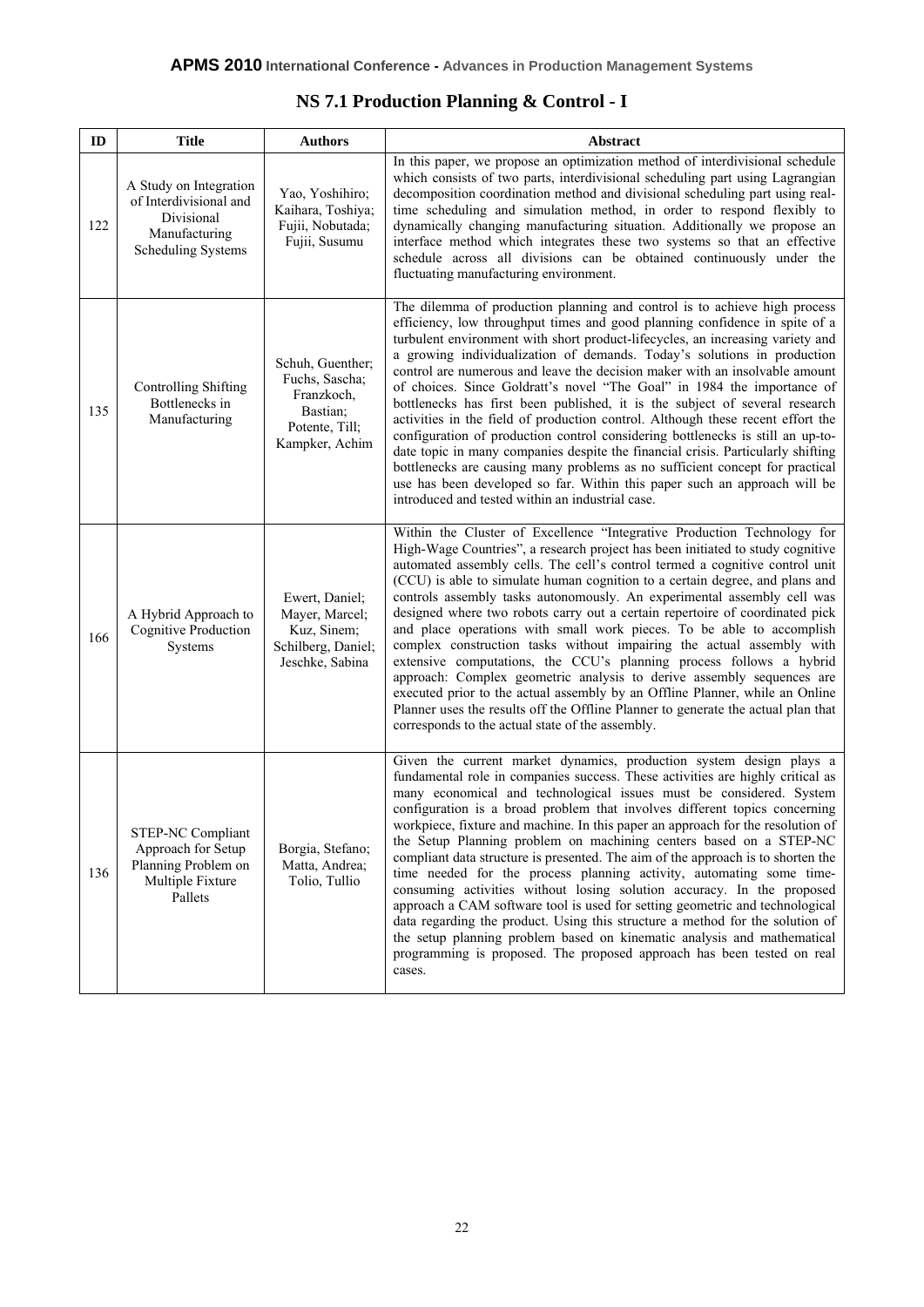| ID  | <b>Title</b>                                                                                                                                            | <b>Authors</b>                                                                   | Abstract                                                                                                                                                                                                                                                                                                                                                                                                                                                                                                                                                                                                                                                                                                                                                                                                                                                                                                                                                                                                                                                                                                                               |
|-----|---------------------------------------------------------------------------------------------------------------------------------------------------------|----------------------------------------------------------------------------------|----------------------------------------------------------------------------------------------------------------------------------------------------------------------------------------------------------------------------------------------------------------------------------------------------------------------------------------------------------------------------------------------------------------------------------------------------------------------------------------------------------------------------------------------------------------------------------------------------------------------------------------------------------------------------------------------------------------------------------------------------------------------------------------------------------------------------------------------------------------------------------------------------------------------------------------------------------------------------------------------------------------------------------------------------------------------------------------------------------------------------------------|
| 140 | Capacity-filtering<br>Simulator: Finite-<br>Capacity Planning<br>System for the<br><b>Fabrication Factory</b>                                           | Lee, Ho Yeoul;<br>Chun, Young<br>Geun;<br>Choi, Byoung<br>Kyu;<br>Suh, Jung Chul | This paper shows how to develop a practical finite-capacity planning system<br>for a fabrication factory by expanding an existing Capacity-filtering algorithm<br>that provides fundamental planning operations under capacity constraints. To<br>achieve this, we represent the fabrication factory's modeling requirements and<br>how to logically implement them in accordance with the Capacity-filtering<br>algorithm. As a case study, we developed a Capacity-filtering simulator<br>targeting a TFT-LCD fabrication factory, and the success of the performance<br>evaluation is presented.                                                                                                                                                                                                                                                                                                                                                                                                                                                                                                                                    |
| 170 | Evaluation of Organic<br>Matter Influenced by<br>Complex Noise<br>Factors using Inverse<br>Analysis of Taguchi<br>Methods                               | Tanabe, Ikuo                                                                     | A new system using inverse analysis of Taguchi methods is developed for<br>evaluation of organic matter influenced by complex noise factors. This system<br>uses the previously developed perfect simulation system using CAE and<br>Taguchi methods without trial manufacture, then all the results in the ordinary<br>calculation are used in the new system. In the new system, the influences of<br>control and noise factors regarding the organic matter are clarified. The new<br>system is evaluated by a single experiment using a paper craft named the<br>"Kami-copter". When the optimum environment for the worker is properly<br>prepared, both the flying time and the total profit are improved. Digital<br>evaluation of a human with and without influences of the several complex<br>noise factors was performed by the new system. The optimum worker and the<br>optimum environment were decided using the new system. It is concluded<br>from the results that the new system was effective for digital evaluation of the<br>organic matter with and without influences of the several complex noise<br>factors. |
| 190 | Design and<br>Implementation of a<br>Hybrid Knowledge-<br>based Process<br>Designer Model for a<br>Robust Multi-<br>objective Parameter<br>Optimisation | Sibalija, Tatjana;<br>Majstorovic,<br>Vidosav                                    | The paper presents a hybrid knowledge-based process designer model for a<br>multi-objective process parameters optimisation, based on Taguchi static off-<br>line design. The developed intelligent and generic model for the multi-<br>objective process design could incorporate customers' specifications for<br>several (possible correlated) characteristics and could be used to optimise<br>various types of manufacturing processes. The goal of the model<br>implementation is to find the optimal process parameter settings and reduce<br>the influence of noise factors, to ensure the achievement of the specified<br>product characteristic values and reduce variations. The model is given in a<br>form of an intelligent system for the process design (optimisation, modelling<br>and/or simulation), providing the possibility for learning features (learning<br>from the experimental or from the historical data). The effectiveness of the<br>proposed process designer model is illustrated with two case studies.                                                                                             |
| 150 | A Semi-automated<br>Approach to Support<br>Process Planner during<br>Sequencing of Pallet<br>Operations on 4-axes<br>Machine Tools                      | Pellegrinelli,<br>Stefania;<br>Tolio, Tullio                                     | Process planning is an important and time-consuming activity that highly<br>depends on the experience of process planners. In order to reduce the required<br>time and to support the planner, CAPP systems are getting central feature of<br>setup planning, operation sequencing and pallet configuration. This paper fits<br>in CAPP approach for the definition of the operations optimal sequence to<br>machine all workpieces mounted on a pallet on a 4-axes machine tool. An<br>algorithm and a mathematical model yield a user-friendly, quick and<br>repeatable method for the definition of the operations sequence on the basis of<br>a non-productive times minimization criteria. Three post-processors analyze<br>the proposed solution to reduce the gap from optimality. A real test case is<br>presented.                                                                                                                                                                                                                                                                                                            |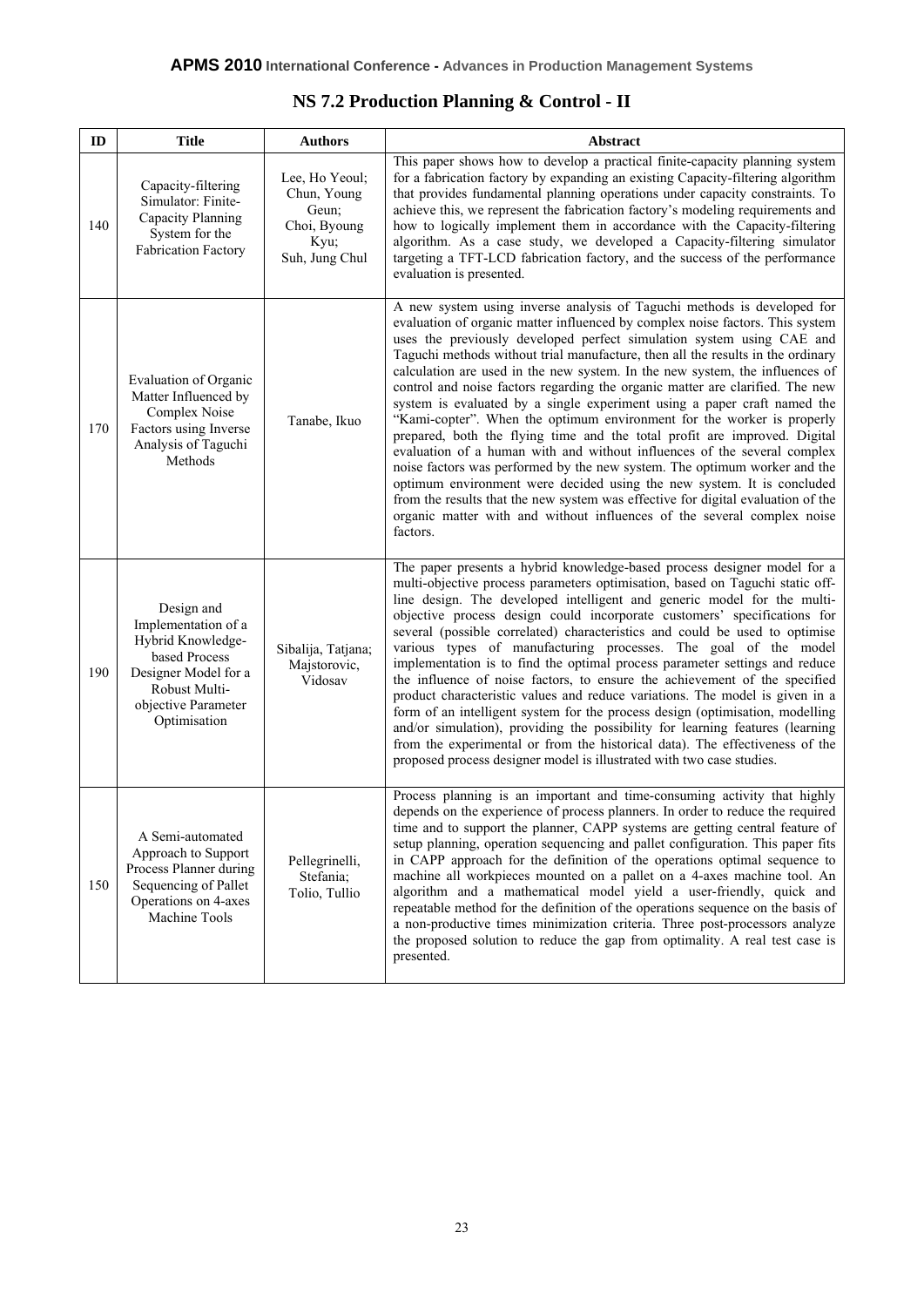| <b>NS 7.3 Production Planning &amp; Control - III</b> |
|-------------------------------------------------------|
|-------------------------------------------------------|

| ID  | <b>Title</b>                                                                                                                               | <b>Authors</b>                                                                                 | Abstract                                                                                                                                                                                                                                                                                                                                                                                                                                                                                                                                                                                                                                                                                                                                                                                                                                                                                                                                                                                                                                                                                                                                                |
|-----|--------------------------------------------------------------------------------------------------------------------------------------------|------------------------------------------------------------------------------------------------|---------------------------------------------------------------------------------------------------------------------------------------------------------------------------------------------------------------------------------------------------------------------------------------------------------------------------------------------------------------------------------------------------------------------------------------------------------------------------------------------------------------------------------------------------------------------------------------------------------------------------------------------------------------------------------------------------------------------------------------------------------------------------------------------------------------------------------------------------------------------------------------------------------------------------------------------------------------------------------------------------------------------------------------------------------------------------------------------------------------------------------------------------------|
| 169 | <b>Batch Cyclic</b><br>Scheduling with<br>Setups. A Multi-<br>objective Approach                                                           | Martínez Ortiz,<br>Jorge Arturo;<br>Garcia Sabater,<br>Jose Pedro;<br>Andrés Romano,<br>Carlos | This paper deals with the problem of scheduling with setups of two types due<br>to a closed loop configuration with a given quantity of positions. This is<br>typical of closed painting facilities where products are scheduled in different<br>loops. Products are defined by its geometry and its colour. When a change of<br>colour is to be scheduled a setup -horizontal setup- is to be paid (either in<br>terms of cost or in terms of lost capacity). But when in successive loops but in<br>the same position a different geometry is going to be scheduled, a setup cost is<br>also to be paid -vertical setup-. The paper models three variants of the<br>problem. Moreover a greedy heuristic is proposed and it is evaluated through<br>the resolution of a set of problems that covers many aspects of the reality<br>considered.                                                                                                                                                                                                                                                                                                        |
| 221 | A Facility Layout<br>Formulation and<br>Hybrid Particle Swarm<br>Optimization for<br>Resource-Constrained<br>Project Scheduling<br>Problem | Jia, Qiong;<br>Seo, Yoonho;<br>Seo, Minseok                                                    | The resource-constrained project scheduling problem (RCPSP) is to schedule<br>the activities of a project to minimize the total completion time satisfying with<br>the resource constraints and the precedence relationships. This study firstly<br>proposes an innovative formulation for solving the RCPSP to get the optimal<br>solution easily. In the new formulation, constraints, which lay out the activities<br>in the space of resource constraints and time, without violating the precedence<br>relationships and overlapping the activities, are introduced. They transform the<br>non-linear programming formulation into the linear programming formulation.<br>Then the optimal solutions can be obtained easily throughout the new<br>formulation. However, obtaining optimal solutions in the new formulation is<br>difficult since RCPSP is NP-hard. This paper proposes hybrid particle swarm<br>optimization (PSO) algorithm. Finally, an experiment is performed to compare<br>this model with other PSO search techniques. The proposed algorithm<br>provides better performance in the test problems than the traditional ones. |
| 223 | The Relative Stability<br>of a Product Mix                                                                                                 | Nielsen, Peter;<br>Nielsen, Izabela;<br>Steger-Jensen,<br>Kenn                                 | This paper addresses the issue of product mix stability. First, a brief literature<br>review illustrates how current state has focused exclusively on product mix<br>flexibility, rather than the stability of product mix. Product mix stability is<br>however an important design parameter. Based on the literature review, a<br>number of Key Performance Indicators for the stability of a product mix are<br>presented. These indicators are generic and comparable across product<br>groups/families and companies. The proposed Key Performance Indicators are<br>tested on a real data set and it is established that they are able to accurately<br>describe the stability of a product mix. Further research is proposed focusing<br>on linking the proposed indicators to other indicators and using these as input<br>to the design of Manufacturing Planning and Control systems. The research<br>presented in this paper is funded by the EU Union via the ValuePole project.                                                                                                                                                            |
| 249 | Automating and<br><b>Optimizing Production</b><br>Planning with a Two<br>Level Multi-Criteria-<br>Lot Sizing Method                        | Brodkorb, Daniel;<br>Dangelmaier,<br>Wilhelm                                                   | Within this document, a method is described which calculates operative<br>production plans taking several practical conditions into consideration and is<br>therefore interesting also for practice. Results are cost optimal plans for shifts,<br>lot sizes and schedules for production. Improvements of capacity utilization of<br>related resources can be achieved. The method combines known optimization<br>models CLSP and DLSP. Established optimization software eases<br>development and reduces significantly times and resources needed for<br>implementation and integration of the method.                                                                                                                                                                                                                                                                                                                                                                                                                                                                                                                                               |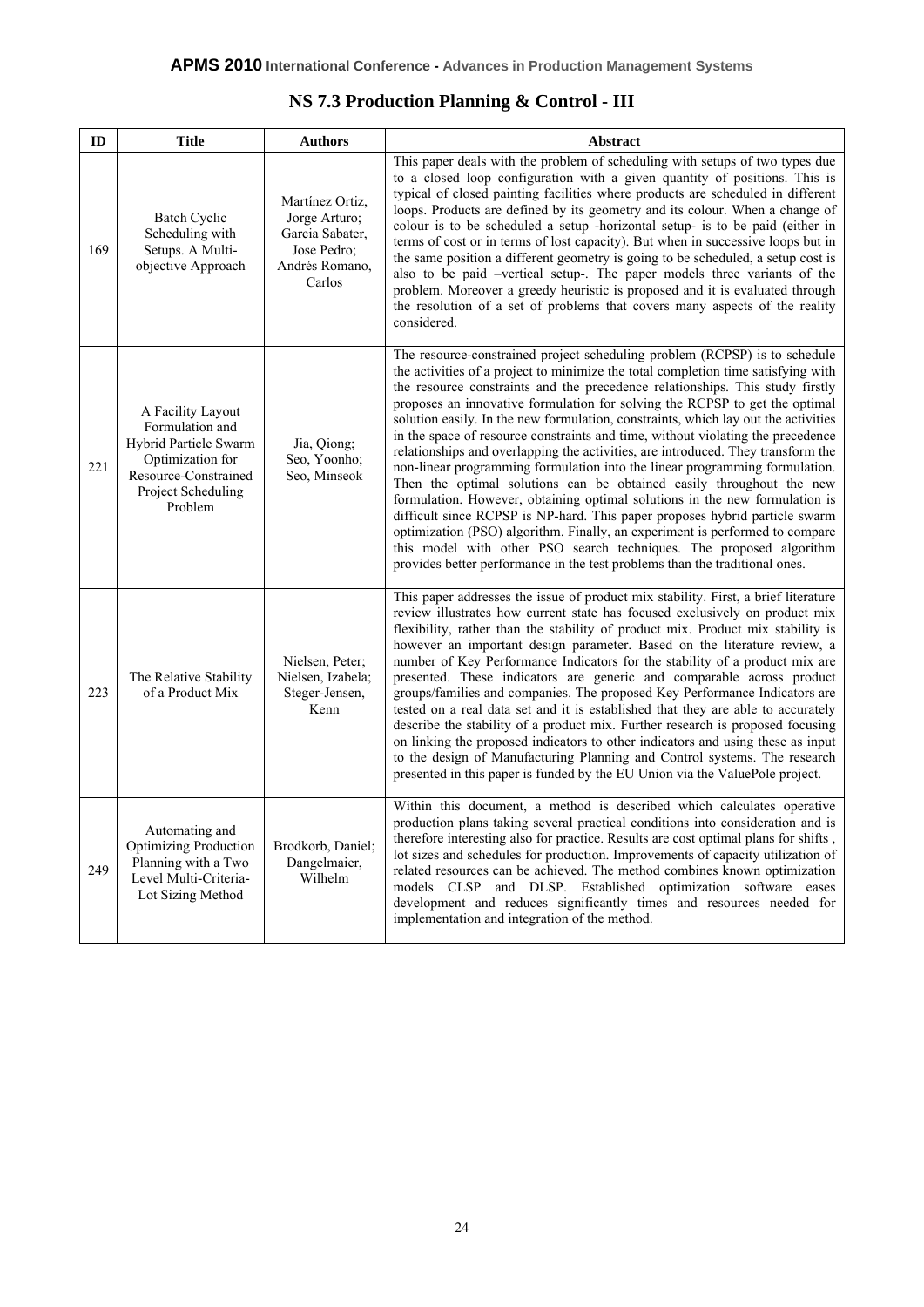| ID  | <b>Title</b>                                                                                                  | <b>Authors</b>                                                    | <b>Abstract</b>                                                                                                                                                                                                                                                                                                                                                                                                                                                                                                                                                                                                                                                                                                                                                                                                                                                                                                                                                             |
|-----|---------------------------------------------------------------------------------------------------------------|-------------------------------------------------------------------|-----------------------------------------------------------------------------------------------------------------------------------------------------------------------------------------------------------------------------------------------------------------------------------------------------------------------------------------------------------------------------------------------------------------------------------------------------------------------------------------------------------------------------------------------------------------------------------------------------------------------------------------------------------------------------------------------------------------------------------------------------------------------------------------------------------------------------------------------------------------------------------------------------------------------------------------------------------------------------|
| 191 | A Decentralized<br>Approach for<br>Coordinating<br>Production and<br>Transportation<br>Planning               | Jia, Zhen Zhen;<br>Deschamps, Jean-<br>Christophe;<br>Dupas, Rémy | In third party logistic (3PL) context, it's important to coordinate the<br>manufacturer and the 3PL provider for successful supply chain planning. This<br>paper proposes a negotiation based approach to coordinate production and<br>transportation in decentralized decision making architecture. Two independent<br>planning models, production model and transportation model, are formulated<br>based on the local private information and the sharing information of delivery<br>plan and pick up plan. The negotiation process achieves final planning solution<br>by a series of information exchange iterations.                                                                                                                                                                                                                                                                                                                                                  |
| 192 | Remanufacturing<br><b>System Scheduling</b><br>based on a Multi-agent<br>Approach                             | Kim, Young-<br>Seok;<br>Kiritsis, Dimitris                        | Individual handling of each used product in a remanufacturing system is<br>preferable for system performances because of their uncertain and dynamically<br>changing quality characteristics. Hence a multi-agent approach can be a good<br>solution for remanufacturing system scheduling. This paper proposes a<br>scheduling mechanism for a remanufacturing system based on a multi-agent<br>approach, where each resource, used product, and disassembled subassembly/<br>part is defined as an agent. They communicate with each other and pursuit<br>maximizing system performance: remanufacturing cost in this paper. A case<br>study shows the proposed scheduling mechanism can contributes to system<br>performance enhancement.                                                                                                                                                                                                                                |
| 259 | Why is there a<br>Mismatch between<br>Operation Times in the<br>Planning Systems and<br>the Times in Reality? | Almström, Peter<br>Martin;<br>Winroth, Mats                       | There is often a substantial difference between operation times in reality on the<br>factory shop-floor and in the company's planning and control system. This<br>difference has several severe consequences for the company's daily operation<br>in terms of meeting delivery dates and utilizing the available resources in an<br>efficient way, as well as more long term and strategic consequences for the<br>company's business. Offers to customers and investment decisions are based<br>on the operation times in the planning system. There are three principal causes<br>for the gap: Operation times are not set in a correct way from the outset, extra<br>allowance time to handle temporary disturbances tends to become permanent<br>and accumulate, and the fact that operation times once set in the planning<br>system seldom are updated. The root cause for these three deficiencies is quite<br>likely the management's unawareness of the situation. |
| 308 | New Trends and<br>Challenges in Transfer<br>Line Balancing                                                    | Essafi, Mohamed;<br>Delorme, Xavier;<br>Dolgui, Alexandre         | Transfer lines have evolved with advanced technology, requirements and<br>challenges imposed by the economic globalization. For mass production with<br>fixed and known demand, manufacturers used to develop Dedicated Transfer<br>Lines (DTL). For varied demand, the proposed solution consists to Flexible<br>Transfer Lines (FTL). Flexible transfer lines (FTL) have then been proposed to<br>permit a customized product. However, FTL have quickly appeared deceiving<br>and expensive facing to large variations or uncertainty of the demand. In this<br>case, FTL can become obsolete. Reconfigurable Transfer Lines (RTL) have<br>been proposed as a response to these disadvantages. Some authors judge them<br>more flexible than the FTLs because they allow hardware reconfiguration in<br>addition to software reconfiguration of FTL.                                                                                                                     |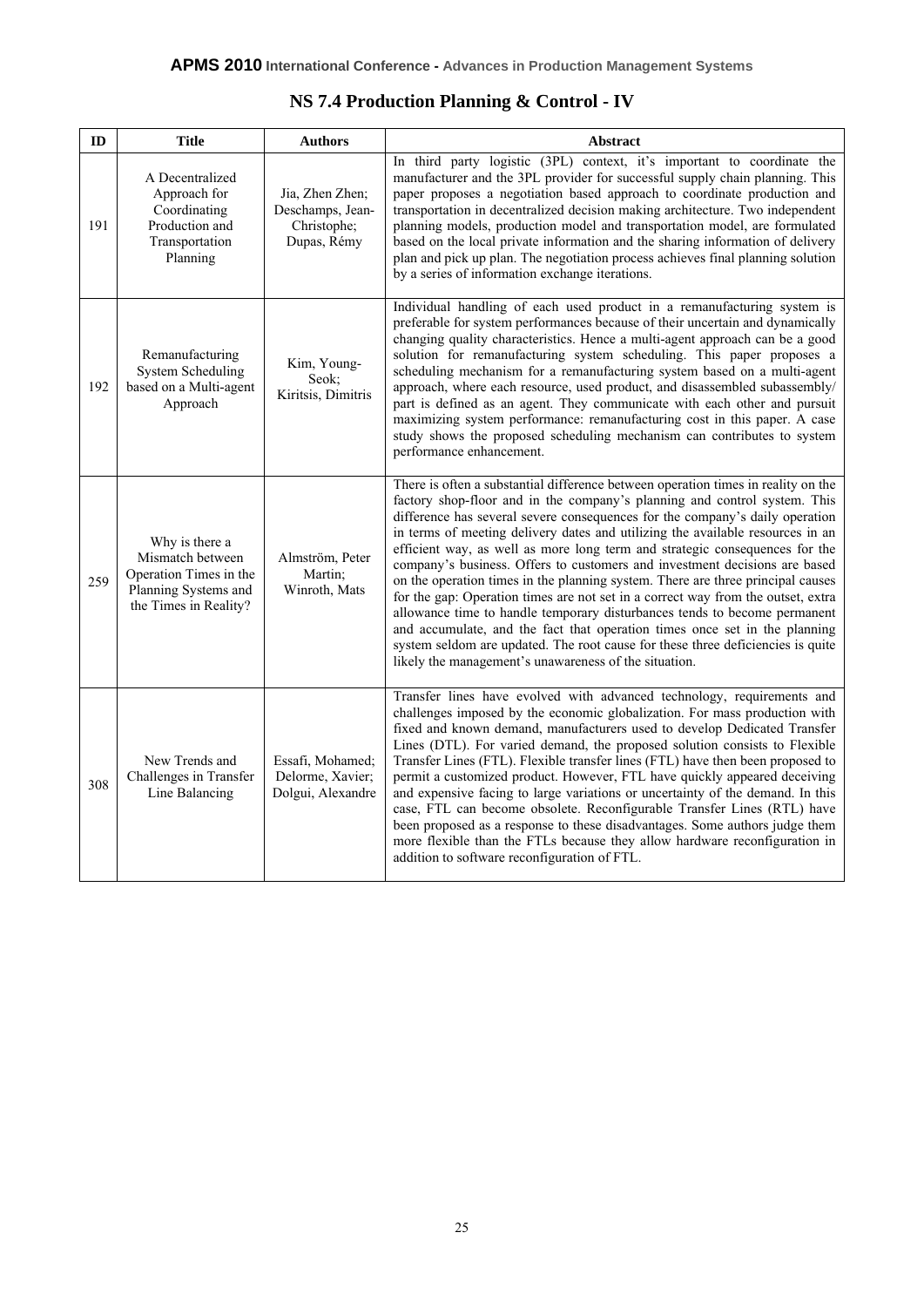| ID  | <b>Title</b>                                                                                              | <b>Authors</b>                                                                                                                                                                                                              | Abstract                                                                                                                                                                                                                                                                                                                                                                                                                                                                                                                                                                                                                                                                                                                                                                                                                                                                                                                                      |
|-----|-----------------------------------------------------------------------------------------------------------|-----------------------------------------------------------------------------------------------------------------------------------------------------------------------------------------------------------------------------|-----------------------------------------------------------------------------------------------------------------------------------------------------------------------------------------------------------------------------------------------------------------------------------------------------------------------------------------------------------------------------------------------------------------------------------------------------------------------------------------------------------------------------------------------------------------------------------------------------------------------------------------------------------------------------------------------------------------------------------------------------------------------------------------------------------------------------------------------------------------------------------------------------------------------------------------------|
| 222 | Practical Integration of<br>APS with an ERP<br>System                                                     | Nielsen, Izabela<br>Ewa:<br>Olesen, Bo;<br>Steger-Jensen,<br>Kenn                                                                                                                                                           | Advanced Planning and Scheduling (APS) Systems have attracted increased<br>attention as a tool for enhancing the accuracy of delivery dates, improving the<br>scheduling process and performance and also reducing costs. It directly links<br>the available resources, including both finite material and finite capacity, with<br>customer order and therefore supports improved order promising especially<br>critical in make-to-order (MTO) environments. In this paper general guidelines<br>for APS implementation and a framework for ERP-APS integration are<br>deduced from a literature review and a case study. Theoretical issues are<br>linked with real life problems and this provides the background for the<br>developed guidelines, which aim to support practitioners in future<br>implementation projects.                                                                                                               |
| 286 | Stability Analysis of<br>One Balancing<br>Problem of Simple<br>Assembly Lines with<br>Parallel Workplaces | Gurevsky,<br>Evgeny;<br>Guschinskaya,<br>Olga;<br>Dolgui,<br>Alexandre                                                                                                                                                      | A balancing problem of simple assembly lines with the possibility of a parallel<br>workplaces installation is considered. It consists in assigning a given set of<br>operations to a number of workplaces subject to line cycle time and<br>Such assignments determine feasible<br>precedence constraints.<br>line<br>configurations or feasible balances. The goal is to find a feasible balance with<br>the minimum number of installed workplaces, i.e. to find an optimal balance<br>among feasible ones. In this paper the behavior of feasible and optimal<br>balances under small possible operations processing time variabilities is<br>evaluated. Structural properties of balances preserving their feasibility and/or<br>optimality (stable balances) under such variations as well as a measure of<br>stability are suggested and analyzed. A technical decision for unstable<br>balances repairing their stability is proposed. |
| 324 | <b>Flexible Assembly</b><br>Technology for Highly<br>Customisable Vehicles                                | Makris, Sotiris;<br>Michalos,<br>George;<br>Efthymiou,<br>Konstantinos;<br>Georgoulias,<br>Konstantinos;<br>Papakostas,<br>Nikolaos;<br>Eytan, Amit;<br>Lai, Manuel;<br>Chryssolouris,<br>George;<br>Alexopoulos,<br>Kosmas | This paper discusses key manufacturing technology enabling the production of<br>highly customizable vehicles. It introduces the topic of flexible assembly in<br>automotive. Furthermore, it addresses the aspects the Self-Adaptive Assembly<br>Plant, methods and tools that permit the Virtual Assembly Plant, research in<br>the topic of a Networked Assembly Plant as well as methods for achieving the<br>Knowledge-Based Assembly Plant. The paper concludes with results from the<br>research performed as well as with an outlook for future work.                                                                                                                                                                                                                                                                                                                                                                                  |
| 271 | <b>Target Investment</b><br>Approach in Factory<br>Planning                                               | Pflüger, Thorsten;<br>Pedell, Burkhard;<br>Westkämper,<br>Engelbert                                                                                                                                                         | A turbulent environment, characterized by strong fluctuations of customers'<br>orders and shortened product life cycles, is a great challenge for factory<br>planning in manufacturing industries. In this paper investment planning and<br>control processes in factory planning are discussed. Considering the paradigm<br>"factory as a product", potential advantages of an adaption of elements of<br>target costing in the field of factory planning are pointed out. In the following,<br>a target investment approach for factory planning is presented. Target<br>investment supports market orientated planning of target life cycle costs for a<br>specific factory life cycle stage on the base of feed-forward information. The<br>decomposition of target life cycle costs on factory component level,<br>considering customer values, assists investment control of factory planners in<br>early planning stages.              |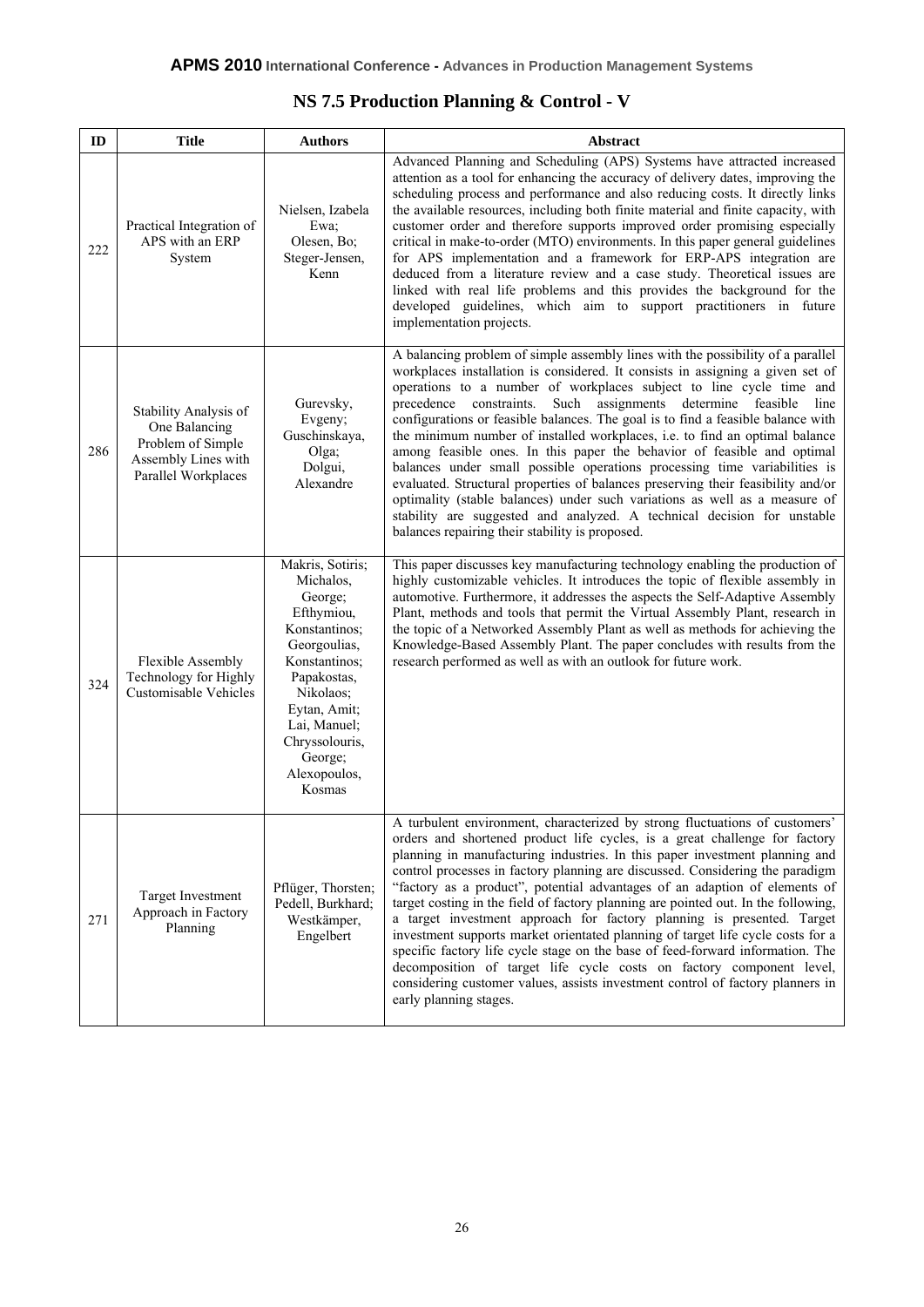| ID  | <b>Title</b>                                                                                                                                                                             | <b>Authors</b>                                                                   | <b>Abstract</b>                                                                                                                                                                                                                                                                                                                                                                                                                                                                                                                                                                                                                                                                                                                                                                                                       |
|-----|------------------------------------------------------------------------------------------------------------------------------------------------------------------------------------------|----------------------------------------------------------------------------------|-----------------------------------------------------------------------------------------------------------------------------------------------------------------------------------------------------------------------------------------------------------------------------------------------------------------------------------------------------------------------------------------------------------------------------------------------------------------------------------------------------------------------------------------------------------------------------------------------------------------------------------------------------------------------------------------------------------------------------------------------------------------------------------------------------------------------|
| 224 | An Investigation of the<br>Volatility of Volume<br>and Revenue for<br><b>Planning Purposes</b>                                                                                           | Nielsen, Peter;<br>Nielsen, Izabela;<br>Steger-Jensen,<br>Kenn                   | Manufacturing companies often focus on their ability to deliver on-time in-<br>full. Some companies focus on the revenue on-time in-full, while some<br>companies focus on volume on-time in-full. The more volatile the underlying<br>behavior of revenue and volume is, the more the inherent cost by focusing on<br>one of these parameters. This paper presents a method to analyze whether<br>volume or revenue is the more volatile. The method is tested on data from a<br>manufacturing company. The conclusion for this particular company being<br>that the revenue is more volatile than the volume. The research presented in<br>this paper is funded by the EU Union via the ValuePole project.                                                                                                          |
| 326 | Holonic, Isoarchic and<br>Multicriteria Control<br>for Manufacturing<br>Networks: Application<br>to Integrated Logistics<br>Support                                                      | Ounnar, Fouzia;<br>Pujo, Patrick                                                 | We present an innovative approach related to Integrated Logistics Support<br>(ILS), which is mostly focused on the agility of the control system, to avoid<br>excessive sensitivity to events and get a better availability of relevant<br>equipment. For this, we propose a holonic and isoarchic decision making<br>approach, where decisions are taken in real time through an AHP analysis.<br>This multicriteria analysis aims to increase the Quality of Services of ILS by<br>reducing downtime of concerned equipment. A first bed test, using HLA<br>distributed simulation, is described.                                                                                                                                                                                                                   |
| 339 | Minimization of<br>Kilometric Cost on the<br>Vehicle Routing<br>Problem with<br>Heterogeneous Fleet,<br>Mixed Backhauls, and<br>Time Windows using<br>the Particle Swarm<br>Optimization | Belmecheri,<br>Farah;<br>Prins, Christian;<br>Yalaoui, Farouk;<br>Amodeo, Lionel | The problem studied concerns the Vehicle Routing Problem with<br>Heterogeneous fleet in adding Mixed Backhauls, and Time Windows. This<br>rich VRP is solved by a Particle Swarm Optimization hybridized with local<br>search. The aim is to minimize the total kilometric cost: the number of<br>kilometers of routes weighted by the variable costs. The approach has proved<br>its efficiency; the tests have been applied on several benchmarks then<br>compared with our previous methods. The results show that this evolutionary<br>approach improves the known results.                                                                                                                                                                                                                                       |
| 291 | <b>Innovative Production</b><br>Control based on<br>Decentralized<br>Intelligence                                                                                                        | Mertins, Kai;<br>Rabe, Markus;<br>Schallock,<br><b>Burkhard</b>                  | The management for the production of individual parts and components<br>represents a difficult task. Traditional planning and control systems (Enterprise<br>Resource Planning) create a fixed production schedule depending on the<br>material and capacity resources. This schedule is kept even when disturbances<br>and rush orders force a deviation. A completely future oriented approach is<br>described in this article which allows to control production without using<br>schedules. The decision about the next production step is made by local<br>intelligent systems mounted to work pieces. This concept of self-organizing<br>production can balance the capacity and optimize the speed of individual<br>orders. The concept requires innovative micro computers and new agent<br>network software. |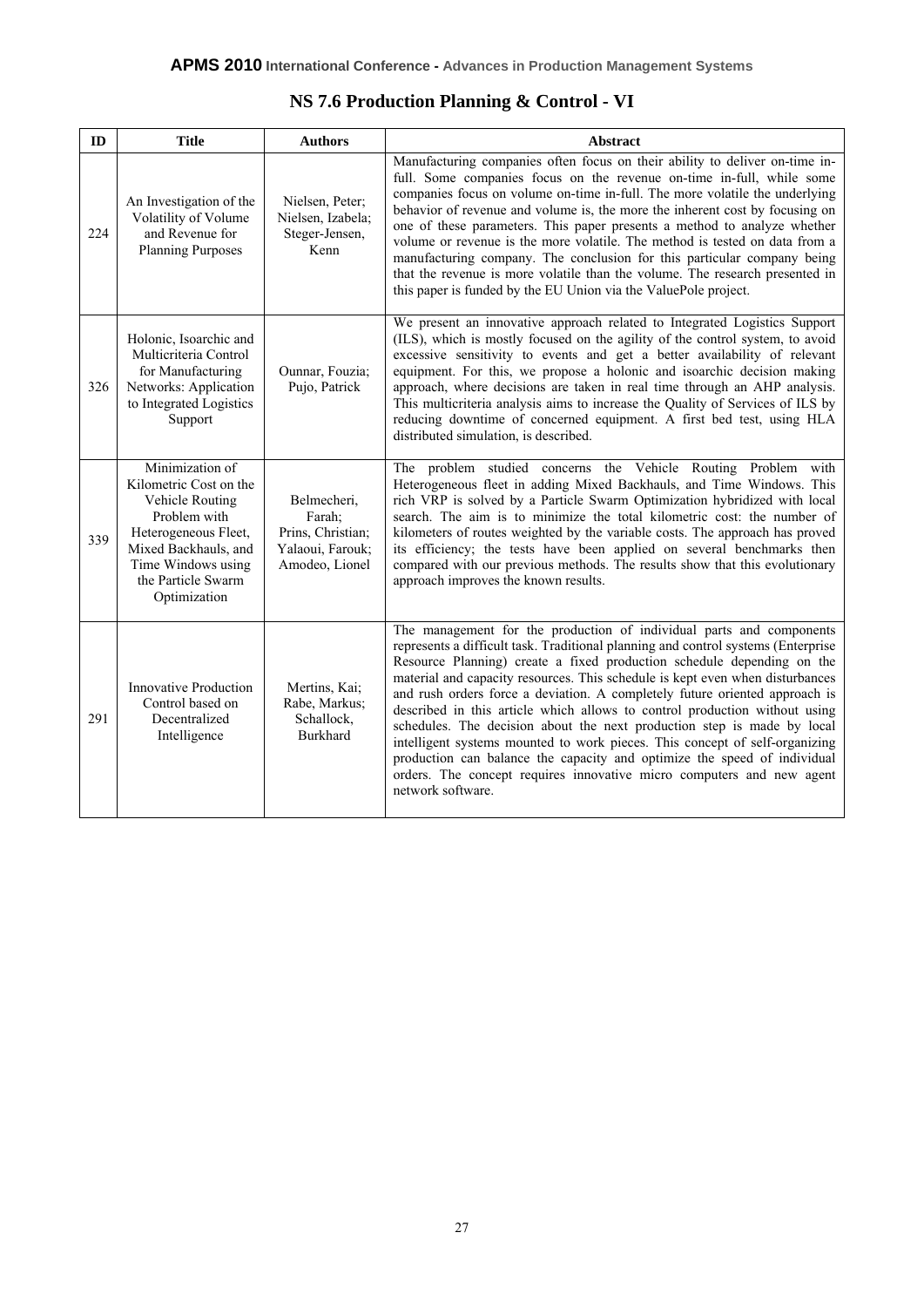| ID  | <b>Title</b>                                                                                                                              | <b>Authors</b>                                                             | <b>Abstract</b>                                                                                                                                                                                                                                                                                                                                                                                                                                                                                                                                                                                                                                                                                                                                                                                                           |
|-----|-------------------------------------------------------------------------------------------------------------------------------------------|----------------------------------------------------------------------------|---------------------------------------------------------------------------------------------------------------------------------------------------------------------------------------------------------------------------------------------------------------------------------------------------------------------------------------------------------------------------------------------------------------------------------------------------------------------------------------------------------------------------------------------------------------------------------------------------------------------------------------------------------------------------------------------------------------------------------------------------------------------------------------------------------------------------|
| 232 | Systematic Approach<br>for Variability-<br>Reduction as a<br>Roadmap for<br>Continuous<br>Improvement in Flow<br>Production               | Lorentzen, Kai;<br>Maschek,<br>Thomas:<br>Richter, Ralph;<br>Deuse, Jochen | The paper discusses the newest findings about continuous improvement<br>processes including the necessity of defining target states. Variability is<br>identified as the root cause for deviating from targets in manufacturing and<br>analyzed further with a focus on variability-in-time. An ideal state for flow<br>production, which is required for defining intermediate targets, is derived<br>using queueing theory. This coherent ideal state which is free of variability<br>represents a truly lean production. Finally, a systematic procedure for<br>continuous improvement of flow production is proposed. It identifies and<br>eliminates the root cause variability by hierarchically decomposing flow lines<br>and prioritizing the relevant subsystem via observational studies on each layer.         |
| 284 | Improvement of<br>Mixed Model<br>Assembly Line<br><b>Balancing Considering</b><br>Mix Distribution<br>Probability and<br>Sequencing Logic | Corti, Donatella;<br>Pozzetti,<br>Alessandro                               | The adoption of mixed-model assembly lines is becoming widespread in order<br>to follow product variations and diversities to cope with the emerging market<br>scenarios. Balancing and sequencing phases are key tasks for the design and<br>use of mixed-model assembly lines and managing them in an integrated way<br>could lead to some benefits. Nonetheless, most of the models consider the two<br>phases sequentially. Assuming that some form of integration lead to improved<br>performance of the line, this paper aims at investigating the effect of<br>anticipating information related to the sequencing phase (mix distribution<br>probability and sequencing logic) during the balancing phase. A heuristic<br>procedure is developed and its performance are compared against two<br>reference models. |
| 315 | Dynamic Calculation<br>of the Constrained<br>EOQs for Multiple<br>Products with Space<br>Restrictions                                     | Miranda,<br>Salvatore;<br>Iannone, Raffaele;<br>Riemma, Stefano            | The paper proposes an alternative method for the multi-item EOQ calculation<br>in presence of space restrictions. The method, based on the Lagrange<br>multipliers, consists of an iterative procedure which analyses dynamically,<br>through the simulation, the effect of consumption rates and delivery times, and<br>determines the real overlapping of the stocks in a fixed period of time. This<br>makes possible a more effective exploitation of the warehouse space that<br>brings the lot sizes nearer to their optimal values. The proposed approach has<br>been compared with the traditional Lagrange method showing interesting<br>results in terms of reduction of the total management cost.                                                                                                             |
| 287 | Optimal Ordering<br>Policy in a Closed<br>Loop Manufacturing<br>System                                                                    | Nakashima,<br>Kenichi;<br>Kojima,<br>Mitsutoshi                            | We consider a single-item remanufacturing system under stochastic demand<br>and define the inventory levels of two quality types of the returned products,<br>the transition probabilities between states under a policy and the costs<br>associated with the transitions. The remanufacturing system is formulated into<br>an undiscounted Markov Decision Process (MDP). Using MDP model, we can<br>obtain the optimal ordering policy that maximizes the expected average profit<br>per period. A numerical example is considered to illustrate the property of the<br>control policy.                                                                                                                                                                                                                                 |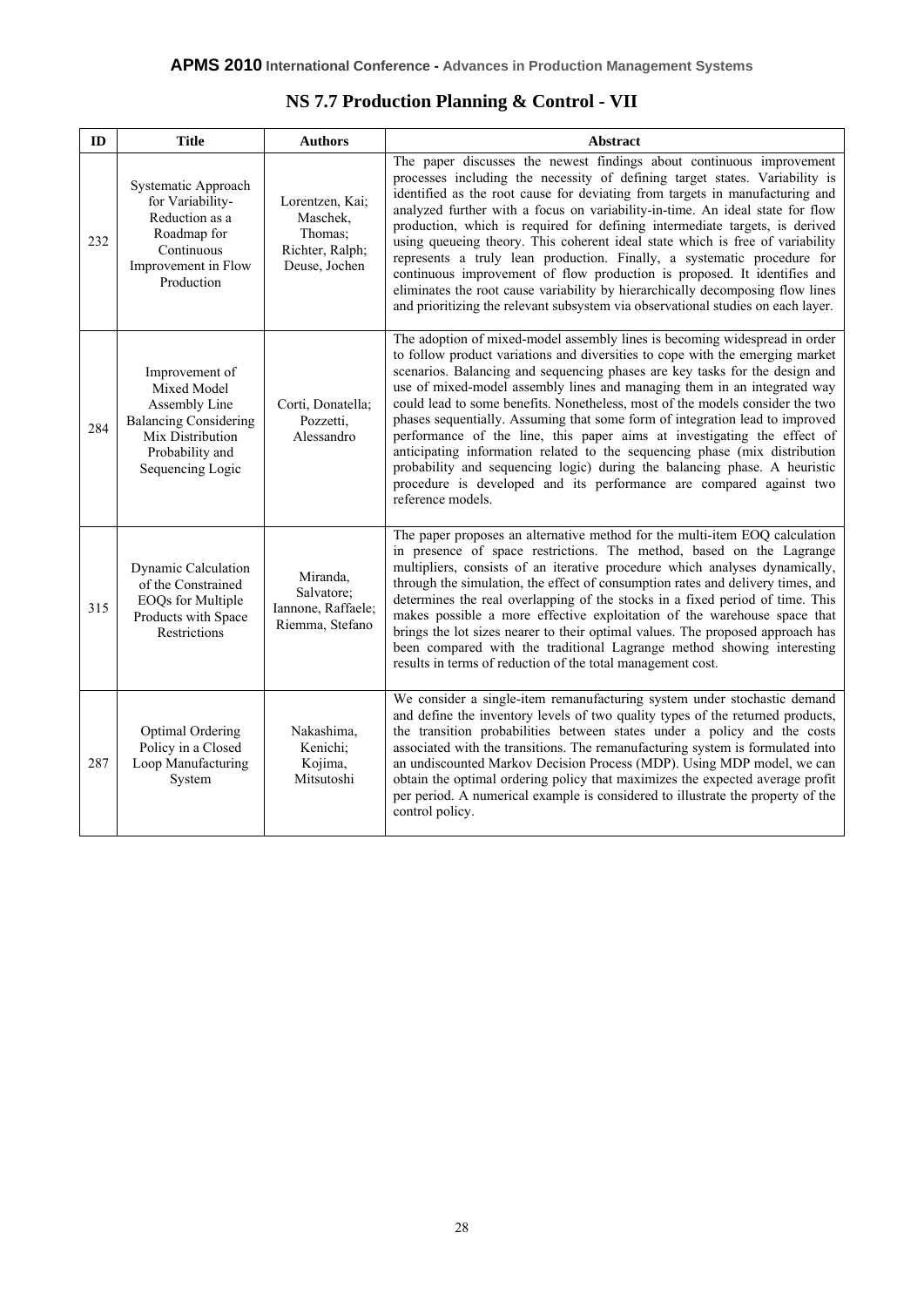|  |  |  |  | NS 8.1 Lean Thinking and Production - I |  |  |
|--|--|--|--|-----------------------------------------|--|--|
|--|--|--|--|-----------------------------------------|--|--|

| ID  | <b>Title</b>                                                                                    | <b>Authors</b>                                          | Abstract                                                                                                                                                                                                                                                                                                                                                                                                                                                                                                                                                                                                                                                                                                                                                                                                                                                                                                                                                 |
|-----|-------------------------------------------------------------------------------------------------|---------------------------------------------------------|----------------------------------------------------------------------------------------------------------------------------------------------------------------------------------------------------------------------------------------------------------------------------------------------------------------------------------------------------------------------------------------------------------------------------------------------------------------------------------------------------------------------------------------------------------------------------------------------------------------------------------------------------------------------------------------------------------------------------------------------------------------------------------------------------------------------------------------------------------------------------------------------------------------------------------------------------------|
| 123 | Impact of Lean<br>Production Systems<br>Implementation on<br><b>Labor Conditions</b>            | Mielke, Tim;<br>Dombrowski,<br>Uwe:<br>Schulze, Sven    | The widespread implementation of Lean Production Systems leads to<br>fundamental changes in the design of work processes. In many cases the<br>promised changes in worker's motivation and company culture do not come<br>true. The desired improvements in labor conditions often do not take place<br>which also affects the economic achievements of such systems. This paper<br>analyses the impacts of Lean Production Systems on labor conditions in order<br>to establish an understanding of the major interrelations.                                                                                                                                                                                                                                                                                                                                                                                                                           |
| 154 | Performance<br>Evaluation for Lean<br>Supply Chain: A<br><b>Balanced Scorecard</b><br>Framework | Duarte, Susana;<br>Cruz Machado, V.                     | There are new business paradigms as lean and green to develop improvements<br>on the supply chain performance. The performance evaluation has become an<br>important subject getting competitive advantages in organizations and their<br>supply chains. To get a balanced performance measurement system a balanced<br>scorecard (BSC) may be develop. This study is motivated by the lack of<br>evidence on the supply chain performance measurement; it pretends to explore<br>the effect of lean and green supply chain through a BSC framework. To<br>achieve this purpose a four perspectives BSC was developed based on cause-<br>and-effect relationships. To identify how to develop the BSC for incorporating<br>lean and green supply chain performance, a brief literature review is presented.<br>This paper proposes a conceptual model to explore how lean and green supply<br>chain performance may be studied, using a BSC perspective. |
| 189 | A Concept for Lean<br>Manufacturing<br>Enterprises                                              | Nakano, Masaru                                          | A lean manufacturing is desirable for sustainability of manufacturing sector in<br>both developed and developing countries. Toyota Production System (TPS) is<br>known as an efficient production system, but this paper proposes that the TPS<br>can be extended to make the entire business process in the manufacturing<br>enterprise efficient and value-added. A key issue is the production leveling or<br>the smoothing of production that plays an important role in the Just-In-Time<br>system. This paper discusses efficiency of the entire business process<br>including marketing research, product design, production system design,<br>production control, procurement, sales, and service by a view of the<br>production leveling and value chain. In addition, the author differentiates the<br>TPS from the Japan Production System (JPS) and the Lean Production System<br>$(LPS)$ .                                                  |
| 178 | Critical Analysis of a<br>Flow Optimisation<br>Methodology by Value<br><b>Stream Mapping</b>    | Lyonnet, Barbara;<br>Pralus, Magali;<br>Pillet, Maurice | Use of value stream mapping and the implementation of associated actions for<br>improvement allowed businesses to make considerable gains. Nevertheless,<br>several studies showed the low application of this tool by small and medium<br>enterprises in different sectors. How to explain this result? This subject has<br>seldom been discussed in the literature. Only a few paths have been proposed.<br>Thus difficulty understanding the tool and adaptation by sector has been<br>shown. Our study presents the different phases of the application of an<br>approach to the elimination of waste by use of a value stream mapping in the<br>electronic subcontracting sector. The objective of our study is to identify the<br>difficulties encountered and the keys factors for success of an overall approach<br>aimed at improving the flows.                                                                                                |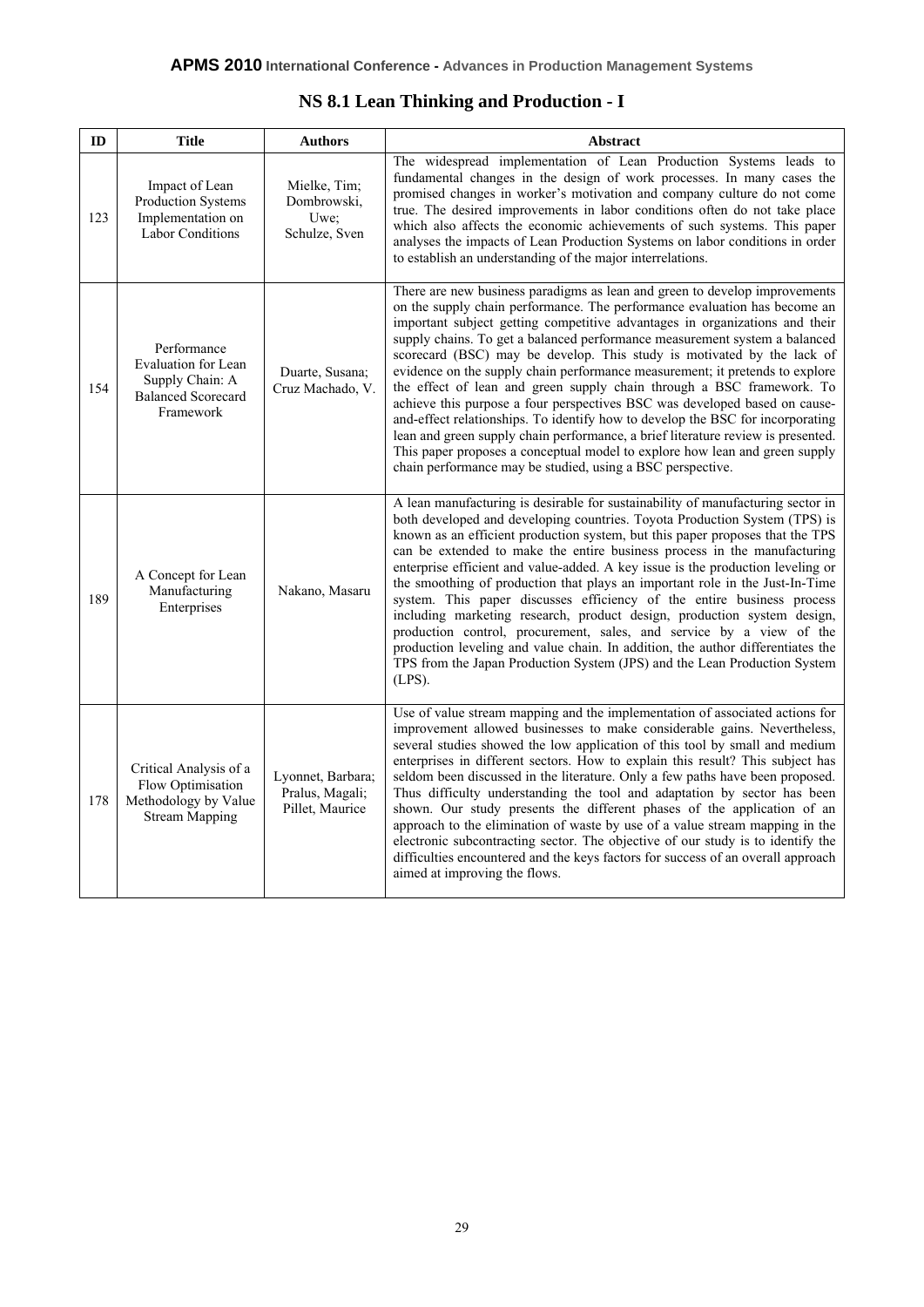| <b>NS 8.2 Lean Thinking and Production - II</b> |  |
|-------------------------------------------------|--|
|-------------------------------------------------|--|

| ID  | <b>Title</b>                                                                                                                                           | <b>Authors</b>                                                                             | Abstract                                                                                                                                                                                                                                                                                                                                                                                                                                                                                                                                                                                                                                                                                                                                                                                                                                                                                                                                                                                                                                                                                                                                                                                                                                                                                                                                                                                                                             |
|-----|--------------------------------------------------------------------------------------------------------------------------------------------------------|--------------------------------------------------------------------------------------------|--------------------------------------------------------------------------------------------------------------------------------------------------------------------------------------------------------------------------------------------------------------------------------------------------------------------------------------------------------------------------------------------------------------------------------------------------------------------------------------------------------------------------------------------------------------------------------------------------------------------------------------------------------------------------------------------------------------------------------------------------------------------------------------------------------------------------------------------------------------------------------------------------------------------------------------------------------------------------------------------------------------------------------------------------------------------------------------------------------------------------------------------------------------------------------------------------------------------------------------------------------------------------------------------------------------------------------------------------------------------------------------------------------------------------------------|
| 409 | Assessing the<br>Applicability of a<br>Lean Model for the<br>Supply Chain<br>Management of<br><b>Service Companies</b>                                 | Tantardini,<br>Marco;<br>Portioli<br>Staudacher,<br>Alberto;<br>Lethbridge, Sarah          | In a recent paper Portioli Staudacher and Tantardini have presented a<br>managerial model in line with the Lean Approach for managing the settlement<br>supply chain of insurance companies. Although the authors envisage the<br>possibility to extend the use of this model to other supply chains, no work was<br>carried out in that direction. Starting from the analysis of the managerial<br>model proposed, supply chain characteristics required for its implementation<br>will be defined and discussed in this paper. A classification of supply chains in<br>service companies will be proposed in order to highlight the possibilities to<br>implement the managerial model in the different supply chains typologies.                                                                                                                                                                                                                                                                                                                                                                                                                                                                                                                                                                                                                                                                                                  |
| 225 | Modelling and<br>Simulation for Lean<br>and Sustainable<br>Manufacturing System<br>Development                                                         | Heilala, Juhani;<br>Paju, Marja;<br>Montonen, Jari;<br>Hentula, Markku;<br>Heikkilä, Antti | becoming more<br>Environmental<br>issues are<br>and more important in<br>sustainable<br>production and environmentally benign<br>manufacturing,<br>manufacturing because of rising concerns regarding climate change, depletion<br>of natural resources and pollution. Lean manufacturing, identification and<br>elimination of waste and production losses, and environmental considerations<br>are all needed during development of a sustainable manufacturing system. In<br>the design phase a multitude of system dimensions must be jointly optimized<br>and the engineers need holistic decision support, otherwise sub-optimization is<br>more likely to occur. Modelling, simulation and digital engineering tools and<br>procedures have had a positive impact on the manufacturing industry as<br>decision-making support. This paper reviews some suitable modelling and<br>for environmental<br>simulation<br>approaches<br>impact<br>analysis<br>during<br>manufacturing system development, shows a link between lean manufacturing,<br>sustainable manufacturing and environmental impacts. A case study on<br>method integration is currently under way.                                                                                                                                                                                                                                                            |
| 139 | Application and<br>Validity of Lean<br>Production in Non-<br>serial Machine Tool<br>Manufacturing - Pilot<br>Case at a Spanish<br>Grinder Manufacturer | Ricondo, Itziar;<br>Serrano, Ibon;<br>Uriarte, Arkaitz                                     | Continuously growing world competition pushes European machine tool and<br>equipment manufacturers to increase production efficiency, in terms of cost,<br>order-to-delivery time and delivery reliability, while keeping its customer-<br>driven focus. The main purpose of this paper is to study the applicability of<br>lean production in the European customized machine tool industry. The paper<br>describes the implementation project of the lean approach at a SME grinder<br>manufacturing company, through the use of value stream mapping (VSM) as<br>implementation guiding technique and action research as research<br>methodology. Among the different lean techniques reviewed, VSM, takt time<br>and flow concepts have been of high applicability and use. The main results<br>can be summarized as follows: increase of productivity, reliability of lead<br>time, simplification of management functions and the introduction of a<br>continuous improvement culture.                                                                                                                                                                                                                                                                                                                                                                                                                                         |
| 295 | Retrofitting Lean<br>Manufacturing to<br>Current Semi-<br><b>Automated Production</b><br>Lines                                                         | Bowler, Melissa;<br>Kurfess, Thomas                                                        | Adopting lean manufacturing ideas of increasing productivity via waste<br>reduction is critical for competitive companies in the global market. In their<br>attempt to implement lean tools corporations are often confronted with varying<br>amounts of internal resistance preventing the implementation of sustainable<br>lean processes. This is extremely apparent in instances where older semi-<br>automated manufacturing lines are retrofitted to make them "leaner." That is<br>facilities originally designed without the use of lean principles. The reluctance<br>stems from inherent issues in the production process and corporate culture that<br>cannot be resolved in the short term. Therefore, it is necessary to adapt<br>traditional lean tools and practices to address current production limitations.<br>An effective driver in developing these adapted concepts is the holistic<br>structure embodied in sustainability. This enables maintainable quasi-lean<br>processes in the short term permitting a lean corporate culture to develop,<br>leading to long term sustainable lean processes. This concept is expanded<br>through a case study done in the body shop of a European car manufacturing<br>company located in the United States. The case study is an example where a<br>manufacturing line designed without lean principles is adjusted to embody<br>lean without disrupting production. |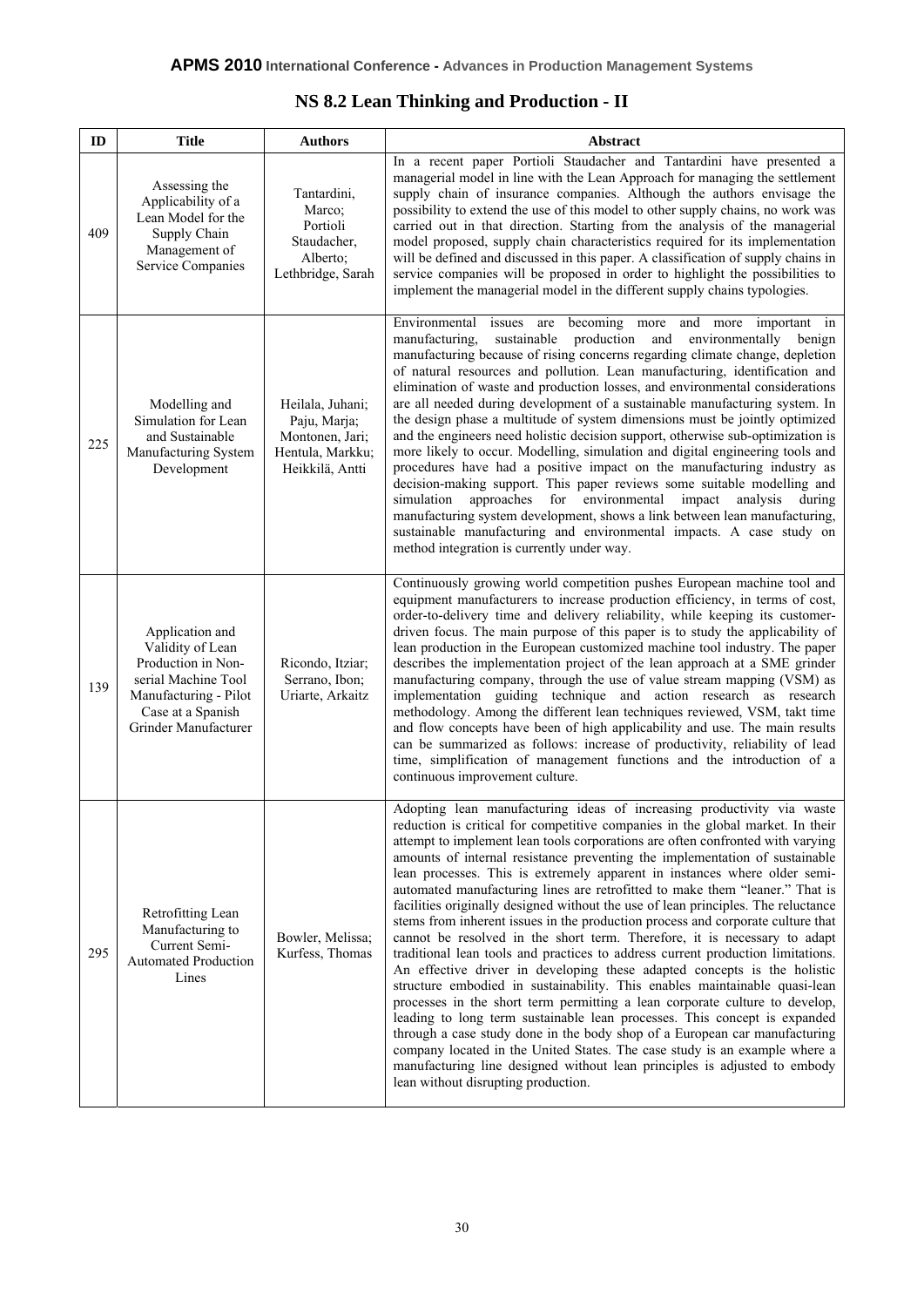| NS 9.1 Maintenance Management - I |  |  |
|-----------------------------------|--|--|
|-----------------------------------|--|--|

| ID  | <b>Title</b>                                                                                                                                                                | <b>Authors</b>                                                                                                         | <b>Abstract</b>                                                                                                                                                                                                                                                                                                                                                                                                                                                                                                                                                                                                                                                                                                                                                                                                                                                                                                                                                                                            |
|-----|-----------------------------------------------------------------------------------------------------------------------------------------------------------------------------|------------------------------------------------------------------------------------------------------------------------|------------------------------------------------------------------------------------------------------------------------------------------------------------------------------------------------------------------------------------------------------------------------------------------------------------------------------------------------------------------------------------------------------------------------------------------------------------------------------------------------------------------------------------------------------------------------------------------------------------------------------------------------------------------------------------------------------------------------------------------------------------------------------------------------------------------------------------------------------------------------------------------------------------------------------------------------------------------------------------------------------------|
| 410 | Towards e-<br>Maintenance: Maturity<br>Assessment of<br>Maintenance Services<br>for New ICT<br>Introduction                                                                 | Fumagalli, Luca;<br>Macchi, Marco;<br>Pizzolante,<br>Sergio;<br>Crespo Marquez,<br>Adolfo;<br>Gomez<br>Fernandez, Juan | The paper aims at investigating the relationship between the selection of e-<br>Maintenance technologies and the features, in particular the maturity, of the<br>maintenance service provision system. This is a step forward to understand<br>whether the maturity influences or not the adoption of new ICTs for<br>supporting maintenance activities. Initial empirical evidences are obtained<br>thanks to a case study analysis in the industrial sector.                                                                                                                                                                                                                                                                                                                                                                                                                                                                                                                                             |
| 310 | Planning and Control<br>of Maintenance as a<br>Strategic Dimension in<br>the Development of<br>Sustainable Production<br>in Brazil: An<br>Innovation in the 21st<br>Century | Barrozo de Souza,<br>José;<br>Benedito<br>Sacomano, José;<br>Kyrillos, Sergio<br>Luiz;<br>Milreu, Francisco<br>J.S.    | This work is a delineation proposal of the basic characteristics of the planning<br>and control of the maintenance as a strategic dimension in the development of<br>the sustainable production in Brazil as an innovation in the 21st Century. The<br>proposal was developed to strategically support the necessities of the<br>changeable Brazilian industrial environment and also to provide formal ways<br>through which the production function of the company can have an efficient<br>dynamics in terms of the sustainable production.                                                                                                                                                                                                                                                                                                                                                                                                                                                             |
| 233 | Implementation of<br>OEE - Issues and<br>Challenges                                                                                                                         | Olhager, Jan;<br>Sohal, Amrik;<br>O'Neill, Peter;<br>Prajogo, Daniel                                                   | An operations strategy should be based on a strong systematic and<br>standardized way of working combined with empowered shop floor teams who<br>drive continuous improvement in that standardized work. OEE data on<br>machine performance is a key starting point for teams to understand there<br>equipment losses and to establish improvement programs to eliminate them.<br>We find that the implementation of OEE is typically based on the motivation<br>to use a basic reference measure for analysing and comparing the utilization of<br>resources at the plant. The use of OEE can also be transformed to a system for<br>analysing production data to identify potential areas of improvement, and<br>supporting lean initiatives. Thus, characteristically, OEE typically advances<br>from a base measure for efficiency as the initial purpose, to being a tool to<br>improve effectiveness for analysing data to support CI objectives via the<br>identification and elimination of waste. |
| 263 | Predictive<br>Maintenance<br>Strategies for<br>Sustainable<br>Manufacturing                                                                                                 | Gilabert, Eduardo;<br>Conde, Egoitz                                                                                    | Maintenance should be a constantly improving activity that minimises the cost<br>of production losses. It is very helpful to follow a systematic procedure in<br>order not to get lost among these new tendencies and the analysis of their<br>potential applicability and benefits. A systematic maintenance procedure<br>naturally leads to a cyclical, continuous improvement methodology to reach<br>excellence. The improvement model presented is based on different tools that<br>are applied in a structured way. It focuses on selecting cost-effective<br>strategies, especially predictive strategies, for achieving maintenance<br>excellence. One of the pillars of the model is that the selected strategies should<br>take into account the economical and environmental benefits achieved in order<br>to demonstrate their potential.                                                                                                                                                      |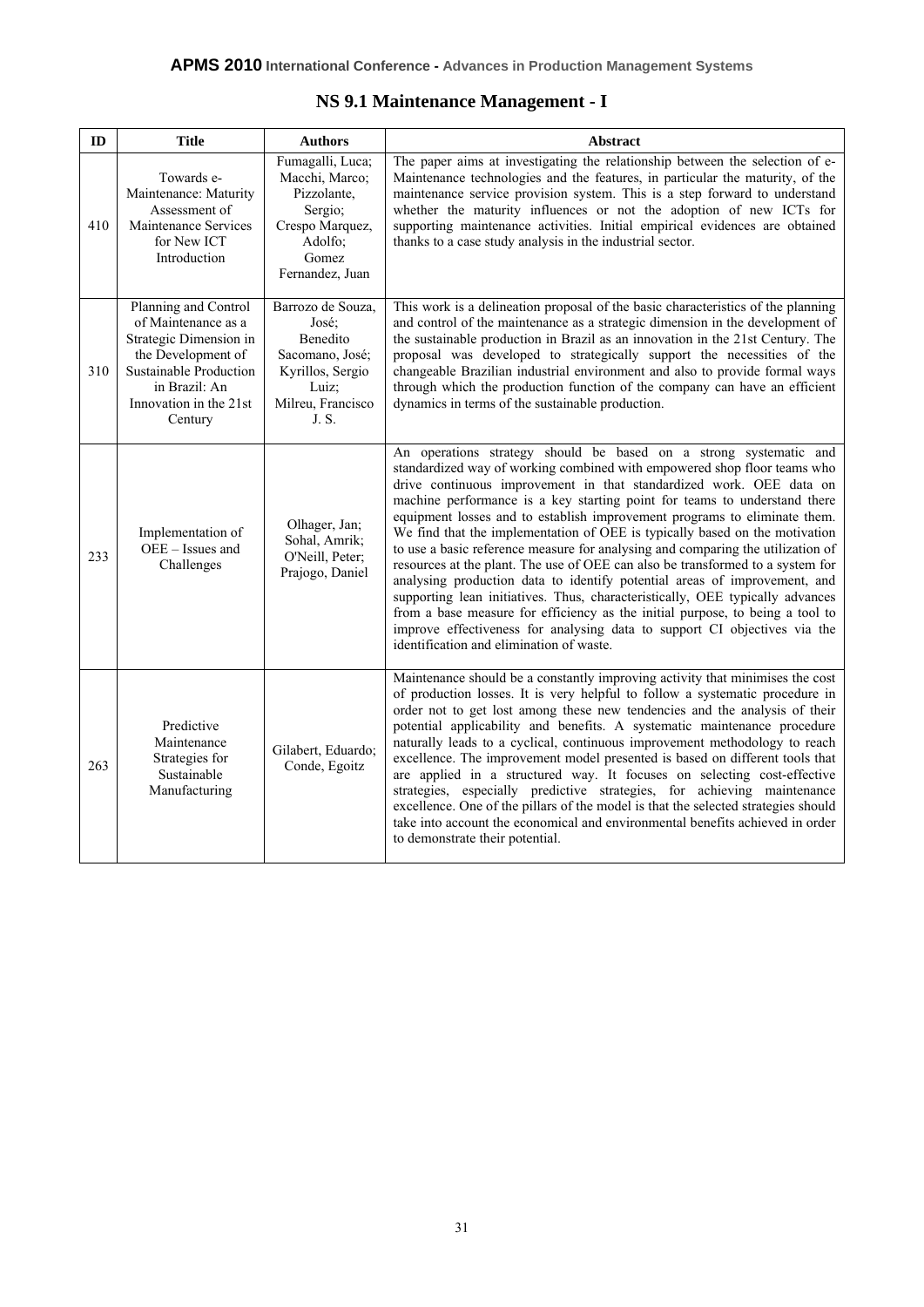## **NS 9.2 Maintenance Management - II**

| ID  | <b>Title</b>                                                                                                                 | <b>Authors</b>                                                                                                                 | <b>Abstract</b>                                                                                                                                                                                                                                                                                                                                                                                                                                                                                                                                                                                                                                                                                                                                                                                                                                                                                                                                                                                                                                             |
|-----|------------------------------------------------------------------------------------------------------------------------------|--------------------------------------------------------------------------------------------------------------------------------|-------------------------------------------------------------------------------------------------------------------------------------------------------------------------------------------------------------------------------------------------------------------------------------------------------------------------------------------------------------------------------------------------------------------------------------------------------------------------------------------------------------------------------------------------------------------------------------------------------------------------------------------------------------------------------------------------------------------------------------------------------------------------------------------------------------------------------------------------------------------------------------------------------------------------------------------------------------------------------------------------------------------------------------------------------------|
| 147 | Enhancement of the<br>Serviceability in the<br>Machine and Plant<br>Industry                                                 | Lanza, Gisela;<br>Behmann,<br>Benjamin;<br>Werner, Patrick                                                                     | The provision of technical services in machine and plant engineering is a<br>profitable field of business for the provider. However, if ambitious availability<br>promises are made, the expenses required in future to deliver the technical<br>service can only be projected with a high level of uncertainty. This paper<br>presents an approach that shows how the serviceability of a service provider<br>for the maintenance of technical components can be evaluated with low levels<br>of uncertainty, and how the resources used to provide the service can be<br>optimized. The result consists in the determination of a serviceability which<br>represents the correlation between the required resources and the number of<br>identical components in the field. It is derived from the times of service<br>provision, which are adapted to the actual operating and load behavior of the<br>components and takes the sustainable planning and optimization of resources<br>for the respective times of service activities into consideration. |
| 412 | <b>Condition Monitoring</b><br>based on Incremental<br>Learning and Domain<br>Ontology for<br>Condition-based<br>Maintenance | Fumagalli, Luca;<br>Emmanouilidis,<br>Christos;<br>Jantunen, Erkki;<br>Pistofidis, Petros;<br>Macchi, Marco;<br>Garetti, Marco | This paper defines the main elements of a generic condition monitoring<br>system, as an abstraction of data and services. The key target is how to<br>facilitate asset self-awareness, to support production-level sustainable<br>machinery operation. The proposed approach involves knowledge-rich<br>computational elements, capable of performing incremental model building in<br>order to capture the specific characteristics of the monitored asset behaviour.<br>Coupled with adequate data and knowledge modelling, by means of dedicated<br>ontology, this abstraction mechanism is envisioned to facilitate the rapid<br>development of condition monitoring systems for diverse application needs.                                                                                                                                                                                                                                                                                                                                             |
| 329 | A RFID Enabled<br>Computerized<br>Maintenance<br>Management System<br>in Aerospace Industry                                  | Satoglu, Sule Itir;<br>Baskak, Murat                                                                                           | The purpose of this study is developing a RFID-enabled maintenance<br>management system for aircraft parts that is started at the production stage<br>where the components are tagged and implemented through their all life-cycle<br>that facilitates tracking and maintenance of the components; and developing<br>the information management system that provides the basis for the<br>computerized maintenance management. The authors interviewed with real<br>practitioners from an aircraft/component maintenance company and an airline<br>company located in Turkey, and learned how maintenance activities are<br>currently implemented in Turkey. Later, it has been studied how the RFID<br>technology can be implemented to maintenance activities of aerospace<br>industry for enhancement, regarding the technical and legislative constraints.<br>A preliminary RFID-enhanced computerized maintenance management system<br>is proposed where the roles of manufacturers, airlines companies and<br>maintenance companies are defined.      |
| 321 | Advances in Kanban<br>Tracking                                                                                               | Olesen, Peter<br>Bjerg;<br>Hvolby, Hans-<br>Henrik;<br>Steger-Jensen,<br>Kenn:<br>Nielsen, Izabela                             | This paper presents two case studies of kanban implementations. One case<br>company spends quite some resources on recalculating and reprinting kanbans<br>in response to demand variation whereas the other case company experience<br>that kanbans are lost or queued up in the production. Based on these findings<br>this paper further investigates different solutions to ease the identified<br>problems and suggests the use of E-kanban and RFID.                                                                                                                                                                                                                                                                                                                                                                                                                                                                                                                                                                                                  |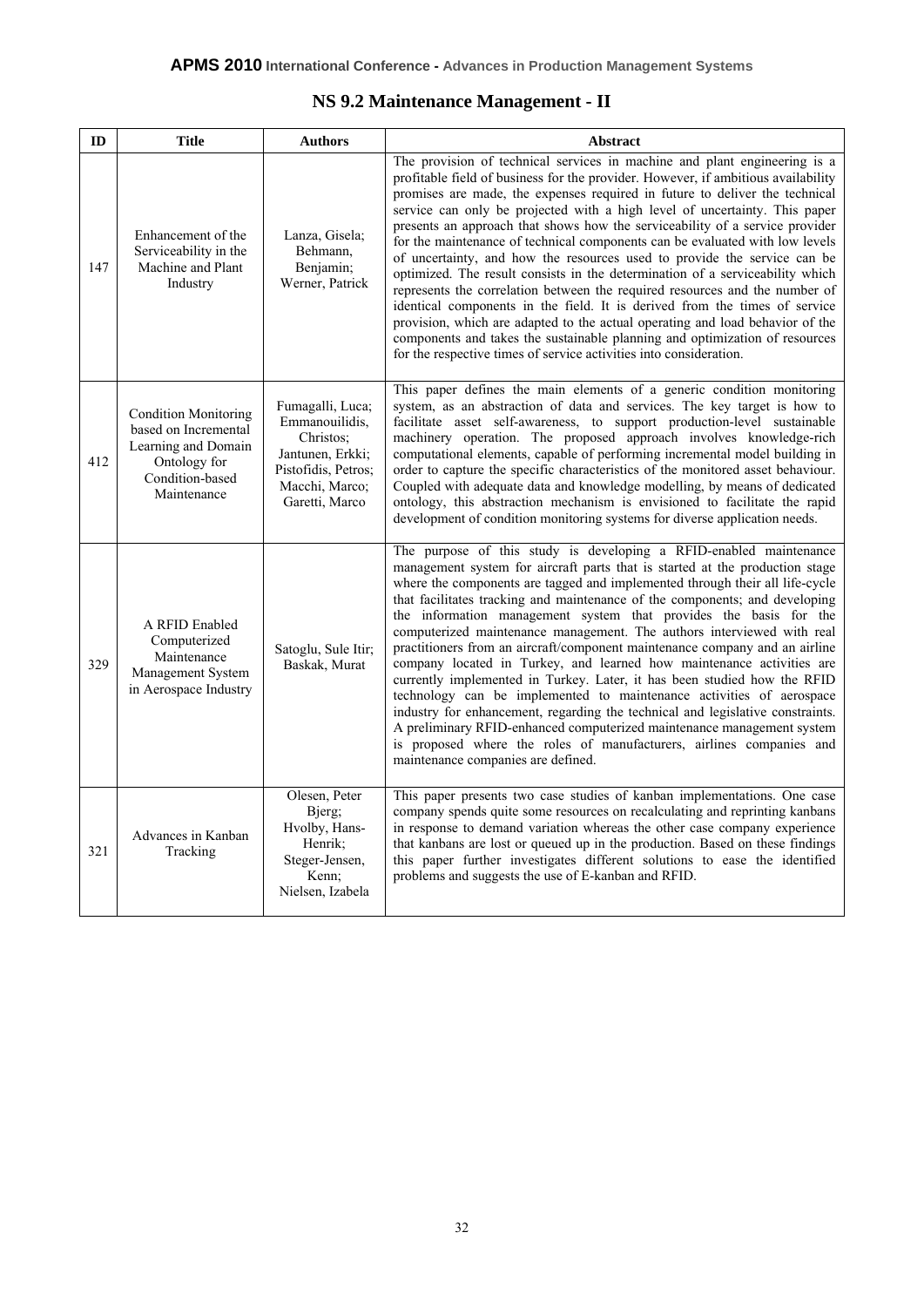## **NS 10.1 Technologies - I**

| ID  | <b>Title</b>                                                                                                               | <b>Authors</b>                                                                                     | Abstract                                                                                                                                                                                                                                                                                                                                                                                                                                                                                                                                                                                                                                                                                                                                                                                                                                                                                                                                                                                                                                                                                                |
|-----|----------------------------------------------------------------------------------------------------------------------------|----------------------------------------------------------------------------------------------------|---------------------------------------------------------------------------------------------------------------------------------------------------------------------------------------------------------------------------------------------------------------------------------------------------------------------------------------------------------------------------------------------------------------------------------------------------------------------------------------------------------------------------------------------------------------------------------------------------------------------------------------------------------------------------------------------------------------------------------------------------------------------------------------------------------------------------------------------------------------------------------------------------------------------------------------------------------------------------------------------------------------------------------------------------------------------------------------------------------|
| 125 | RFID System Project<br>for Enhancing Blood<br>Supply Chain Safety<br>and Blood Transfusion<br>Center Productivity          | Orrù, Pier<br>Francesco;<br>Borelli, Gianluca;<br>Pilloni, Maria<br>Teresa;<br>Zedda, Francesco    | Aim of the study is to develop a project for enhancing blood supply chain<br>safety and Blood Transfusion Centre productivity suggesting a RFID<br>technology-based process reengineering, referring the experiences of G.<br>Brotzu Hospital in Cagliari, Italy. The first part of the study consists on an<br>analysis of the present blood transfusion chain processes. Through a<br>FMEA/FMECA and ABC analysis criticalities and error sources were pointed<br>out. Blood Transfusion Centre productivity has been analyzed, focusing on<br>blood inventory management processes. In the second part of the study, a<br>RFID technology solution, based on Passive ID Tags and mobile PDA<br>computer readers, was designed. New processes Flow Charts were drawn, and<br>then performances were evaluated. The application of the designed RFID-<br>based solution will allow complete traceability and control for analyzed<br>processes, sensibly reducing criticalities, increasing patient safety and Blood<br>Transfusion Centre efficiency.                                                 |
| 181 | Demand-driven<br>Supply Chains with<br>RFID and EPCIS -<br>Does IT matter?                                                 | Dreyer, Heidi<br>Carin;<br>Romsdal, Anita;<br>Strandhagen, Jan<br>$Ola$ :<br>Bjartnes,<br>Ragnhild | This paper is based on experiences from eight pilots in the Norwegian grocery<br>industry and discusses the role of RFID and EPCIS in supply chain<br>collaboration. Overall, RFID and EPCIS were found to efficiently create<br>reliable and high quality real-time information about products and their<br>movement through the supply chain. However, instead of driving supply chain<br>collaboration, RFID and EPCIS were found to be more enablers or tools for<br>information capture and sharing. Thus, their dissemination and application is<br>more dependent on how well the supply chain as a whole is able to utilise the<br>technology to realise new and more intelligent logistics and collaboration<br>solutions. The project participants concluded that the essential element for<br>realising more efficient supply chain collaboration is related to increased<br>information sharing among actors – something which can be realised simply<br>by sharing already existing information.                                                                                           |
| 237 | A Product Traceability<br>and Authentication<br>Framework for<br>Verifying Genuine<br>Products in the<br>Product Lifecycle | Abramovici,<br>Michael;<br>Flohr, Matthias;<br>Krebs, Andreas                                      | Due to the threat of product forgery, many companies are forced to take<br>effective measures against product plagiarisms and counterfeits. This paper<br>introduces a framework for a comprehensive supply chain and product<br>lifecycle-spanning solution regarding product tracking & tracing and forgery-<br>proof product authentication. Thereby the focus is laid on flexible adaptability<br>to various company and product-specific requirements, which concern aspects<br>like the combination of tracking/tracing and authentication elements, the<br>required security level, the applicable ID technology and the need for<br>stationary or mobile application scenarios.                                                                                                                                                                                                                                                                                                                                                                                                                 |
| 251 | Smart Flow of Goods:<br>Experiences from<br>RFID Pilots in Fresh<br>Food Supply Chains                                     | Bjartnes,<br>Ragnhild;<br>Romsdal, Anita;<br>Dreyer, Heidi<br>Carin;<br>Strandhagen, Jan<br>Ola    | This paper presents findings from examining the potentials of RFID (Radio<br>Frequency Identification) and EPCIS (Electronic Product Code Information<br>Services) in fresh food supply chains. Results are based on eight pilots in the<br>Norwegian grocery industry performed as part of the project Smart Flow of<br>Goods. From these pilots, the most accessible potential is found to be related<br>to automation of manual processes and improved data quality for existing<br>processes. The most valuable effects are expected to be achievable when the<br>technology is used to support increased supply chain collaboration and process<br>re-engineering, but these changes are also accompanied by substantial<br>challenges. Technologically, there were limitations in off-the-shelf solutions<br>and implementation and phasing-in required considerable efforts. The pilots<br>indicate that RFID and EPCIS can be used to support improvements in the<br>supply chains, but the technology was not found to be a necessary prerequisite<br>for all identified improvement measures. |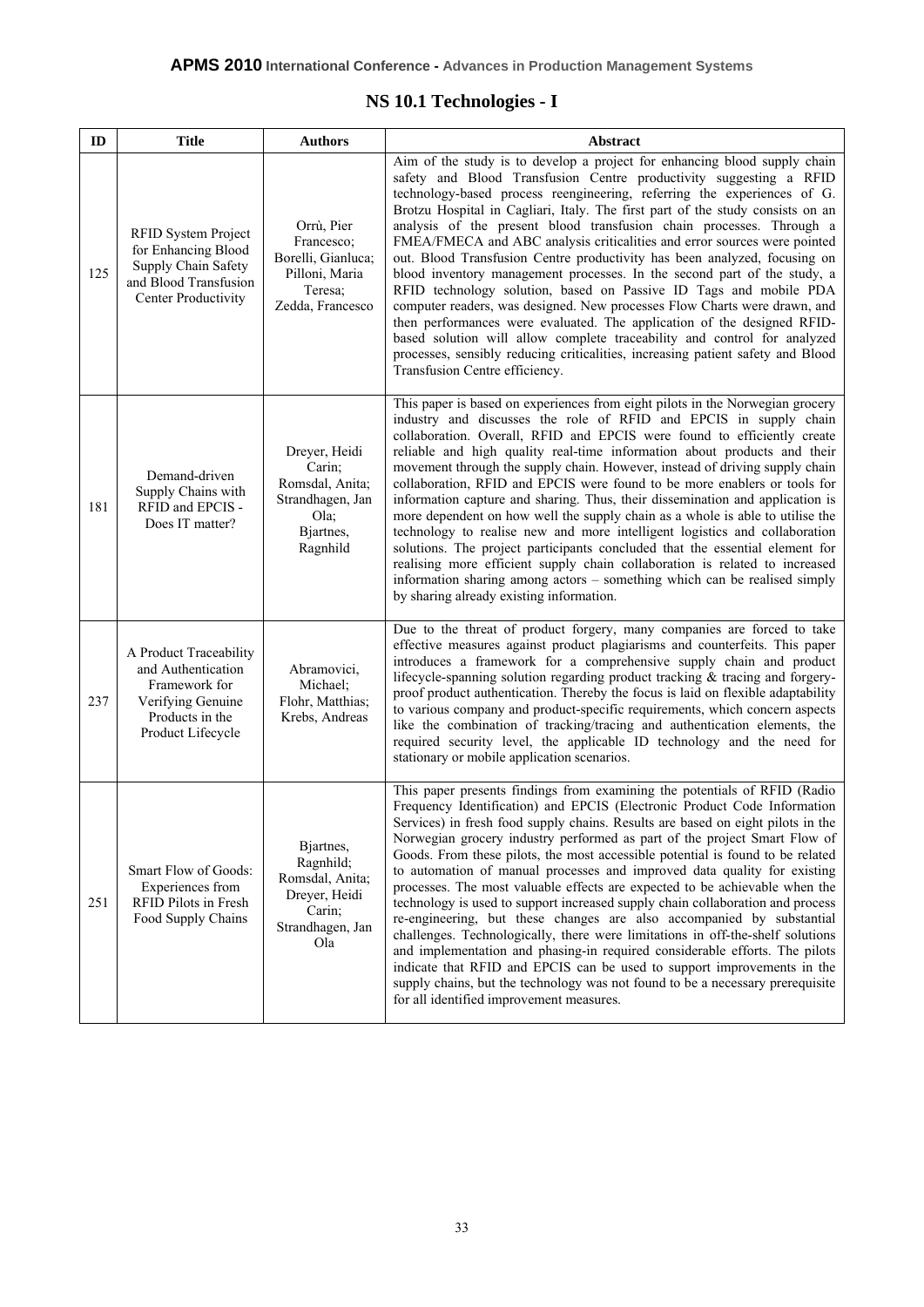# **NS 10.2 Technologies - II**

| ID  | <b>Title</b>                                                                                        | <b>Authors</b>                                                       | Abstract                                                                                                                                                                                                                                                                                                                                                                                                                                                                                                                                                                                                                                                                                                                                                                                                                                                                                                                                                                                                                                                                                                                                       |
|-----|-----------------------------------------------------------------------------------------------------|----------------------------------------------------------------------|------------------------------------------------------------------------------------------------------------------------------------------------------------------------------------------------------------------------------------------------------------------------------------------------------------------------------------------------------------------------------------------------------------------------------------------------------------------------------------------------------------------------------------------------------------------------------------------------------------------------------------------------------------------------------------------------------------------------------------------------------------------------------------------------------------------------------------------------------------------------------------------------------------------------------------------------------------------------------------------------------------------------------------------------------------------------------------------------------------------------------------------------|
| 163 | IT Strategies and<br>Corporate Results: An<br><b>Empirical Study</b>                                | Masini, Andrea;<br>Perona, Marco;<br>Sicco, Alessandro               | Various theoretical perspectives have been used in the literature to examine<br>the relationship between IT strategy, competitive strategy and organizational<br>performance. Yet, despite these efforts the nexus between IT, corporate<br>strategy and performance remains still unclear. In this paper we develop and<br>empirically test a stylised conceptual model that sheds further light on this<br>nexus. Using a configurational approach on a sample of European companies<br>from different sectors, we found that companies with stronger and more skilled<br>IT departments adopt more focused competitive strategies and enjoy better<br>performances in key functional areas compared to firms with weaker IT<br>departments.                                                                                                                                                                                                                                                                                                                                                                                                 |
| 197 | Designing and<br>Managing Sustainable<br>IT Service Systems                                         | Fugini,<br>Mariagrazia;<br>Gangadharan,<br>G.R.;<br>Pernici, Barbara | This paper proposes guidelines for designing and managing IT service systems<br>along the perspective of energy awareness, or, more generally, sustainability<br>or greenness. By energy awareness we mean that the service system is<br>enriched with Green Performance Indicators - GPI expressing which resources<br>(data, CPU, as well as consumables, power for cooling the IT platform, and so<br>on) the service systems employs and what energy it consumes. To exemplify<br>our GPI, in the paper, we refer to an IT service scenario of e-commerce, where<br>several services cooperate to deliver ordered items to customers, and present<br>how our identified GPI can drive choices at the strategic, tactical, and<br>operational level to obtain a sustainable or green process.                                                                                                                                                                                                                                                                                                                                               |
| 254 | ICT Integration for<br>Automatic Real-time<br>Production Planning<br>and Control: A<br>Concept Note | Arica, Emrah;<br>Powell, Daryl                                       | This paper aims to develop a conceptual framework for automatic real-time<br>production planning and control through integration of information and control<br>technologies. Firstly, state of the art technologies necessary to develop such a<br>framework have been discussed in the paper. These technologies are classified<br>in two categories: automatic planning and control; and real-time data capture<br>technologies. Enterprise Resource Planning (ERP) systems that integrate the<br>value chain in an enterprise, Manufacturing Execution Systems (MES) that<br>manage and control the production on shopfloor and Advanced Planning and<br>Scheduling (APS) systems that develop solutions for complex planning<br>problems are the automated planning and control technologies that have been<br>analyzed. Radio Frequency Identification (RFID) has been emphasized as<br>being the most advanced and promising real-time data capture technology.<br>Having analyzed the features and shortcomings of the systems per se, and<br>advantages that may come out by integrating them efficiently, a framework is<br>proposed. |
| 265 | Value Added by<br>Interoperable<br><b>Information Systems</b><br>in Spread Production<br>Networks   | Oedekoven, Dirk;<br>Schuh, Günther                                   | What is the competitive advantage of interoperable information systems?<br>Taking this research question as a guideline the paper discusses how to<br>approach the challenge of assessing the benefits of integrated systems. The<br>main focus is laid on the direct and indirect effects of standardization projects<br>which aim at continuous and homogenous order processing data. The<br>knowledge based approach starts on data level and takes care of the<br>interdependencies between the subsequent levels of aggregation. The problem<br>immanent complexity is caused by the variety of heterogeneous product and<br>process describing attributes. The application of management cybernetics in<br>order to handle this challenge constitutes a focal point of this paper.                                                                                                                                                                                                                                                                                                                                                       |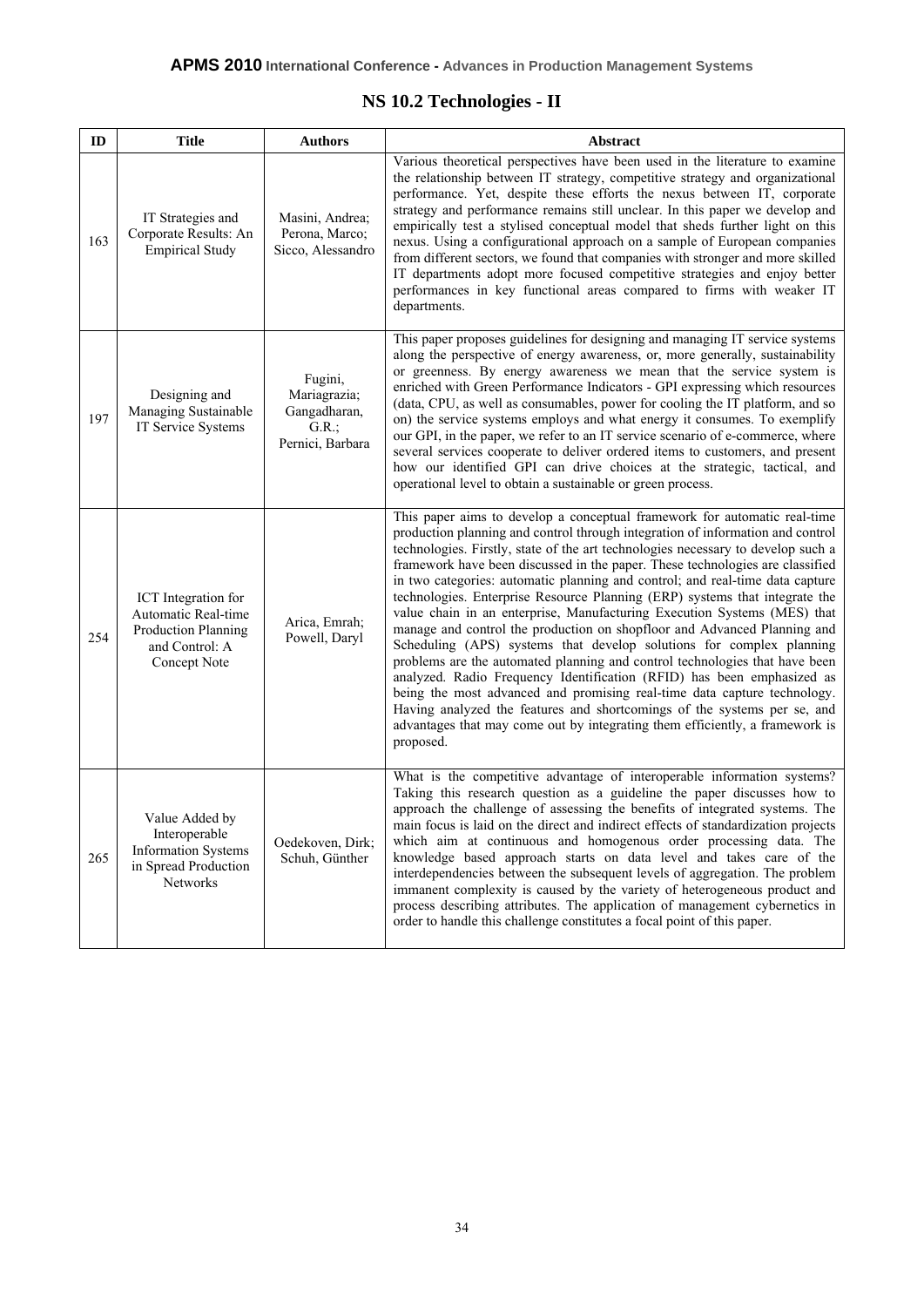### **SS 1.1 Collaborative Innovation - I**

| ID  | <b>Title</b>                                                                                       | <b>Authors</b>                                               | <b>Abstract</b>                                                                                                                                                                                                                                                                                                                                                                                                                                                                                                                                                                                                                                                                                                                                                                                                                                                                                                                       |
|-----|----------------------------------------------------------------------------------------------------|--------------------------------------------------------------|---------------------------------------------------------------------------------------------------------------------------------------------------------------------------------------------------------------------------------------------------------------------------------------------------------------------------------------------------------------------------------------------------------------------------------------------------------------------------------------------------------------------------------------------------------------------------------------------------------------------------------------------------------------------------------------------------------------------------------------------------------------------------------------------------------------------------------------------------------------------------------------------------------------------------------------|
| 416 | An Exploratory Study<br>of UK-China<br>Collaborative<br><b>Innovation Practices</b>                | Mendibil, Kepa;<br>Wang, Dan;<br>Bititci, Umit;<br>Lu, Libin | The purpose of this presentation is to identify and explain the key barriers and<br>drivers for encouraging increased levels of collaboration and collaborative<br>innovation between UK and China. To achieve this the authors first carried out<br>a survey to explore the extend of UK-China collaborative initiatives. This was<br>then followed by interviews with managers in 4 organisations involved in such<br>initiatives. Initial findings suggest that there are several factors that are most<br>influential on the performance of collaborative innovation initiatives.                                                                                                                                                                                                                                                                                                                                                 |
| 246 | Innovation: A<br>Knowledge Transfer<br>Perspective                                                 | Alexander, Allen<br>Thomas;<br>Childe, Stephen J             | One means of innovation is the adoption of new knowledge from external<br>sources. This paper describes research to improve the transfer of knowledge<br>between universities and businesses. Using pilot studies and in-depth<br>interviews based on real life case studies, the research identified and<br>confirmed two hypotheses; that successful knowledge transfer comes from the<br>transfer of tacit knowledge; and that tacit knowledge can best be transferred<br>using rich media channels. The paper describes the research and goes on to<br>assess a range of channels for their media richness and their ability to transfer<br>tacit knowledge. It concludes that selection of the appropriate channel can<br>improve the knowledge transfer resulting in improved innovation.                                                                                                                                       |
| 165 | Enhancing Innovation<br>Culture for<br>Collaborative<br>Innovation                                 | Schulte, Kjersti<br>Øverbø;<br>Hatling, Morten               | Collaborative innovation is considered a promising approach to strengthen<br>innovation in manufacturing companies in high cost countries. Non etheless,<br>collaboration as integrated design processes based on common understanding<br>is difficult to achieve not least due to the companies' innovation cultures. This<br>paper presents dimensions of innovation culture that are grounded in two case<br>studies: a design team in a tools producer and packaging design agencies. The<br>dimensions of behavior, communication and structure might influence the<br>companies opportunities for collaborative innovation. For example, the<br>individual designer's motivation to cooperate. Additionally, the designers<br>prefer a balanced sense of urgency, such as time for individual concentration<br>on one solution and joint team efforts. This balance can be difficult to achieve<br>in collaborative innovation. |
| 137 | An Entrepreneurial<br>Path to Market: A<br>Systemic Modelling of<br>Entrepreneurial<br>Contracting | Galanakis,<br>Kostas;<br>Ehret, Michael                      | Modern service economies are driven by the transformation of integrated firms<br>into intelligent enterprises that connect networks of world-class service<br>providers. While there is strong agreement on the potential of such open<br>business models, experiences are not straightforward. We propose<br>entrepreneurial contracting as a guiding principle for the design of open<br>business-models. We describe a generic approach of entrepreneurial<br>contracting using a systems thinking concept. Entrepreneurial contracting<br>highlights antecedents and consequences missed out in conventional<br>approaches rooted in transaction costs or property rights theory.                                                                                                                                                                                                                                                 |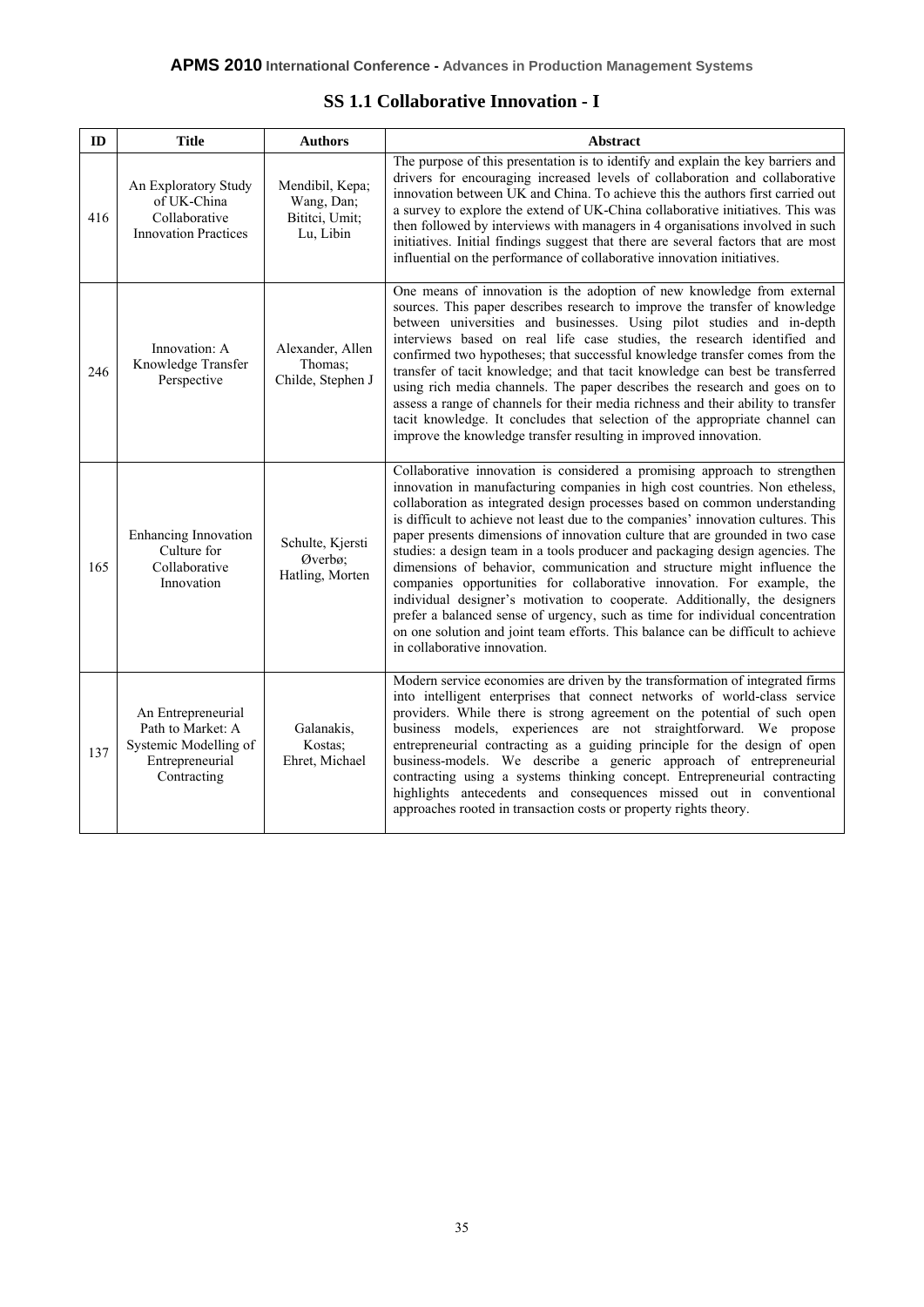## **SS 1.2 Collaborative Innovation - II**

| ID  | Title                                                                                                                                           | <b>Authors</b>                                                                                   | Abstract                                                                                                                                                                                                                                                                                                                                                                                                                                                                                                                                                                                                                                                                                                                                                                                                                                                                                                                                                                                                                                                    |
|-----|-------------------------------------------------------------------------------------------------------------------------------------------------|--------------------------------------------------------------------------------------------------|-------------------------------------------------------------------------------------------------------------------------------------------------------------------------------------------------------------------------------------------------------------------------------------------------------------------------------------------------------------------------------------------------------------------------------------------------------------------------------------------------------------------------------------------------------------------------------------------------------------------------------------------------------------------------------------------------------------------------------------------------------------------------------------------------------------------------------------------------------------------------------------------------------------------------------------------------------------------------------------------------------------------------------------------------------------|
| 156 | Cross-Company<br>Logistic Models for<br>Regional Pooling of<br>Transports - a<br>Simulation Approach                                            | Palm, Daniel;<br>Prochazka,<br>Margarethe;<br>Meizer, Felix;<br>Leitner, René;<br>Sihn, Wilfried | Business networking strategies and especially co-operation in logistics is<br>gaining momentum for individual companies in order to survive in competitive<br>markets. As regional transport bundling is a powerful approach to optimize<br>cost structures, this publication deals with the conceptual design and<br>evaluation of cross-company logistics models. For this purpose, a simulation<br>and evaluation model is presented that supports the development of new<br>logistics concepts. Therefore models for the calculation of emissions, costs and<br>logistics competitiveness, have to be created and combined to holistically<br>validate and evaluate the new approach. This combination between the three<br>different target values distinguishes the developed model from already<br>published methods. Based on the sustainable approach, potentials for<br>optimization in the areas emissions, costs, and logistic competitiveness can be<br>detected and new sustainable and energy efficient logistics models can be<br>designed. |
| 353 | Leveraging Innovation<br>through Purchasing<br>Involvement and<br>Proficiency                                                                   | Bengtsson, Lars J;<br>Lakemond,<br>Nicolette;<br>Dabhilkar,<br>Mandar                            | Competitive innovation processes are increasingly based on networks of<br>suppliers providing unique competencies to the focal firm. The main purpose<br>of this study is to explore how the contribution of innovative suppliers to<br>firms' innovation may be leveraged through purchasing involvement and<br>proficiency. The analysis is based on a cross-sectional survey of 675 firms in<br>Europe and North America. The results show that having innovative suppliers<br>contributes to firm's innovation performance in terms of time-to-market and<br>the level of innovation in products/services. These findings validate previous<br>conceptual studies and extend previous research by showing that purchasing<br>involvement and proficiency in selecting, developing and involving suppliers<br>in product and process improvements leverage innovation performance.                                                                                                                                                                       |
| 187 | <b>Business Model</b><br>Innovations: The Case<br>of Intelligent Goods                                                                          | Bakås, Ottar;<br>Hoff, Annette                                                                   | The emerging concept of 'Intelligent goods' involves goods that can<br>communicate with different users to exchange transport-related information<br>along the supply chain. The intelligent goods concept involves technologies<br>for goods identification, status tracking, and embedded logic. Technological<br>architecture for intelligent goods are an emerging field of research, but<br>research on potential new services and business models to exploit the benefits<br>from intelligent goods is poorly represented. The papers studies how the<br>intelligent goods concept can enable actors in the supply chain to innovate in<br>their business models. The paper presents prospects for unique value<br>propositions that can be offered by main actors within the transport and<br>logistics domain: 1) Transport users; 2) Transport providers; and 3)<br>Infrastructure owners. Implications for managers are presented in the form of<br>factors enabling and inhibiting business model innovations in transport<br>networks.          |
| 133 | Investigating the<br>Relationship between<br>Organizational<br>Context and<br>Knowledge Creation:<br>The Knowledge<br>Creation<br>Ambidexterity | Maalouf, Malek                                                                                   | The purpose of this paper is to demonstrate how and why an organizational<br>context based on the four contextual attributes - Discipline, Stretch, Trust and<br>Support - contribute for the emergence of the "knowledge creation<br>ambidexterity". By adopting the Social Capital theory as theoretical bases, this<br>paper shows that the four contextual attributes do activate simultaneously the<br>four modes of knowledge conversion of (Nonaka, 1994)'s theory through the<br>motivation of both the combination and exchange of intellectual capital and<br>knowledge.                                                                                                                                                                                                                                                                                                                                                                                                                                                                          |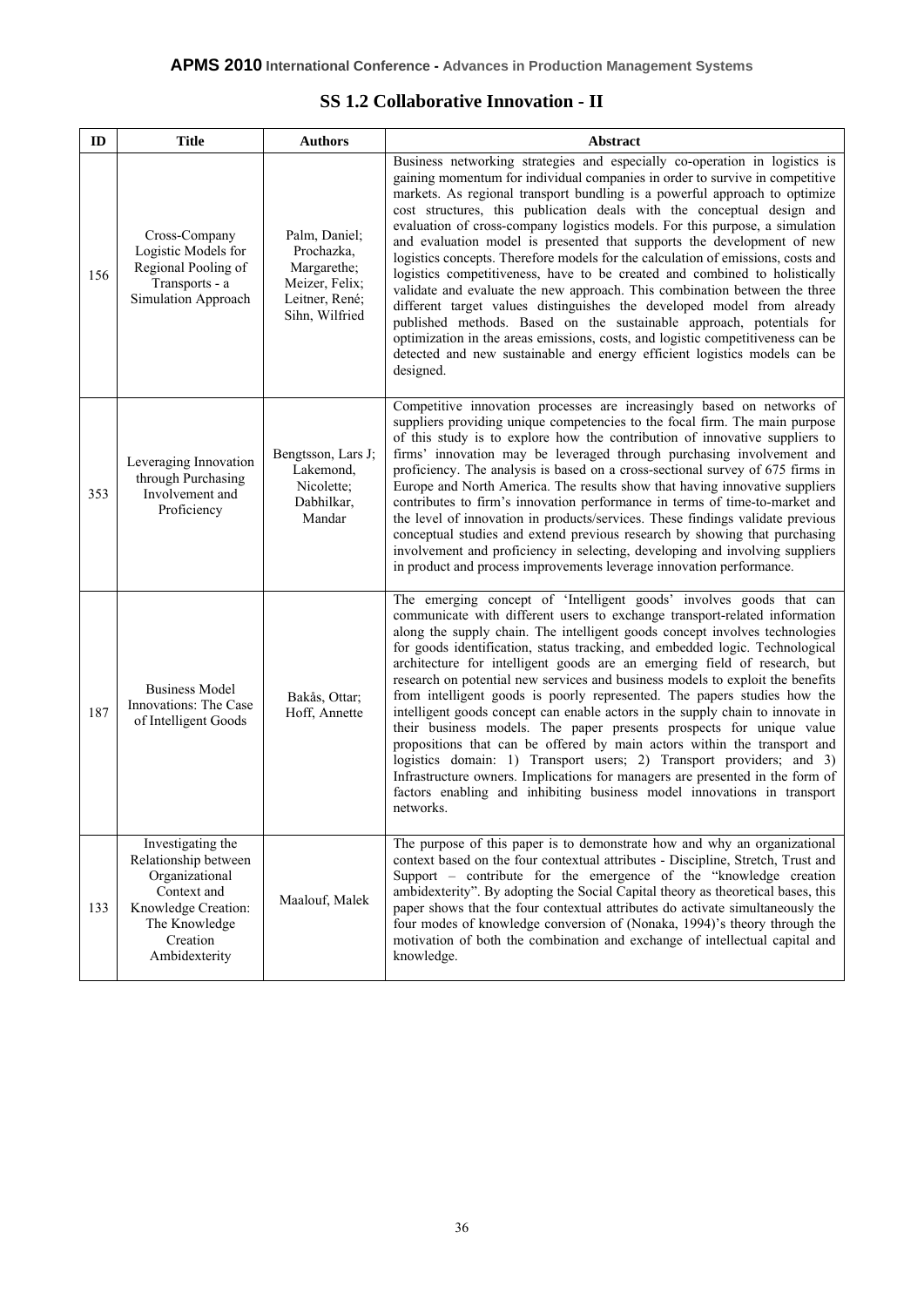| SS 2.1 Transformations to Servitized Organizational Forms - I |  |
|---------------------------------------------------------------|--|
|---------------------------------------------------------------|--|

| ID  | <b>Title</b>                                                                                                                   | <b>Authors</b>                                                               | Abstract                                                                                                                                                                                                                                                                                                                                                                                                                                                                                                                                                                                                                                                                                                                                                                                                                                                                                                                                                                                                                                                                                                                                              |
|-----|--------------------------------------------------------------------------------------------------------------------------------|------------------------------------------------------------------------------|-------------------------------------------------------------------------------------------------------------------------------------------------------------------------------------------------------------------------------------------------------------------------------------------------------------------------------------------------------------------------------------------------------------------------------------------------------------------------------------------------------------------------------------------------------------------------------------------------------------------------------------------------------------------------------------------------------------------------------------------------------------------------------------------------------------------------------------------------------------------------------------------------------------------------------------------------------------------------------------------------------------------------------------------------------------------------------------------------------------------------------------------------------|
| 262 | Sustainable Product<br>Service System: A<br>Conceptual<br>Framework                                                            | Resta, Barbara;<br>Gaiardelli, Paolo                                         | Although the increasing concern of society about the issues of sustainability<br>has driven industrial systems to expand their traditional perspectives including<br>environmental and social dimensions, economic and business literature reveal<br>that understanding of sustainable business models is still limited. A first<br>attempt to fill this gap has been the development of the Product Service<br>System (PSS) concept, a comprehensive business model able to fulfil users'<br>requirements through the provision of more dematerialised systems. Since<br>current literature on PSS fails to provide and explain its peculiarities with a<br>sustainable perspective, this paper attempts to overcome this lack, through the<br>development of an ontology. Based on an extensive literature review, the<br>sustainable PSS business model constructs and variables are provided. Then<br>causal relationships among constructs are explained, defining their nature and<br>direction. Finally, some managerial implications and directions for future<br>research are pointed out in order to overcome the limitations of this work. |
| 203 | Conceptual<br>Transformation<br>Framework for<br>Servitization                                                                 | Vladimirova,<br>Doroteya;<br>Evans, Stephen;<br>Martinez,<br>Veronica        | This paper presents a Conceptual Transformation Framework for Servitization.<br>The challenges experienced by manufacturers on their journey to servitization<br>are investigated in order to develop our understanding of the transformation<br>that traditional manufacturers undergo to become servitized manufacturers.<br>Three change theories are applied to develop the Framework: Lewin's force<br>field analysis, Senge's system thinking and Pettigrew and Whipp's framework<br>of strategic change. The Framework includes the dimensions of the change<br>that takes place and the elements of change when transforming towards<br>Product-Service Systems.                                                                                                                                                                                                                                                                                                                                                                                                                                                                              |
| 322 | Challenges for<br><b>Integrating Suppliers</b><br>into Product-Service<br><b>Systems Design</b>                                | Cakkol, Mehmet;<br>Johnson, Mark;<br>Martinez,<br>Veronica;<br>Shehab, Essam | Servitizing manufacturers engage into long-term relationships with suppliers<br>for the provision and support of the Product-Service Systems (PSS) offerings.<br>Through-life support thus calls for a transformation for manufacturers as to<br>how suppliers are integrated within the offerings. An example of this is the<br>involvement of strategic suppliers early in the design stage. The aim of this<br>practice is to realise the benefits of innovative ideas earlier in the development<br>phase and access the technical expertise of suppliers'. This study contributes to<br>extant literature as being one of the first attempts to explore this issue<br>empirically, by conducting semi-structured interviews within six different<br>servitizing manufacturers. The preliminary findings suggest that managers are<br>aware of the importance of suppliers in the design and delivery of PSS,<br>however many important decisions are still made based on past experience<br>only, which shows the lack of systematic approach to the whole process in the<br>industry.                                                           |
| 311 | Exploring the Linkage<br>between Servitization<br>and Financial<br>Performances:<br>Evidences from the<br><b>HVAC</b> Industry | Visintin, Filippo;<br>Rapaccini, Mario                                       | Based on previous research we identified 5 variables to measure the degree of<br>servitization of manufacturing companies. Subsequently, we submitted a<br>questionnaire to assess the value of these variables to 250 companies operating<br>in the Italian HVAC industry, receiving 54 answers. Using the aforesaid 5<br>variables as clustering variables, we conducted a hierarchical cluster analysis.<br>The cluster analysis produced three clusters (highly, medium, low servitized<br>companies), between which the variables were significantly different in the<br>mean. In order to test the effect of servitization on the firms' financial indexes<br>(ROS, EBITDA margin), we conducted a one-way ANOVA considering the<br>financial indicator as dependent variable and the cluster to which companies<br>belongs to as factors. The ANOVA revealed a significant effect of the level of<br>servitization on both the financial indexes. Finally, we performed a contrast<br>analysis thereby demonstrating that companies highly servitized perform better<br>than those medium and low servitized.                                  |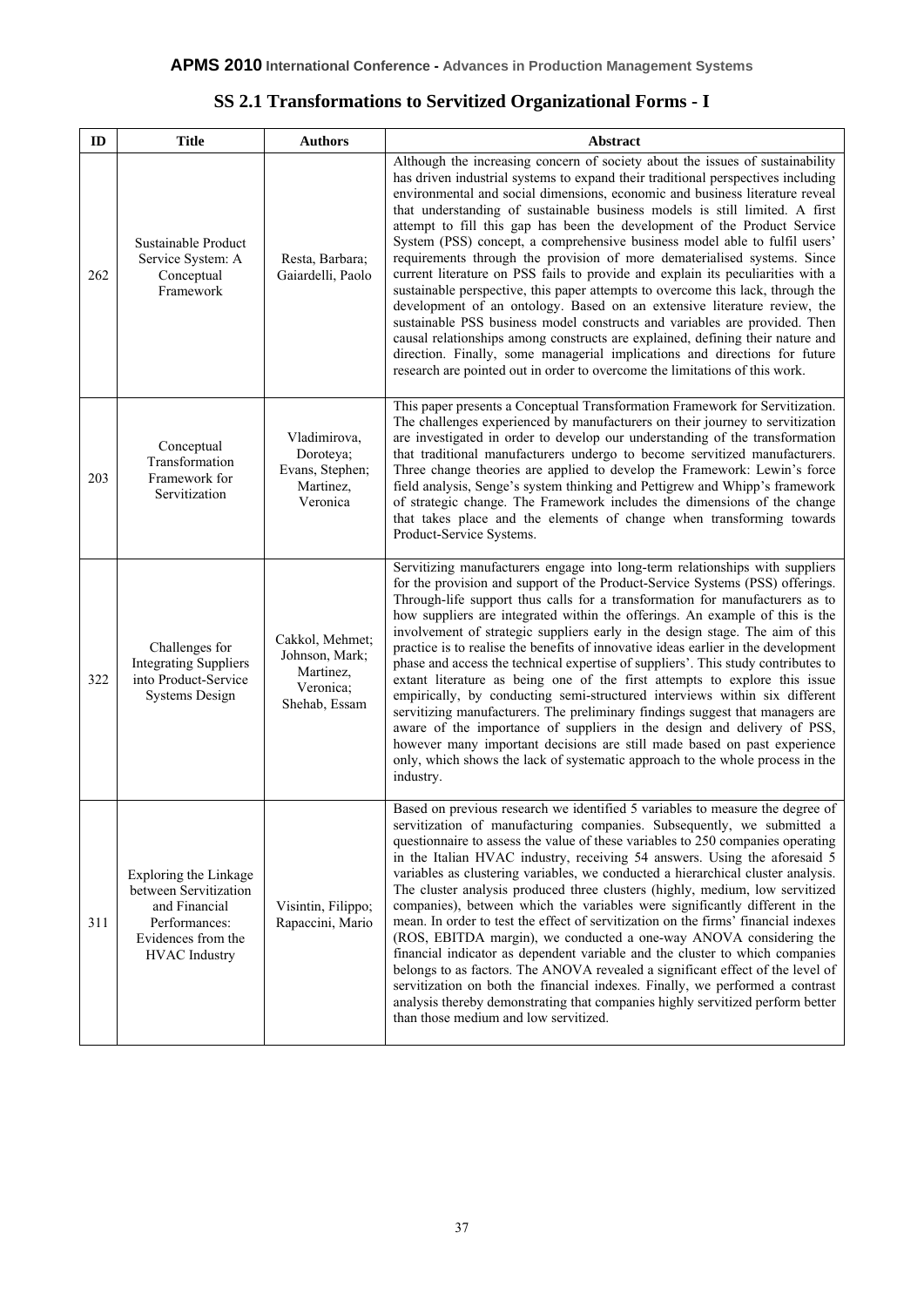| SS 2.2 Transformations to Servitized Organizational Forms - II |
|----------------------------------------------------------------|
|----------------------------------------------------------------|

| ID  | <b>Title</b>                                                                                                                  | <b>Authors</b>                                                             | Abstract                                                                                                                                                                                                                                                                                                                                                                                                                                                                                                                                                                                                                                                                                                                                                                                                                                                                            |
|-----|-------------------------------------------------------------------------------------------------------------------------------|----------------------------------------------------------------------------|-------------------------------------------------------------------------------------------------------------------------------------------------------------------------------------------------------------------------------------------------------------------------------------------------------------------------------------------------------------------------------------------------------------------------------------------------------------------------------------------------------------------------------------------------------------------------------------------------------------------------------------------------------------------------------------------------------------------------------------------------------------------------------------------------------------------------------------------------------------------------------------|
| 318 | The Outsourcing of<br><b>Industrial Maintenance</b><br>Capabilities: Espoused<br>Intentions and<br><b>Experienced Reality</b> | Raja, Jawwad;<br>Martinez,<br>Veronica                                     | Increasingly the literature espouses manufacturing organizations to provide<br>associated services for products. This trend has been termed the 'servitization<br>of business'. Within this trend there are cases of organizations outsourcing<br>their maintenance capability to such providers. This paper reports on one such<br>case, in which a pharmaceutical manufacturer has outsourced its maintenance<br>capabilities to a servitized organization. More specifically, we describe in<br>detail the reasons for outsourcing and the experiences of the customer<br>organization.                                                                                                                                                                                                                                                                                          |
| 229 | Linkages between<br>Servitization<br>Strategies and<br>Sourcing Decisions: A<br>Preliminary Study                             | Rapaccini, Mario;<br>Visintin, Filippo;<br>Saccani, Nicola                 | This paper develops a conceptual framework for ensuring the sourcing<br>decisions are compliant with the servitization strategies of manufacturing<br>companies. We argue that the choice of a servitization strategy, and the<br>development of the PSS offering, should be driven by the customer's<br>perception about the product's complexity and criticality. The sourcing<br>decisions to configure the supply network, and the typology of relationships to<br>be established with the supplier, should be taken accordingly.                                                                                                                                                                                                                                                                                                                                               |
| 227 | A Theoretical<br>Framework for Pricing<br>Product-Service<br>Systems                                                          | Rapaccini, Mario;<br>Visintin, Filippo                                     | Using case based research, we developed a framework to devise the pricing<br>practices for product service systems. We discussed the contextual factors that<br>drive the adoption of a given pricing practice. We used the servitization level<br>of a manufacturing company to explain why different practices are adopted by<br>firms that servitized their business in different ways.                                                                                                                                                                                                                                                                                                                                                                                                                                                                                          |
| 193 | A Decision-making<br>Model to Drive the<br><b>Servitization Process</b><br>in the Capital Goods<br>Sector                     | Roscio, Sylvie:<br>Corti, Donatella;<br>Portioli<br>Staudacher,<br>Alberto | Nowadays, offering PSSs (Product Service Systems) has a significant potential<br>value for capital goods manufacturers, but several challenges arise in<br>undertaking the servitization process. So there are some open research<br>questions that call for further studies to fill the literature gap $([14]; [4])$ . This<br>paper aims at answering the question: "how can traditional manufacturing<br>firms make the transition to servitized organizations?". A decision making<br>model that could support Italian capital goods manufacturers to identify the<br>right strategy to choose to achieve the desired level of transition has been<br>presented. The model has been developed by matching literature models with<br>data collected by means of an empirical investigation involving a sample of 22<br>Italian manufacturing companies belonging to this sector. |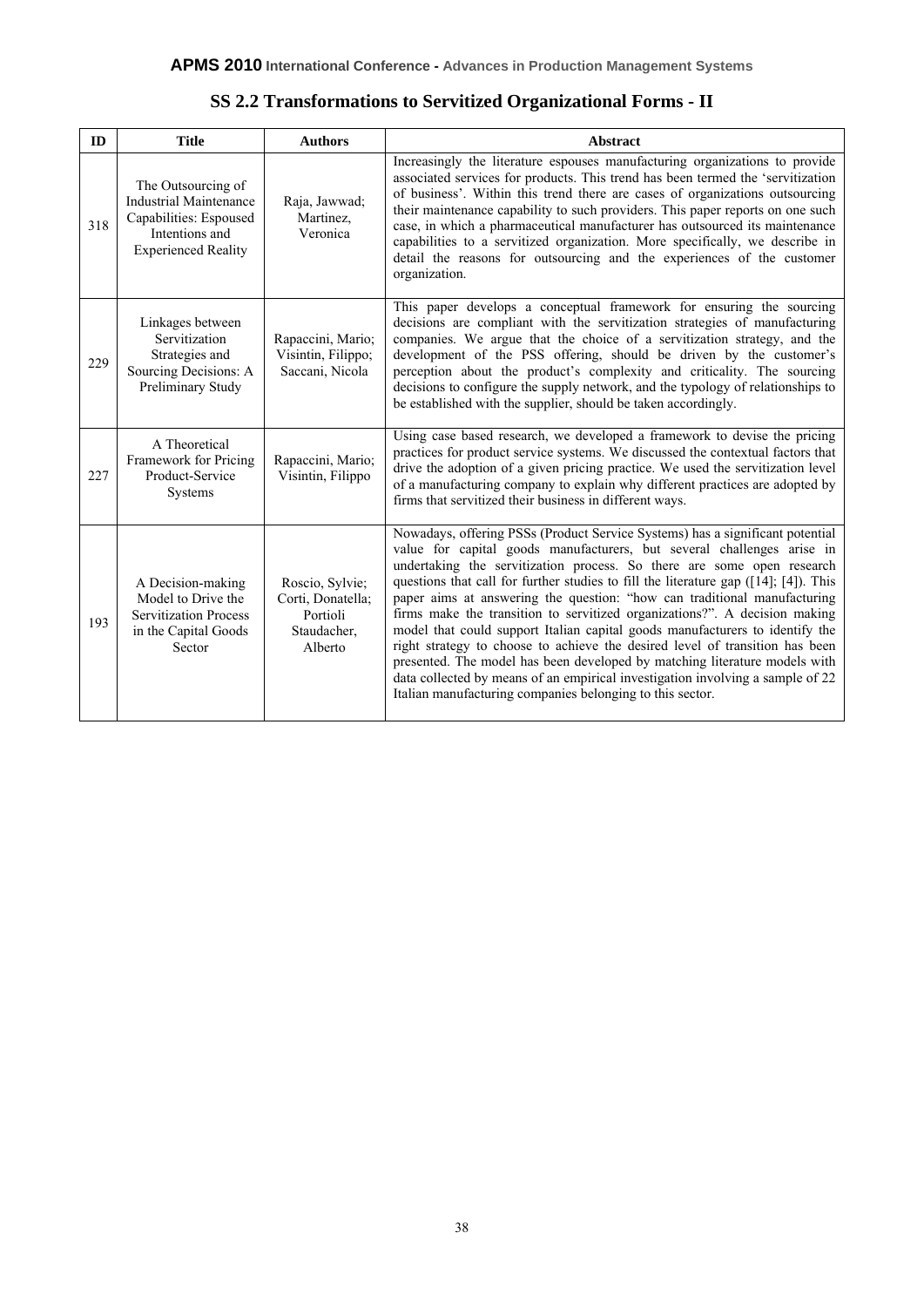| SS 3.1 Sustainable Initiatives in Developing Countries - I |  |
|------------------------------------------------------------|--|
|------------------------------------------------------------|--|

| ID  | <b>Title</b>                                                                                                                                                                                   | <b>Authors</b>                                                                                                                                | Abstract                                                                                                                                                                                                                                                                                                                                                                                                                                                                                                                                                                                                                                                                                                                                                                                                                                                                                                                                                                                                                                                                                                                                                                                                                                                                                                                                                                                                                                                                                                                                       |
|-----|------------------------------------------------------------------------------------------------------------------------------------------------------------------------------------------------|-----------------------------------------------------------------------------------------------------------------------------------------------|------------------------------------------------------------------------------------------------------------------------------------------------------------------------------------------------------------------------------------------------------------------------------------------------------------------------------------------------------------------------------------------------------------------------------------------------------------------------------------------------------------------------------------------------------------------------------------------------------------------------------------------------------------------------------------------------------------------------------------------------------------------------------------------------------------------------------------------------------------------------------------------------------------------------------------------------------------------------------------------------------------------------------------------------------------------------------------------------------------------------------------------------------------------------------------------------------------------------------------------------------------------------------------------------------------------------------------------------------------------------------------------------------------------------------------------------------------------------------------------------------------------------------------------------|
| 320 | A New Responsibility<br>for the Brazilian Water<br>Industry in the Era of<br>Privatization:<br>Dynamic Plant<br>Management for the<br>Treatment of Storm<br>and Waste Combined<br>Urban Waters | Reda, André Luiz<br>de Lima;<br>Mendes, Marcel;<br>Ferreira, Paulo                                                                            | In Brazil, sanitary sewage must go to sewers separated from the drainage<br>system. Yet, increasingly common illicit stormwater connections into sewers,<br>allied to the ageing process of both systems, are causing relevant stormwater<br>infiltration into sewers - thus, also into wastewater treatment plants.<br>Consequent plant overloads may induce combined sewer overflows (CSO,<br>onto rivers or public and private areas) and disturb treatment, often yielding<br>effluents of insufficient quality and affecting receiving waters likewise.<br>Environmental impacts like these are quantitatively reported here for urban<br>areas of São Paulo State. Inspired by solutions developed in northern countries<br>where, due to climatic and historical reasons, wastewater traditionally joins the<br>stormwater in combined sewers, regulatory and engineering tools are<br>suggested which may help operate plants, and plan, design, monitor, operate<br>and manage complex wastewater systems. Finally, the role of river water-<br>quality models in assisting dynamic treatment plant operation is envisaged,<br>and quantitatively exemplified.                                                                                                                                                                                                                                                                                                                                                                        |
| 301 | Searching for<br>Energetic<br>Sustainability in<br>Distant Areas through<br>a Solar Powered<br>Battery Charger with<br>Self-Oriented Panel                                                     | Prado, Alvaro<br>Andre<br>Colombero;<br>Nogueira,<br>Marcelo;<br>Amaral, Fábio<br>Vieira do;<br>Abe, Jair Minoro;<br>Vendrametto,<br>Oduvaldo | The increasing demand for simple, but high-technology devices, bringing<br>solutions to problems faced by people in diverse situations, has led many to an<br>ongoing effort to improve techniques and processes, trying to achieve the<br>expected requirements of those particular devices. In the same way, an<br>important attempt to develop self-sustainable and low environmental impact<br>equipments, with improved performance, can be easily seen nowadays. At this<br>point, an important matter is the supply of electric energy in places where it is<br>unavailable, due to the distance from the power grid, or even in places where<br>the ecosystem is of great importance, preventing the construction of any type<br>of distribution network. One solution, frequently employed in these cases, is<br>the use of internal combustion engine generators or even archaic lampions for<br>illumination, resulting in a high environmental impact, due the burning of<br>fossil fuels and consequently carbon emission. Through Bibliographic and<br>Experimental research, as well as seminars and interactions with specialists of<br>the area, it was possible to develop the idea of a device that fits within the<br>proposed requirements. This paper aims to introduce the idea of a Solar<br>Powered Battery Charger with Self-Oriented Panel, completely independent of<br>a power grid, with efficiency as close as possible to the commercial chargers<br>which, otherwise, depend on an electrical socket to work. |
| 282 | Agriculture in Brazil:<br>the Challenge of<br>Soybean Production<br>and Cerrado'<br>Deforestation                                                                                              | Vendrametto.<br>Lilian Patricia;<br>Bonilla, Silvia<br>Helena                                                                                 | Brazil is the world' second largest producer of soybean (grain) and one of the<br>largest exporters. Brazilian competitiveness is due to low production costs,<br>resulting from the use of high technology, the scale and applied capital, and<br>also inexpensive labor cost. These elements were considered within the<br>scenario of soybean production in the county Lucas do Rio Verde, which is a<br>stage of the project's action named Lucas do Rio Verde Legal, which was<br>carried out in 2006-2010 in a partnership of private and government entities<br>whose objective was to make the municipality, in Mato Grosso state, the first<br>to have all its rural properties regulated in accordance with the National Forest<br>Code and labor legislation. This study aims to present the ongoing studies for<br>environmental compensation due to deforestation from crop planting, mainly<br>soybean, corn and cotton in the municipality.                                                                                                                                                                                                                                                                                                                                                                                                                                                                                                                                                                                     |
| 110 | Development and<br>Implementation of a<br>Computerized Yarn<br>Production<br>Management Tool                                                                                                   | Borgen, Eirik;<br>Gran, Erik                                                                                                                  | Production of yarn can be managed in different ways. We faced a challenge<br>from a yarn producer in Macedonia which had to re-think the management of<br>the yarn production to meet new requirements from the market, after the split-<br>up of former Yugoslavia. The task was to design and implement a new<br>information technology based production management system for yarn<br>production, after analysis of the current production and management system.<br>Basic requirements for the new implementation were low-cost and simplicity.<br>We solved the task during use of the programming environments of Excel and<br>two production management techniques; OPT (Optimised Production<br>Technique and PBC (Period Batch Control). This paper shows how the two<br>methods were combined together and discuss the benefits of this combination<br>and the challenges uncovered during the work which lead to the realization of<br>the tool.                                                                                                                                                                                                                                                                                                                                                                                                                                                                                                                                                                                    |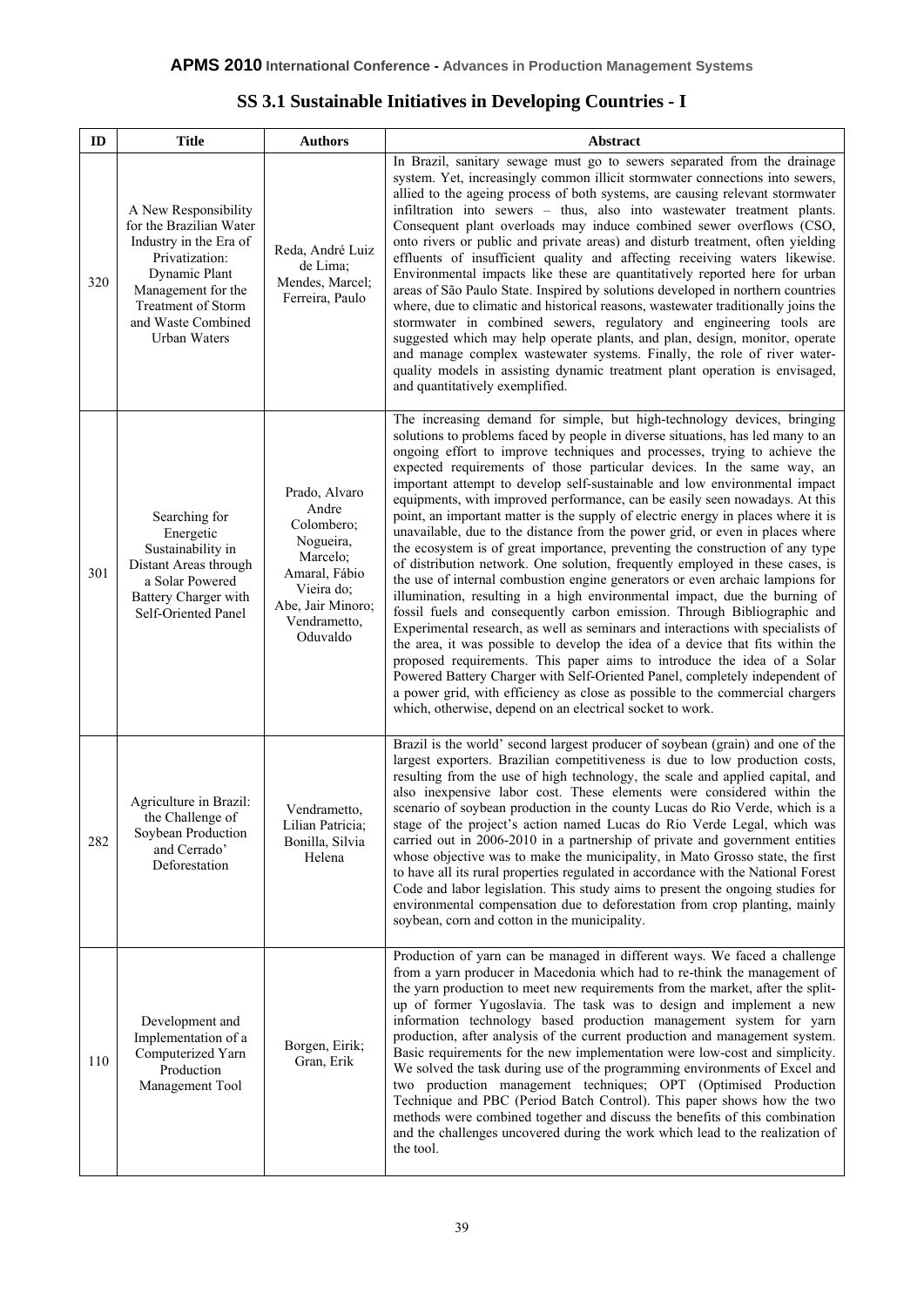| SS 3.2 Sustainable Initiatives in Developing Countries - II |  |  |
|-------------------------------------------------------------|--|--|
|                                                             |  |  |

| ID  | <b>Title</b>                                                                                                                                              | <b>Authors</b>                                                                       | Abstract                                                                                                                                                                                                                                                                                                                                                                                                                                                                                                                                                                                                                                                                                                                                                                                                                                                                                                                                                                                                                                                                       |
|-----|-----------------------------------------------------------------------------------------------------------------------------------------------------------|--------------------------------------------------------------------------------------|--------------------------------------------------------------------------------------------------------------------------------------------------------------------------------------------------------------------------------------------------------------------------------------------------------------------------------------------------------------------------------------------------------------------------------------------------------------------------------------------------------------------------------------------------------------------------------------------------------------------------------------------------------------------------------------------------------------------------------------------------------------------------------------------------------------------------------------------------------------------------------------------------------------------------------------------------------------------------------------------------------------------------------------------------------------------------------|
| 213 | The Drywall Non-<br>sustainable Disposal<br>and Disability<br>Qualification of<br>Human Resources for<br>Technological<br>Innovation                      | Botelho, Wagner<br>Costa;<br>Vendrametto,<br>Oduvaldo;<br>Neto, Mario<br>Mollo       | The Brazilian Civil Construction Industry (CCI) undergoes into deep<br>Technological Innovations processes. New materials, new equipment, modern<br>management systems, new labor profile and the processes industrialization are<br>breaking traditional methodologies. This sector has always used intensive and<br>low professional qualification labor, undergoes changes that bring significant<br>alterations, with consequent increase of unemployment. Another aspect to be<br>considered due to innovation of this sector, is the constant use of materials<br>such as Drywall - cardboard plaster plates, in use in this work since the sales<br>stand up to its end generating, this way, a waste until then very little treated,<br>however a generator of environmental impact which opposes the productive<br>sustainability.                                                                                                                                                                                                                                    |
| 208 | Corporate Social<br>Responsibility in<br>Brazil as an Element<br>to Sustainability                                                                        | de Oliveira Costa<br>Neto, Pedro Luiz;<br>Rodrigues<br>Sacomano, Aline               | This paper discusses the importance of social responsibility as a base for<br>sustainability and tries to provide an overview of this relationship in Brazil<br>nowadays. It is recognized as necessary the existence of three classes of<br>sustainability, economical, ecological and social, and the big challenge of<br>reconciling these three elements. After discussing the importance of social<br>responsibility towards sustainability, we present the normative, legal and<br>policy aspects related to addressing the problem in Brazil, which are part of an<br>ongoing research, designed to better understand this issue and its actual<br>development in the country.                                                                                                                                                                                                                                                                                                                                                                                          |
| 174 | Virtualization: The<br>Advantages of this<br>New Paradigm in the<br>IT Landscape and the<br>Positive<br><b>Environmental Impact</b><br>of this Technology | Martins<br>Criatovao,<br>Andrea;<br>Costa, Ivanir                                    | IT brings benefits to companies that, with its adoption, reduce costs, increase<br>productivity and improve the quality of their services. From this need arises<br>Virtualization provide flexibility and optimization in the utilization of IT.<br>Virtualization has highlighted the so called green IT because it reduces waste<br>and environmental impact, besides reducing considerably the rates of<br>electricity. In this sense, the corporate world begins to embrace and,<br>especially, create actions to meet the needs of sustainable business. The aim of<br>this study is to assess the importance of virtualization in the reduction of<br>pollutants and high levels of energy spent by companies, analyze the impact of<br>Virtualization on the concept of Green IT and the advantages that this<br>technology provides to organizations, especially for the Brazilian ones. The<br>study includes literature review and results draw a parallel about the real<br>advantages, benefits, costs and environmental impacts that Virtualization<br>produces. |
| 186 | The application of<br>100% Ecological Gas<br>on the Brazilian Home<br>Appliances                                                                          | Boschi, Alexandre<br>Arnaldo;<br>Mollo Neto,<br>Mario;<br>Fusco, José Paulo<br>Alves | Since the 1980s, the world community started to discuss the ozone depletion<br>and the global warming effect due to the use of CFC's gas on the industry.<br>Although Brazil was considered a developing country, and there was the<br>possibility to extend the deadline to change this gas, the process started before<br>that, when some intermediary action was performed. Initially, the<br>implementation of the gas R134a decreased the impact over the ozone<br>depletion but the warm effect was still kept. On the European market, the<br>application of hydrocarbon gas was being developed, with good results. To be<br>used on domestic appliances, some action had to be performed in the safety<br>conditions instead of the ambient sustainability. The target of the article is to<br>discuss the safety of the Brazilian companies over the manufacturing<br>conditions and the after sales service.                                                                                                                                                        |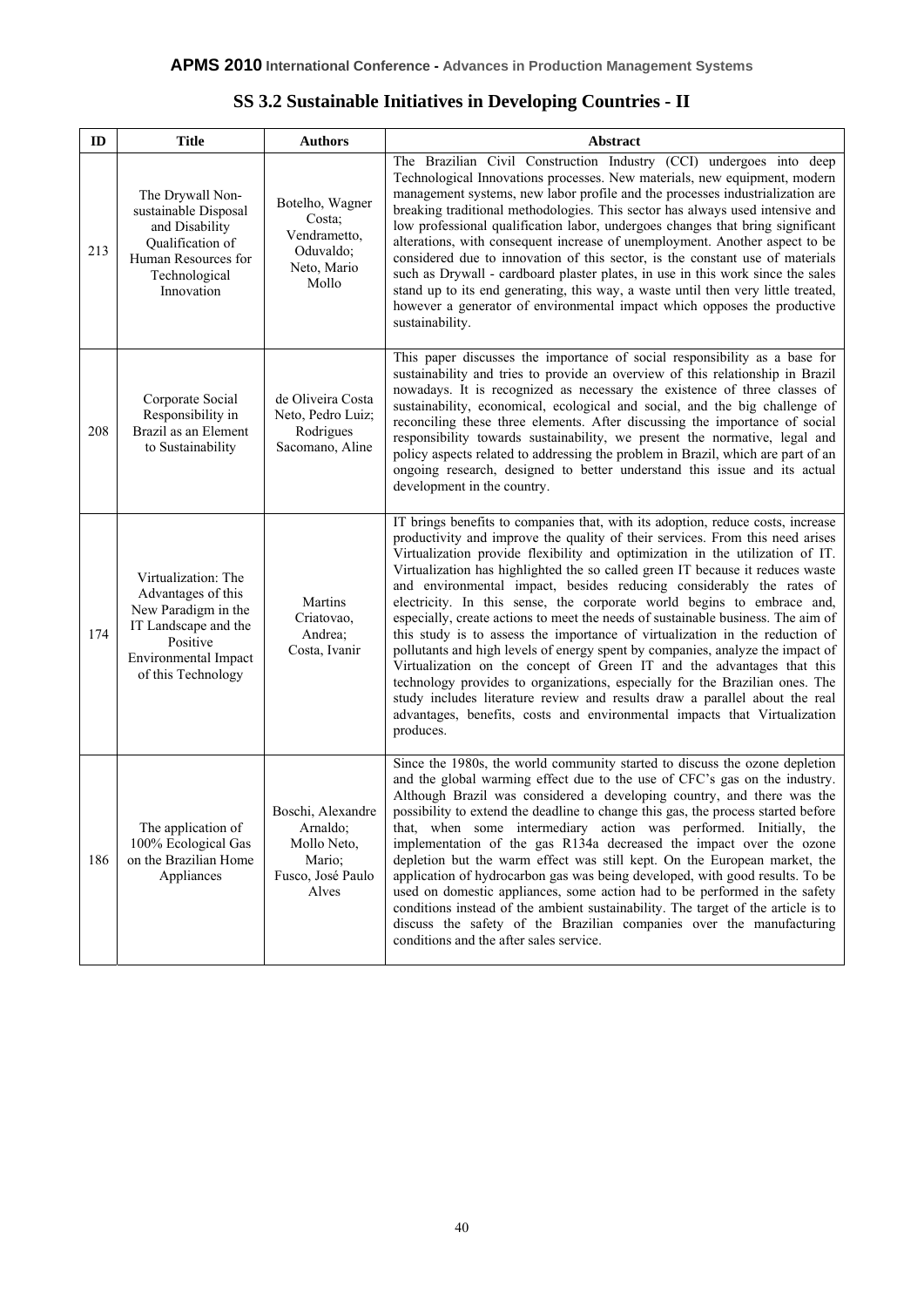| SS 3.3 Sustainable Initiatives in Developing Countries - III |  |  |
|--------------------------------------------------------------|--|--|
|                                                              |  |  |

| ID  | <b>Title</b>                                                                                                                                                                             | <b>Authors</b>                                                                                                                      | <b>Abstract</b>                                                                                                                                                                                                                                                                                                                                                                                                                                                                                                                                                                                                                                                                                                                                                                                                                                                                                                                                        |
|-----|------------------------------------------------------------------------------------------------------------------------------------------------------------------------------------------|-------------------------------------------------------------------------------------------------------------------------------------|--------------------------------------------------------------------------------------------------------------------------------------------------------------------------------------------------------------------------------------------------------------------------------------------------------------------------------------------------------------------------------------------------------------------------------------------------------------------------------------------------------------------------------------------------------------------------------------------------------------------------------------------------------------------------------------------------------------------------------------------------------------------------------------------------------------------------------------------------------------------------------------------------------------------------------------------------------|
| 304 | Automating the Flow<br>of Mineral Oil<br>Insulating Fluid within<br>the Treatment Plant<br>from the Analysis of<br>Physical-chemical<br>Conditions of the Oil                            | Pires, Izabel<br>Cristina;<br>Nogueira,<br>Marcelo;<br>Amaral, Fábio<br>Vieira do;<br>Abe, Jair Minoro;<br>Vendrametto,<br>Oduvaldo | Manual control of the contaminants fluids flow of and the absence of their<br>analysis, results in a low performance process with a high environmental risk.<br>Based on these facts, this paper presents an automated system of flow control<br>through analysis of the conditions of mineral insulating fluid inside a treatment<br>unit. The objective of this system is to optimize the fluid's movement, turning<br>it safe, minimizing environmental risks and waste of natural resources,<br>ensuring the delivery of a reliable product.                                                                                                                                                                                                                                                                                                                                                                                                       |
| 238 | Commitment of<br>World-class<br>Companies with the<br><b>GRI</b> Model for<br>Environmental<br>Sustainability                                                                            | Acquaviva Neto,<br>Nicola;<br>de Oliveira Costa<br>Neto, Pedro Luiz                                                                 | The concept of world class company is directly associated with awards for<br>excellence management among which the Brazilian National Quality Award -<br>PNQ. This award is based on a set of criteria of excellence covering the main<br>aspects relating to the management and results of organizations including the<br>aspect of sustainability. The model GRI – Global Reporting Initiative, in turn,<br>presents a comprehensive set of guidelines for sustainability, which can be<br>accessed on the basis of indicators carefully defined for this purpose. In this<br>work is performed an analysis of a group of companies winners of the PNQ<br>compared to the model of GRI indicators, pointing out several shortcomings<br>with regard to sustainability, which certainly are opportunities for<br>improvement even in companies considered world-class.                                                                                |
| 188 | Selection of Indicators<br>of Sustainable<br>Development for<br>Supply Chain using<br>the Multi Criteria<br>Analysis                                                                     | Nääs, Irenilza de<br>Alencar;<br>Yemal, José<br>Alberto                                                                             | This paper uses the analytical hierarchy process for selecting indicators of<br>sustainable development for supply chain. Three companies that are organized<br>in a supply chain were studied and a questionnaire was answered with<br>questions related to items which indicate relationship with environmental<br>issues. Results indicated that the use of AHP was adequate in selecting the<br>indicators.                                                                                                                                                                                                                                                                                                                                                                                                                                                                                                                                        |
| 159 | Supply and Reverse<br>Supply Chains in the<br>Brazilian Electro-<br>Medical Equipment<br>Industry: A Multiple<br>Case Study for<br>Compliance with<br>WEEE and RoHS<br><b>Directives</b> | da Silveira, Marco<br>Antonio:<br>Gardesani,<br>Roberto;<br>Bueno, Ana<br>Karina da Silva                                           | The Ambientronic Project was launched in October 2009, bringing together<br>the Ministries of Science and Technology, Environment, Development,<br>Industry and Foreign Trade, the academic and business sectors and the Renato<br>Archer Information Technology Center (CTI). This project aims to cultivate an<br>understanding of the processes involved in the supply and reverse supply<br>chains in the Brazilian electronics industry that could enhance alignment of<br>production activities, technological development and the provision of<br>technology services so as to enable companies to conform to RoHS and WEEE<br>directives. Initial results were gathered from a pilot-study of companies in the<br>electro-medical equipment sector. These results are an important contribution<br>to the government program which seeks to provide the necessary technological<br>support to companies in the electronics industry in Brazil. |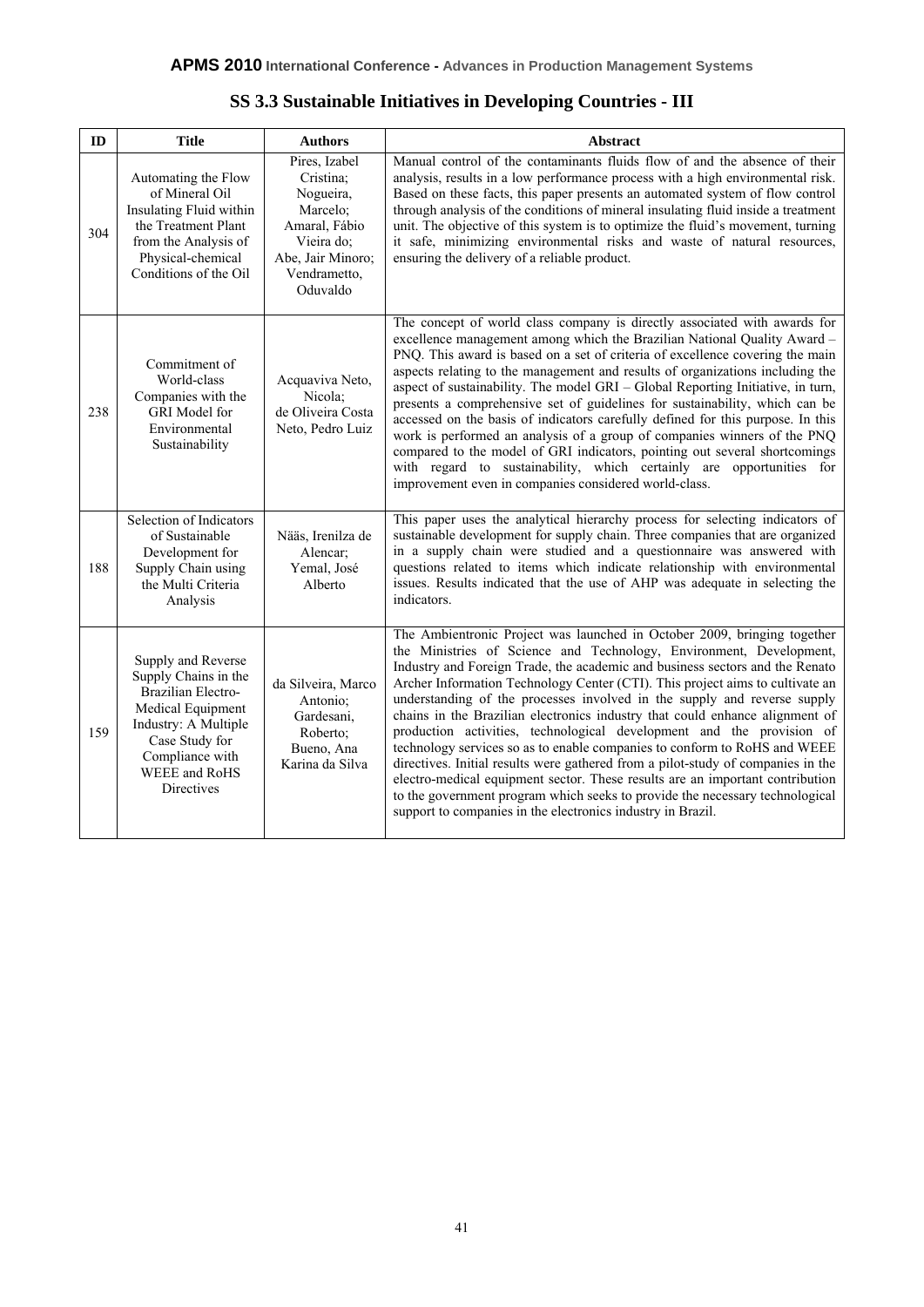| ID  | <b>Title</b>                                                                                 | <b>Authors</b>                                                                                                             | Abstract                                                                                                                                                                                                                                                                                                                                                                                                                                                                                                                                                                                                                                                                                                                                                                                                                                                                                                                                                                                                                                                                                                                                                                                                                                              |
|-----|----------------------------------------------------------------------------------------------|----------------------------------------------------------------------------------------------------------------------------|-------------------------------------------------------------------------------------------------------------------------------------------------------------------------------------------------------------------------------------------------------------------------------------------------------------------------------------------------------------------------------------------------------------------------------------------------------------------------------------------------------------------------------------------------------------------------------------------------------------------------------------------------------------------------------------------------------------------------------------------------------------------------------------------------------------------------------------------------------------------------------------------------------------------------------------------------------------------------------------------------------------------------------------------------------------------------------------------------------------------------------------------------------------------------------------------------------------------------------------------------------|
| 275 | Competitive<br>Advantage based on<br>Technological<br>Innovation - The Case<br>of Marcopolo  | Monteiro Junior,<br>Jorge;<br>Vendrametto,<br>Oduvaldo                                                                     | The industry of the bus body has gone through a process of intense<br>technological innovation. These innovations affect the strategies of companies<br>in the industry, and establish a strong competition between them. Marcopolo,<br>the market leader has developed throughout its history while maintaining a<br>competitive company edge technology including units outside the country<br>(Colombia, Argentina, Mexico, Russia, India, Egypt and South Africa).<br>Therefore, this study attempts to identify the competitive advantages that are<br>being generated and the fact derive directly from the technological option of<br>the company. Using the adaptation model proposed by Vasconcelos (1992)<br>and also the "Manual of Diagnostic Innovation - FIVE" concluded that<br>Marcopolo developed a competitive advantage based on technology<br>innovation. A historical analysis of technological development of the company<br>was done under this scenario.                                                                                                                                                                                                                                                                      |
| 177 | Dealing with the<br>Substitution of Tin-<br>Lead Solders in<br>Developing Countries          | Madureira, Marco<br>Antonio;<br>Giannetti, Biagio<br>Fernando;<br>Bonilla, Silvia<br>Helena;<br>Almeida, Cecilia<br>M.V.B. | Tin-lead solders (Sn63-Pb37) are widely used in Brazil by manufactures of<br>electronic assemblies, but there is an arising concern for their substitution by<br>lead-free alloys. Regarding the use of lead, there are three aspects to consider:<br>(i) the toxicity of lead leachate and the possibility of contamination of humans<br>after the disposal of lead wastes from manufacturing or electronic products<br>disposal; (ii) the inhalation of fumes of lead during the manufacture of<br>products; and (iii) issues relates to mining and natural resources use. This<br>study applies emergy evaluation in a manufacturer of soft solders based on tin,<br>lead and other metals. The calculation of emergy per unit of three types of<br>solder showed that more resources are used to produce one ton of lead-free<br>solders than those used to produce tin-lead ones. Under this aspect, one can<br>say that the tin-lead solder is the best option in terms of resource use<br>efficiency. The DALY (Disability Adjusted Life Years) indicator was used to<br>assess the emissions to air of Sn63-Pb37, Sn99-Ag0.3-Cu0.7 and Sn96.5-Ag3-<br>Cu0.5 solders production process. The results point to the use of lead-free<br>solders. |
| 183 | Is the Development of<br><b>Brazilian Biofuel</b><br>Network Sustainable?                    | Neto, Mario<br>Mollo;<br>Vendrametto,<br>Oduvaldo;<br>Waker, Robert<br>Ari                                                 | With growing worldwide interest in the use of liquid biofuels in the<br>transportation sector, ethanol is considered as one of the best alternatives.<br>Rising oil prices, environmental concerns and interests in energy security have<br>driven Brazilian researchers to look for biofuels production as a potential<br>solution. Other driving forces are the need to stabilize commodity prices and<br>to cut down on agricultural subsidies. This paper describes the analysis of<br>Brazilian large-scale network of ethanol production and lead to issues which<br>are related to the sustainable development indicators by studying the structural<br>characteristics of the production chain through social network analysis (SNA).<br>The result showed two structural indicators that monitor the growth of the<br>production chain and also indicates sustainability. The increasing power of<br>distributors is noticed by the increase of the degree of centrality and the<br>strengthening of the chain, which is perceptible through the density evolution.                                                                                                                                                                          |
| 240 | An Assessment Model<br>for Hydrogen<br>Production<br>Technology and<br>Application in Taiwan | Chang, Pao-Long;<br>Hsu, Chiung-<br>Wen;<br>Hsiung, Chih-Min                                                               | The main objective of this study is to establish an assessment model for<br>hydrogen-production technologies in developing countries and multi-criteria<br>decision-making was chosen as the basis of the assessment model. Moreover,<br>the evaluation criteria conforming to the policies and the mission of the<br>government were adopted. Furthermore, by implementing the weighting<br>assigned by experts as well as applying the method of posteriori weights,<br>appropriate hydrogen production technology options were determined. This<br>study performs an assessment on seven different types of hydrogen-production<br>technologies in Taiwan. The assessment was based on the criteria such as CO2<br>emission, energy efficiency, cost, and technology potentiality. The results<br>indicate that bio-fermentation is the most suitable for Taiwan, and therefore, it<br>should be given top priority for further development to realize<br>industrialization.                                                                                                                                                                                                                                                                       |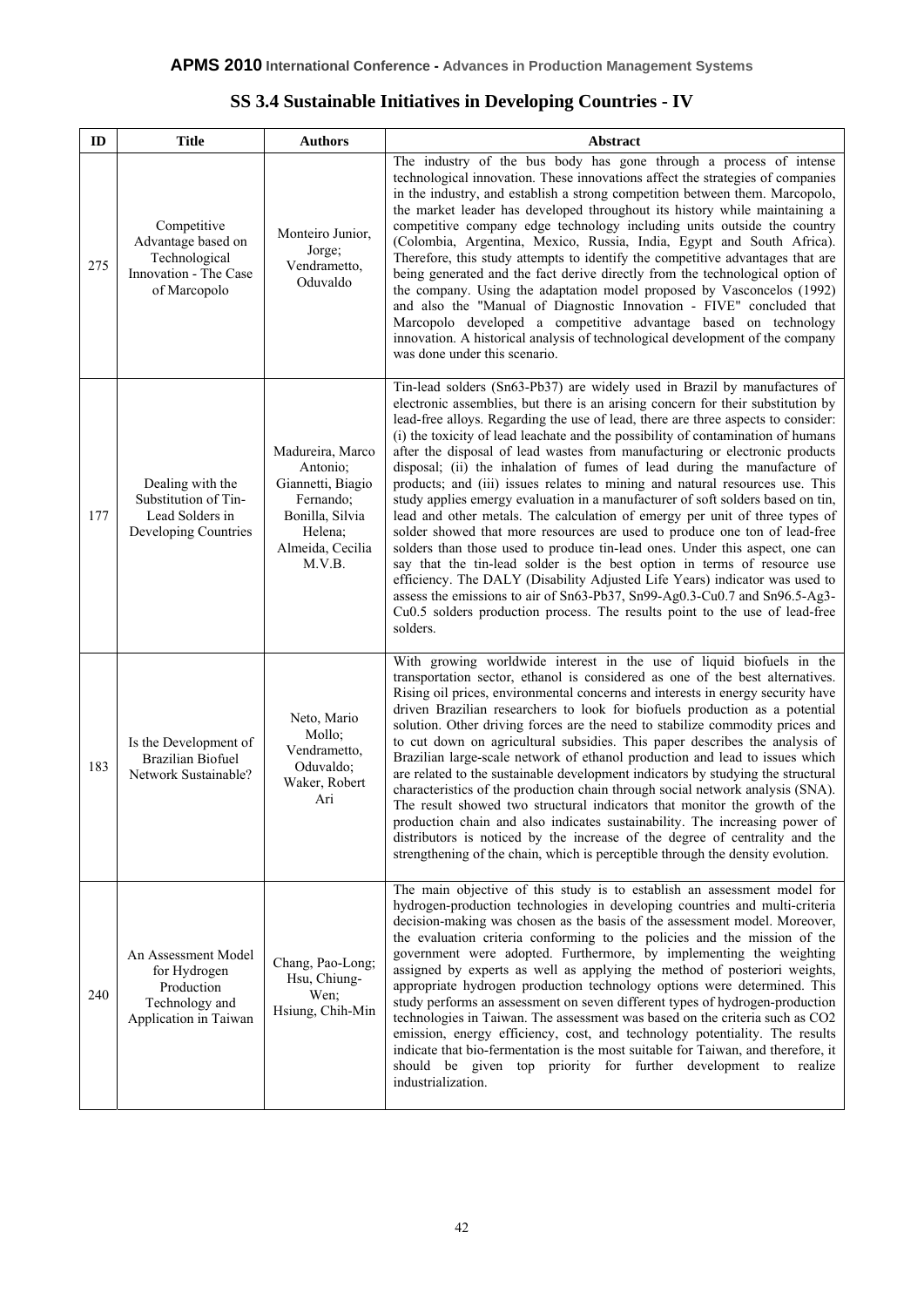| ID  | <b>Title</b>                                                                                                                         | <b>Authors</b>                                                                                                                                                        | Abstract                                                                                                                                                                                                                                                                                                                                                                                                                                                                                                                                                                                                                                                                                                                                                                                                                                                                                                                                                                                                                                                                              |
|-----|--------------------------------------------------------------------------------------------------------------------------------------|-----------------------------------------------------------------------------------------------------------------------------------------------------------------------|---------------------------------------------------------------------------------------------------------------------------------------------------------------------------------------------------------------------------------------------------------------------------------------------------------------------------------------------------------------------------------------------------------------------------------------------------------------------------------------------------------------------------------------------------------------------------------------------------------------------------------------------------------------------------------------------------------------------------------------------------------------------------------------------------------------------------------------------------------------------------------------------------------------------------------------------------------------------------------------------------------------------------------------------------------------------------------------|
| 172 | Comparative Analysis<br>of the Application of<br>Sustainability<br>Concepts in Coffee<br>Bean Production in<br><b>Brazil</b>         | Nääs, Irenilza de<br>Alencar;<br>Reis, João<br>Gilberto Mendes<br>$\cos$<br>Araújo, Hélio<br>Corrêa de;<br>Costa Neto, Pedro<br>Luiz de Oliveira;<br>Abe, Jair Minoro | This paper studied the coffee bean production in Brazil and analyzed three<br>ways of reducing the impact in the environment during production. The chosen<br>ways were to optimize the use of water, energy and to reduce the use of<br>agrochemicals. AHP was applied and the selected criteria were chosen based<br>on current literature which enhanced on-farm coffee production. The<br>sustainability of coffee production was considered to be dependent of<br>production cost, market, quality and social impact. Two scenarios were built<br>with the first using the traditional coffee production scheme, and the second<br>applying reduction on the use of energy, water and agrochemicals. Both<br>scenarios were compared and the results indicated that reducing the use of<br>agrochemicals it may represent the highest positive impact in making the<br>Brazilian coffee bean production more sustainable.                                                                                                                                                        |
| 173 | Metrics for Achieving<br><b>Optimized Mainframe</b><br>Processing Capacity<br>Utilization Aiming at<br>Reducing Power<br>Consumption | Sartoratto Dias.<br>Antonio Cesar;<br>Costa, Ivanir                                                                                                                   | It's becoming more expensive to run an Information Technology (IT)<br>department, strictly from a power consumption standpoint. An alternative to<br>prevent increased power consumption in data processing is to improve the<br>efficiency of mainframes used in the corporate environment. Therefore,<br>companies committed to streamlining the efficiency in their computer<br>environments will be joining the fight against the waste of resources as well as<br>the efforts for environmental protection. This work is aimed at demonstrating<br>the metrics used for determination of data processing duration in mainframes<br>based on processed data volume and equipment configuration. It also<br>demonstrates that companies committed to maximizing the efficiency of their<br>large-scale computers are aligned with the principles of Green IT and moving<br>further towards sustainability of their services. This investigation demonstrates<br>that certain parameterizations allow for shorter, more stable and less<br>workload-dependent processing durations. |
| 164 | Building with Sugar<br>and Corn                                                                                                      | Pinto, Jorge;<br>Paiva, Anabela;<br>Costa, Ana;<br>Tavares, Pedro;<br>Fernandes, Lizete;<br>Murta, Antonio;<br>Varum, Humberto                                        | Two alternative and highly sustainable building techniques are presented and<br>described. The techniques are sugar reinforcement of earth based material and<br>corncob based thermal isolation material. Some experimental results highlight<br>the advantages and disadvantages of these two proposed techniques whose<br>study is still beginning. The water resistance of earth based materials may be<br>increased by adding a certain amount of sugar. On the other hand, corn cob<br>material may have a similar thermal behavior as the common thermal<br>insulation materials currently used in the building industry.                                                                                                                                                                                                                                                                                                                                                                                                                                                      |
| 235 | A Sustainable Energy<br>Supply Model Applied<br>to an Industrial<br>Fishery in Laâyoune,<br>Western Sahara                           | Setzpfand, Marc;<br>Ockels, Wubbo J.;<br>Melkert, Joris A.                                                                                                            | In this study the design of a sustainable energy chain for an industrial fishery<br>in Laâyoune, Western Sahara, was considered. This fishery requires large<br>amounts of thermal energy that is presently supplied by fossil fuels. A<br>sustainable energy supply (SES) model was developed, to determine the<br>economic and ecological viability of alternative technology combinations to<br>supply the required energy. Sustainability performance indicators were created<br>and used to rate the combinations, comprising net present value, emission<br>reduction and investment. The model has shown to be able to offer<br>information that is clear to the policy maker to make a decision. It confirms<br>the contradictory character of economic and ecological viability. For the<br>Laâyoune case, it was shown that in the Laâyoune industrial fishery an<br>emission reduction of 80% could be realized in an economically viable way.                                                                                                                             |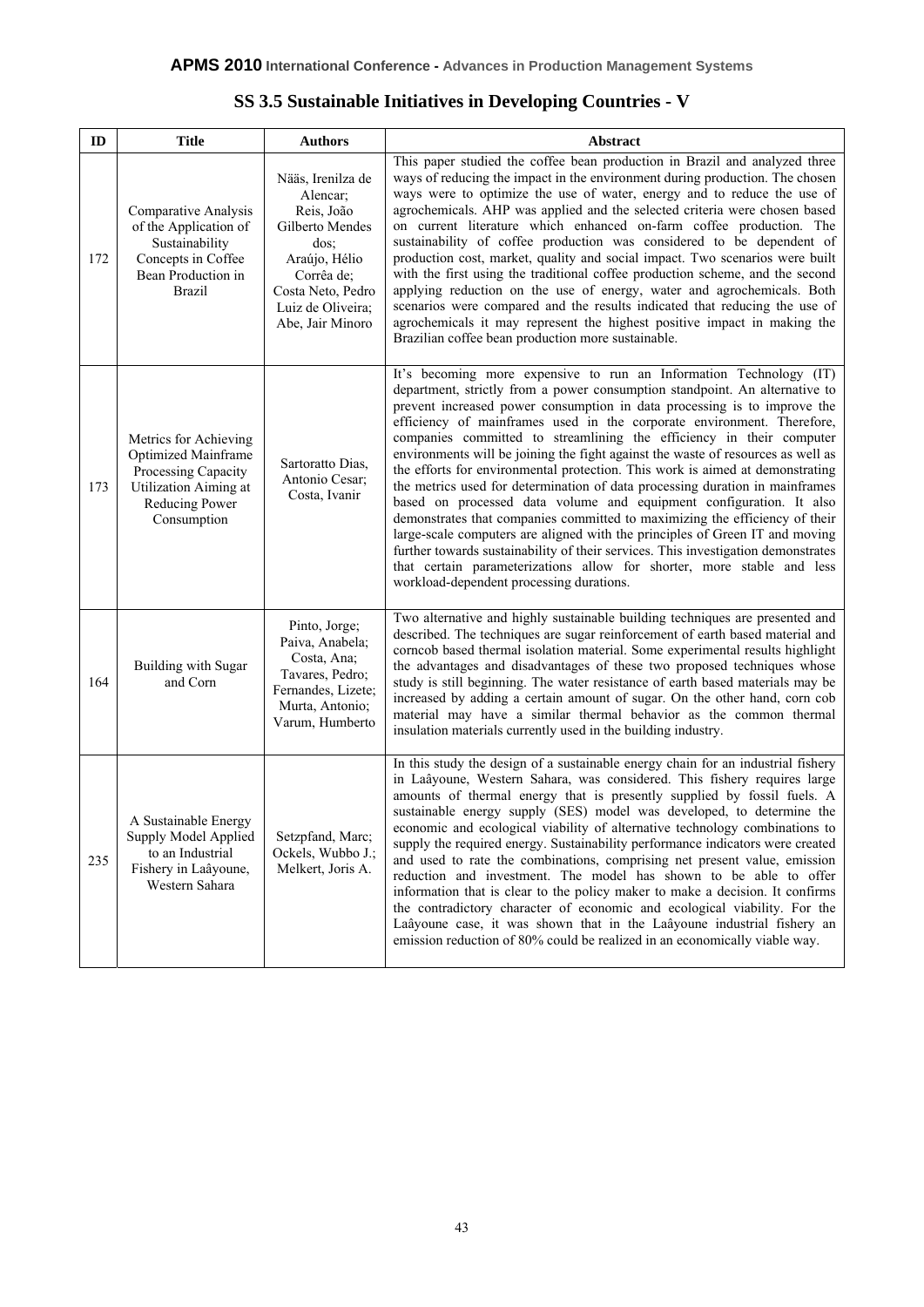|  |  | <b>SS 4.1 Product Service System Engineering - I</b> |  |
|--|--|------------------------------------------------------|--|
|  |  |                                                      |  |

| ID  | <b>Title</b>                                                                                                                             | <b>Authors</b>                                                                                         | <b>Abstract</b>                                                                                                                                                                                                                                                                                                                                                                                                                                                                                                                                                                                                                                                                                                                                                                                                                                                                                                                                                                                                                                                                                                                                                                                                                                                   |
|-----|------------------------------------------------------------------------------------------------------------------------------------------|--------------------------------------------------------------------------------------------------------|-------------------------------------------------------------------------------------------------------------------------------------------------------------------------------------------------------------------------------------------------------------------------------------------------------------------------------------------------------------------------------------------------------------------------------------------------------------------------------------------------------------------------------------------------------------------------------------------------------------------------------------------------------------------------------------------------------------------------------------------------------------------------------------------------------------------------------------------------------------------------------------------------------------------------------------------------------------------------------------------------------------------------------------------------------------------------------------------------------------------------------------------------------------------------------------------------------------------------------------------------------------------|
| 317 | A Methodology to<br>Support the<br>Development of<br>Integrated Product-<br>Service Solutions.                                           | Visintin, Filippo                                                                                      | In literature, there is a paucity of previous work providing tools and techniques<br>that can be used by companies to devise and deliver integrated product-service<br>solutions. In order to fill in, at least partially, such a gap, in this paper will be<br>presented a methodology to be applied by manufacturing companies selling<br>capital goods in B2B markets to deliver integrated solutions. The paper is<br>based on the case study of a leading company operating in the professional<br>printing industry.                                                                                                                                                                                                                                                                                                                                                                                                                                                                                                                                                                                                                                                                                                                                        |
| 114 | A Methodology for<br>Generating Simulation<br>Scenarios through<br>Design of Experiments<br>to Improve Emergency<br>Department Processes | Kaner, Maya;<br>Gadrich, Tamar;<br>Dror, Shuki                                                         | The literature describes different problems and trends concerning emergency<br>department (ED) operation. To handle these problems different scenarios are<br>simulated and operational alternatives are evaluated before being applied in a<br>real-life environment. However, defining broad possible simulation scenarios<br>for ED operation is not schematic, and depends on the designer's experience.<br>This paper suggests a framework for the schematic assigning of factors, their<br>levels and interactions when designing simulation experiments for ED<br>processes. A questionnaire was constructed as an instrument for selecting the<br>important factors and interactions. Once these are elucidated, experimental<br>designs consisting of a carefully chosen subset of possible scenarios and<br>operational alternatives will reveal information about the most important<br>aspects of the problem being studied and the improvements suggested.                                                                                                                                                                                                                                                                                           |
| 300 | ISIR: Informed<br>Sensitised Intelligent<br>Response - A<br>Framework for PSS<br>Characteristics                                         | Hussain, Romana<br>Salmah;<br>Lockett, Helen;<br>Kingston, Jenny;<br>Alcock, Jeff;<br>Vasantha, Gokula | This paper considers two dominant definitions of services in the service<br>literature and then proposes a set of service characteristics which have been<br>derived from Service Dominant Logic. These characteristics are then used to<br>chart the differences and similarities between products and services and a case<br>study shows how these characteristics could be applied to Product Service<br>Systems conceptual design.                                                                                                                                                                                                                                                                                                                                                                                                                                                                                                                                                                                                                                                                                                                                                                                                                            |
| 328 | Product-Service<br><b>Systems Development</b><br>based on Project<br>Management: The<br>Definition Sequence                              | Alix, Thecle;<br>Vallespir, Bruno                                                                      | Many companies propose product-service systems (PSS) solutions to increase<br>their competitiveness and reach objectives of profitability, satisfying<br>customer's specific and evolving needs. The design of such solution requires<br>managing four narrowly overlapping dimensions: the product, the service, the<br>process and the organization dimension, having a customer centric focus. The<br>development of a PSS can be based on a project management model which<br>takes current requirements of quality (customer satisfaction), delay and cost<br>into account and can cover the four aforementioned dimensions. The<br>development of a PSS as a project can be split in four main phases: a<br>definition, a design, a realization and a closing phase. The main performance<br>indicators on which we focus are the ratio benefits over risks in the PSS<br>definition phase and the value of the solution for all stakeholders in the design<br>phase. In this paper are detailed the operational and support activities of the<br>definition phase as well as the graphic tool that can be used to represent the<br>benefits and risks of an IPS <sup>2</sup> development for a manufacturing firm. Others<br>phases are briefly discussed. |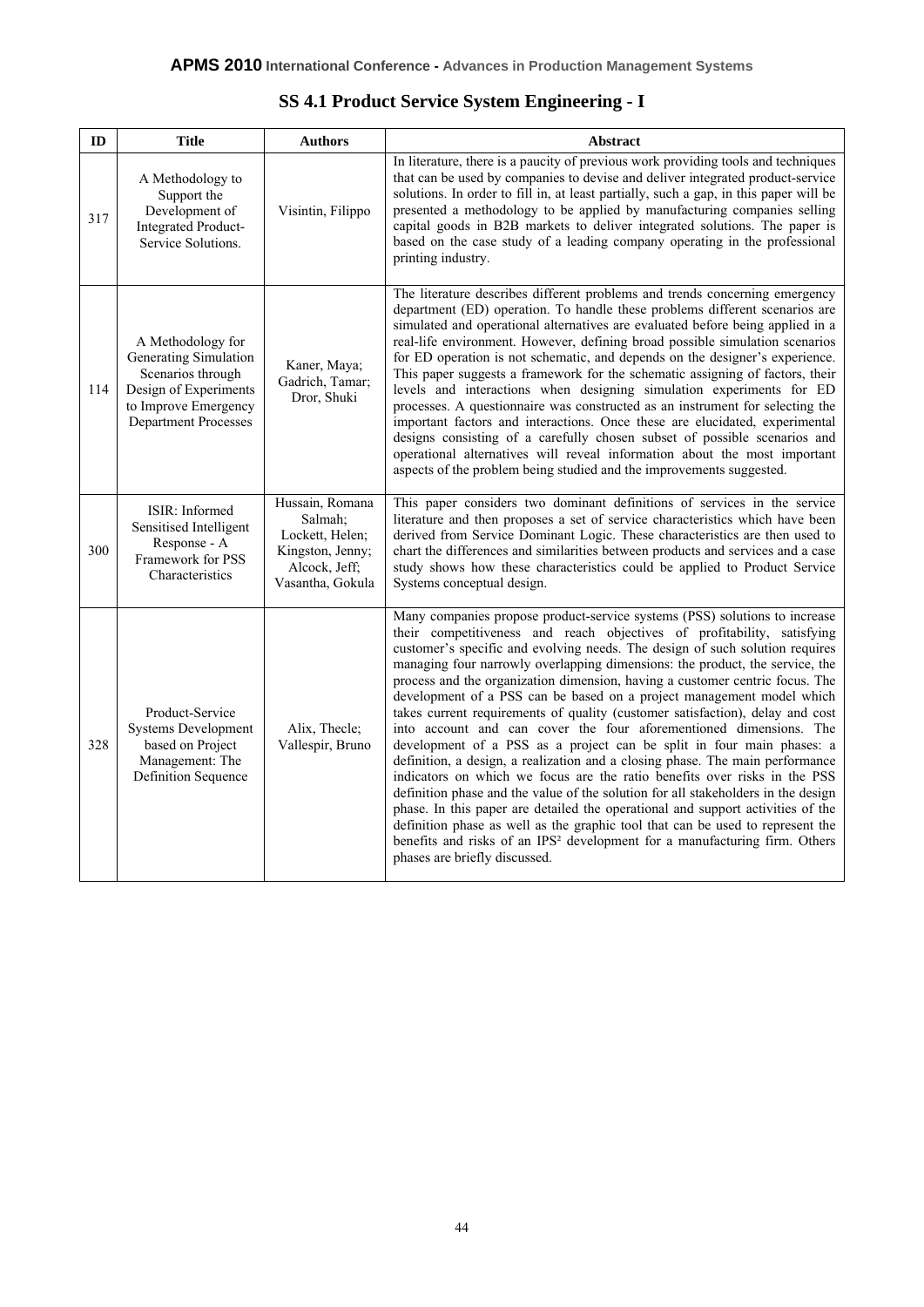| ID  | <b>Title</b>                                                                                                                                                                                                     | <b>Authors</b>                                                             | Abstract                                                                                                                                                                                                                                                                                                                                                                                                                                                                                                                                                                                                                                                                                                                                                                                                                                                                                                                                                                                                                                                                                                                                                                                                                                                         |
|-----|------------------------------------------------------------------------------------------------------------------------------------------------------------------------------------------------------------------|----------------------------------------------------------------------------|------------------------------------------------------------------------------------------------------------------------------------------------------------------------------------------------------------------------------------------------------------------------------------------------------------------------------------------------------------------------------------------------------------------------------------------------------------------------------------------------------------------------------------------------------------------------------------------------------------------------------------------------------------------------------------------------------------------------------------------------------------------------------------------------------------------------------------------------------------------------------------------------------------------------------------------------------------------------------------------------------------------------------------------------------------------------------------------------------------------------------------------------------------------------------------------------------------------------------------------------------------------|
| 413 | A Methodological<br>Approach to Engineer<br>a Product-Service<br>System                                                                                                                                          | Pezzotta, Giuditta;<br>Cavalieri, Sergio                                   | Nowadays, the distinction which links goods to something tangible and<br>services to something intangible is vanishing. In this context, the Product-<br>Service System (PSS) concept finds its root. The profit generation and success<br>of a PSS critically depend on its conceptualisation and design, even if this<br>notion has been largely neglected for a long time. In particular, Service<br>Engineering has been prevailing as a technical discipline dealing with the<br>systematic development and design of product-service solutions by using an<br>appropriate set of models, methods and tools. Aim of the paper is to propose a<br>methodological approach to support the identification of a set of coherent<br>leverages for the engineering contents of a Product-Service System throughout<br>its life-cycle. Starting from the identification of the requirements of a PSS<br>engineering process in a given company and of the best sequences of the<br>engineering phases, the methodological approach proposes a way to select the<br>most suitable models, methodologies, methods and tools to be adopted in the<br>different life-cycle phases of a PSS, encompassing its Beginning-of-Life,<br>Middle-of-Life and the End-of-Life. |
| 182 | Critical Factors for<br>Managing the<br>Implementation and<br>Diffusion of Eco-<br><b>Efficient Product-</b><br>Service Systems:<br>Insights from<br><b>Innovation Sciences</b><br>and Companies'<br>Experiences | Ceschin, Fabrizio                                                          | Eco-efficient Product-Service System (PSS) innovations represent a promising<br>approach to sustainability. However the application of this concept is still very<br>limited because its implementation and diffusion is hindered by several<br>barriers (cultural, corporate and regulative ones). The combination of<br>theoretical insights (from innovation sciences), and a case study research<br>(which analyzes the innovation journeys made by 8 companies in introducing<br>their eco-efficient PSS concepts in the market), is used to identify the critical<br>factors to effectively manage the implementation and diffusion of this kind of<br>innovations. Starting from these results the paper outlines the implications on<br>the design level.                                                                                                                                                                                                                                                                                                                                                                                                                                                                                                |
| 142 | Goal-Driven Service<br>Process Redesign:<br><b>Conflict Resolution</b><br>through TRIZ<br>Principles                                                                                                             | Karni, Reuven;<br>Kaner, Maya;<br>Dubin, Matias                            | We discuss the redesign of services at the process level and present a TRIZ-<br>based approach to creative process improvement. The strength of TRIZ as a<br>method for developing creative redesign solutions lies in the removal of<br>conflicts. We recognize that improvements are made in order to better the<br>goals of the service being provided. However we also recognize that bettering<br>one goal can result in a negative effect on some other goal. Thus suitable<br>inventive principles are suggested to resolve the conflict and to produce a<br>creative solution. An "improvement" is therefore justified and achieved by<br>bettering some service goal without degrading another service goal. We<br>describe a five-step goal-driven redesign procedure, and illustrate it through a<br>telesales process and other process improvement cases reported in the<br>literature.                                                                                                                                                                                                                                                                                                                                                             |
| 105 | Understanding the Use<br>Value Dimensions of<br>Outsourced<br>Maintenance Services                                                                                                                               | Toossi, Amir;<br>Lockett, Helen;<br>Raja, Jawwad;<br>Martinez,<br>Veronica | Surviving in long-term outsourced maintenance contracts in current financial<br>situation necessitates better understanding of what customers attribute as value<br>and its dimensions. This paper reports on findings from research undertaken<br>with a supplier of automation products and services and its customers.<br>Structured interviewing technique has been conducted in four customer<br>companies from different industrial sectors at different organizational levels.<br>Value dimensions and their role in different decision making levels are<br>identified.                                                                                                                                                                                                                                                                                                                                                                                                                                                                                                                                                                                                                                                                                  |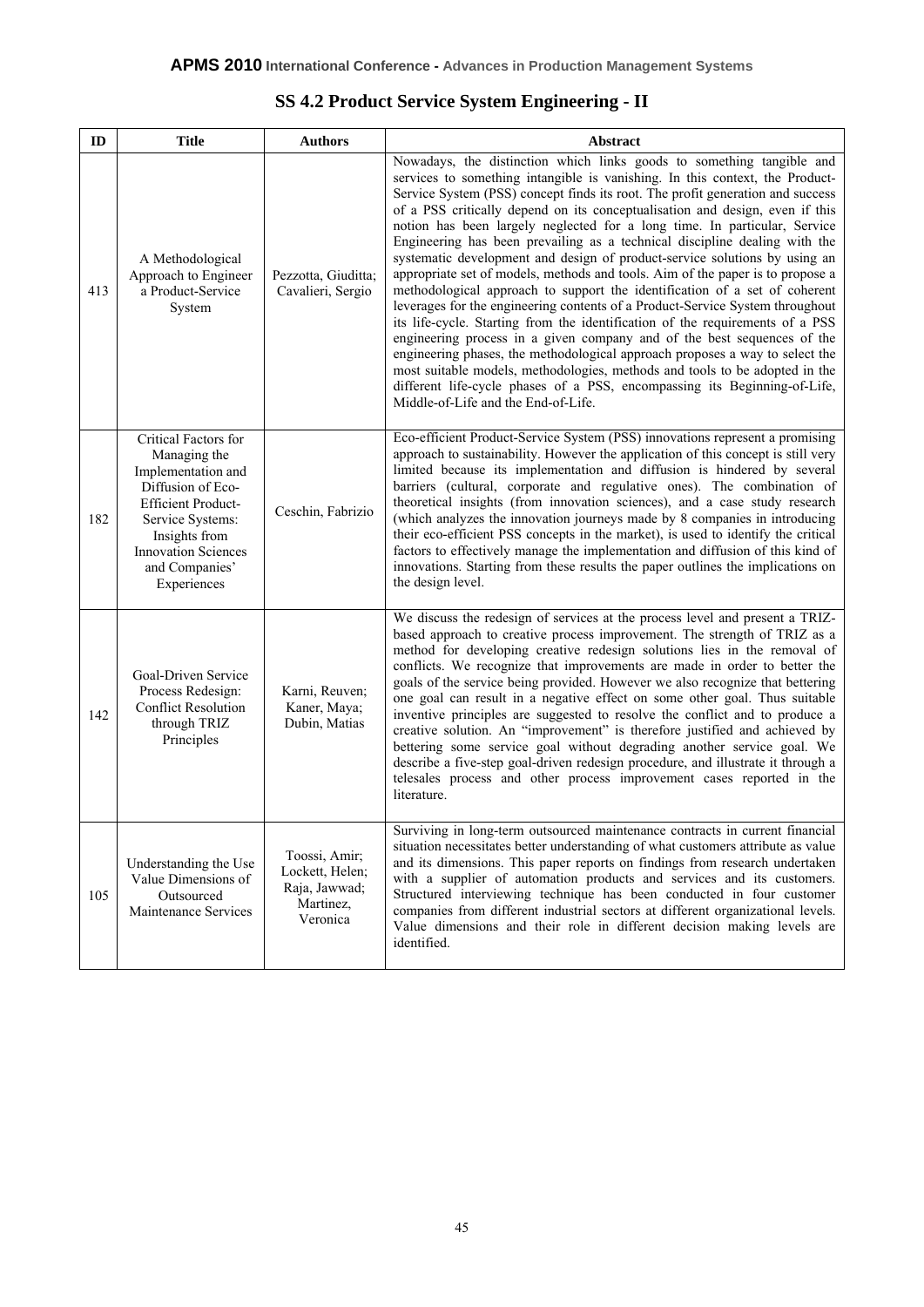# **SS 5.1 Product-Related Service Delivery Networks Design, Management and Optimization**

| ID  | <b>Title</b>                                                                                                                                                                         | <b>Authors</b>                                                                                   | Abstract                                                                                                                                                                                                                                                                                                                                                                                                                                                                                                                                                                                                                                                                                                                                                                                                                                                                                                                                                                                                                                                                |
|-----|--------------------------------------------------------------------------------------------------------------------------------------------------------------------------------------|--------------------------------------------------------------------------------------------------|-------------------------------------------------------------------------------------------------------------------------------------------------------------------------------------------------------------------------------------------------------------------------------------------------------------------------------------------------------------------------------------------------------------------------------------------------------------------------------------------------------------------------------------------------------------------------------------------------------------------------------------------------------------------------------------------------------------------------------------------------------------------------------------------------------------------------------------------------------------------------------------------------------------------------------------------------------------------------------------------------------------------------------------------------------------------------|
| 231 | Cross Training<br>Policies in a<br>Maintenance Field<br>Service Organization                                                                                                         | Colen, Pieter;<br>Lambrecht, Marc                                                                | As the trend towards more after sales service progresses through the industrial<br>equipment industry, equipment manufacturers are offering comprehensive<br>service contracts in which they take full responsibility for the functioning of<br>their customers' machines. These contracts increase the importance of capacity<br>decisions in maintenance field operations. We evaluate the possibility to<br>deploy technicians dedicated to preventive maintenance instead of fully cross<br>trained technicians based on a real case in the compressed air industry. Our<br>contribution consists of identifying the factors that influence the optimal cross<br>training policy while taking into account the effect of the capacity decisions on<br>the maintenance demand.                                                                                                                                                                                                                                                                                       |
| 113 | Responding to the<br>Eco-Sustainability<br>Logistics Challenge:<br><b>Using Sensor</b><br>Information to<br>Increase the Eco-<br>Effectiveness of the<br><b>Transportation Chain</b> | Skorna,<br>Alexander<br>Christian;<br>Hinz, Andreas                                              | In this research, consideration is given to the exogenous drivers that force<br>firms to engage in ecological sustainability logistics initiatives throughout the<br>transportation chain. We link the sustainability challenge with a solution<br>proposal to make logistics operations more eco-sustainable. Sensors can<br>monitor parameters (e.g. temperature) and enhance logistic decision-making.<br>Low-quality or spoiled products can be identified and eliminated from the<br>supply chain in upstream distribution centers to avoid shipping of spoiled<br>goods further down the chain. A simulation study shows how profits, resource<br>efficiency, and product quality on shelves' in-store can be increased with<br>sensor information which also lifts the food manufacturers' revenue.                                                                                                                                                                                                                                                              |
| 257 | Sustainable Product-<br>Service Ecosystems<br>Monitoring                                                                                                                             | Aubry, Régis;<br>Biennier,<br>Frédérique;<br>George,<br>Sébastien;<br>Maranzana,<br>Mathieu      | The world-wide production context increases the call for distributed<br>manufacturing organisations, paying a particular attention on economical<br>profitability while sustainable constraints start being taken into account by<br>governments and consumers. This leads to product-service organisations<br>integrating services related to the product life cycle (maintenance,<br>disassembly, recycling). Furthermore, information on the ecological impact (as<br>the CO2 cost) is required to integrate "ecological costs" in the consumer<br>decision criteria as well as in potentially new taxes computation. To fit these<br>requirements, we propose to extend the product-service model to integrate and<br>manage sustainable KPI. Thanks to dedicated annotation and an interoperable<br>information system, sustainable performance level can be estimated and<br>monitored. Then adding a late binding facility allows adapting "on the fly" the<br>product-service chain to the current context by selecting the more accurate<br>service candidate. |
| 252 | <b>System Dynamics</b><br>Modeling for Product-<br>Service Systems A<br>Case Study in the<br>Agri-machine Industry                                                                   | Legnani, Elena;<br>Cavalieri, Sergio;<br>Crespo Marquez,<br>Adolfo;<br>González Díaz,<br>Vicente | The increasing role of services in the strategic plans and the economics of<br>industrial companies poses new relevant organizational and management<br>challenges. Shifting from a transactional to a lifelong relational approach with<br>the customer requires major consideration of those processes which are carried<br>out through the service network. Empirical decisions for tackling such new<br>market opportunities could turn out to be counterproductive if taken on the fly,<br>affecting negatively the overall performance of a service network. This paper<br>exploits the potential of continuous simulation as a support for handling<br>decision making processes in a Product-Service System context. A System<br>Dynamics model has been developed and, within this paper, has been<br>specifically applied to quantitatively assess how the introduction of preventive<br>maintenance contracts can influence the overall service performance of a<br>manufacturer of farm machinery.                                                          |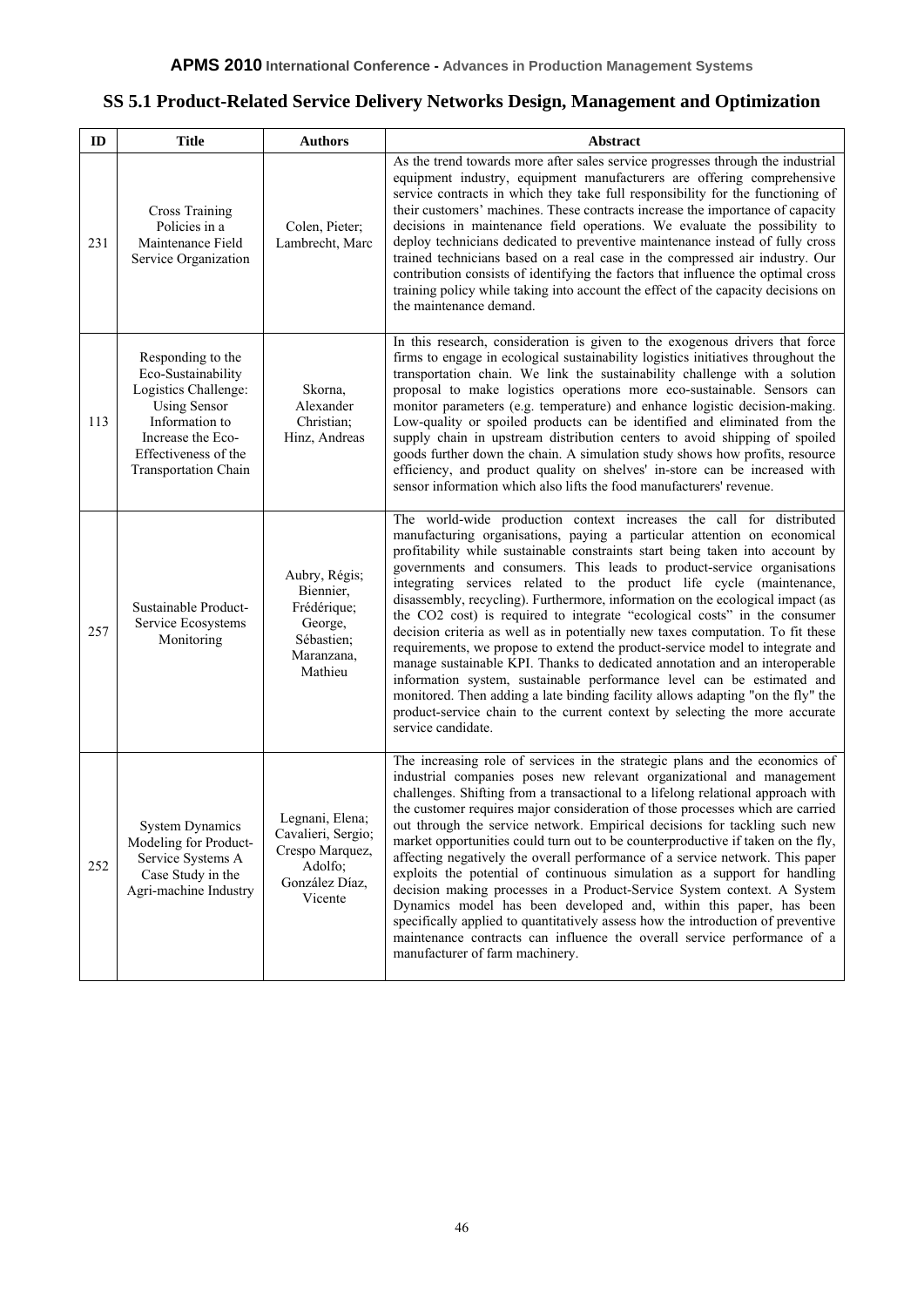| ID  | <b>Title</b>                                                                                                          | <b>Authors</b>                                                                            | <b>Abstract</b>                                                                                                                                                                                                                                                                                                                                                                                                                                                                                                                                                                                                                                                                                                                                                                                                                                                                                                                                                                                                                                                                                                |
|-----|-----------------------------------------------------------------------------------------------------------------------|-------------------------------------------------------------------------------------------|----------------------------------------------------------------------------------------------------------------------------------------------------------------------------------------------------------------------------------------------------------------------------------------------------------------------------------------------------------------------------------------------------------------------------------------------------------------------------------------------------------------------------------------------------------------------------------------------------------------------------------------------------------------------------------------------------------------------------------------------------------------------------------------------------------------------------------------------------------------------------------------------------------------------------------------------------------------------------------------------------------------------------------------------------------------------------------------------------------------|
| 204 | Can Supply Chain<br>Risk Management<br>Improve Firm<br>Performance? A Focal<br>Firm Perspective                       | Cagno, Enrico;<br>Micheli, Guido<br>J.L.;<br>Russo, Antonio                               | The purpose of this research is to investigate the relationship between supply<br>chain risk management practices and performance from a focal firm<br>perspective. While considering supply chain risk, the study focuses on how the<br>individual firm can benefit from supply chain risk management (SCRM), in<br>order to improve performance and sustainability. On the basis of a survey on a<br>sample of 100 companies operating in the Italian industry, the analysis reveals<br>a positive relationship between the level of implementation of SCRM practices<br>and the firm's performance. Finally, our findings highlight the relevance of<br>strategic alignment with supply chain objectives for the achievement of higher<br>SCRM levels, thus enhancing a firm's performance.                                                                                                                                                                                                                                                                                                                 |
| 212 | Do Risk Management<br>Practices Impact on<br>Sustainability<br>Reporting?                                             | Arena, Marika;<br>Arnaboldi,<br>Michela;<br>Azzone,<br>Giovanni;<br>Zanichelli, Sara      | The possibility of exploiting sustainability reporting as a leverage for<br>sustainable proactive strategies can create a tension between the need to<br>disclose information to induce socially aware customers to choose specific<br>products and the higher expectations to which "more open" companies are<br>subjected. These higher society expectations and exposures increase<br>reputational risk, and suggest a potential positive link between sustainability<br>reporting and risk management processes. Based on these considerations the<br>paper explored the following research questions: Is the adoption / use of ERM-<br>like systems positively associated with the publication of sustainability<br>reporting? Is the adoption / use of ERM-like systems associated with different<br>features of sustainability reporting?                                                                                                                                                                                                                                                               |
| 230 | Sustainable Supply<br>Chain Management<br>from the Perspectives<br>of Risk Management                                 | Sekhari, Aicha;<br>Hossain, Syed<br>Akhter;<br>Bouras.<br>Abdelaziz;<br>Santiteerakul, S. | The topics of sustainable Supply Chain Management (sSCM) has received<br>growing attention and become an increasingly popular research area. Several<br>approaches were proposed for the implementation of sSCM initiatives as well<br>as defining the role of organizational factors in the adoption of environmental<br>innovations based on factors identified through survey. Despite different<br>research approaches and studies with sSCM, the critical factors affecting the<br>implementation and adoption of sSCM is still at embryonic stage. On the other<br>hand, supply chain risk management in the successful implementation and<br>adoption of sSCM initiatives entirely determine the sustainability of such<br>initiatives for efficiency and long term commitments. This study examines risk<br>management issues from the perspectives of the sSCM by factor analysis to<br>determine core risk management factors for sSCM. The findings of these<br>critical factors implicates that for the adoption with performance of sSCM<br>operations, risk management plays a significant role. |
| 264 | Rightsizing<br>Production: The<br>Calculus of<br>"Ecological<br>Allowance" and the<br>Need for Industrial<br>Degrowth | Reichel, André;<br>Seeberg, Barbara                                                       | Pressures arising from sustainability demands from resource markets,<br>customers, political regulation and societal stakeholders demand a new<br>strategic approach of the firm. This is especially the case with the<br>manufacturing enterprise, as its economic activities create the most severe<br>ecological damage. The aim of this contribution is to develop a strategy<br>framework for rightsizing production beyond the dominant growth paradigm<br>as well as to supply an outline of an ecological measure to determine whether<br>or not a firm's operations are within the limits of a finite Planet. Traditional<br>measures, like lifecycle assessment methods or carbon footprint, only compare<br>the sustainability of products and processes on a relative scale. What is<br>needed, however, to give management a robust basis for decision making, is a<br>measure of absolute scale: the calculus of "Ecological Allowance", an answer<br>to the question "what size of production is just right".                                                                                   |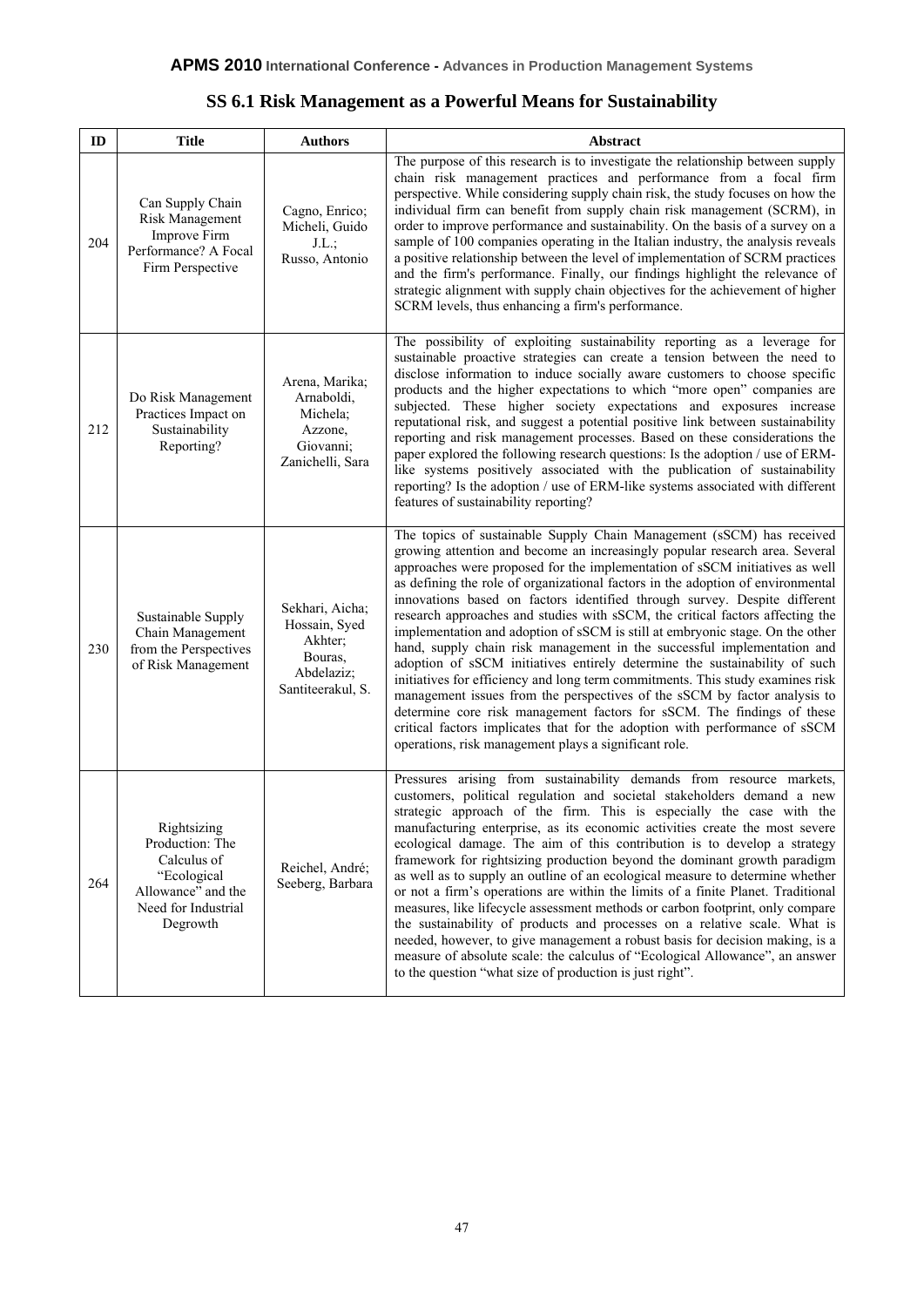| ID  | <b>Title</b>                                                                                                          | <b>Authors</b>                                                                         | Abstract                                                                                                                                                                                                                                                                                                                                                                                                                                                                                                                                                                                                                                                                                                                                                                                                                                                                                                                                                                                                                                                     |
|-----|-----------------------------------------------------------------------------------------------------------------------|----------------------------------------------------------------------------------------|--------------------------------------------------------------------------------------------------------------------------------------------------------------------------------------------------------------------------------------------------------------------------------------------------------------------------------------------------------------------------------------------------------------------------------------------------------------------------------------------------------------------------------------------------------------------------------------------------------------------------------------------------------------------------------------------------------------------------------------------------------------------------------------------------------------------------------------------------------------------------------------------------------------------------------------------------------------------------------------------------------------------------------------------------------------|
| 211 | Composite Eco-design                                                                                                  | Perry, Nicolas;<br>Mantaux, Olivier;<br>Kromm, François-<br>Xavier;<br>Pilato, Aurélie | The concept of design for recycling (DFR) is becoming an integral part of the<br>designer's brief. DFR can be applied to all manufactured products. However,<br>it is of most complexes to composites products. One of the main elements of<br>DFR is the concept of design for disassembly which deals with reducing the<br>time spent disassembling the product, thereby reducing costs. In addition, the<br>recycling process needs specific requirements to be efficient, and it gives<br>recycled fibers with new properties and future applications. This paper<br>highlights the product design requirements, starting from the different<br>possibilities and phases of recycling process.                                                                                                                                                                                                                                                                                                                                                           |
| 331 | Indices to Support the<br>Design for<br>Disassembly product<br>Evaluation During the<br><b>Design Process</b>         | Germani, Michele;<br>Favi, Claudio;<br>Mandolini, Marco                                | Design for Disassembly (DFD) is a well-known technique for improving<br>product disassembly when it occurs. Disassembly can be defined as a<br>systematic method for separating a product into its constituent parts,<br>components and sub-assemblies. The interest for this technique derives<br>essentially from two product life cycle phases: the product maintenance and<br>the product End-of-Life (EOL) treatment. The critical point of both strategies<br>is the cost of disassembly operations and the cost of treatment for parts and<br>materials. The proposed method allows numerically quantifying the effort for<br>part disassembly by using appropriate indices based on cost. A specific CAD-<br>based tool (LeanDFD) calculates these indexes to improve the designer<br>decisional process related to product maintenance and to determine EOL<br>strategies. The examined case study shows the results of a product redesign<br>according to the method and the improvements achieved.                                                |
| 145 | Product Portfolio<br>Environmental<br>Performance Analysis<br>- Applied to Room<br>Air-conditioner<br>Market in Japan | Dusek, Jan;<br>Fukuda, Yoshiro                                                         | In the framework of environmental assessment, we propose an innovative<br>approach that shifts attention from individual products and services to the<br>environmental performance of product portfolios. The purpose of this work is<br>to identify key factors influencing the evolution of portfolio environmental<br>performance. Research is motivated by the need to comprehend marketing<br>strategies and consumer perception of individual product portfolios in relation<br>to adoption of environmentally friendly technologies. As an example, we<br>apply the proposed method to the Japanese room air-conditioner market.                                                                                                                                                                                                                                                                                                                                                                                                                      |
| 118 | <b>Automotive Part Eco-</b><br>design using End-Of-<br>Life Treatment Cost<br>Assessment and Value<br>Conservation    | Chemineau,<br>Léonard:<br>Froelich, Daniel;<br>Abraham, Fabrice                        | Car design is increasingly constrained by environmental issues and regulation.<br>For manufacturers, the 2005/64/CE European directive on type-approval<br>imposes vehicle recoverability rates and proof that recovery is performed with<br>reliable technologies. Moreover, motor vehicles are effectively treated 22 to<br>25 years after a potential eco-design decision. Existing and prospective path<br>knowledge is then obviously very important to make the right design choices.<br>This paper proposes a new modelling method based on treatment cost and<br>final products value conservation assessment, capable of providing designers<br>with integrated recoverability assessment, without recovery expert knowledge.<br>The basic modelling object is the flow, assessed according to technical and<br>economic parameters. The proposed method enables flow linking through<br>paths and trees, and makes it possible to produce eco-design specifications.<br>The proposed method could also be applied outside of the automotive world. |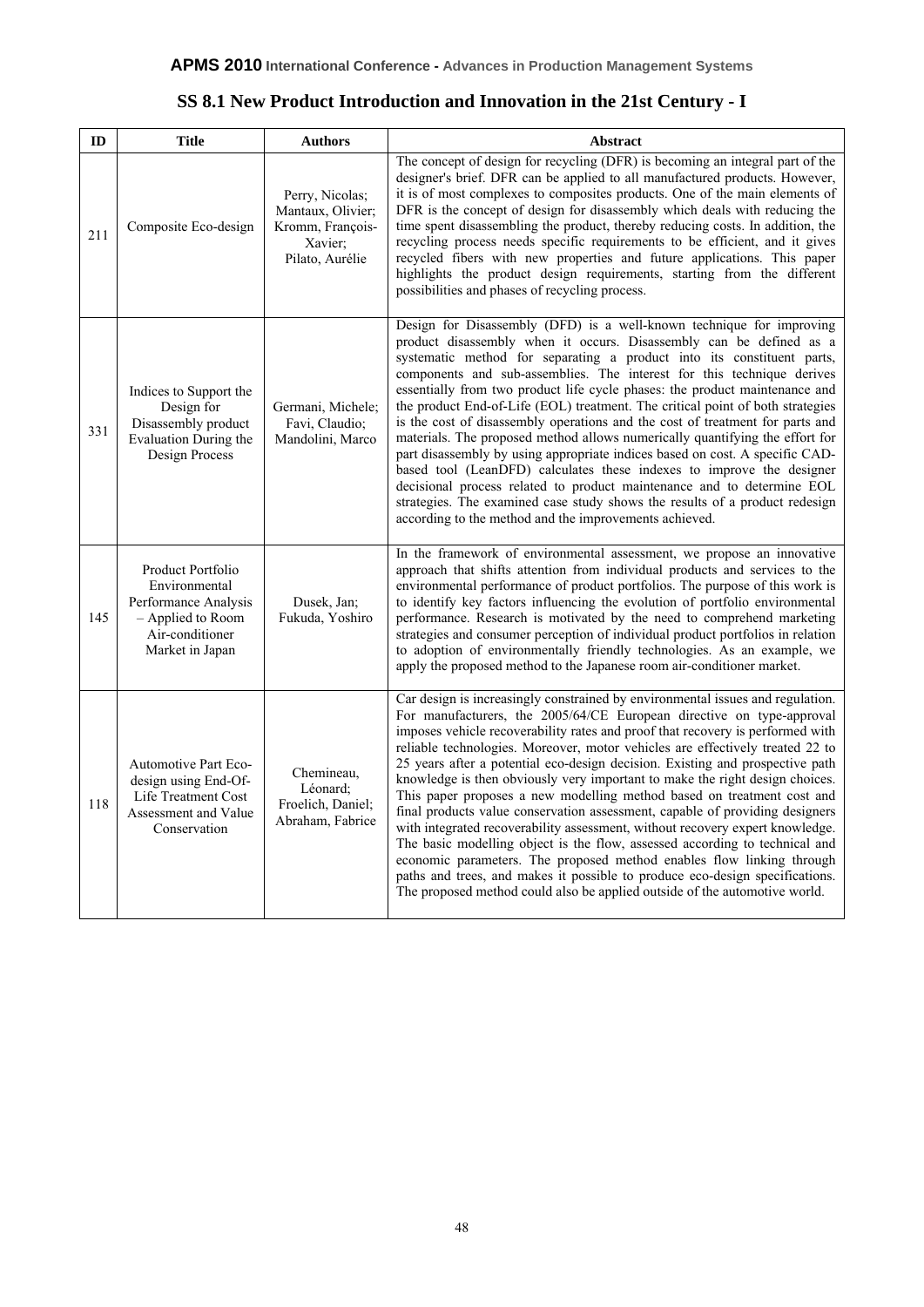| ID  | <b>Title</b>                                                                                                                                     | <b>Authors</b>                                                                                              | Abstract                                                                                                                                                                                                                                                                                                                                                                                                                                                                                                                                                                                                                                                                                                                                                                                                                                                                                                                                                                                                                                                      |
|-----|--------------------------------------------------------------------------------------------------------------------------------------------------|-------------------------------------------------------------------------------------------------------------|---------------------------------------------------------------------------------------------------------------------------------------------------------------------------------------------------------------------------------------------------------------------------------------------------------------------------------------------------------------------------------------------------------------------------------------------------------------------------------------------------------------------------------------------------------------------------------------------------------------------------------------------------------------------------------------------------------------------------------------------------------------------------------------------------------------------------------------------------------------------------------------------------------------------------------------------------------------------------------------------------------------------------------------------------------------|
| 350 | PLM Perspectives in<br>Mechatronic Systems<br>Design                                                                                             | Bricogne,<br>Matthieu;<br>Troussier,<br>Nadège;<br>Rivest, Louis;<br>Eynard, Benoît                         | In this paper, the importance of mechatronic systems integration is underlined.<br>To make this integration possible in a collaborative environment, new tools<br>have to be developed. After presenting the Product Lifecycle Management<br>(PLM) advantages, two different approaches are described: hardware/software<br>integration thanks to Product Data Management (PDM) / Software<br>Configuration Management (SCM) combination and system engineering<br>integration. Both approaches are compared to finally propose a new approach<br>based on Core Product Model (CPM) and Adele configuration manager.                                                                                                                                                                                                                                                                                                                                                                                                                                          |
| 117 | <b>Business Process</b><br>Intelligence: An<br>Application to the<br>Product Development<br>Process                                              | Luti, Luigi                                                                                                 | Understanding the product development process is the basic requirement for<br>renewing or improving it. All organizations spend time, energy and resources<br>attempting to understand and describe their own way of working. But at last,<br>there is often a gap between what is perceived or supposed to happen, and<br>what actually does. Business Process Intelligence (BPI) is a discipline that<br>allows to extract, from data recorded by information systems during their day<br>by day usage, deep and sound knowledge about a process. This paper, using a<br>real case, introduces the application of the BPI to the product development<br>process and demonstrates how the analysis of event-based information allows<br>to propose concrete improvement actions.                                                                                                                                                                                                                                                                             |
| 151 | A Novel Tool to<br><b>Support Manufacturing</b><br>Sustainability in UK<br>Electronics<br>Manufacturing from a<br>Quality Perspective            | Huertas Quintero,<br>Lina A.M.;<br>Rosamond, Emma<br>L:<br>Conway, Paul P.;<br>West, Andrew A.              | Sustainability has become as important as time, cost and quality for companies<br>to remain competitive in the manufacturing domain. Since the application of<br>this paper is on high value added electronics manufacturing where quality is<br>the main concern, it addresses sustainability from this perspective. An<br>integrated modelling and simulation tool was proposed to assess the impact on<br>sustainability of additional production processes due to poor quality<br>production. The support provided by the tool to identify and investigate effects<br>on production sustainability is illustrated through a case study of a real<br>industrial context. The capability of the tool was assessed by evaluating<br>potential causes of unnecessary resources utilisation, which were detrimental<br>to the sustainability of the production system, and that could have wider<br>reaching impacts at a lifecycle level. Future work includes the development of<br>further models that enable estimation of explicit environmental metrics. |
| 355 | A DSM based Product<br>Development Model<br>for Assessing the<br><b>Innovation Strategy</b><br><b>Effect to the Product</b><br>Development Cycle | Maravelakis,<br>Emmanuel;<br>Bilalis, Nikolaos;<br>Dermitzakis,<br>Eleytherios;<br>Karapidakis,<br>Emmanuel | This paper presents a new Product Development Model, based on the Design<br>Structure Matrix (DSM) methodology, which focuses on providing a crisp<br>value of the effect of innovation improvement to the product development<br>cycle. The innovative performance of the company is assessed by 30<br>Innovation Attributes, equally distributed to three axes of innovation: a.<br>Product axis, b. Process Axis and c. Management axis. The model consists of a<br>database with more than 600 companies which provided their data. The<br>proposed innovation improvement strategy indicates the innovation attributes<br>with the highest innovation improvement impact values. This way the<br>company's resources can be guided to the product development activities that<br>are strongly related to the indicated innovative attributes. The effect of<br>innovation improvement is finally assessed with the produced estimated cost<br>and duration of the product cycle.                                                                         |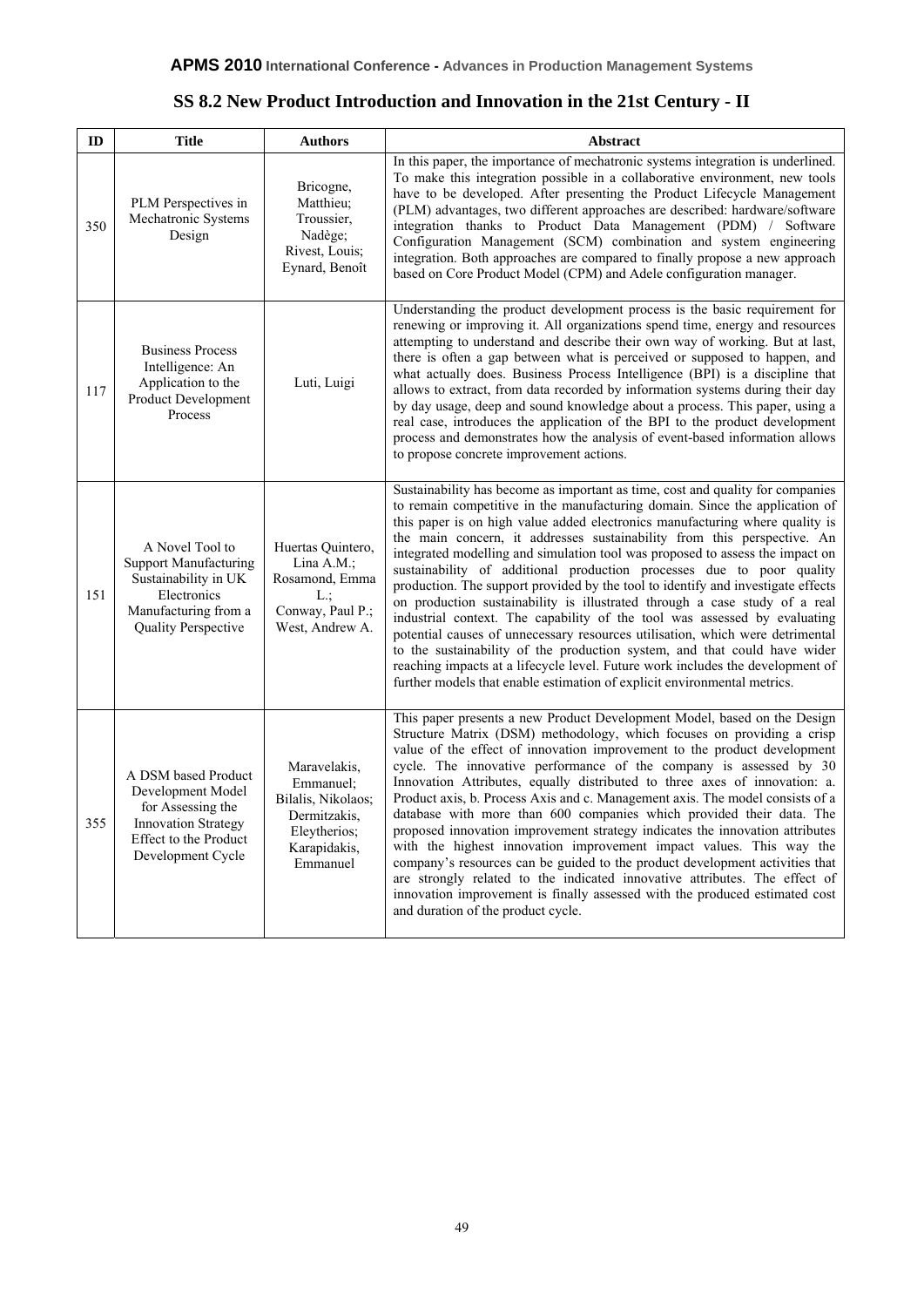## **SS 8.3 New Product Introduction and Innovation in the 21st Century - III**

| ID  | <b>Title</b>                                                                                                                                  | <b>Authors</b>                                                                                                                                                           | Abstract                                                                                                                                                                                                                                                                                                                                                                                                                                                                                                                                                                                                                                                                                                                                                                                                                                                                                                                                                                                                                                                                                                                                                                                                           |
|-----|-----------------------------------------------------------------------------------------------------------------------------------------------|--------------------------------------------------------------------------------------------------------------------------------------------------------------------------|--------------------------------------------------------------------------------------------------------------------------------------------------------------------------------------------------------------------------------------------------------------------------------------------------------------------------------------------------------------------------------------------------------------------------------------------------------------------------------------------------------------------------------------------------------------------------------------------------------------------------------------------------------------------------------------------------------------------------------------------------------------------------------------------------------------------------------------------------------------------------------------------------------------------------------------------------------------------------------------------------------------------------------------------------------------------------------------------------------------------------------------------------------------------------------------------------------------------|
| 414 | Applying Lean<br>Thinking Concepts to<br>New Product<br>Development                                                                           | Sopelana, Amaia;<br>Sorli, Mikel;<br>Taisch, Marco;<br>Al-Shaab,<br>Ahmed;<br>Keast, John;<br>Flores, Myrna;<br>Skotic, Dragan;<br>Martinez, Leire                       | Lean Thinking can be introduced in the enterprise to ensure an optimal<br>transformation to a lean environment. There is a need in European<br>manufacturing companies of a new model that implies a further stage of lean<br>manufacturing. This paper outlines the first results of a current European<br>project (LeanPPD-Lean Product and Process Development) which aims to<br>develop a new paradigm with its associate methodology and tools based on<br>applying lean thinking concepts in Product Design and Development field. To<br>tackle this objective, a new model will be developed which consider entire<br>product life cycle, providing knowledge based user-centric design and<br>development environment to support value creation to the customers in terms<br>of innovation and customisation, quality as well as sustainable and affordable<br>products. Several of the scientific and technical objectives settled have already<br>met. This paper constitutes a whole explanation of the LeanPPD model<br>proposed by the project consortium and outlines its four main building blocks<br>providing better understanding on how the project addresses these objectives.                 |
| 407 | The Industrial<br>Requirements of KBE<br>for the LeanPPD<br>Model                                                                             | Al-Ashaab,<br>Ahmed;<br>Flores, Myrna;<br>Khan,<br>Muhammad;<br>Maksimovic,<br>Maksim;<br>Alam, Raham;<br>Shehab, Essam;<br>Doultsinou,<br>Athanasia;<br>Sopelana, Amaia | This paper presents the industrial requirements of the Lean Product and<br>Process Development (LeanPPD) model. LeanPPD is a project funded by the<br>EU-PF7. The project addresses the needs of European manufacturing<br>companies for a new model that goes beyond lean manufacturing, to ensure<br>the transformation of the enterprise into lean environment. The LeanPPD<br>project faces the challenge to deliver new product and process development<br>tools, which will enable the European companies to implement lean thinking<br>in the product design development process. In order to develop and deliver<br>such tools, the identification of the requirements is one of the key initial steps.<br>This paper describes the process that has been developed within the project to<br>capture the industrial requirements, and then presents in some detail the<br>captured functional and non-functional requirements for the Knowledge-based<br>engineering tool.                                                                                                                                                                                                                                 |
| 338 | A Knowledge<br>Engineering<br>Methodology for Long<br>Term Knowledge<br>Retention (LTKR) in<br>Product Lifecycle<br>Management (PLM)<br>Scope | Teng, Fei;<br>Moalla, Néjib;<br>Bouras, Abdelaziz                                                                                                                        | In spite of the application of traditional document engineering methods, the<br>long term knowledge preservation issues have been mostly neglected in<br>traditional standard information lifecycle implementations. Industry extremely<br>high requirements exist to the processes for administration, archiving as well<br>as reuse of product defining data. That's why nowadays the Long Term<br>Knowledge Retention (LTKR) becomes crucial in terms of traceability,<br>reusability as well as the security of the digital information in Product<br>Lifecycle Management (PLM) of enterprises and industries. In this paper, a<br>knowledge engineering methodology is developed, for long term knowledge<br>retention and in product lifecycle management scope. The knowledge<br>engineering methodology is based on the CommonKADS methodology with<br>software engineering concept. The duties and objectives of the knowledge<br>engineering methodology are: acquiring knowledge from enterprise,<br>particularly for long term scope; manipulating and formalizing knowledge;<br>directing Information Package design and Information Package transferring<br>rules in digital preservation platform. |
| 288 | Early Evaluation of<br>Manufacturing Costs<br>within an Integrative<br>Design of Product and<br>Production System                             | Nordsiek, Daniel;<br>Gausemeier,<br>Juergen;<br>Lanza, Gisela;<br>Peters, Steven                                                                                         | The prevailing market and competitive situation requires companies to<br>develop and produce their products fast and cost-effective. To accelerate the<br>development of a new product and its production system a holistic design<br>methodology is developed. Moreover the methodology contains methods<br>which enable decision makers to calculate manufacturing costs per unit and to<br>estimate uncertainties in early planning stages. The developed methods will be<br>implemented in software tools and combined in one common IT infrastructure<br>to guarantee an easy access and a broad acceptance in industrial companies.<br>The methodology and the appendent software tools are developed within the<br>collaborative research project VireS - Virtual synchronization of product<br>development and production system development. First results have been<br>tested at industry partners and are described in this paper.                                                                                                                                                                                                                                                                      |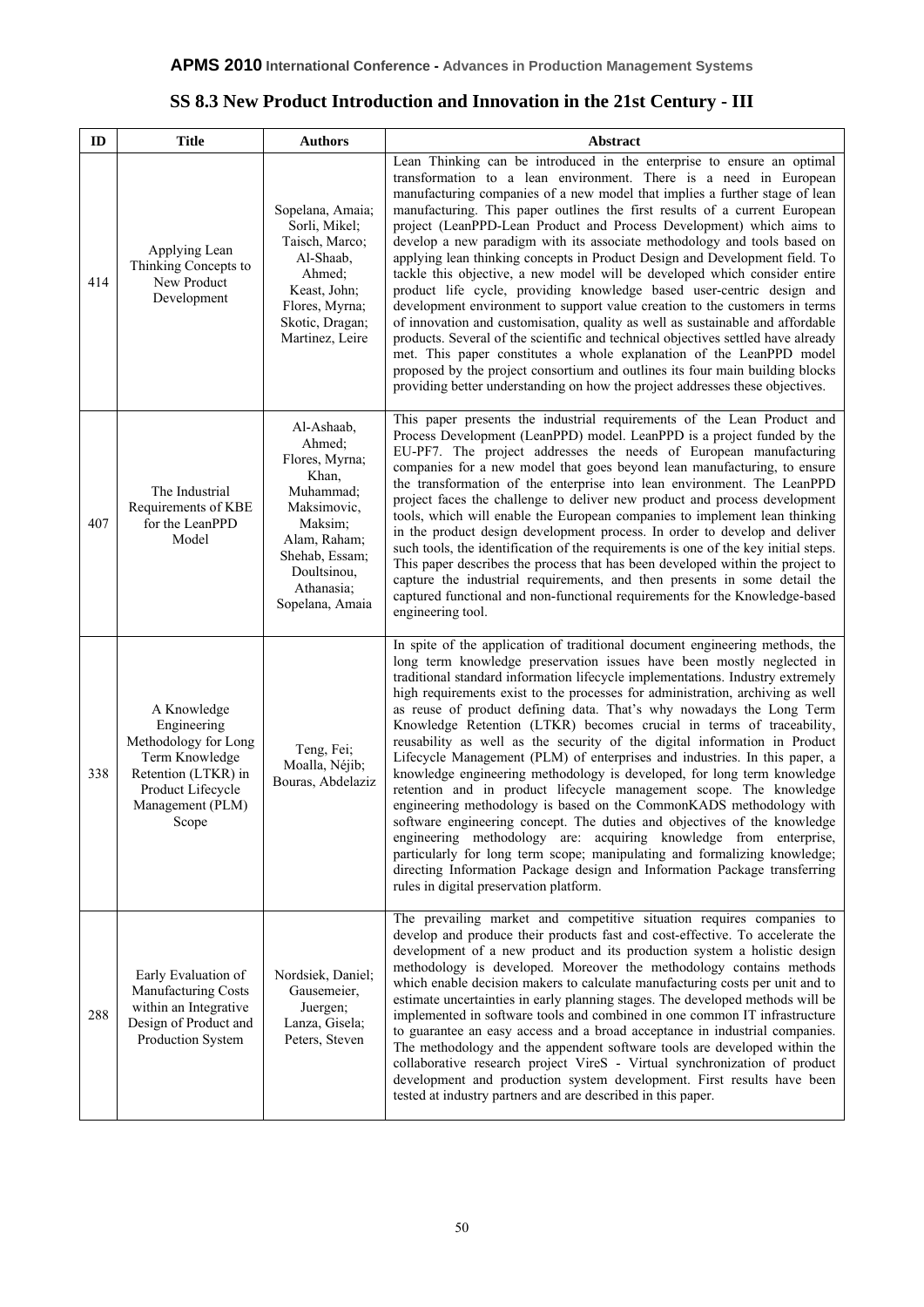| SS 8.4 New Product Introduction and Innovation in the 21st Century - IV |
|-------------------------------------------------------------------------|
|-------------------------------------------------------------------------|

| ID  | <b>Title</b>                                                                                                                  | <b>Authors</b>                                                                                                                            | Abstract                                                                                                                                                                                                                                                                                                                                                                                                                                                                                                                                                                                                                                                                                                                                                                                                                                                                                                                                                                                                                                                                                  |
|-----|-------------------------------------------------------------------------------------------------------------------------------|-------------------------------------------------------------------------------------------------------------------------------------------|-------------------------------------------------------------------------------------------------------------------------------------------------------------------------------------------------------------------------------------------------------------------------------------------------------------------------------------------------------------------------------------------------------------------------------------------------------------------------------------------------------------------------------------------------------------------------------------------------------------------------------------------------------------------------------------------------------------------------------------------------------------------------------------------------------------------------------------------------------------------------------------------------------------------------------------------------------------------------------------------------------------------------------------------------------------------------------------------|
| 307 | The Development of a<br>Tool and Methodology<br>for Identifying and<br>Classifying Waste<br>within New Product<br>Development | Martin, Celine<br>Elizabeth;<br>Keast, John;<br>James-Moore,<br>Mike                                                                      | This paper discusses the use of the lean principles within the Product<br>Development process and, in particular, the effect of identifying and<br>cataloguing waste at the process level. The research is part of the Lean Product<br>and Process Development project (LeanPPD) aimed at increasing and<br>sustaining value at this crucial stage of a product's lifecycle. The paper<br>presents the initial development of an Ontology of Waste, developed with<br>industrial support, as an everyday tool for Project Team members to identify<br>the types of waste within a process. A statistic often quoted is that over 80% of<br>time involved in the design process is waste. This research is aimed at<br>providing a tool for capturing and classifying these wastes so that they can be<br>understood and quantified in order to help companies to mitigate against them.                                                                                                                                                                                                   |
| 155 | Lean Innovation -<br>Introducing Takt Time<br>to Product<br>Development<br>Processes                                          | Schuh, Gunther;<br>Lenders, Michael;<br>Rauhut, Marcus                                                                                    | Lean Innovation represents the systematic interpretation of Lean Thinking<br>principles regarding to product or process innovation and development. Part of<br>the Lean Innovation System is the introduction of takt time to product<br>development processes, which allows the application of the pull principle to<br>the execution of tasks, the visualization of the continuous value creation and<br>provides teams and developers with a common orientation for their work<br>progress. Therefore three complementary systems are presented. The first<br>system defines the actual process for planning and controlling the execution of<br>development tasks in takt time, the second system defines the regulatory<br>system to synchronize work processing. For the support of the iterative<br>standard procedures for planning and controlling, tools for visual management<br>are presented. The third system represents a model of different role types<br>defining the duties, authorities and responsibilities of project members and the<br>relationships between them. |
| 356 | The Wheel of Change<br>Framework towards<br>Lean in Product<br>Development                                                    | Flores, Myrna;<br>Díaz, Dayra;<br>Tucci,<br>Christopher;<br>Al-Ashaab,<br>Ahmed;<br>Sorli, Mikel;<br>Sopelana, Amaia;<br>Paris, Alexander | Implementing lean principles in the Product Development process can be a<br>major challenge for most organizations. Companies require guidelines to<br>enable them to measure their readiness to change towards this new way of<br>producing products, where the reduction of waste and the increase of value are<br>the two major drivers. Consequently, this paper presents a novel framework<br>called the Wheel of Change and its customization to enable the<br>implementation of lean principles in the product development process. The<br>framework has been validated with the help of five experts, who considered<br>the proposed four framework elements useful and complete. In the end, the<br>Lean Wheel of Change provides a guideline for those firms who wish to<br>change their current practices and implement lean principles in the product<br>development process. The efforts carried out in this research are part of the<br>LeanPPD FP7 research project funded by the European Commission.                                                                     |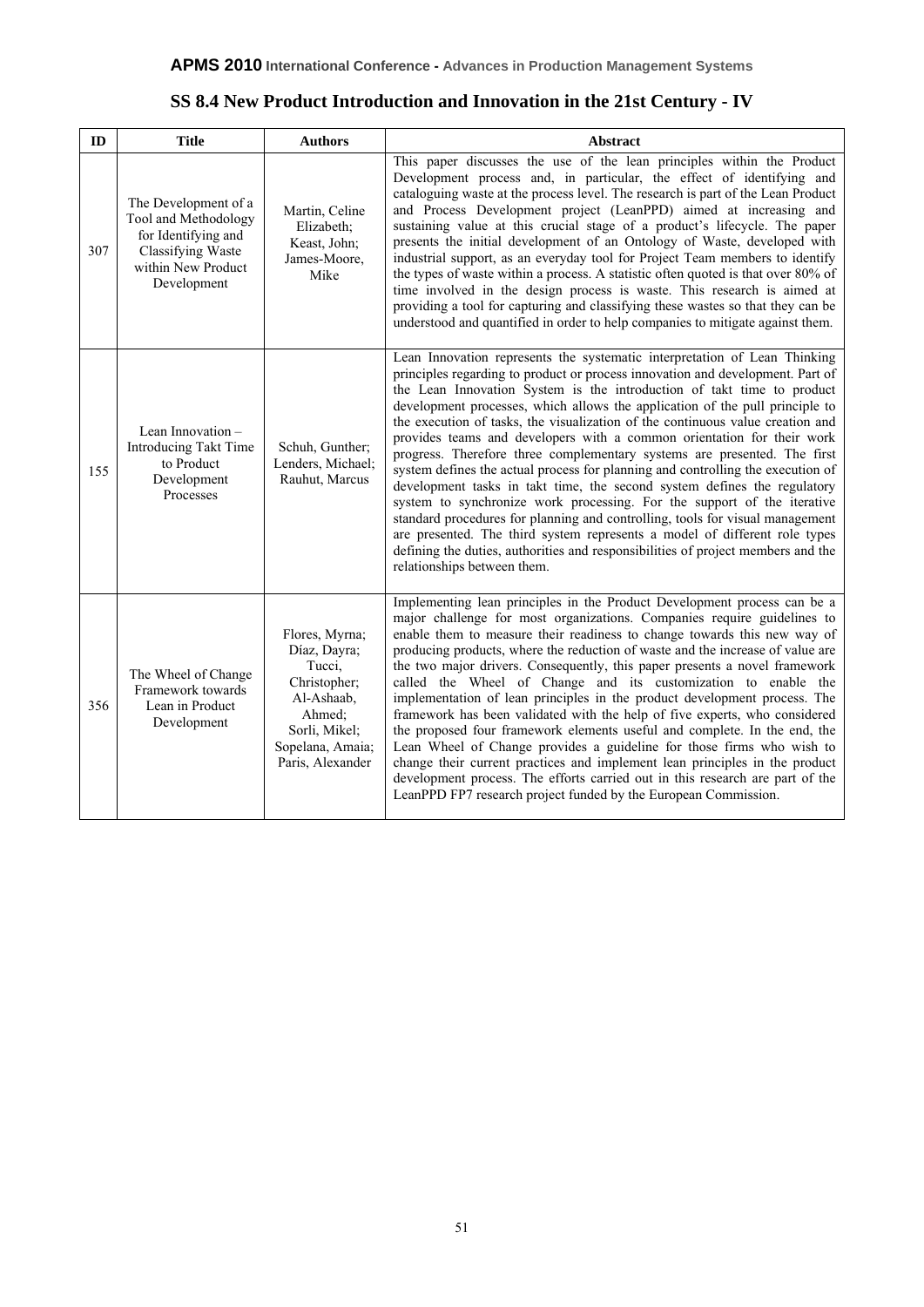| SS 9.1 Intelligent Non-Hierarchical Manufacturing Networks - I |  |
|----------------------------------------------------------------|--|
|                                                                |  |

| ID  | <b>Title</b>                                                                                                                                                                     | <b>Authors</b>                                                                 | Abstract                                                                                                                                                                                                                                                                                                                                                                                                                                                                                                                                                                                                                                                                                                                                                                                                                                                                                                                                                                                                                          |
|-----|----------------------------------------------------------------------------------------------------------------------------------------------------------------------------------|--------------------------------------------------------------------------------|-----------------------------------------------------------------------------------------------------------------------------------------------------------------------------------------------------------------------------------------------------------------------------------------------------------------------------------------------------------------------------------------------------------------------------------------------------------------------------------------------------------------------------------------------------------------------------------------------------------------------------------------------------------------------------------------------------------------------------------------------------------------------------------------------------------------------------------------------------------------------------------------------------------------------------------------------------------------------------------------------------------------------------------|
| 247 | Collaborative<br>Configuration of<br>Virtual Organizations<br>for Mass<br>Customization                                                                                          | Fornasiero,<br>Rosanna;<br>Zangiacomi,<br>Andrea;<br>Chiodi, Andrea            | This work deals with Virtual Organizations management for mass<br>customization applied to the footwear sector, where collaboration among<br>partners influences the VO configuration which is not the result of a top-down<br>hierarchical approach, but of a partnership where companies have similar<br>contractual power. The mass customization paradigm requires that companies<br>are ready to produce small batches to satisfy customer needs and this work<br>analyses how to deal with the creation of very flexible networks where<br>preliminary partnerships among companies create trust and where answers to<br>market requests have to be very quick and based on customized products. First<br>ideas for VO configuration and for partner selection methodology to be<br>implemented in SMEs of the footwear sector are then proposed.                                                                                                                                                                           |
| 256 | Incentive Approaches<br>for Delivery<br>Reliability<br>Improvement in Non-<br><b>Hierarchical Networks</b><br>of the Machinery and<br><b>Equipment Industry</b>                  | Stich, Volker;<br>Kleinert,<br>Alexander;<br>Cuber, Stefan                     | In an increasingly uncertain business environment more flexibility in<br>companies is necessary to stay competitive. While companies in hierarchical<br>networks mainly focus on series production and secure their flexibility through<br>safety stocks, an alternative approach has to be developed for companies in<br>non-hierarchical make-to-order networks to facilitate operational flexibility. In<br>this paper, a methodology to incentivise suppliers to increase delivery<br>reliability will be discussed. Both monetary and non-monetary incentives will<br>be considered and validated in three pilot cases in three European companies.                                                                                                                                                                                                                                                                                                                                                                          |
| 342 | Web-based<br>Benchmarking<br>Platform for Delivery<br>Reliability in Non-<br>hierarchical<br><b>Production Networks</b>                                                          | Schuh, Günther;<br>Kampker, Achim;<br>Jasinski, Thomas;<br>Bachmann,<br>Fabian | Today's European machinery and equipment industry is characterized by<br>multiple and dynamic customer-supplier-relationships. These non-hierarchical<br>production networks lead to problems with delivery reliability and wasteful<br>turbulences throughout the entire network. This paper describes an operational<br>model based on a theoretical framework in order to improve the delivery<br>reliability of each individual customer-supplier-relationship within non-<br>hierarchical production networks. By developing a non-centralized<br>coordination mechanism adapted from a web-based benchmarking platform<br>aggregated key-performance indicators for the delivery reliability of suppliers<br>and certain customer-supplier-relationships can be commonly shared. As a<br>result the manual and non-transparent process of determining the delivery<br>reliability of individual customer-supplier-relationships is automated into a<br>comparable and transparent market mechanism of delivery reliability. |
| 185 | Engineer to Order<br>Mass and Extended<br>Production Systems<br>Improvement in the<br><b>Construction Industry</b><br>based on GRAI<br>Methodology: An<br><b>Empirical Study</b> | Errasti, Ander:<br>Santos, Javier<br>Poler, Raul                               | The aim of the following research is to investigate the adoption of some good<br>practices in the Construction Sector, based on developed practices in other<br>sectors, that could be helpful to gain competitive advantage. These practices<br>(GRAI Methodology to improve the operational performance of the supply<br>chain) are already known and have been studied by researchers; however the<br>development of these techniques in the field of Construction has not been so<br>deep. The proposed research method is based on Action Research, in which<br>the researchers are involved in the changing process of top firms related to<br>Construction sector. This method has been chosen because it is a theory<br>extension or refinement. The conclusion is that the benefits of integrating and<br>improving the planning and control system of the extended enterprise aided by<br>GRAI methodology, as well as Action Research utility for this type of<br>Research are completely demonstrated.                |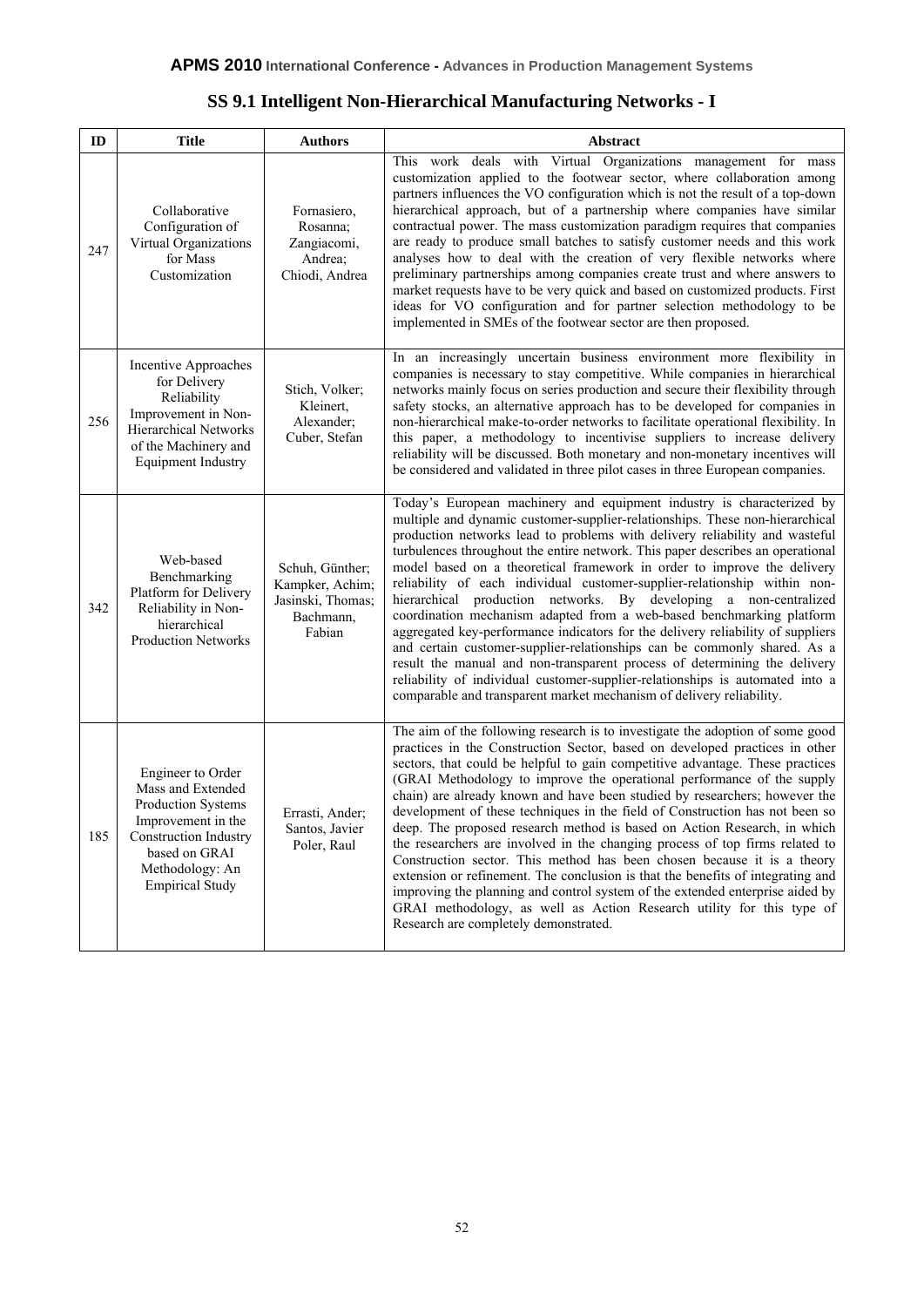| SS 9.2 Intelligent Non-Hierarchical Manufacturing Networks - II |  |
|-----------------------------------------------------------------|--|
|                                                                 |  |

| ID  | <b>Title</b>                                                                                                                      | <b>Authors</b>                                                                 | <b>Abstract</b>                                                                                                                                                                                                                                                                                                                                                                                                                                                                                                                                                                                                                                                                                                                                                                                                                                                                                                                                                                                            |
|-----|-----------------------------------------------------------------------------------------------------------------------------------|--------------------------------------------------------------------------------|------------------------------------------------------------------------------------------------------------------------------------------------------------------------------------------------------------------------------------------------------------------------------------------------------------------------------------------------------------------------------------------------------------------------------------------------------------------------------------------------------------------------------------------------------------------------------------------------------------------------------------------------------------------------------------------------------------------------------------------------------------------------------------------------------------------------------------------------------------------------------------------------------------------------------------------------------------------------------------------------------------|
| 234 | Delivery Reliability in<br>Non-hierarchical<br>Networks: Evidence<br>from the Machinery<br>Sector                                 | Pinto, Roberto;<br>Ricondo, Itziar;<br>Uriarte, Arkaitz;<br>Taisch, Marco      | This paper presents the results of a survey conducted in three European<br>countries focused on the analysis of delivery reliability problems, related<br>causes and solution approaches in non-hierarchical manufacturing networks. In<br>particular, the machinery and equipment industry is addressed. Generally, the<br>complexity of a NHPN results in highly volatile, instable and non-transparent<br>market conditions leading to high turbulences within the network, causing<br>missed delivery reliability of their suppliers. The results indicate that there are<br>areas for improvement for SMEs, usually lagging behind in the use of<br>electronic data transfer for procurement and the measures and actions to avoid<br>delivery problems.                                                                                                                                                                                                                                              |
| 277 | Evaluation of ISO<br>9001:2008 Standard<br>Applicability within<br>Non-hierarchical<br>Manufacturing<br>Networks                  | Sitek, Patrick;<br>Seifert, Marcus;<br>Thoben, Klaus-<br>Dieter                | Today Manufacturing Networks become temporarily arrangements and show<br>the retention of each network partner's autonomy. The abandonment of formal<br>hierarchical and order structures as well as the temporary existence results in<br>higher complexity and dynamics. This dynamic and complexity implicate<br>specific requirements for collaborative business in Manufacturing Networks<br>and therefore it introduces new challenges to manage quality within them. This<br>paper is going to evaluate the worldwide most adapted ISO 9001 Quality<br>Management standard applicability within such dynamic Manufacturing<br>Networks.                                                                                                                                                                                                                                                                                                                                                             |
| 194 | <b>Production Error</b><br>Analysis for a Line of<br>Manufacturing<br>Machines, Variable<br><b>Structure Control</b><br>Approach. | Starkov,<br>Konstantin K.;<br>Pogromsky,<br>Alexander Y.;<br>Rooda, Jacobus E. | Nowadays, development of wide variety of different types of products requires<br>more and more complex configurations of production networks out of modern<br>manufacturing industries. Thus, efficient methods for control of complex<br>manufacturing networks are required. In this paper we introduce such a control<br>method for a line of manufacturing machines. The main objective of our<br>method is to guaranty that the number of produced products follows the<br>current production demand. First a general idea of the variable structure<br>control method is given thought the simple case of one manufacturing<br>machine. Then, a flow model of a line of machines with variable structure<br>control is presented. Consequently, the obtained results on the uniform<br>ultimate boundedness of the production errors of each machine in the line are<br>discussed. Performance and robustness issues of the closed-loop flow line<br>model are illustrated in numerical simulations. |
| 103 | Understanding<br>Manufacturing<br>Networks as Service<br>Systems: An<br>Ontological Approach                                      | Mettler, Tobias                                                                | Continuously increasing market dynamics force manufacturing networks,<br>more than ever, to innovate by not only focusing on the development of new<br>goods but also on the design of additional value-creating services. In order to<br>be able to properly analyze interdependencies and identify opportunities, it is<br>therefore our proposition to understand manufacturing networks as service<br>systems. For this purpose, based on experiences from a major European<br>research project, this contribution discusses the fundamental elements of<br>service systems as well as presents a formal ontology containing the most<br>relevant concepts for analyzing manufacturing service systems.                                                                                                                                                                                                                                                                                                |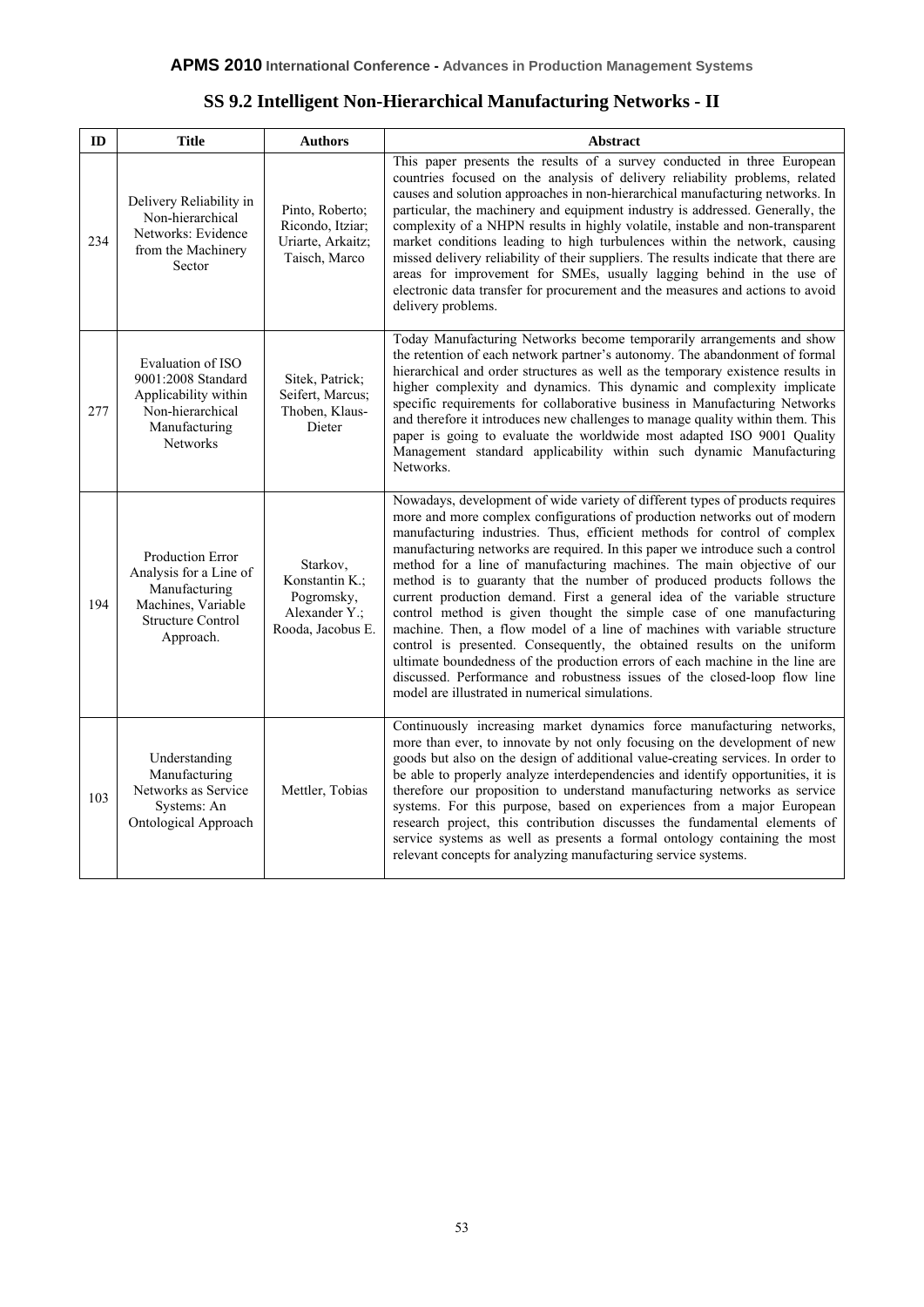## **SS 10.1 Supply Risk Management - I**

| ID  | <b>Title</b>                                                                                                                                              | <b>Authors</b>                                                       | Abstract                                                                                                                                                                                                                                                                                                                                                                                                                                                                                                                                                                                                                                                                                                                                                                                                                                                                                                                                                                                                                                                                                          |
|-----|-----------------------------------------------------------------------------------------------------------------------------------------------------------|----------------------------------------------------------------------|---------------------------------------------------------------------------------------------------------------------------------------------------------------------------------------------------------------------------------------------------------------------------------------------------------------------------------------------------------------------------------------------------------------------------------------------------------------------------------------------------------------------------------------------------------------------------------------------------------------------------------------------------------------------------------------------------------------------------------------------------------------------------------------------------------------------------------------------------------------------------------------------------------------------------------------------------------------------------------------------------------------------------------------------------------------------------------------------------|
| 290 | An Investigation of the<br>Relationships Between<br><b>Supply Risk</b><br>Awareness,<br>Assessment,<br>Management, and<br>Supply Disruption<br>Occurrence | Pirola, Fabiana;<br>Zsidisin, George;<br>Wagner, Stephan             | The today supply chain trends along with the current financial crisis have<br>increased the awareness among professionals that risk assessment and<br>mitigation play a crucial role in successfully managing supply chains. This<br>increasing emphasis on risk management and the even more predominant trend<br>to focus on core activities that creates greater dependencies on upstream<br>supply, emphasizes the importance of the supply risk management. This study<br>focuses on the supply side of the risk, looking at the relationships between top<br>management awareness, supply risk assessment, supply risk management, and<br>disruption occurrence. In particular, through a structural equation model, this<br>research will demonstrate that increasing the top management awareness of<br>supply risk raises the employment of risk assessment tools. Risk assessment<br>allows a company to better understand risk sources increasing the<br>implementation of risk management techniques in order to improve enterprise<br>resiliency and decrease disruption occurrence. |
| 179 | Risk Management in<br>Supply Chains: A<br>Solution or Part of the<br>Problem?                                                                             | Peck, Helen                                                          | This paper looks at why disruptive events such as extreme weather, outbreaks<br>of diseases, infrastructure or supplier failures continue to disrupt supply<br>chains, despite more effort then ever before being devoted to business<br>continuity and enterprise risk management. The paper considers this against<br>the findings of research into the UK food supply chains, the advice of a<br>leading management consultancy, and lessons learned following the financial<br>crisis of 2008. The paper re-examines the tensions between operational risk<br>and strategic enterprise risk management in supply chains and considers how<br>best practice in supply chain management, business strategy, business<br>continuity and risk management may all be contributing to the problem of<br>systemic supply chain disruptions.                                                                                                                                                                                                                                                          |
| 207 | Assessing Supply<br>Chain Risk Adopting<br><b>Reliability Tools</b>                                                                                       | Musa, S.<br>Nurmaya;<br>Cocca, Paola;<br>Tang, Ou                    | Cases of disrupted supply chain networks have alerted many practitioners and<br>researchers for studying risk events and analyzing its consequences. However,<br>due to the complexity of supply chain network, it should be complemented<br>with user friendly as well as familiar existing tools in the industries. Therefore,<br>we look at the possibility of adopting reliability tools in the context of<br>assessing supply chain risk. Our findings indicate the feasibility of FMEA or a<br>combination of FTA and AHP application in assessing risk in the supply chain<br>context. The introduction of detection in risk dimension and the framework are<br>noteworthy implication of this research.                                                                                                                                                                                                                                                                                                                                                                                   |
| 160 | Supply Chain Risk<br>Management: A<br>Practical Tool-kit                                                                                                  | Bernardel, Flora;<br>Martinazzo,<br>Davide;<br>Panizzolo,<br>Roberto | Today the Supply Chains are exposed to new risks they've never experienced<br>before, because of the progressive emergence of exogenous trends, such as the<br>globalization of supply networks, the rapid dynamics of real and financial<br>markets, the excessive interdependence of unreliable partners. This extended<br>operating environment in which companies are operating, requires the<br>adoption of Supply Chain Risk Management tools, which in turn should be<br>derived and integrated with the system of performance measurement. This<br>paper introduces a practical tool for SCRM and a methodology, which may<br>support organizations, in identifying and assessing the risks of business<br>interruption from Supply Chains.                                                                                                                                                                                                                                                                                                                                               |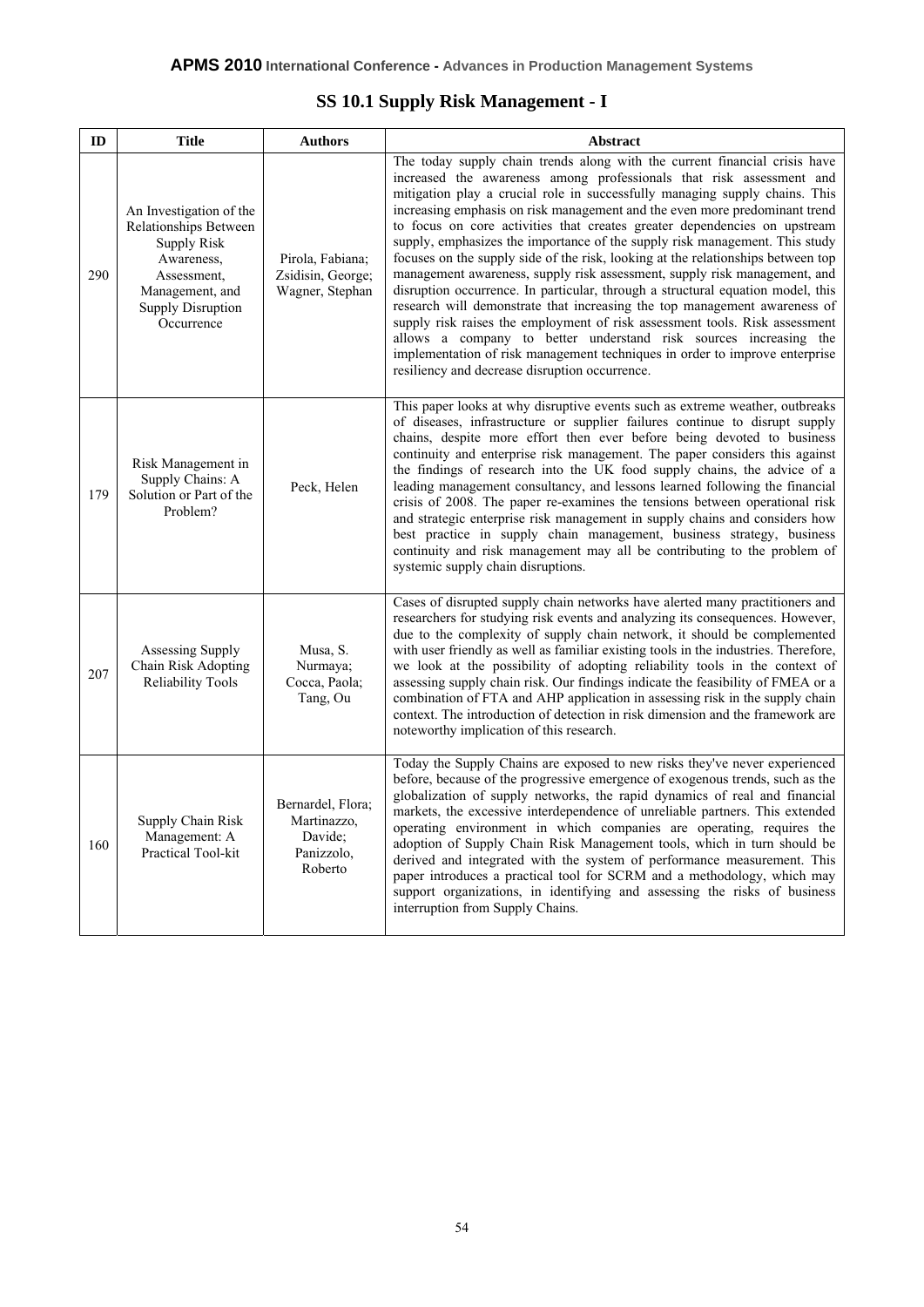## **SS 10.2 Supply Risk Management - II**

| ID  | <b>Title</b>                                                                                                      | <b>Authors</b><br>Abstract                                                                           |                                                                                                                                                                                                                                                                                                                                                                                                                                                                                                                                                                                                                                                                                                                                                                                                                                                                                                                                                                                                                                               |
|-----|-------------------------------------------------------------------------------------------------------------------|------------------------------------------------------------------------------------------------------|-----------------------------------------------------------------------------------------------------------------------------------------------------------------------------------------------------------------------------------------------------------------------------------------------------------------------------------------------------------------------------------------------------------------------------------------------------------------------------------------------------------------------------------------------------------------------------------------------------------------------------------------------------------------------------------------------------------------------------------------------------------------------------------------------------------------------------------------------------------------------------------------------------------------------------------------------------------------------------------------------------------------------------------------------|
| 292 | A Dynamic Systems<br>Approach to<br>Production<br>Management in the<br>Automotive Industry                        | Teles, Vasco<br>Figueiredo;<br>Restivo, Francisco                                                    | Based on network theories, dynamic systems were previously thought to act<br>randomly. However, it is now understood that they present particular signals<br>pointing to characteristics of order and auto-organization (Barabási 2007).<br>Discovering those signals of interaction within complex networks is then a<br>challenge to these studies. In this work, while doing an analogy to the<br>automotive industry, we explore the possibility to apply phase space tools to<br>recognize patterns in a plot of data in dynamic systems, where deterministic<br>chaos behaviour may occur. This behaviour is mainly related to decision-<br>making within complex networks, where a tipping point situation can lead to<br>dramatic changes in the otherwise stable system.                                                                                                                                                                                                                                                             |
| 344 | A Survey on the<br>Supply Chain Risk<br>Exposure and<br><b>Treatment Strategies</b><br>in SMEs                    | Aiello, Giuseppe;<br>La Scalia, Giada;<br>D'Aguanno,<br>Antonino;<br>Enea, Mario                     | As a consequence of economic globalization, the risk exposure of companies<br>towards new uncertainties and risks is dramatically incremented. In such<br>context SMEs frequently lack capacity to respond to crisis effectively, there is<br>therefore urgency to help them to overcome such challenges through<br>structured approaches to risk management. For such purpose government<br>agencies have had insufficient information to define effective actions. This<br>study aims at investigating SMEs resilience towards the effects of external<br>events and indirect economic effects of globalized economy. The investigation<br>has been carried out by means of a survey in order to evaluate companies'<br>assessment of supply chain risks and the relevance of supply chain risk<br>management practices. The survey is referred to a sample of approx. 100<br>enterprises in the Sicilian province of Trapani and the results obtained are<br>discussed considering the specificity of the geographical context considered. |
| 332 | Development and<br>Implications of Power<br>Relationships between<br>Chinese and Western<br>Companies             | Schneider, Oliver;<br>Alard, Robert;<br>Oehmen, Josef                                                | The Chinese procurement market remains a very important one for European<br>companies. However, over time they often lose bargaining power in favor of<br>their Chinese suppliers. This paper describes a qualitative case study analyzing<br>reasons for changed power relationships. One reason are different growth rates<br>of buyer and supplier; this aspect is not considered in available concepts and<br>models dealing with the analysis and management of buyer-supplier<br>relationships. Concrete measures for maintaining the bargaining power are<br>derived. An outlook for further research activities is provided.                                                                                                                                                                                                                                                                                                                                                                                                          |
| 333 | Redesigning Food<br>Supply Chains to<br>Improve Performance<br>Robustness using<br><b>Vulnerability Profiling</b> | Vlajic, Jelena V.;<br>van Lokven,<br>Sander W.M.;<br>Haijema, Rene;<br>van der Vorst,<br>Jack G.A.J. | Efficient supply chains are vulnerable to unexpected changes in realization of<br>logistic and production processes. This vulnerability is manifested as sudden<br>hiccups or surges in chain's performance values. Objective of the companies is<br>to have robust performances. In this paper we show that it is possible to<br>achieve supply chain robustness, or at least to decrease its vulnerability, by a<br>proper chain mapping, characterization of disturbances in logistic processes;<br>by the performance vulnerability profiling, and by choosing adequate<br>responses and strategies for defined vulnerability profiles.                                                                                                                                                                                                                                                                                                                                                                                                   |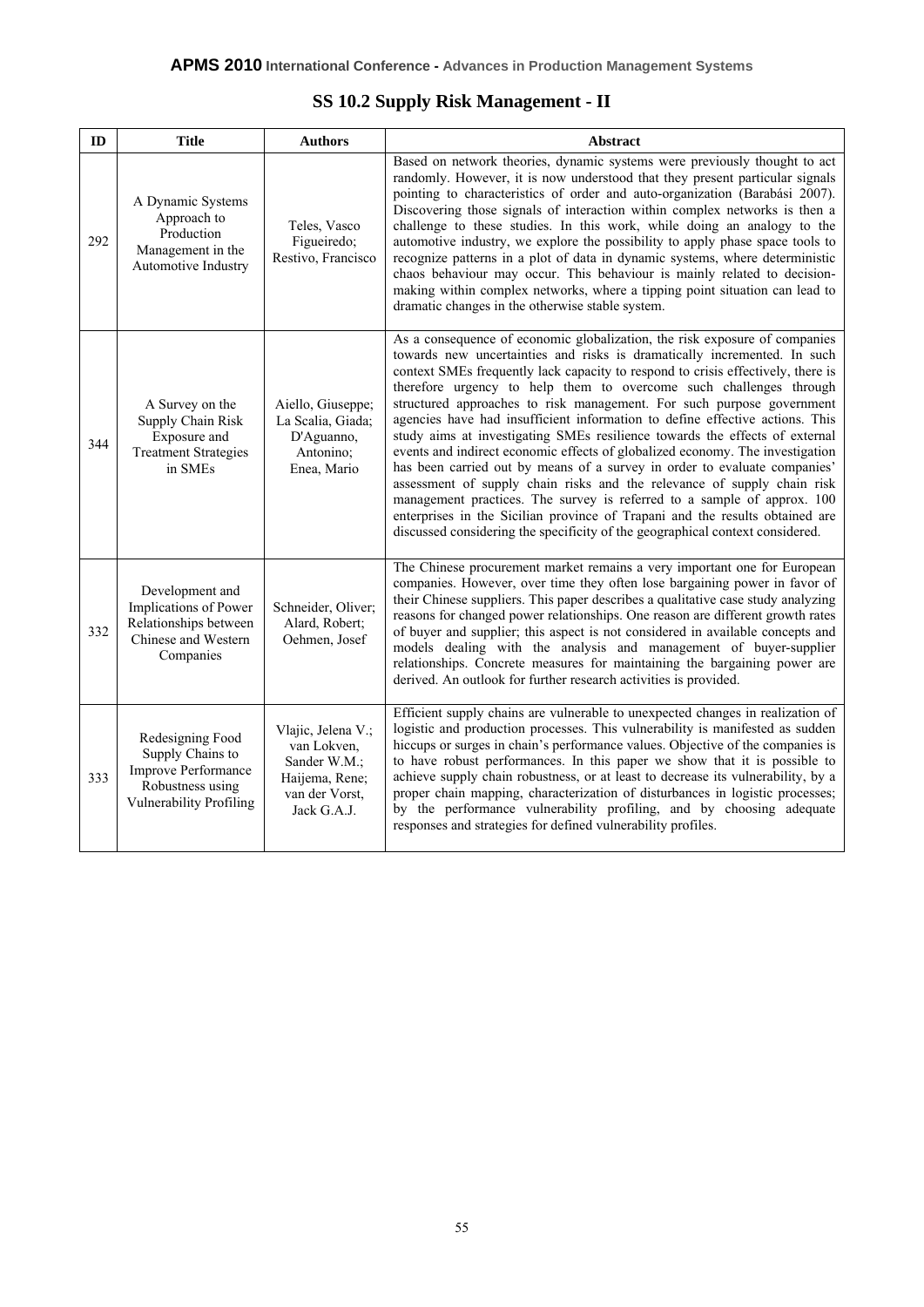|  |  |  | <b>SS 11.1 Managing Operations Globally - I</b> |
|--|--|--|-------------------------------------------------|
|--|--|--|-------------------------------------------------|

| ID  | <b>Title</b>                                                                                                                                                                                                                            | <b>Authors</b>                                                                | Abstract                                                                                                                                                                                                                                                                                                                                                                                                                                                                                                                                                                                                                                                                                                                                                                                                                                                                                                                                                                       |
|-----|-----------------------------------------------------------------------------------------------------------------------------------------------------------------------------------------------------------------------------------------|-------------------------------------------------------------------------------|--------------------------------------------------------------------------------------------------------------------------------------------------------------------------------------------------------------------------------------------------------------------------------------------------------------------------------------------------------------------------------------------------------------------------------------------------------------------------------------------------------------------------------------------------------------------------------------------------------------------------------------------------------------------------------------------------------------------------------------------------------------------------------------------------------------------------------------------------------------------------------------------------------------------------------------------------------------------------------|
| 217 | Framework for<br>Assessing the Current<br><b>Strategic Plant Role</b><br>and Deploying a<br>Roadmap for its<br>Upgrading: An<br><b>Empirical Study</b><br>within a Global<br><b>Operations Network</b>                                  | Mediavilla,<br>Miguel;<br>Errasti, Ander                                      | A globalised economy needs an efficient respond to global markets by<br>globally sourcing, manufacturing and supplying. All size companies face<br>difficulties when managing complex global operations networks, but<br>meanwhile the related literature contains few models to design/restructure<br>those. Based on the model of Ferdows for factory role analysis within global<br>operations network, the aim of this paper is twofold: 1) to provide empirical<br>testing of Ferdows' model and 2) to present a framework for a focused and<br>systematic upgrade of a given factory role within its operations network.                                                                                                                                                                                                                                                                                                                                                 |
| 152 | Hansen, Zaza<br>Nadja Lee;<br>Rasmussen,<br>Lauge Baungaard;<br>The Sustainable<br>Utilization of Human<br>Hansen, Mette<br>Resources in Global<br>Sanne;<br>Jacobsen, Peter;<br>Product Development<br>Ahmed-<br>Kristensen,<br>Saeema |                                                                               | This empirical paper investigates the challenges global product development<br>faces in regard to a sustainable utilization of resources through case studies<br>and interviews in six Danish multinational corporations. Findings revealed 3<br>key challenges, which relates to increased rework in product development and<br>production, overlapping work and a lack of utilization of knowledge and<br>information at the supplier or subsidiary. The authors suggest the use of<br>strategic simulation in order to gain greater transparency in the global network<br>and thus utilize resources better. Strategic simulation is the combination of<br>numerical and narrative simulation and can be used as a tool to support<br>strategic decisions regarding different scenarios. The use of this method<br>promotes an ongoing iterative process to constantly clarify points of<br>uncertainty and enhance adaptability in order to promote a sustainable process. |
| 305 | <b>ICTs</b> Contribution to<br><b>Global Logistics</b><br>Sustainability                                                                                                                                                                | Carrasco-Gallego,<br>Ruth:<br>Moreno-Romero,<br>Ana                           | This paper addresses the economic and environmental sustainability of global<br>supply chains. A main challenge posed by global supply networks is a<br>substantially increased demand for long-distance freight transport services,<br>which results in externalities such as emissions of greenhouse gas and other<br>atmospheric pollutants. The contribution of ICT to mitigate the environmental<br>impacts of global supply chains is explored, focusing the discussion on<br>containers intermodality and on the use of smart tagging for closing material<br>loops through product reuse and materials recycling.                                                                                                                                                                                                                                                                                                                                                      |
| 205 | Model/Framework for<br>Continuous<br>Improvement<br>Programme<br>Development to Gain<br>Sustainable<br>Performance<br>Improvement in<br>Manufacturing<br>Facilities: An<br><b>Empirical Study</b>                                       | Eguren, Jose<br>Alberto;<br>Goti, Aitor;<br>Pozueta, Lourdes;<br>Jaca, Carmen | Current organizations must work in continuously varying environments, being<br>one of the major challenges to improve competitiveness through the<br>Continuous Improvement (CI) of product quality and productive efficiency. In<br>this area the different models for the implementation of CI have become<br>powerful tool for competitive advantage. CI programs have been traditionally<br>used by most mature industries, such as auxiliary enterprises in the automotive<br>and domestic appliances sectors. However it was found that there is still room<br>for improvement to increase productive efficiency, so that it is needed to<br>develop CI models that are implemented efficiently. This article presents a<br>model aimed at implementing CI projects. The model has been developed in a<br>research project based on the "case study research", for which have been<br>implemented eight CI projects, in six automotive auxiliary sector companies.       |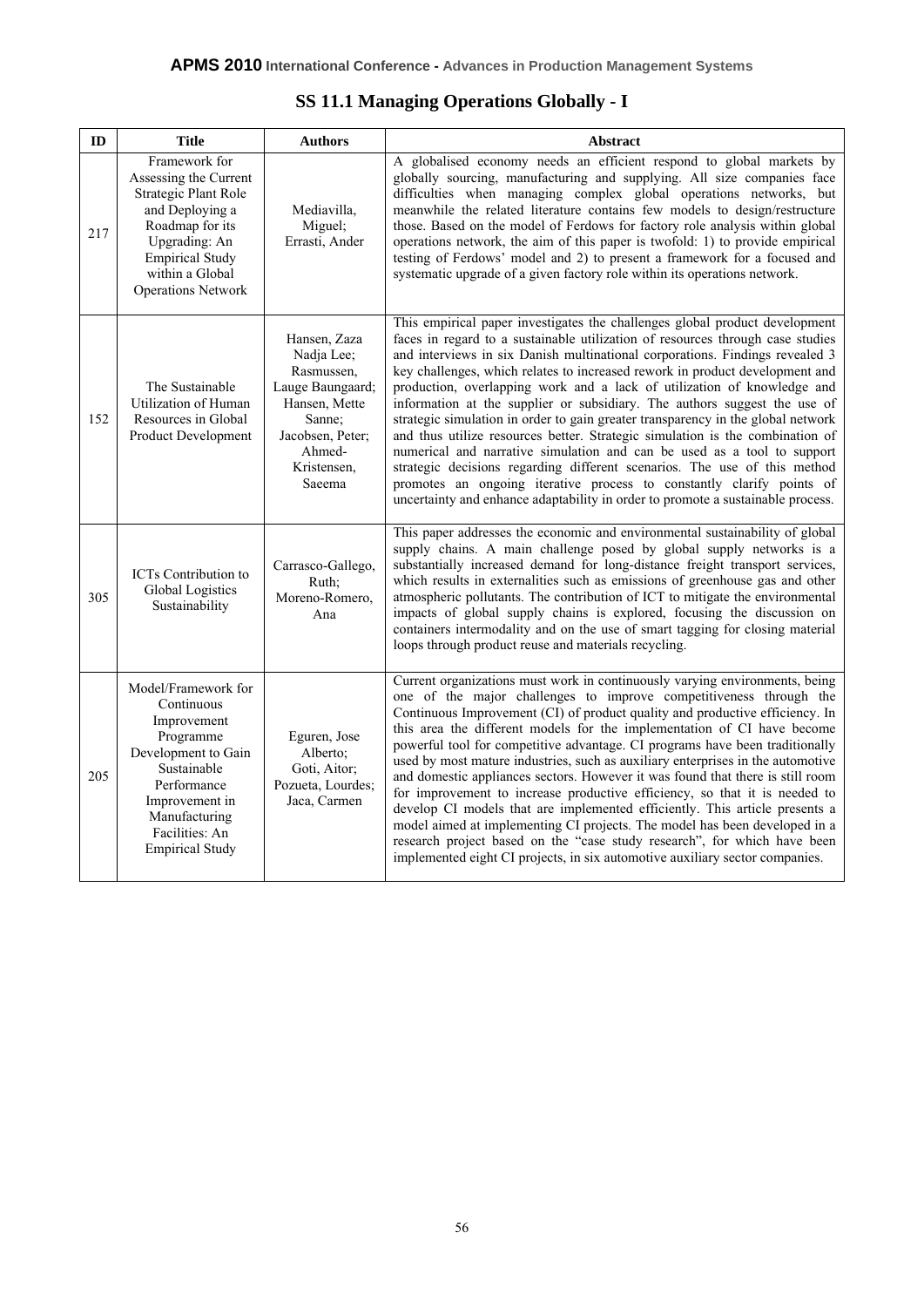## **SS 11.2 Managing Operations Globally - II**

| ID  | <b>Title</b>                                                                                                              | <b>Authors</b>                                                         | <b>Abstract</b>                                                                                                                                                                                                                                                                                                                                                                                                                                                                                                                                                                                                                                                                                                                                                                                                                                                                                                         |
|-----|---------------------------------------------------------------------------------------------------------------------------|------------------------------------------------------------------------|-------------------------------------------------------------------------------------------------------------------------------------------------------------------------------------------------------------------------------------------------------------------------------------------------------------------------------------------------------------------------------------------------------------------------------------------------------------------------------------------------------------------------------------------------------------------------------------------------------------------------------------------------------------------------------------------------------------------------------------------------------------------------------------------------------------------------------------------------------------------------------------------------------------------------|
| 283 | How to Adapt the<br>Management Control<br>System to the<br>Internationalization<br>Process                                | Agostino,<br>Deborah;<br>Arnaboldi,<br>Michela:<br>Corti, Donatella    | In recent years, more and more companies are increasing their global presence.<br>To be sustainable in the long run the right control system for this process<br>should be put in place. The literature about the management of international<br>production network is quite wide, but only a few works deal with the role and<br>use of performance measurement system in managing global organizations.<br>Considering that the empirical analysis of the evolution of management<br>control systems (MCS) within international networks remain largely<br>unexplored, this paper aims at investigating how MCSs evolve along with the<br>internationalization process of multinational companies. An empirical<br>investigation has been carried out to identify which features of MCSs should<br>change and how, depending on the type of internationalization. An<br>interpretative model has been then developed. |
| 293 | The Reconfigurability<br>of Dynamically<br>Integrated<br>Manufacturing System<br>- An Experimental<br>Study               | He, Naihui;<br>Zhang, David Z                                          | Reconfigurability has been regarded as a promising issue for manufacturing<br>systems to meet the unpredictable market changes, which includes four key<br>attributes, namely responsiveness, scalability, rapid adjustment and cost<br>efficiency. This paper uses an experimental study to demonstrate the<br>reconfigurability, in particular the cost efficiency and scalability, of an<br>innovative integrated model-Dynamically Integrated Manufacturing System<br>(DIMS). Experiment results reveal that the distributed control of decision<br>making by DIMS is able to achieve the minimal cost as centralized control<br>methods. Furthermore, the scalability of a cellular manufacturing system is<br>improved under the control of DIMS.                                                                                                                                                                 |
| 280 | <b>Integrative Production</b><br>Technology - 9<br>Success Factors to<br>Keep Production in<br><b>High Wage Countries</b> | Brosze, Tobias;<br>Kompa, Stefan;<br>Stich, Volker;<br>Burggräf, Peter | The paper shows the results of a meta-study performed in one of the biggest<br>production research projects worldwide. With an interdisciplinary approach 9<br>success factors to keep production in high wage countries have been<br>developed on a basis of more than 50 actual studies. The paper provides a<br>focused insight in each of the nine success factors such as hybrid competition,<br>emotionality of product and service offers or wide use of the qualification<br>profile of employees.                                                                                                                                                                                                                                                                                                                                                                                                              |
| 285 | Supply Chain Planning<br>in Open Business<br>Environment based on<br><b>Business Patterns</b>                             | Jeong, Hanil;<br>Seo, Jinwu;<br>Lee, Dongmyung;<br>Park, Jinwoo        | This research is concerned with supply chain planning in open business<br>environment. First it presents possible business patterns based on<br>manufacturer's relationship with suppliers and/or customers, which determines<br>types of RFQ they use in business. For each pattern, then, we formulated<br>mathematical integrated supply chain planning problem, and presented the<br>experimental result with analysis.                                                                                                                                                                                                                                                                                                                                                                                                                                                                                             |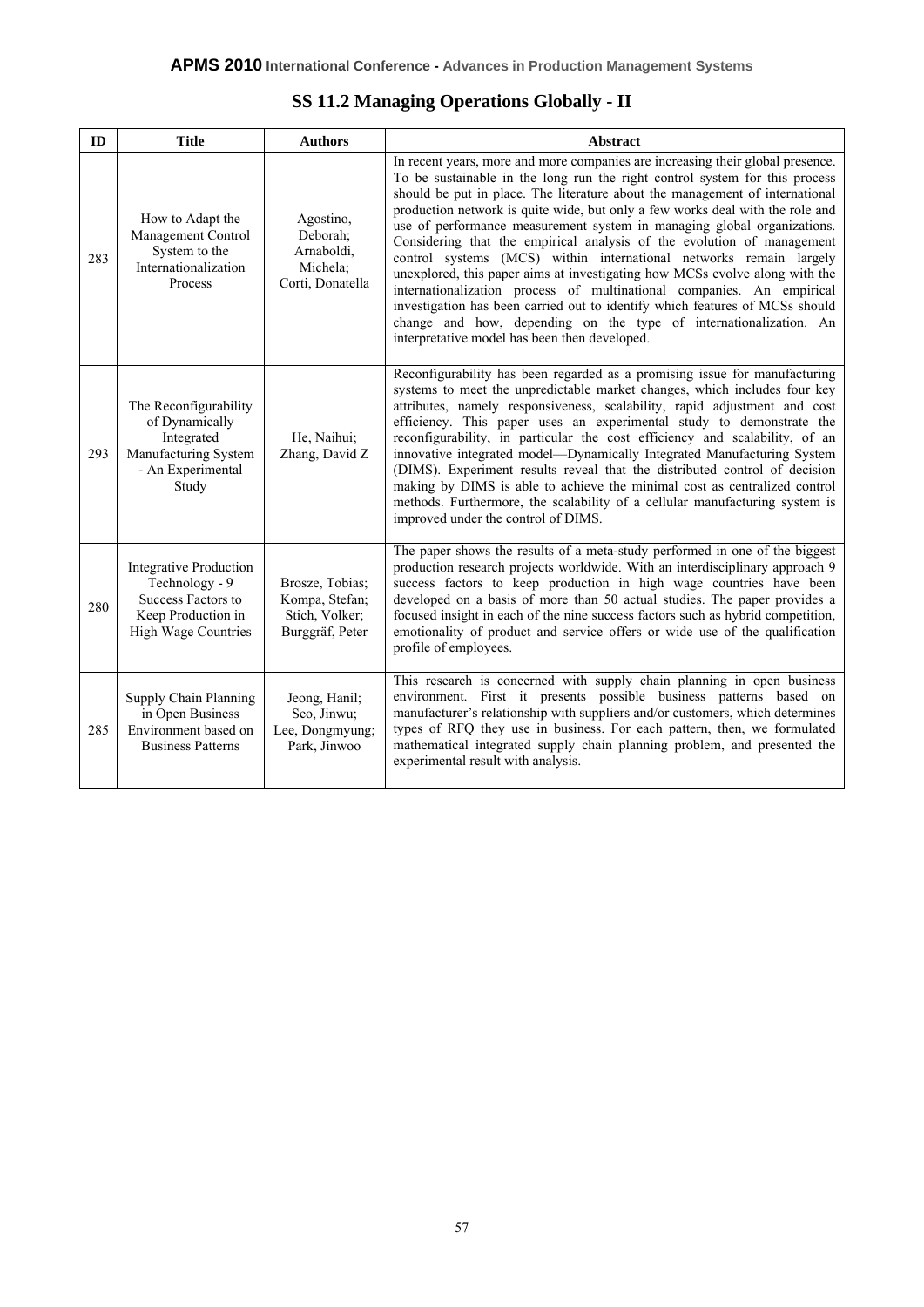| <b>SS 12.1 Fostering Energy Efficiency in Manufacturing - I</b> |  |
|-----------------------------------------------------------------|--|
|-----------------------------------------------------------------|--|

| ID  | <b>Title</b>                                                                                                                                                                                                                                       | <b>Authors</b>                                                                                                                                                                                                                                                                                                                                                                                                                                                                                                                                                                                                                                                                                                                                                                                                                                                                                                                                                                                                                                                                                                                                                                                           | Abstract                                                                                                                                                                                                                                                                                                                                                                                                                                                                                                                                                                                                                                                                                                                                                                                                                                                                                                                                   |
|-----|----------------------------------------------------------------------------------------------------------------------------------------------------------------------------------------------------------------------------------------------------|----------------------------------------------------------------------------------------------------------------------------------------------------------------------------------------------------------------------------------------------------------------------------------------------------------------------------------------------------------------------------------------------------------------------------------------------------------------------------------------------------------------------------------------------------------------------------------------------------------------------------------------------------------------------------------------------------------------------------------------------------------------------------------------------------------------------------------------------------------------------------------------------------------------------------------------------------------------------------------------------------------------------------------------------------------------------------------------------------------------------------------------------------------------------------------------------------------|--------------------------------------------------------------------------------------------------------------------------------------------------------------------------------------------------------------------------------------------------------------------------------------------------------------------------------------------------------------------------------------------------------------------------------------------------------------------------------------------------------------------------------------------------------------------------------------------------------------------------------------------------------------------------------------------------------------------------------------------------------------------------------------------------------------------------------------------------------------------------------------------------------------------------------------------|
| 360 | Toward an Integrated<br>Eco-design Method of<br>Products and<br>Processes - Utilization<br>of TPI as a Glue to<br>Combine Multiple<br>Tools                                                                                                        | Kondoh,<br>Shinsuke;<br>Mishima,<br>Nozomu                                                                                                                                                                                                                                                                                                                                                                                                                                                                                                                                                                                                                                                                                                                                                                                                                                                                                                                                                                                                                                                                                                                                                               | The objective of this study is to propose an integrated eco-design framework<br>of products and processes aiming to support decision making and<br>communication among multiple divisions in manufacturing firms to improve<br>sustainability of their products. Especially, this paper focuses on the<br>integration of three different methods calculating environmental load, cost,<br>and customer utility value, so that manufacturing firms can simultaneously<br>improve environmental and economic performance of their final products and<br>services. To do so, Total Performance Indicator (TPI), which has been<br>developed by the authors' group, is introduced and utilized as a glue for<br>connecting these methods by interrelating their inputs and outputs. A<br>simplified example of a digital camera is presented to illustrate our method.<br>Future challenges and expansion of our framework are also discussed. |
| 364 | A Holistic Approach<br>to Computer-aided<br>Scenario Design<br><b>Targeting Sustainable</b><br>Manufacturing                                                                                                                                       | Numerous scenarios have been developed in order to create visions of a<br>sustainable society, such as the IPCC's Scenarios. However, sufficient<br>computational assistance has not been provided for designing scenarios. One<br>critical problem is that it is difficult to understand scenarios rationally since<br>Kishita, Yusuke;<br>scenarios are written in a text form and their logical structure is unclear. For<br>Mizuno, Yuji;<br>supporting computer-aided scenario design, this paper presents the concept of<br>Hirosaki, Maki;<br>Sustainable Society Scenario (3S) Simulator. The key approach is to structure<br>Wada, Haruna;<br>scenarios for computerizing them by representing a scenario structure as a<br>Fukushige,<br>directed graph. Based on this approach, this paper proposes a method for<br>Shinichi;<br>dynamically connecting scenarios with associated simulators for their reuse. A<br>Umeda, Yasushi<br>case study illustrates that our method clarifies the logical structure of a<br>scenario, e.g., clarifying rationales for deriving conclusions. Also, the method<br>succeeds in exploring alternative futures by changing assumptions in the<br>scenario. |                                                                                                                                                                                                                                                                                                                                                                                                                                                                                                                                                                                                                                                                                                                                                                                                                                                                                                                                            |
| 226 | Heilala, Juhani;<br><b>Energy Efficiency</b><br>Klobut,<br>Enhancement in<br>Krzysztof;<br>Discrete<br>Salonen, Tapio;<br><b>Manufacturing Process</b><br>Järvinen, Paula;<br>with Energy Use<br>Siltanen, Pekka;<br>Parameters<br>Shemeikka, Jari |                                                                                                                                                                                                                                                                                                                                                                                                                                                                                                                                                                                                                                                                                                                                                                                                                                                                                                                                                                                                                                                                                                                                                                                                          | The European research project AmI-MoSES is focused on developing energy<br>enhancement service solutions for SME manufacturing companies. The<br>planned service concept is based on Energy Key Performance Indicators in the<br>form of Energy Use Parameters (EUP). EUP indicators are based on monitored<br>energy consumption data (ECD), other measured data and related energy use<br>context showing in a detailed way how energy was used. Case study illustrates<br>how to define EUPs for natural gas fired furnace for steel bar preheating<br>process. The results are visualised with an advisory system to assist users in<br>decision making with regard to energy efficiency improvements and<br>optimisation.                                                                                                                                                                                                             |
| 357 | <b>Improve Energy</b><br>Efficiency in<br>Manufacturing Plants<br>through Consumption<br>Forecasting and Real<br>Time Control: Case<br>Study from<br><b>Pharmaceutical Sector</b>                                                                  | Introna, Vito;<br>Deli Orazi,<br>Simone;<br>Cesarotti, Vittorio                                                                                                                                                                                                                                                                                                                                                                                                                                                                                                                                                                                                                                                                                                                                                                                                                                                                                                                                                                                                                                                                                                                                          | This paper explains how to introduce an energy consumption control system<br>and how this system can improve the energy efficiency of a manufacturing<br>plant by allowing the organization to identify – often inexpensive - actions for<br>improvement. The paper presents a methodology based on the deduction of<br>system behavior by analyzing historical data on energy consumption and<br>related factors through regression analysis. The proposed methodology is<br>shown by means of a case study in a pharmaceutical plant, but it is applicable<br>in many industrial sectors.                                                                                                                                                                                                                                                                                                                                                |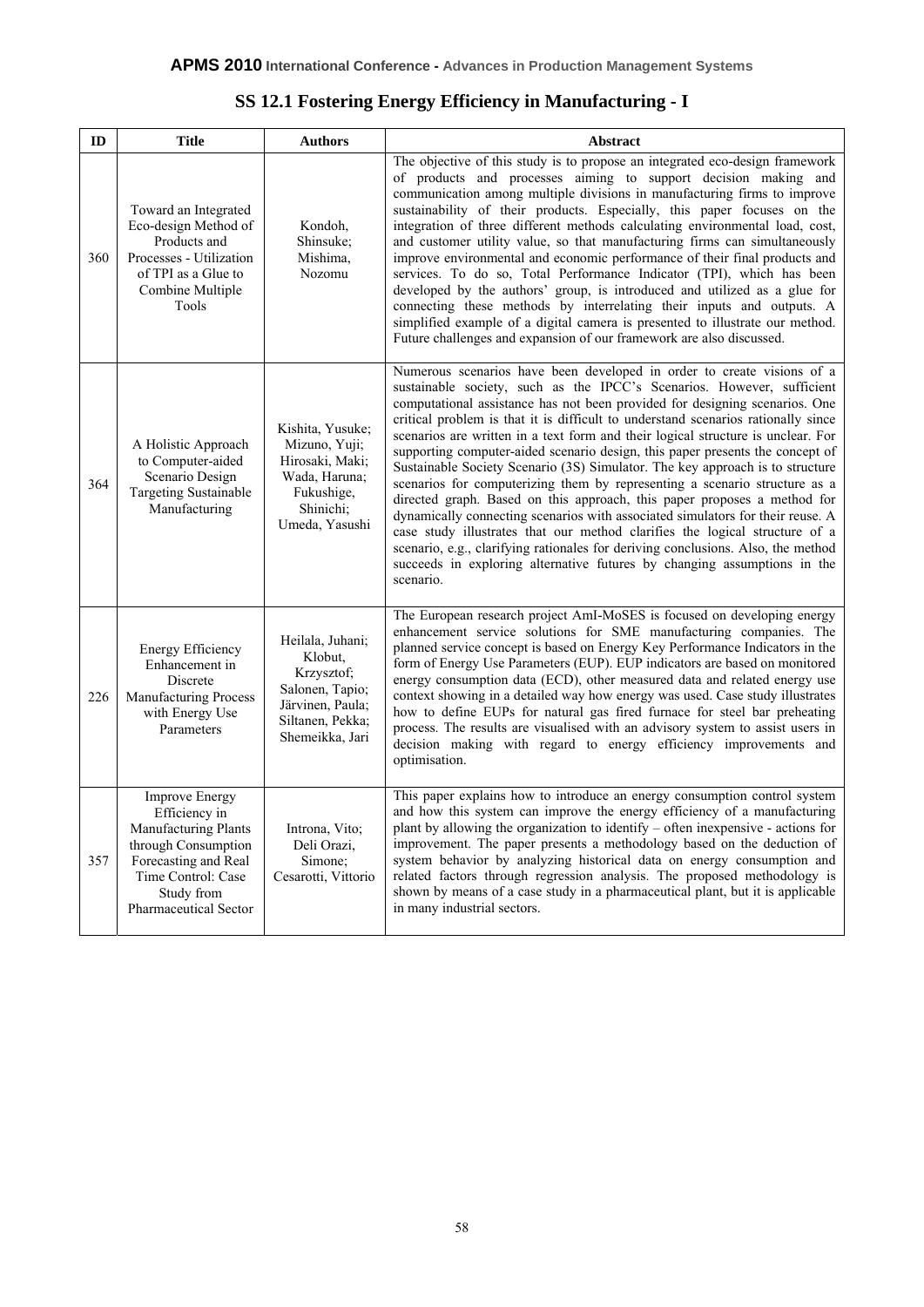|  |  |  | <b>SS 12.2 Fostering Energy Efficiency in Manufacturing - II</b> |  |
|--|--|--|------------------------------------------------------------------|--|
|  |  |  |                                                                  |  |

| ID  | <b>Title</b>                                                                                                                                                                                                                                            | <b>Authors</b><br><b>Abstract</b>                               |                                                                                                                                                                                                                                                                                                                                                                                                                                                                                                                                                                                                                                                                                                                                                                                                                                                                                                                                                                                                                                                                                                                                                                                                              |
|-----|---------------------------------------------------------------------------------------------------------------------------------------------------------------------------------------------------------------------------------------------------------|-----------------------------------------------------------------|--------------------------------------------------------------------------------------------------------------------------------------------------------------------------------------------------------------------------------------------------------------------------------------------------------------------------------------------------------------------------------------------------------------------------------------------------------------------------------------------------------------------------------------------------------------------------------------------------------------------------------------------------------------------------------------------------------------------------------------------------------------------------------------------------------------------------------------------------------------------------------------------------------------------------------------------------------------------------------------------------------------------------------------------------------------------------------------------------------------------------------------------------------------------------------------------------------------|
| 109 | Energy Efficiency in<br>Manufacturing: Using<br>the Energy Value<br>Stream Method for<br>Building an Energy-<br><b>Efficient Factory</b>                                                                                                                | Erlach, Klaus                                                   | In many companies, no information is available on the different types and<br>amounts of energy they use in manufacturing. To obtain precise information<br>on internal energy consumption and systematically develop improvement<br>measures, the value stream method, which has been successfully used to<br>optimize industrial production over many years, has been enhanced with the<br>perspective of energy consumption. Firstly, the energy value stream analysis<br>captures the production processes and records the energy consumed by each<br>process step. This makes energy consumption transparent and attributable and<br>provides product- and process-related performance indicators. Secondly,<br>energy value stream design applies eight design guidelines to derive measures<br>for increasing energy efficiency. These guidelines build on each other in a<br>systematic way and are used to principally challenge the existing production<br>flow. The design section concludes by defining the improvement measures.<br>Finally, the measures are put into practice and the procedure for a continuous<br>enhancement of energy efficiency is integrated into the business strategy. |
| 341 | <b>Energy Efficiency</b><br>Optimization through<br>Production<br>Cannata,<br>Alessandro;<br>Management<br>Decisions in<br>Taisch, Marco;<br>Vallo, Emanuele<br>Manufacturing<br>Environment: A<br>Proposal                                             |                                                                 | Nowadays, energy efficiency in manufacturing is becoming more and more<br>relevant due to raising of energy prices and to the environmental impact of<br>energy consumption. Among several ways to tackle energy efficiency,<br>improved management and coordination of resources is a possible approach.<br>This paper presents an investigation of production management decisions to<br>improve performances of manufacturing plants considering explicitly their<br>energy consumption. The concept and modeling approach is presented through<br>a case study. The results of the analysis show the trade-off between energy<br>consumption and inventory level.                                                                                                                                                                                                                                                                                                                                                                                                                                                                                                                                        |
| 349 | <b>Enhanced Production</b><br>Management<br>Bunse, Katharina;<br>Approaches-<br>Vodicka,<br><b>Integrating Energy</b><br>Matthias;<br>Efficiency<br>Schneider,<br>Performance into<br>Christian Oliver<br>Companies Decision<br><b>Making Processes</b> |                                                                 | Climate change and unsecured energy supply are topics that become<br>increasingly important in today's society. As the manufacturing industry is one<br>of the main consumers of energy, solutions have to be found how to increase<br>the energy efficiency in production processes. This paper proposes the<br>integration of energy efficiency performance in current production<br>management concepts as one important lever to reduce energy consumption.<br>On the basis of an extensive literature review on current concepts and their<br>impact on energy efficiency the paper provides the basis for enhancing<br>management<br>approaches.<br>The<br>identifies<br>production<br>paper<br>the<br>interdependencies of current production management concepts and energy<br>efficiency in the context of lean manufacturing. As a result, the paper proposes<br>a framework for enhancing existing approaches for measuring, controlling and<br>improving the energy efficiency in manufacturing processes.                                                                                                                                                                                       |
| 354 | <b>Improving Energy</b><br>Efficiency by Demand<br>Side Management                                                                                                                                                                                      | Ameling,<br>Michael;<br>Wuensch,<br>Daniela;<br>Nietzold, Frank | Energy management has to consider a lot of data, parameters, and conditions.<br>In particular in production environments a holistic view is needed to evaluate<br>where the energy consumption is really too high. Therefore, energy<br>management is not a standalone task but has to be embedded in an overall<br>production control system. Such a system is presented in this paper.<br>Furthermore, the concept of demand-side energy management will be<br>explained and how this paradigm can be used to optimize the energy<br>consumption in a production environment. The concept is finally validated by<br>a prototype.                                                                                                                                                                                                                                                                                                                                                                                                                                                                                                                                                                          |